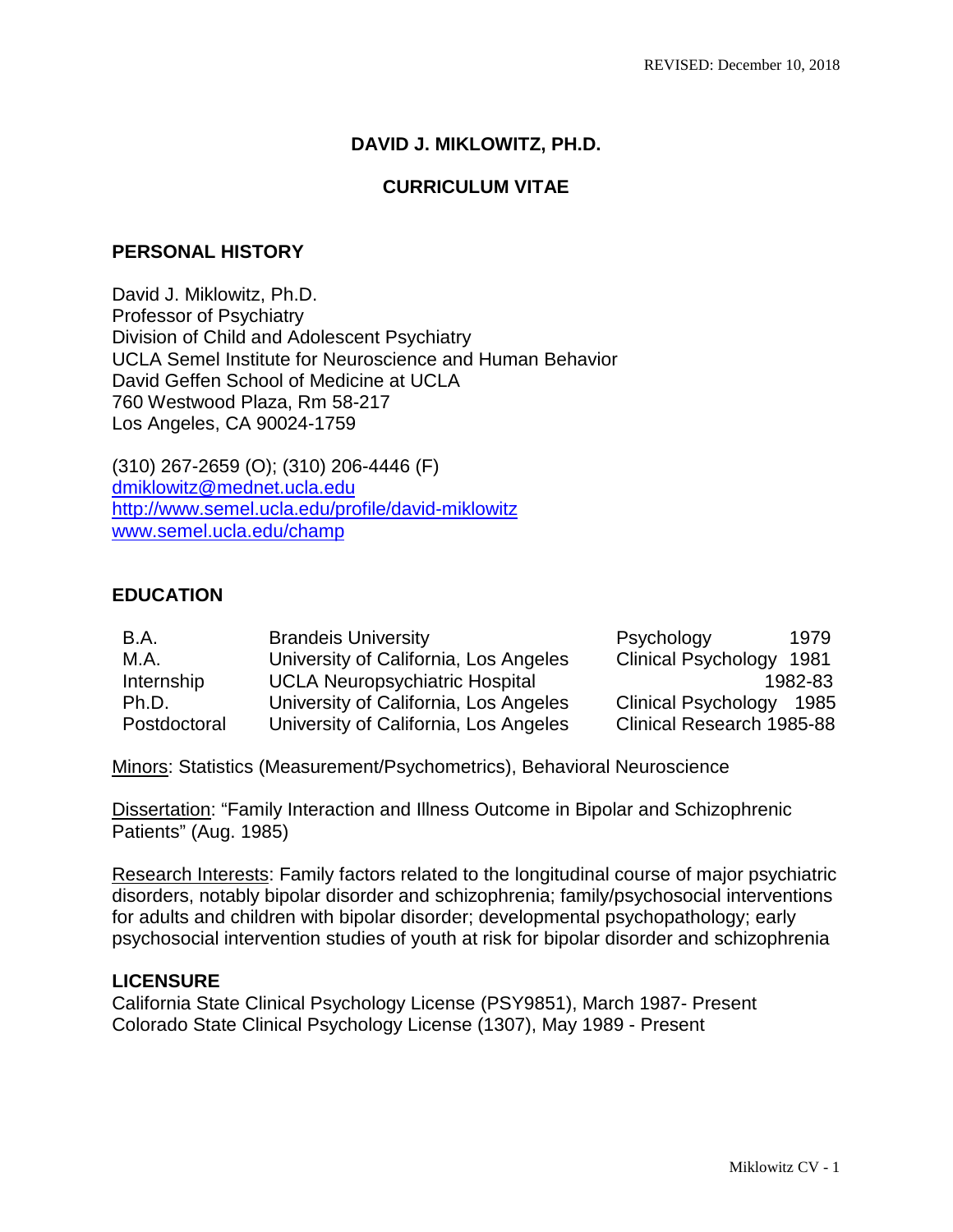## **PROFESSIONAL EXPERIENCE**

**Present Position**: Professor-in-Residence, Step IX, Division of Child and Adolescent Psychiatry, UCLA Semel Institute for Neuroscience and Human Behavior

Senior Clinical Research Fellow, Dept. of Psychiatry, Oxford Univ., Oxford, UK (2006 - ) Director, UCLA Child and Adolescent Mood Disorders Program (2009- ) Director, Integrative Study Center in Mood Disorders, UCLA Semel Inst., (2009 - ) Adjunct Professor, Department of Psychology, UCLA (2010 - )

### **Previous Positions:**

| University of Colorado (CU) (1989-2009)                    |                                                               |           |  |
|------------------------------------------------------------|---------------------------------------------------------------|-----------|--|
| Professor, Dept. of Psychology                             | 1998-2009                                                     |           |  |
|                                                            | Adjunct Professor, Department of Psychiatry, CU Denver Health |           |  |
| <b>Sciences Center</b>                                     |                                                               | 2004-2009 |  |
| Associate Professor (with tenure), Dept. Psychology        |                                                               |           |  |
| Assistant Clinical Prof., CU Denver Health Sciences Center |                                                               |           |  |
| Assistant Professor, Dept. of Psychology                   |                                                               |           |  |
| University of North Carolina at Chapel Hill                |                                                               |           |  |
| Professor and Director of Clinical Training                |                                                               |           |  |
| University of California, Los Angeles (1979-88)            |                                                               |           |  |
| <b>NARSAD Postdoc. Fellow</b>                              | <b>Psychology Department</b>                                  | 1987-88   |  |
| Instructor                                                 | <b>Psychology Department</b>                                  | 1986-87   |  |
| <b>NIMH Postdoctoral Fellow</b>                            | Psychology Dept.                                              | 1985-88   |  |
| <b>Clinic Supervisor</b>                                   | <b>UCLA Psychology Clinic</b>                                 | 1983-88   |  |
| Psychology Intern                                          | <b>UCLA Neuropsychiatric Institute</b>                        | 1982-83   |  |
| <b>Psychology Practicum</b>                                | <b>Dubnoff Center for</b>                                     | 1981-82   |  |
|                                                            | <b>Educationally Handicapped Children</b>                     |           |  |
| <b>Psychology Practicum</b>                                | <b>UCLA Psychology Clinic</b>                                 | 1980-82   |  |

# **PROFESSIONAL ACTIVITIES**

### **Committee Service:**

NIMH Psychopathology Grant Review panels (1992 – present) NIMH Clinical Trials Review Committee (2017) NIMH Workgroup on Psychosocial Intervention Development Coordinator, Stanley Foundation Consortium on the Course of Bipolar Disorder Consultant, Advanced Center for Intervention and Services Research, Western Psychiatric Institute and Clinic, University of Pittsburgh American Psychological Association, Div. 12 Committee on Empirically Supported **Treatments** Systematic Treatment Enhancement Program for Bipolar Disorder, Executive Committee, PI of Psychosocial Network Studies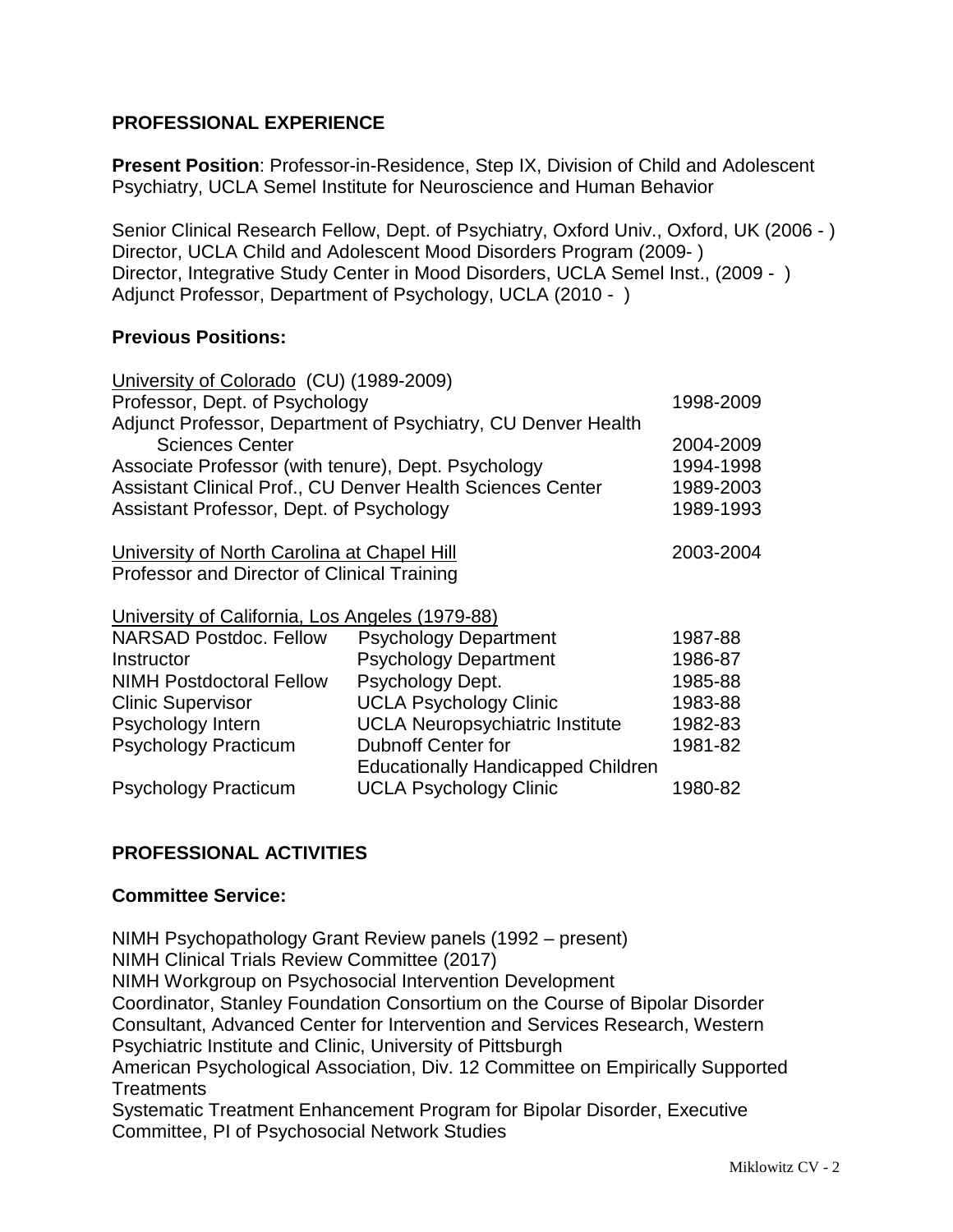Association for the Advancement of Behavior Therapy Res. & Development Committee Committee on Relational Disorders and DSM-5 (Fetzer Foundation) Delaware Project on Future of Clinical Psychology (2012)

## **UCLA Committees**

Integrative Study Center in Mood Disorders committee, Chair Appointments and Advancements (2010- , continuous) Chair, 2015-2017 Co-Chair, 2013-2015 Outpatient Practice Council Search Committee, Lori Altshuler Chair in Mood Disorders (ongoing) Psychology Internship committee (2010- )

# **Memberships in Professional Associations and Scholarly Societies**

American Psychological Association, Association for Psychological Science, Society for Research in Psychopathology, Association for the Advancement of Behavioral and Cognitive Therapies, Society for Biological Psychiatry, International Society for Bipolar Disorders, Child and Adolescent Bipolar Foundation, International Society for Affective Disorders, Depressive and Bipolar Support Alliance, Society for the Science of Clinical Psychology

# **Professional Appointments and Boards**

Board of Directors, Society for Research in Psychopathology, 1993-97, 2003-2007 (Elected positions)

Board of Directors, Depressive and Bipolar Support Alliance (2005-present) Society for Research in Psychopathology, Smadar Levine Committee (Chair, 2009) President, Bipolar Special Interest Group, Assoc. for Behavioral/Cognitive Therapies (2009-2015) (Elected position)

Scientific Advisory Board, International Bipolar Foundation (2008- )

Scientific Advisory Board, Ryan Licht Sang Foundation (2005- )

Member, World Health Organization International Classification of Diseases Revision Working Group on the Classification of Mood and Anxiety Disorders (2011-2012)

Reviewer, Samuel Gershon Awards for Junior Investigators, International Society for Bipolar Disorders (2013)

President, Society for Research in Psychopathology (2014-2015) (Elected position) Member, Consensus Group of the British Association for Psychopharmacology (2009- 2016)

Member, American Psychiatric Association Practice Guideline Writing Group (2018- ) Faculty Advisory Board, Friends of the Semel Institute, UCLA (2018 - ) Scientific Advisory Board, AIM for Mental Health (2017 - )

# **Editorial Positions**

Editor, *Psychopathology Research* (Newsletter for Society for Research in Psychopathology), 1994-1997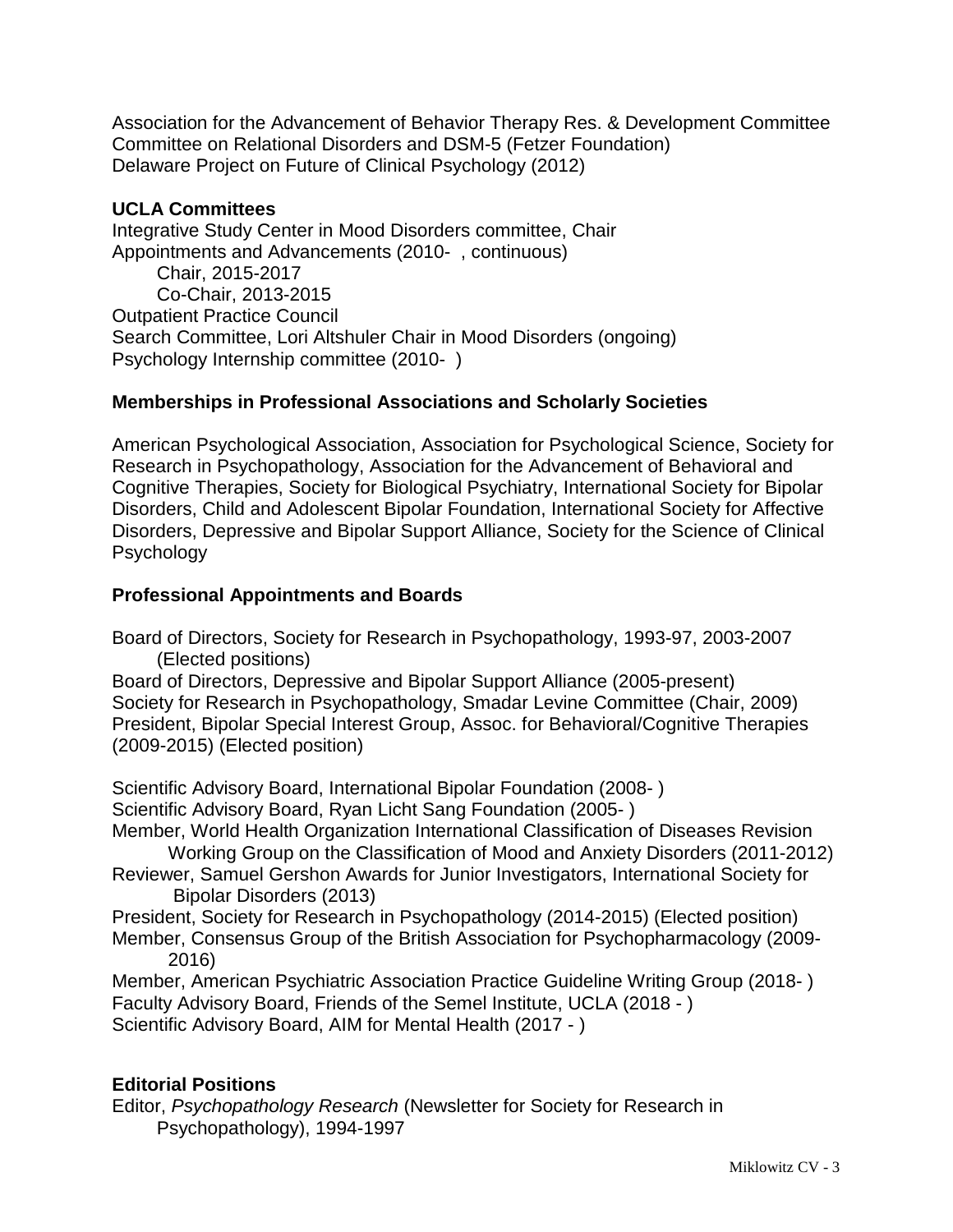- Guest Editor, *Journal of Abnormal Psychology* (special issue on bipolar disorder, Dec. 1999)
- Guest Editor, *Development and Psychopathology* (special issue on childhood bipolar disorder, Dec. 2006)

# **Ad hoc journal reviewer:**

Journal of Abnormal Psychology, Contemporary Psychology, Journal of Consulting and Clinical Psychology, Child Development, Psychiatry, Cognitive Therapy and Research, Journal of Nervous and Mental Disease, Psychological Review, Journal of Child Psychology and Psychiatry, Psychological Bulletin, Journal of Family Psychology, Archives of General Psychiatry, Social and Psychiatric Epidemiology, Psychiatry Research, Family Process, Journal of Clinical Psychiatry, Psychological Assessment, Bipolar Disorders, Prevention and Treatment, American Journal of Psychiatry, Psychological Medicine, Schizophrenia Bulletin, Journal of Affective Disorders, Journal of Personality and Social Psychology, Journal of Psychiatric Practice, Clinical Psychology Review, Comprehensive Psychiatry, Early Intervention in Psychiatry, CNS Spectrums, Journal of Clinical Child and Adolescent Psychology, Journal of the American Academy of Child and Adolescent Psychiatry, Clinical Psychological Science, The Lancet, Journal of Psychiatric Research.

# **Consulting Activities:**

Invited Presentations and Workshops: Diagnosis and Treatment of Bipolar Disorder

- Max Planck Inst. for Psychiatry, Munich, W Germany, Sept 1986
- Jefferson Center for Mental Health, Westminster CO, Oct., 1989
- UCLA Dept. of Psychology, Oct., 1989
- Workshop on Treatment of Bipolar Disorder, National Institute of Mental Health, March,1989, Rockville, MD.
- Wardenburg Mental Health Center, Boulder, CO, Nov. 1989
- Aylesbury Mental Health Authority, Buckingham, England, June, 1990
- Technical Institute of Braunschweig, W. Germany, June 1990
- Boulder County Mental Health Center, Nov. 1990
- MacArthur Foundation, April 25-26, 1992, Los Angeles; Dec. 1-2, 1992, Alexandria, VA; May 25, 1993, San Francisco, CA.
- Boulder County Mental Health Center, Sept Dec., 1993
- Maudsley Hospital (Great Britain), Department of Psychiatry, May 1996
- University of Teubingen (Germany), Dept. Psychiatry, May 1996
- Dalhousie University, Halifax, Nova Scotia, Feb. 1997
- National Institute of Mental Health, Oct 19-20, 1998.
- Western Psychiatric Institute, Univ. of Pittsburgh, March 1997, June, 1998, Sept. 1999
- Washoe Medical Center, Reno, Nevada, July 1997
- World Congress on Psychiatric Rehabilitation, Hamburg, Germany, May 1998
- University of Sao Paolo, Brazil, May 1998, March 2000
- Pacific Clinics, Pasadena, CA, Feb. 1999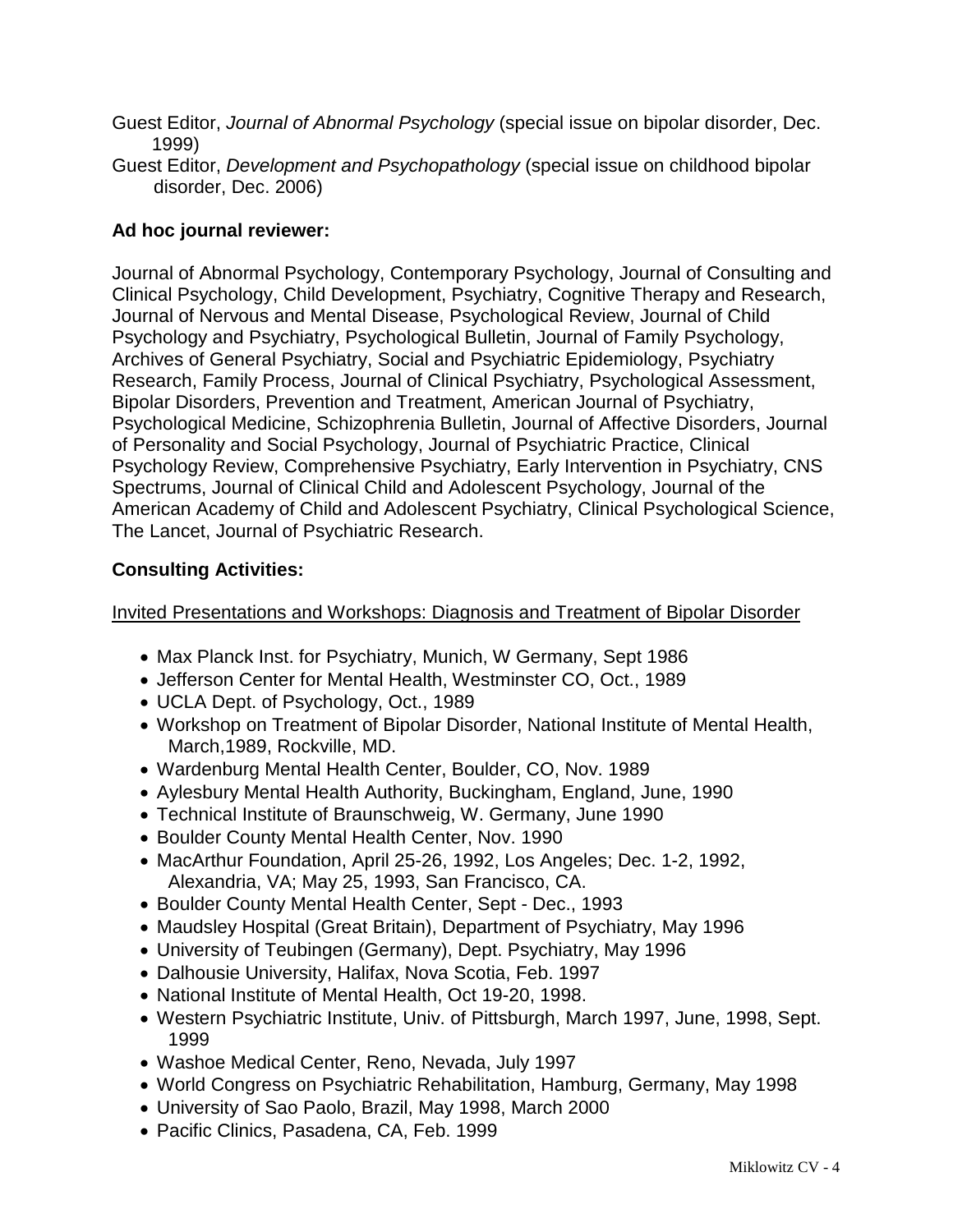- Italian Society for Psychiatric Rehabilitation, Ferrara, L'Aquila, & Salerno, Italy, 1999
- International Bipolar Conference, Pittsburgh, PA., 1997, 1999, 2001, 2003
- New York State Psychiatric Institute, March 2001
- Association for the Advancement of Behavior Therapy, 1997, 1999, 2000, 2001
- National Institute of Mental Health, 2001.
- Univ. of Colorado Health Sciences Center, Colorado Association of Licensed Clinical Social Workers, Jan 2002
- University of New Mexico, Department of Student Counseling Services, January 2002
- Saint Francis Health System/Laureate Psychiatric Clinic, Tulsa, OK, April 2002
- New York State Psychiatric Institute, October 2002
- Depressive and Bipolar Support Alliance, New York, January 2003; Boulder, CO, February 2003
- Human Services Inc. of Minnesota, Oakdale MN Sept 2003
- Multicultural Family Centered Research and Training Project, Bernalillo, NM., 2004
- Eli Lilly Neuroscience Global Medical Conference, Rome, Italy, Sept. 2004
- 40<sup>th</sup> National Congress on Psychiatry, Kusadasi, Turkey, Sept 2004
- Department of Child Psychiatry, Stanford University School of Medicine, May 2005
- Sixth International Conference on Bipolar Disorder, June 2005
- Emory University Department of Psychiatry, Sept. 2005
- VA Denver Dept. of Psychiatry, January, 2006
- Aurora Community Mental Health Center, Aurora, CO, Feb. 2006
- Dept. of Psychiatry, Oxford University, UK, Nov 2006 and April 2007
- Speedwell Community Mental Health Center, London, UK, Feb. 2007
- International Society for Bipolar Disorders, Pittsburgh, PA., June 2007
- Australian Society for Bipolar Disorders, Sydney, Australia, Sept. 2007
- Waukesha Memorial Hospital, Waukesha, WI, April 2008
- British Association for Behavioral and Cognitive Therapies, Edinburgh, UK, July 2008
- Dutch Knowledge Center for Bipolar Disorder/Univ. of Utrecht, Netherlands, Oct. 2008
- Swedish Behavior Therapy Association, Uppsala, Sweden, March 2009
- University of Stockholm, Stockholm, Sweden, March 2009
- Stockholm Child and Adolescent Psychiatric Unit, Stockholm, Sweden, March 2009
- Department of Psychology, University of Tampere, Finland, March 2009
- Eight International Conference on Bipolar Disorder, Pittsburgh, PA (June 2009)
- Oxford University, Warneford Hospital (May 2010)
- World Congress on Cognitive and Behavioral Therapies, Boston, MA (Master Clinical Seminar, June 2010)
- Kaiser Permanente, San Diego, Nov. 2010
- American Association of Child and Adolescent Psychiatry, Oct. 2009, 2010, 2011
- Oxford University Department of Psychiatry, Sept. 2012
- Vancouver Coastal Health, Vancouver, BC, Sept. 2012
- Harbor/UCLA Medical Center, Los Angeles, July 2013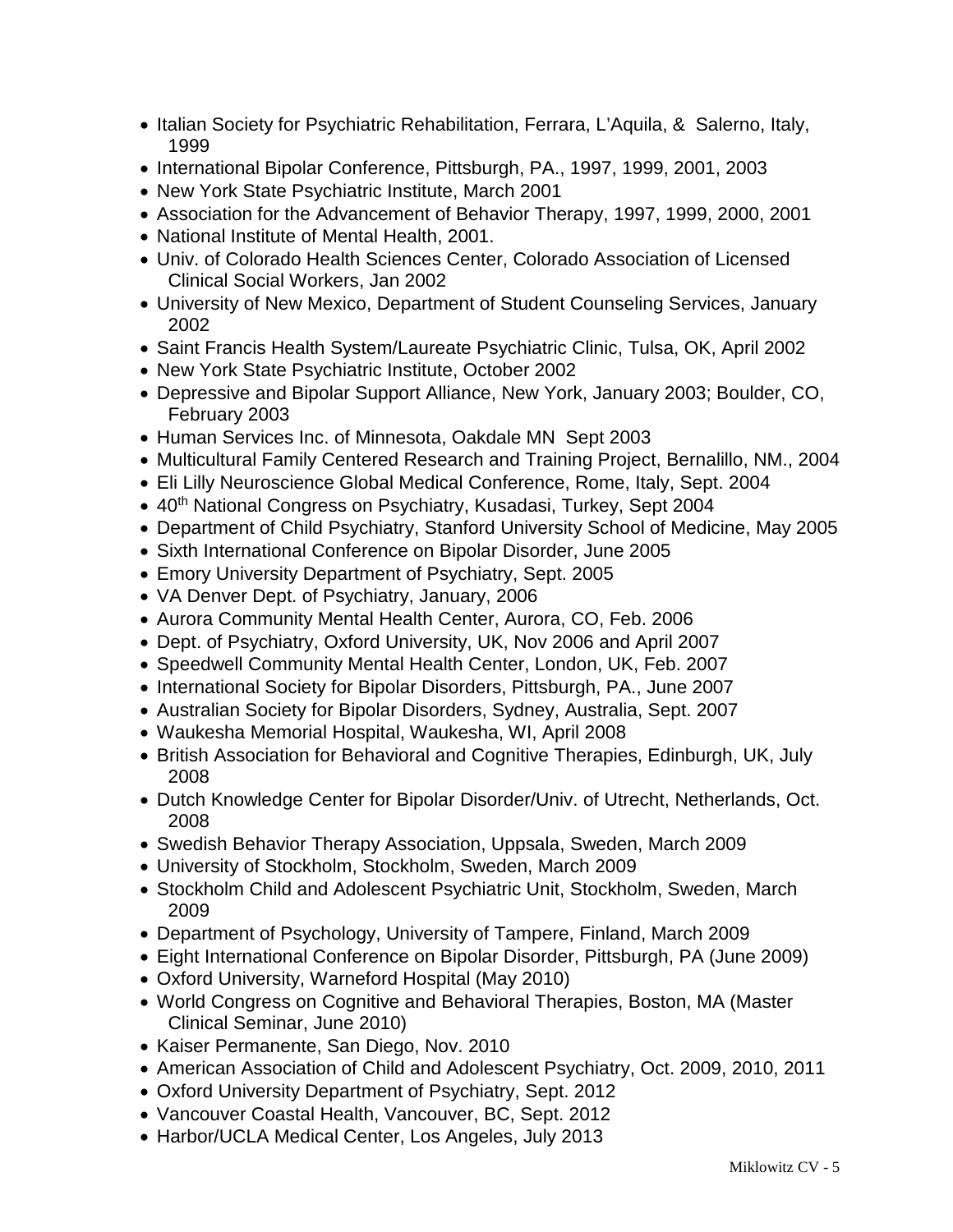- University of Louisville, Department of Psychiatry, October 2013
- Department of Psychiatry, University of Newcastle, UK (January 2014 and June 2014)
- Kaiser Permanente, San Diego, CA, Dec. 2015
- International Society for Bipolar Disorders, Amsterdam, Netherlands, July 2016
- UCLA Semel Institute (Harbor Child Fellows), June 2017
- St. Hugh's college, Oxford University, Sept. 2017
- Los Angeles Writer's Workshop Salon (Ahmanson Theater, Oct., 2017)
- Reiss-Davis Child Study Center, Vista Del Mar Child and Family Services, Los Angeles (May, 2018)

## **HONORS AND SPECIAL AWARDS**

#### **1979-1989:**

- Shalom I. Newman Prize in Psychology, Brandeis University (1978)
- Polaroid Foundation Research Award (1978)
- Highest Honors in Psychology, Summa Cum Laude; Phi Beta Kappa, Brandeis University (1979)
- Joseph A. Gengerelli Distinguished Dissertation Award, UCLA (1986)
- UCLA Psychology Department Nomination for National Academy of Sciences James McKeen Cattell Dissertation Award (1986)
- Young Investigator Award, International Congress on Schizophrenia Research (1987)
- Young Investigator Award, National Association for Research on Schizophrenia and Depression (NARSAD) (1987)
- Junior Faculty Development Award, U. of Colorado (1989)

### **1990 - 1999**

- NIH Office of Behavioral and Social Sciences Research, Special Supplement Award (1995)
- Faculty Fellowship Award, U. of Colorado (1995-96)
- Faculty Research Award, U. of Colorado (1998)
- Psi Chi Teaching Professor (1998)
- Outstanding Research Publication Award (for "Bipolar Disorder" book), American Association of Marital and Family Therapy (1998)

### **2000 - 2009**

- Distinguished Investigator Award, National Alliance For Research on Schizophrenia and Depression (2001)
- Callaghan Investigator (NARSAD Research Partners Program), 2001-2002
- Mogens Schou Research Award, Internat'l Society for Bipolar Disorders (2005)
- Faculty Fellowship to Oxford University, awarded by U. of Colorado (2006-2007)
- Grand Prize Winner, Carlat Report's Top 2007 Books in Psychiatry (for *Bipolar Disorder Survival Guide,* 2005)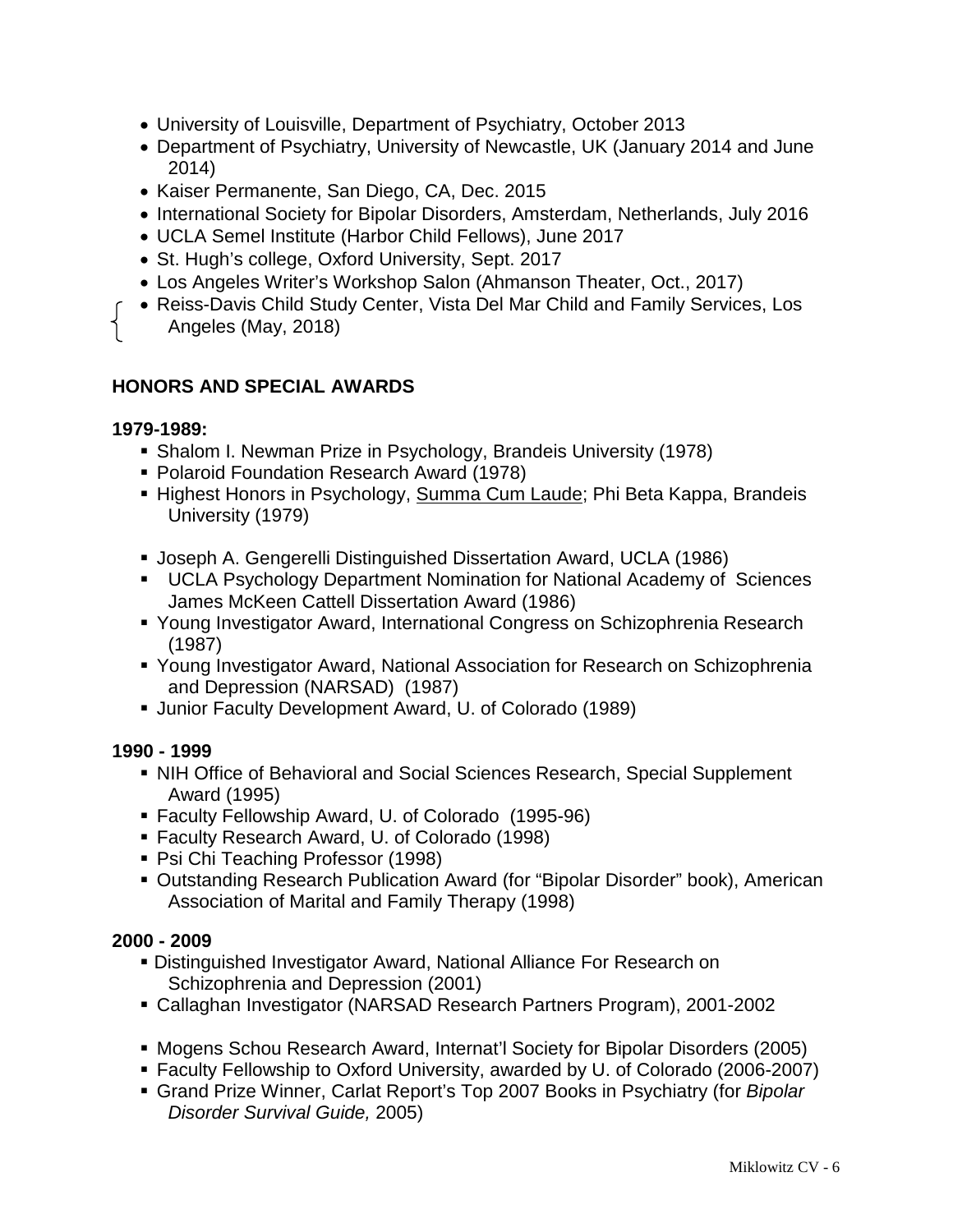- Monica Fooks Memorial Lectureship, Somerville College, Oxford Univ., UK (2008)
- Clinical Scientist of the Year Award, Dept of Psychology, Emory Univ. (2008)
- Faculty Teaching Award, Department of Psychology, Univ. of Colorado (2008)
- Senior Research Scholarship, Am. Acad. Child & Adolescent Psychiatry (2009)
- **Fellow of the Association for Psychological Science (2009)**

### **2010 - Present**

- Gerald L. Klerman Senior Investigator Award, Depressive and Bipolar Support Alliance (2010)
- Community Mental Health Service Award, Robert Sutherland Foundation (2010)
- **James Horner Endowed Lectureship, Case Western Reserve University School** of Medicine, Cleveland, OH (2011)
- Senior Researcher Award, American Academy of Child and Adolescent Psychiatry (Campaign for America's Kids) (2011)
- Bipolar Mood Disorder Research Award (Lifetime Achievement), NARSAD Brain and Behavior Research Foundation (2011)
- Visionary Award for Research, Sierra Tucson Treatment Center (2012)
- "Person of Exceptional Talent" (Tier 1) visa, Royal Society of UK, 2012-2018
- Olga Danieli-Fava Endowed Lecture in Psychotherapy (2013), Massachusetts General Hospital
- American Journal of Nursing, first place book award in psychiatric nursing for "Clinician's Guide to Bipolar Disorder" by Miklowitz and Gitlin (Jan., 2015)
- Fellow status, Association for Behavioral and Cognitive Therapies (Nov., 2015)
- Senior Researcher Award, American Academy of Child and Adolescent Psychiatry, Washington, D.C. (Oct., 2017)
- **Paul F. Briscoli Lectureship, Visiting professor appointment, Department of** Psychiatry, University of Massachusetts Medical School, Worcester, MA, April 2018.
- Society for the Science of Clinical Psychology (SSCP) Distinguished Scientist Award, 2017-18

# **RESEARCH GRANTS AND FELLOWSHIPS**

# **Grants Awarded as Principal Investigator:**

- Miklowitz, D. J. *Biotyping Mood Health in Late Adolescence: Neurocognitive Dimensions and Stress Pathways* (R. Kaiser, study PI). NIMH Subcontract to UCLA (Miklowitz, site PI), \$41,463.
- Miklowitz, D. J. *Technology-Enhanced Family-Focused Treatment for Youth at High Risk for Mood Disorders*. NIMH grant 1 R34 MH117200-01, **\$450,000**, 7/1/18- 6/30/21.
- Miklowitz, D. J. *Early Intervention Using Family Focused Therapy for Youth at Risk for Bipolar Disorder* (continuation). National Institute of Mental Health (MH61615363-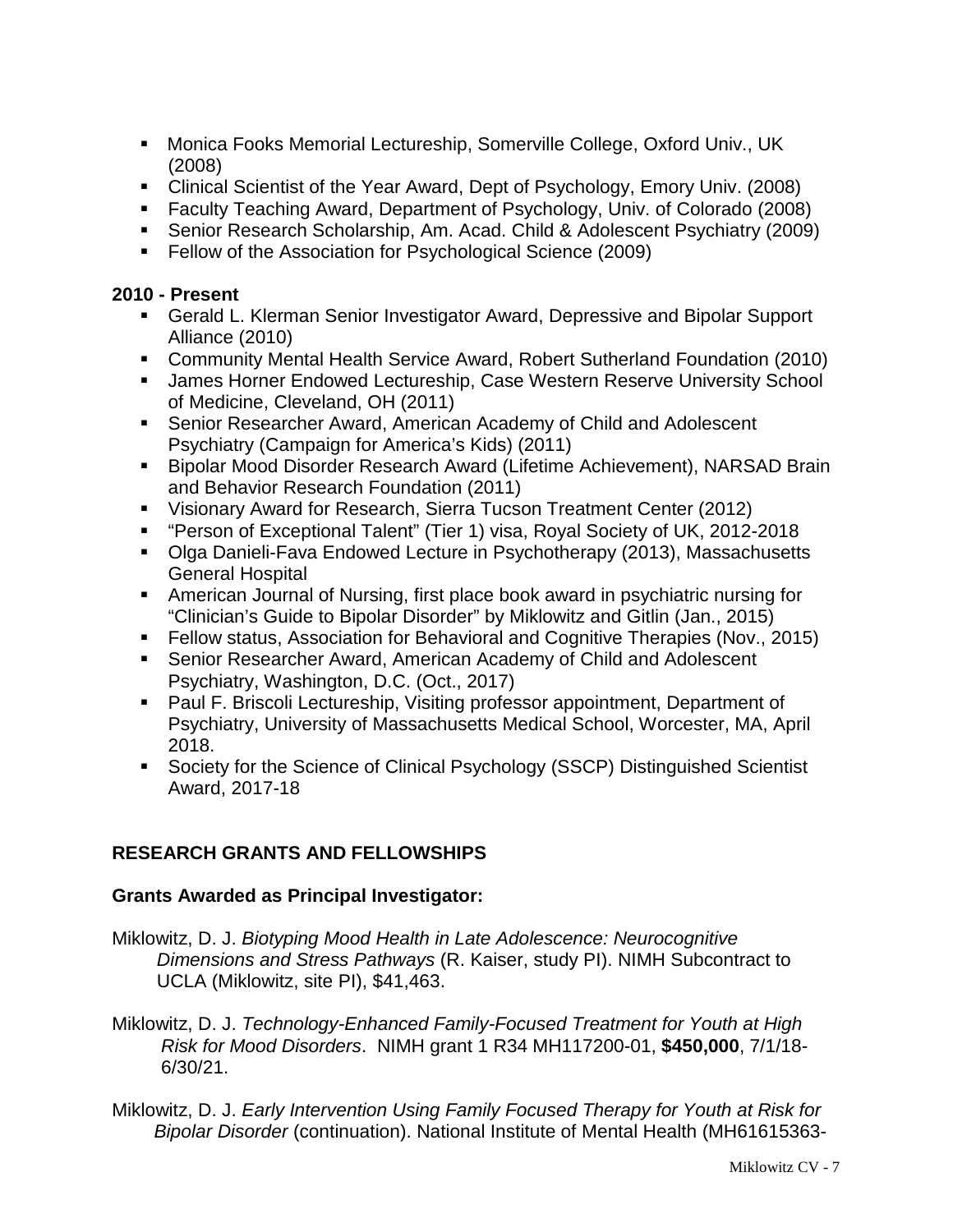49958), **\$26,551**, 9/30/17-6/01/18**.**

- Miklowitz, D. J. *Technology-assisted family treatment for youth at high risk for mood disorders*. Jewish Community Fund of Los Angeles, 4/01/18- 3/30/19, **\$49,975**.
- Miklowitz, D. J. *Postdoctoral Training Fellowships in Childhood Mood Disorders*. AIM for Mental Health (non-profit entity), July 2018-June 2020, **\$135,000**.
- Miklowitz, D. J. *An Observational Longitudinal Study in Offspring of Parents with Bipolar Disorder to Evaluate the Relationship of Impairment in Psychosocial Functioning with the Manifestation of Mood Symptoms over 24 Months.* Janssen Pharmaceuticals, 12/1/17- 11/30/19, **\$200,000/yr**.
- Miklowitz, D. J. *Mindfulness–Based Cognitive Therapy for Parents and Adolescents with Mood Disorders.* Attias Family Foundation, 7/01/16-6/30/19, **\$225,000.**
- Miklowitz, D. J. *Mechanism of Antidepressant-Related Dysfunctional Arousal in High Risk Youth*. National Institute of Mental Health (subcontract from Stanford University), MH61350493-114917, 8/1/2016 - 7/31/2017, **\$22,961**.
- Miklowitz, D. J. *Integrative Study Center in Mood Disorders, Phase III: Studies of Inflammatory Processes and Electronic Mood Monitoring in Young Adults with Bipolar Disorder and Major Depression.* Deutsch and Kayne Family Foundations of Los Angeles, 7/01/16- 6/30/19, **\$600,000** (\$200,000/yr).
- Miklowitz, D. J. *Early Intervention for Youth at Risk for Bipolar Disorder*. NIMH R01MH093676-05 (NCTE), 3/15/2012-12/31/2017: direct costs awarded for UCLA site: **\$3,429,323.**
- Miklowitz, D. J. *Fellowships in Mood Disorders.* Max Gray Foundation training grant, 7/1/2015 - 6/30/2019; **\$300,000**.
- Miklowitz, D. J. *Research in Juvenile-Onset Bipolar Disorder.* Geoffrey Grisham Bipolar Disorder Research Fund, May 2016 – ongoing (**\$7,500**).
- Miklowitz, D. J. *Family-Focused Treatment for Youth with Early Onset Bipolar Disorder and Psychosis*. National Institute of Mental Health, 5R21/R33 MH097007, 2/01/12- 1/31/18. Total 5-year award, **\$1,138,311.**
- Miklowitz, D. J. *Integrative Study Center in Mood Disorders, Phase II: Community Registry Project.* Private foundation grant from Carl and Roberta Deutsch Foundation and Kayne Family Foundations of Los Angeles, 2012-2015; direct costs awarded, **\$600,000** (\$200,000 per annum).
- Miklowitz, D.J. *Mindfulness as an Early Intervention Strategy for Youth at Risk for Bipolar Disorder and Suicide.* Danny Alberts Foundation, **\$90,000**, 10/01/13- 9/30/15.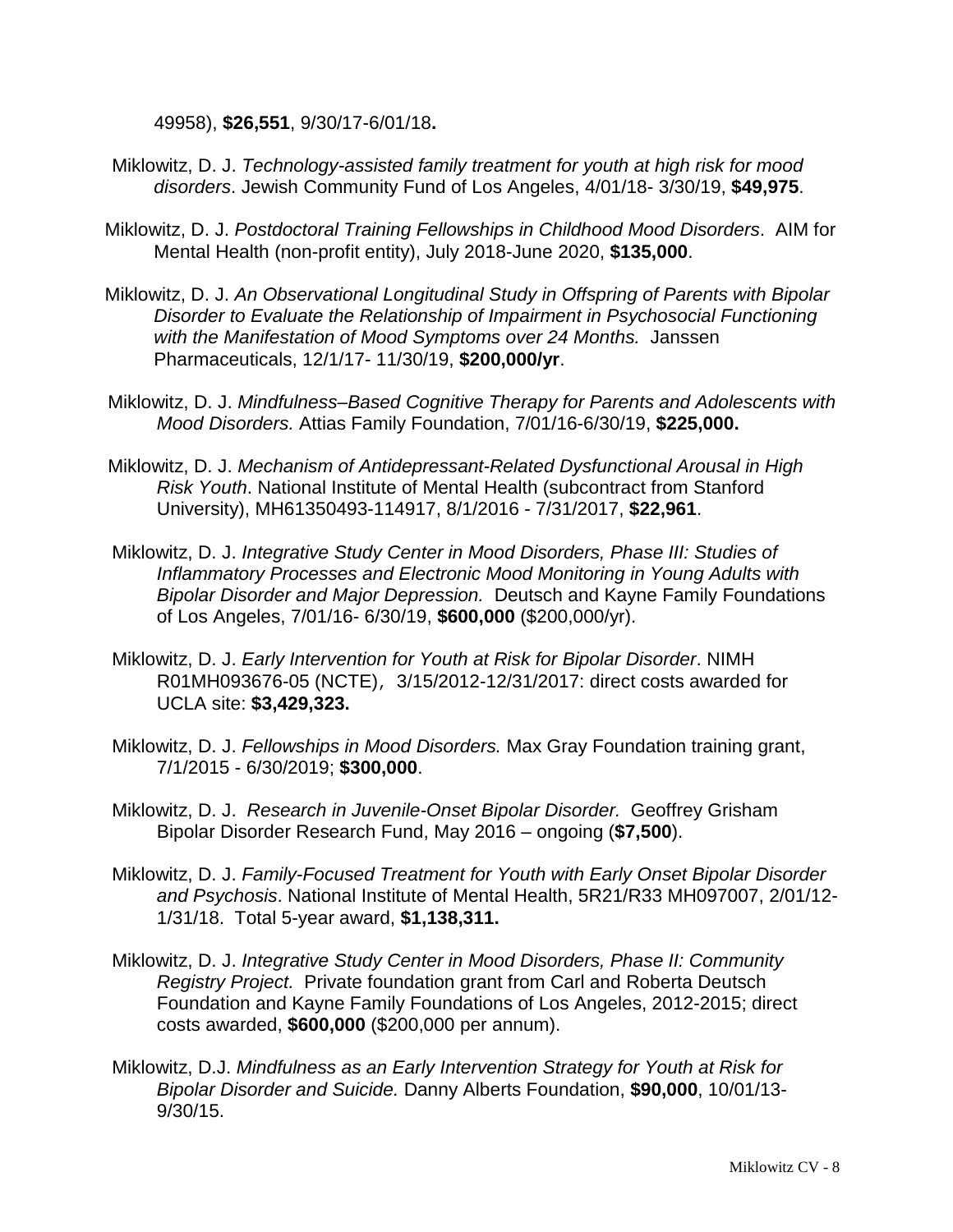- Miklowitz, D. J. *Mindfulness Treatment as a Prevention Strategy for Youth at Risk for Severe Mental Illness.* Attias Family Foundation, June 2013-May 2015, **\$104,070**.
- Miklowitz, D. J. *Mentalization-Based Therapy to Prevent Suicidal Behavior in Adolescents with Bipolar Disorder.* American Foundation for Suicide Prevention, 10/1/2013-9/30/2015, **\$88,572**.
- Miklowitz, D. J. *Prevention Trial of Family-Focused Treatment in Youth at Clinical Risk for Psychosis*. Staglin Family Foundation, **\$294,414**, 2012-2014.
- Miklowitz, D. J. *Rubinov Family Endowment: Award for Mood Disorders Research.*  Initial UCLA award **\$100,000**, 2013 - ongoing.
- Miklowitz, D. J. *Family-Focused Treatment for Bipolar Adolescents*. Three-site National Institute of Mental Health collaborative R01 (MH073871; 2006-2011); direct costs awarded for PI's Colorado site: **\$1,373,787**. Total 3-site award (Colorado, Pittsburgh, Cincinnati): **\$3,900,000**.
- Miklowitz, D. J. *Family-Focused Therapy as Early Treatment for Youth at Risk for Bipolar Disorder*. National Institute of Mental Health grant R34 MH077856, 2007- 2011; direct costs awarded, **\$525,087**.
- Miklowitz, D. J. *Bipolar Mood Disorder Award*. Brain and Behavior Research Foundation, 2011, **\$25,000**.
- Miklowitz, D. J. *Proinflammatory Cytokines and Upstream Signaling in Early-Onset Bipolar Disorder*. UCLA Cousins Center for Psychoneuroimmunology, **\$28,195** (Aug 2011).
- Miklowitz, D. J. *Mindfulness-based cognitive therapy in bipolar disorder*. Attias Family Foundation, 2011-2013, **\$48,367**.
- Miklowitz, D. J. *Mindfulness-based cognitive therapy for pregnant women with bipolar disorder* (UCLA and Colorado collaborative study). Danny Alberts Foundation, 2009-2011, **\$86,320**.
- Miklowitz, D. J. *Integrative Study Center in Mood Disorders, Phase I.* Private foundation grant from Deutsch, Knapp, and Kayne families of Los Angeles, 2009- 2012; direct costs awarded, **\$900,000** (\$300,000 per annum).
- Miklowitz, D. J. *Reaching Out to People with Bipolar Disorder*, 2007-2017, University of Co. Community Liaison Grant, **\$59,711**.
- Miklowitz, D. J. *Center for the Evaluation and Treatment of Bipolar Disorder*. Robert Sutherland Foundation of Colorado (graduate student training and service provision grant), 2001-2019; total direct costs awarded, **\$1,500,000.**
- Miklowitz, D. J. *Text Messaging-Based Mood Monitoring in Adolescents with Bipolar*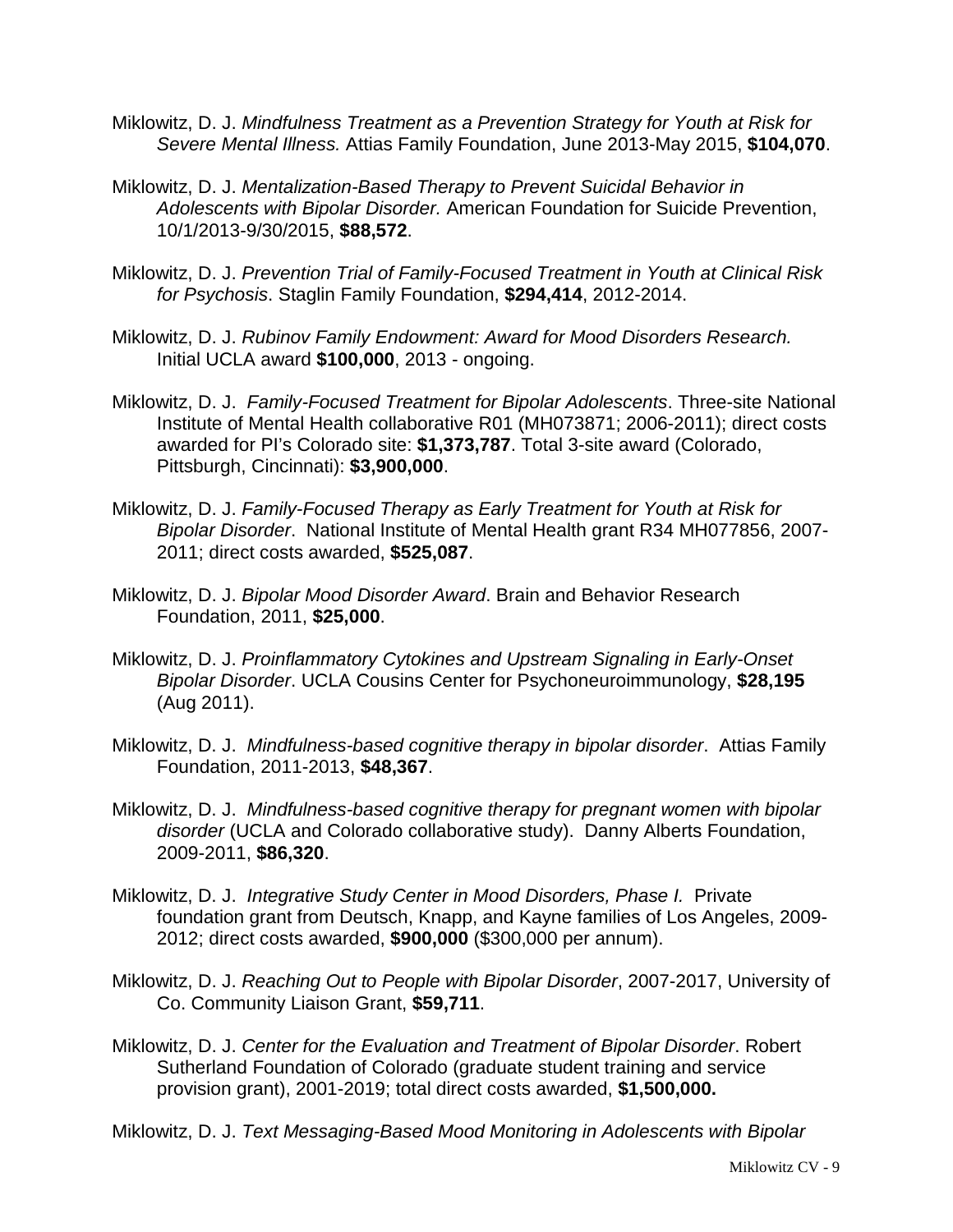*Disorder* (NIMH ARRA supplement R01 MH073871-04S1). 7/01/09-4/30/11, **\$86,611**.

- Miklowitz, D. J. *Family-Focused Psychoeducation for Bipolar Adolescents*. National Institute of Mental Health (R21-MH62555), 2001-2005. Directed costs awarded, **\$375,000**.
- Miklowitz, D. J. *Center for the Evaluation and Treatment of Bipolar Disorder.* Robert Sutherland Center Private Donor Fund, 2001-2009, **\$100,000.**
- Miklowitz, D. J. *Preventing Suicide in Bipolar Disorder*. Danny Alberts Foundation, 2006-2009, **\$58,122**.
- Miklowitz, D. J. *Distinguished Investigator Award: Family Psychoeducation for Adolescents with Bipolar I Disorder*. National Alliance for Research on Schizophrenia and Depression, 2001-2003; direct costs awarded, **\$46,296.**
- Miklowitz, D. J. *Bipolar Illness Therapy, Family Burden, Costs, and Health*. National Institute of Mental Health (R01 MH65015), 9/30/01 – 8/31/04 (subcontract from Yale University, D. Perlick, PI). Direct costs awarded, **\$20,505.**
- Miklowitz, D. J. *(PI for Program Project). Systematic Treatment Enhancement Program for Bipolar Disorder*. National Institute of Mental Health multi-site contract N01MH80001, 1999 - 2005. Roles: PI for multisite psychosocial treatment study; Co-PI for Colorado study site (PI: Marshall Thomas, M.D.). Direct costs awarded, **\$1,440,000**.
- Miklowitz, D. J. *Psychosocial Intervention Monitoring*. STEP Bipolar Program, National Institute of Mental Health N01MH80001, 1998-2007; direct costs awarded, **\$200,000**.
- Miklowitz, D. J. *Integrated Family/Individual Therapy of Bipolar Disorder*. National Institute of Mental Health (R21- MH55101), 1996-1999. Direct costs awarded, **\$262,255.**
- Miklowitz, D. J. *Integrated Family/Individual Therapy of Bipolar Disorder: Alcohol Abuse Version*. National Institute of Mental Health, 1998 - 1999 (competitive supplement to R21-MH55101). Direct costs awarded, **\$11,650**.
- Miklowitz, D. J. *Family Factors and Outcome in Bipolar Disorder.* NIMH First Award (R29- MH43931), 1991-1997. Direct costs awarded, **\$330,308.**
- Miklowitz, D. J. *Research Supplements for Underrepresented Minorities.* NIMH Supplement to First Award MH-43931, 1994-1996. Direct costs awarded, **\$38,048.**
- Miklowitz, D. J. *Neuropsychological Impairment in Bipolar Disorder.* NIH Office of Behavioral and Social Sciences Research, 1995-96. Direct costs awarded, **\$36,064.**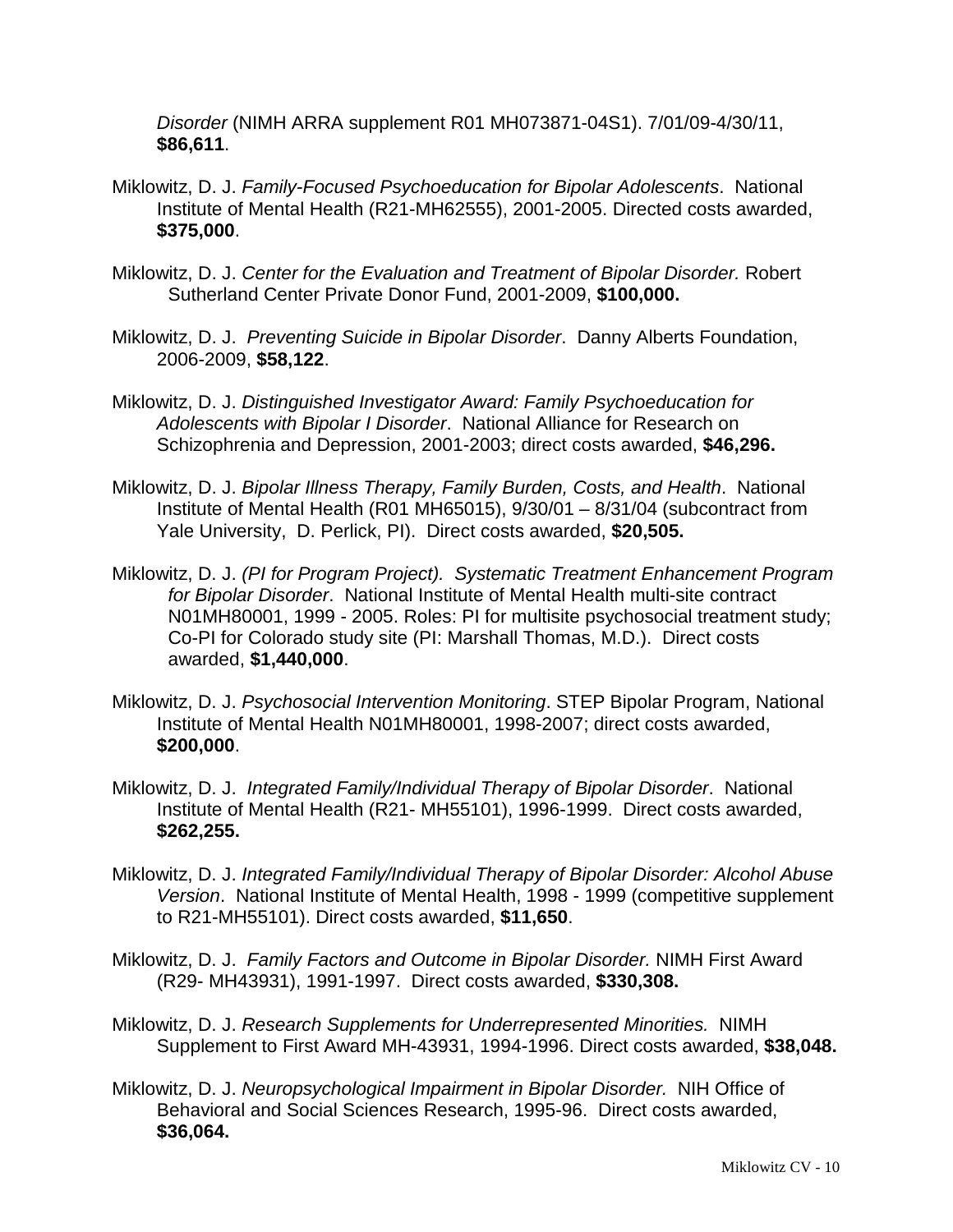- Miklowitz, D. J. *A Comparison of Family and Individual Therapy in the Outpatient Maintenance of Bipolar Disorder*. John D. and Catherine T. MacArthur Foundation, 1993-94. Direct costs awarded, **\$55,208.**
- Miklowitz, D. J. *Family Expressed Emotion and Relatives' and Patients' Attributes; Bipolar Disorder*. National Institutes of Health/National Center for Research Resources, Grant 2S07RR007013-260955, 1991-92.
- Miklowitz, D. J. *Young Investigator Award*, National Alliance for Research on Schizophrenia and Depression (NARSAD). Direct costs awarded, **\$25,000**, 1987-1988.

### **Grants Awarded as Co-Principal Investigator:**

- Cannon, T.D. (PI) & Miklowitz, D. J. (Co-PI). *Prevention Trial of Family-Focused Treatment in Youth at Risk for Psychosis.* NIMH ARRA Challenge Grant, 1RC1MH088546, 2009-2011, direct costs awarded, **\$800,000.**
- Nagamoto, H. (PI) & Miklowitz, D. J. (Co-PI). *Family Psychoeducation for Veterans with Serious Mental Illness. Office of Menta*l *Health*, Veterans Administration of Colorado, Eastern Colorado Health Care System, 2005-2007. Direct costs awarded, **\$1,500,000**.
- Kim, E. Y. & Miklowitz, D. J. *Life Stress and the Course of Early-Onset Bipolar Disorder.* NIMH Award MH65746, 2002-2005. Direct costs awarded, **\$69,881.**
- Goldstein, M.J. (PI) & Miklowitz, D.J (Co-PI). *Lithium and Family Management of Bipolar Disorder*. NIMH Award MH-42556, 1989-1993; Direct costs award, first four year period, **\$572,000**.
- Goldstein, M.J. (PI) & Miklowitz, D.J (Co-PI). *Lithium and Family Management of Bipolar Disorder.* NIMH Award MH-42556, 1993-1997; Direct costs awarded, second four year period, **\$754,289**.

### **Co-Investigator/Consultant:**

- Ellis, A. EEG biomarkers of Approach Motivation and Reward Sensitivity on Mood Symptom Stability. NIMH Grant K23 MH106785-01, 2015-2019, **\$718,740** (faculty mentor).
- West, A. Psychosocial Treatment for Pediatric Bipolar Disorder. NIMH K23 MH 79935- 01A2, 8/01/08-07/31/13, **\$150,000/yr** (consultant).
- Goldstein, T. Early Assessment and Intervention for Adolescents at Risk for Bipolar Disorder. NIMH R34 MH091177-01A1; 4/1/11 - 3/31/14; **\$150,000/yr** (co-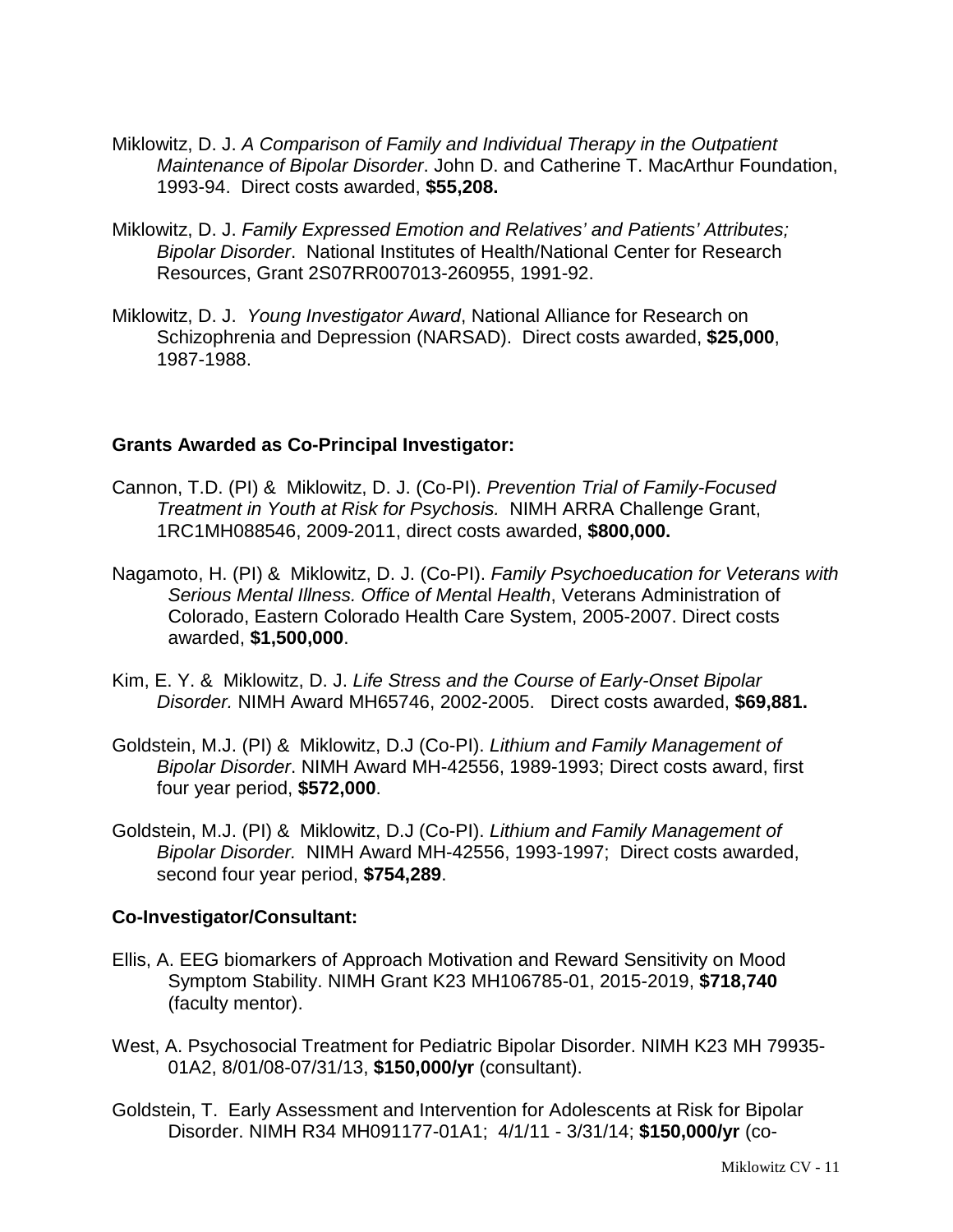investigator).

- Adler, L. VISN 19 Mental Illness Research, Education, and Clinical Center. Veterans' Administration grant, 10/01/04 – 9/30/09, **\$2,000,000** (co-investigator).
- Perlick, D. Treating Caregiver Stress and Health in Bipolar Disorder. NIMH R34 MH071396, 2006-2009 **\$375,000** (consultant).
- Pavuluri, M. Divalproex Sodium and Risperidone in Pediatric Bipolar Disorder. NIMH K-Award, 07/01/03 - 6/30/08; Direct costs awarded per year: **\$145,000** (consultant)
- Weisman, A. A Culturally-Based Family Therapy for Schizophrenia. NIMH R34MH71250-02, 4/31/05 - 12/31/07; Direct costs, **\$135,000/yr**(consultant)
- Fredman, S. Emotional Involvement in Bipolar Families. NIMH F31MH72124-02 6/23/04-6/22/06; direct costs year 2, **\$27,980** (Faculty mentor)
- Verdeli, H. Prevention for Symptomatic Offspring of Bipolar Parents. 1 K23 MH071530-01, direct costs, **\$140,160/yr** (consultant).
- Perlick, D. Bipolar Illness Therapy, Family Burden, Costs & Health. NIMH R01, 9/01/01-8/31/04; Direct costs awarded, year 1: **\$441,665**; (co-investigator)
- Oquendo, M. Pharmacotherapy of High-Risk Bipolar Disorder. NIMH R01, 9/01/00 6/30/05, direct costs awarded current year, **\$470,676** (consultant)
- Denton, W. Couple Therapy and Pharmacotherapy for Major Depression. NIMH K-Award, 04/01/02 – 3/31/07; Direct costs awarded current year, **\$160,146** (consultant).
- Weintraub, P. Family Influences on Drug Response in Youth Depression. NIMH K-Award, 8/01/98-8/31/03; direct costs awarded, **\$137,140** (consultant)
- Kupfer, D. Course and Outcome of Bipolar Illness. Stanley Foundation, 1994-95. Direct costs awarded, **\$60,000** (multisite coordinator).

### **Faculty Fellowships**

University of Colorado Faculty Fellowship to Oxford University, 2006-2007, **\$100,000** University of Colorado Faculty Fellowship, 1995-1996, **\$70,000**

#### **University Internal Grant Awards (as PI):**

Polaroid Foundation, Brandeis University, 1978 (**\$500**) Univ. of Colorado Junior Faculty Development Award, 1989 (**\$5,000**) University of Co. Council on Research and Creative Work, 1990 (**\$3,000**) University of Colorado CRCW Grant-In-Aid, 1992 (**\$4,000**)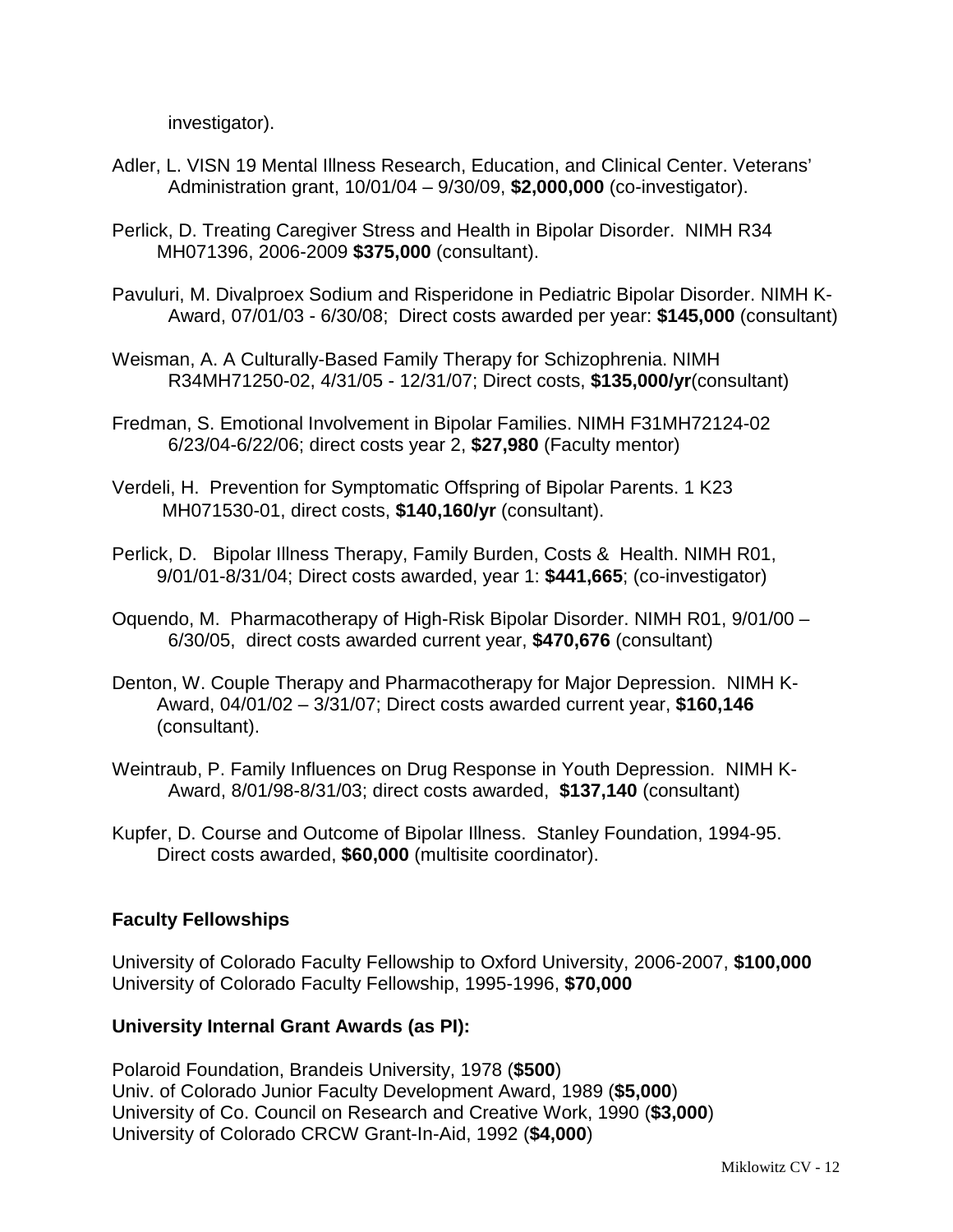University of Colorado Undergrad Support Award, 1994 (**\$2,000**) University of Colorado CRCW Grant-In-Aid, 1995-96 (**\$3,750**) University of Co. Undergrad Support Awards, 1996, 1997 (**\$3,000**) University of Co., Internal Research Funds, 1999-2000 (**\$46,000**) University of Colorado CRCW Grant-in-Aid, 1999-2000 (**\$6,782)** University of Co., Internal Research Funds, 2004-2006 (**\$95,000**) University of Co. CRCW, Faculty Fellowship Grant-in-Aid, 2006-2007 (**\$2,400**)

# **LECTURES AND PRESENTATIONS**

- 1. Miklowitz, D.J., Knight, R.A., & Sims-Knight, J. (1979, April). Picture recognition and broad scanning in overinclusiveschizophrenics: The role of relevance. Presented at the annual Eastern Psychological Association (E.P.A.) convention, Philadelphia.
- 2. Wember, C., Demain, J., Miklowitz, D.J., and Knight, R.A. (1980, April). Measuring affectivity in schizophrenia. Presented at the annual E.P.A. convention, Hartford.
- 3. Miklowitz, D.J., Goldstein, M.J., & Falloon, I.R.H. (1981, April). Familial and symptomatic characteristics of schizophrenics living in high and low expressed emotion home environments. Presented at the annual Western Psychological Association (W.P.A.) convention, Los Angeles.
- 4. Miklowitz, D.J. & Hammen, C. (1981, April). The assessment of depressive self-schemas. Presented at the annual W.P.A. conference, Los Angeles.
- 5. Miklowitz, D.J. (1982, May). Expressed emotion and patient attributes. Presented at the UCLA Conference on Expressed Emotion Research, Los Angeles.
- 6. Miklowitz, D.J., Goldstein, M.J., Doane, J.A., & Falloon, I.R.H.(1983, April). Cross-situational affective communication in the families of schizophrenics. Presented at the annual W.P.A. conference, San Francisco.
- 7. Miklowitz, D.J. (1985, April). Some comments on the diagnosis of schizophrenia and bipolar affective disorder in high-risklongitudinal studies. Presented at the NIMH High Risk Consortium, San Francisco.
- 8. Miklowitz, D.J. (1985, September). The family and the course of recent onset mania. Invited paper for Max Planck Institute Conference on "The impact of family research on our understanding of psychopathology," Schloss-Ringberg, West Germany.
- 9. Miklowitz, D.J. (1985, December). Expressed emotion, lithium compliance and relapse in early onset mania. Paper presented at the annual convention of the American College of Neuropsychopharmacology, Maui, Hawaii.
- 10. Miklowitz, D.J. (1986, April). The family and the onset and course of bipolar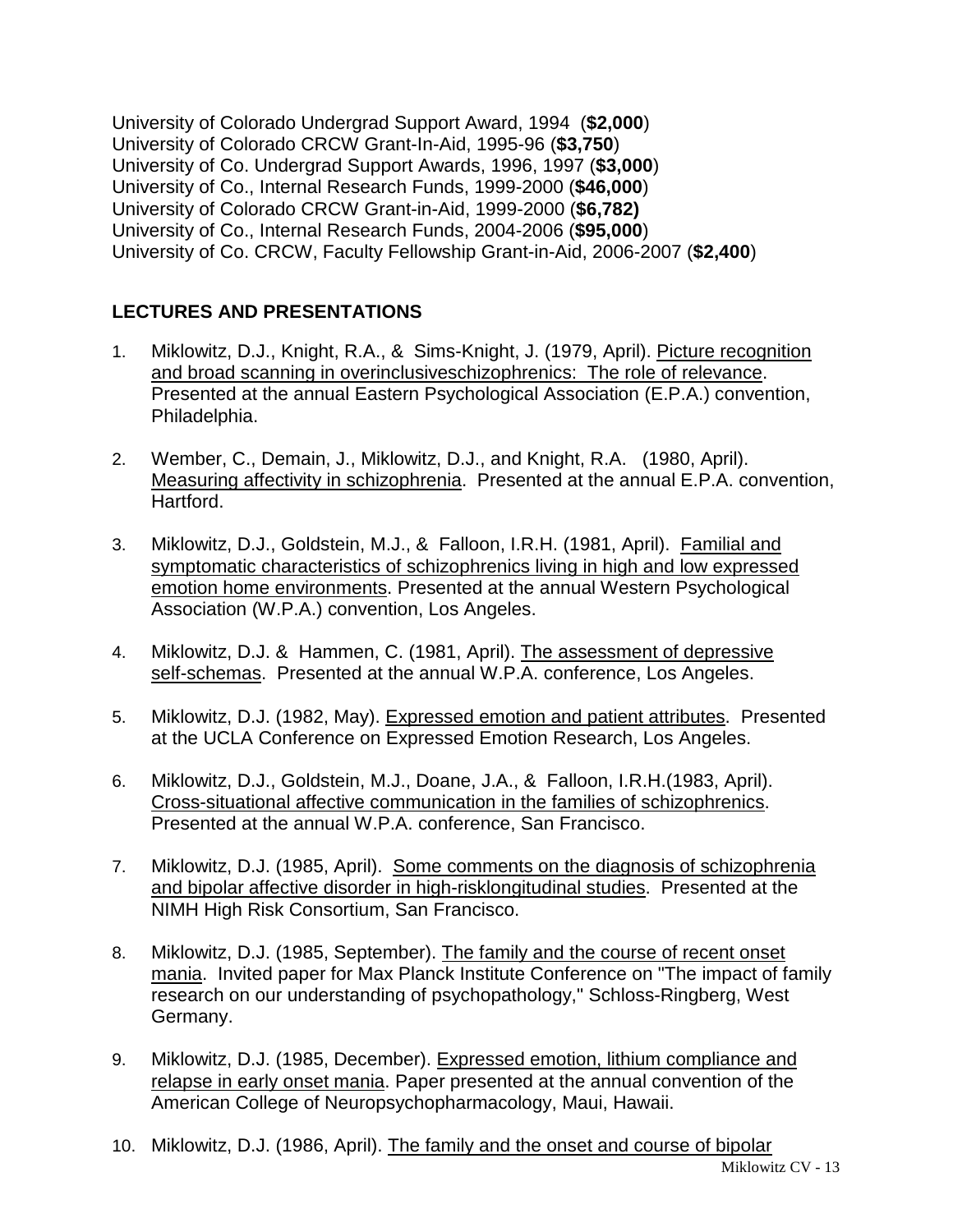affective disorder. Invited colloquium, UCLA Neuropsychiatric Institute.

- 11. Miklowitz, D.J. (1986, July). Family factors in manic depressive illness. Presented at John D. & Catherine T. MacArthur Network 3 Summer Institute, Minneapolis.
- 12. Miklowitz, D.J. (1986, September). The family and the course of manic-depressive illness. Presented at Max Planck Institute for Psychiatry Research Symposium, Munich, West Germany.
- 13. Miklowitz, D.J. (1987, February). Family prognostic factors and intervention in bipolar affective disorder. Invited colloquium, U.C. Irvine Medical Center Colloquium Series.
- 14. Miklowitz, D.J., Goldstein, M.J., and Nuechterlein, K.H. (1987, March). Patient and family correlates of expressed emotion in schizophrenia. Presented at the International Congress on Schizophrenia Research, Clearwater, Fla.
- 15. Miklowitz, D.J. (1987, June). Family factors and intervention in bipolar affective disorder. Invited colloquium, Didi Hirsch Community Mental Health Center Colloquium Series.
- 16. Miklowitz, D.J. (1987, June). The assessment of communication deviance. Workshop presentation, John D. & Catherine T. MacArthur Network 3 Summer Institute, San Diego.
- 17. Miklowitz, D.J. (1987, June). Correlates of expressed emotion inschizophrenia. Presented at John D. & Catherine T. MacArthur Network 3 Summer Institute, San Diego.
- 18. Miklowitz, D.J. (1987, September). Project plan for a study of family factors and family intervention in bipolar disorder. Presented at the National Alliance for Research on Schizophrenia and Depression (NARSAD) conference, Washington, D.C.
- 19. Miklowitz, D.J. (1987, November). Family emotional attitudes and the course of manic-depressive illness. Presented at Society for Research in Psychopathology conference, Atlanta.
- 20. Miklowitz, D.J. (1988, January). The family as an ally in the treatment of bipolar affective disorder. Invited lecture, National Alliance for Research on Schizophrenia and Depression (NARSAD)/National Alliance for the Mentally Ill (NAMI) Research Symposium, UCLA Neuropsychiatric Institute, Los Angeles.
- 21. Miklowitz, D.J. (1988, April). Bipolar affective disorder and family treatment. Invited presentation at San Gabriel Valley National Alliance for the Mentally Ill (NAMI)/NARSAD meeting.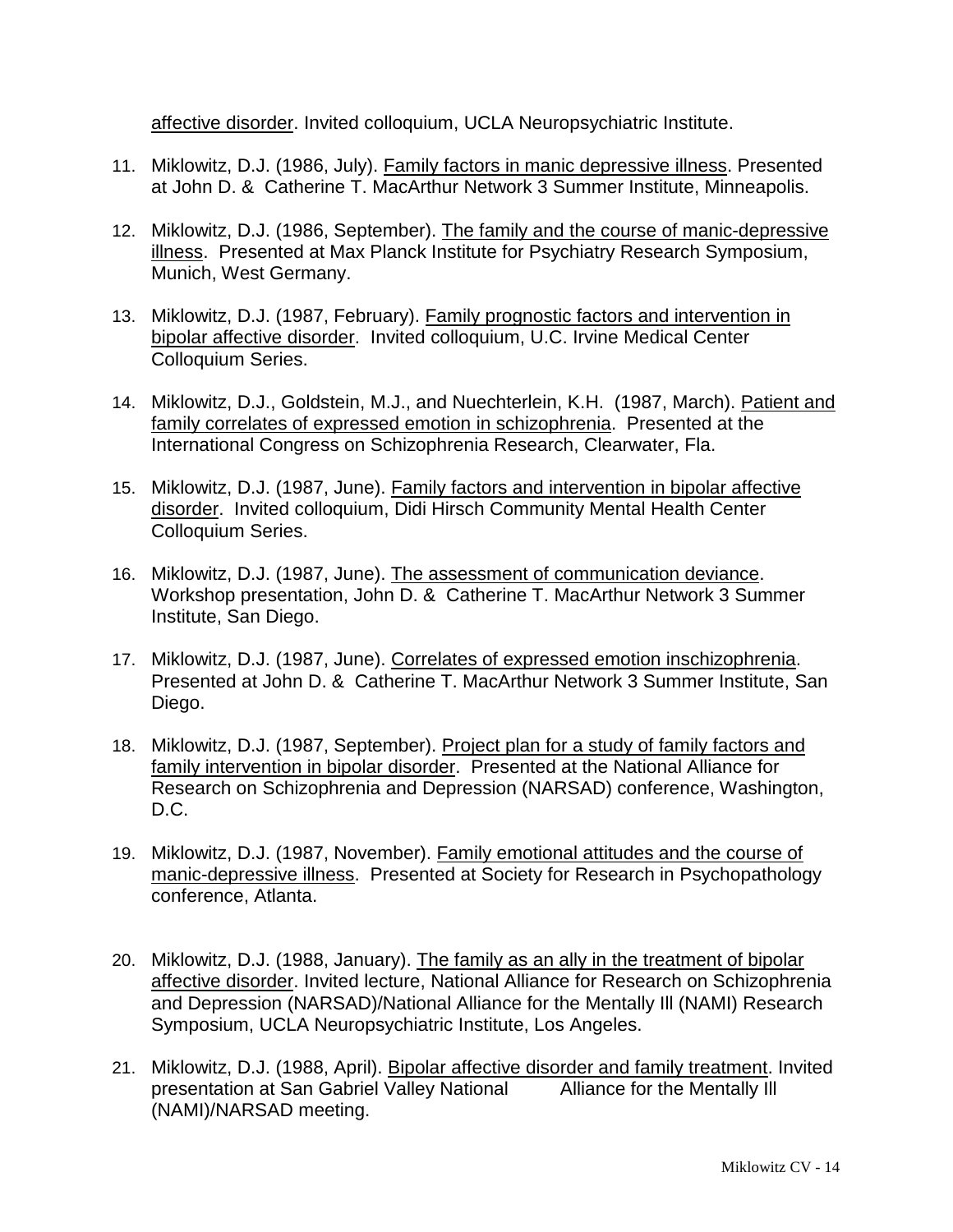- 22. Miklowitz, D.J. (1988, July). Psychosocial aspects of serious mental illness. Invited presentation at NARSAD's American Society of Mental Health Association Professionals 1988 Summer Institute, Mt. St. Mary's College.
- 23. Miklowitz, D.J., Velligan, D.I., Goldstein, M.J., Nuechterlein, K.H., & Doane, J.A. (1988, Nov.). Communication deviance in parents of schizophrenic and manic patients. Presented at the Society for Research in Psychopathology, Harvard Univ.
- 24. Miklowitz, D.J. (1989, March). Family factors and interventions in bipolar affective disorder. Invited Presentation, University of Colorado Health Sciences Center, Denver, CO.
- 25. Miklowitz, D.J. (1989, March). Family factors and bipolar disorder. Invited presentation, Centennial Peaks Hospital, Louisville, CO.
- 26. Miklowitz, D.J. (1989, March). Psychosocial factors in bipolar affective disorder. Invited address, "Research on Affective Disorders" conference, Colorado Div. of Mental Health, Denver, CO.
- 27. Miklowitz, D.J. (1989, March). Psychosocial research strategies relevant to bipolar disorder. NIMH workshop on Treatment of Bipolar Affective Disorder, Rockville, MD.
- 28. Miklowitz, D.J. (1989, April). Communication deviance in parents of schizophrenic and manic patients. Presented at International Congress on Schizophrenia Research, San Diego, CA.
- 29. Miklowitz, D.J. (1989, April). A commentary on Blechman's theory of depression. Presented at Milt E. Lipetz Conference on the Clinical Psychology of Depression, Boulder, CO.
- 30. Miklowitz, D.J. (1989, Oct.). Psychosocial factors and treatments relevant to schizophrenia, bipolar disorder, and closed head injury. Invited colloquium, Spaulding Rehabilitation Hospital, Denver, Co.
- 31. Miklowitz, D.J., Goldstein, M.J., Nuechterlein, K.H., Strachan, A.M., & Feingold, D. (1989, Nov.). Interactional behavior in families of schizophrenic and manic patients. Presented at Society for Research in Psychopathology, Miami, Fl.
- 32. Miklowitz, D.J. (1989, Nov.). Patient and family attributes as precursors in high-risk populations. Presented at Society for Research in Psychopathology, Miami, Fla.
- 33. Miklowitz, D.J. (1990, June). Family attributes relevant to schizophrenic and bipolar patients. Invited colloquium, Technical Institute of Braunschweig, W. Germany.
- 34. Miklowitz, D.J. (1990, Sept.). Family Research and Treatment with Bipolar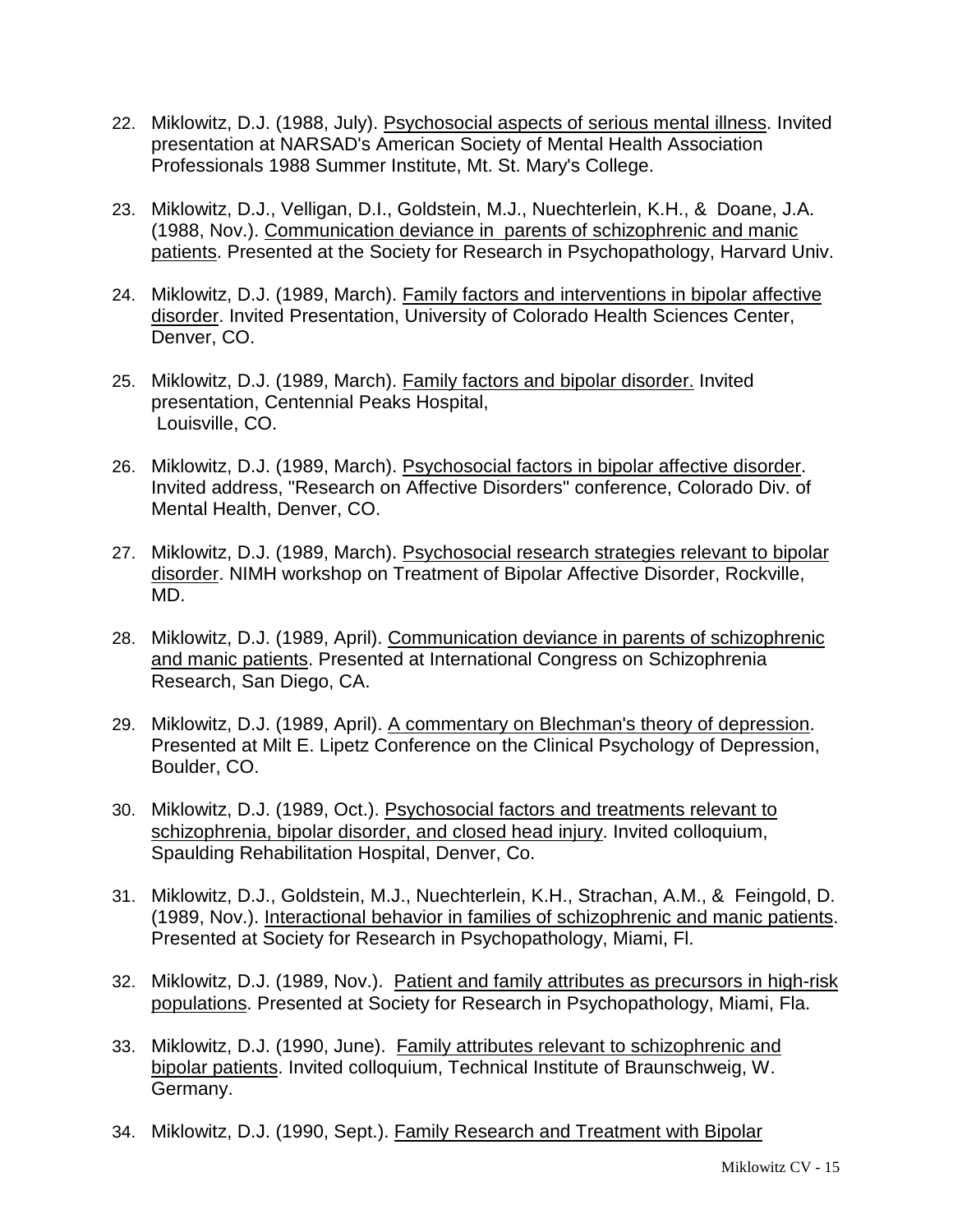Patients. Invited presentation, Boulder Community Hospital.

- 35. Goldstein, M. J., Nuechterlein, K. H., Miklowitz, D. J., & Strachan, A. M. (1990, Nov.). The contribution of familyinteraction to understanding the early course of schizophrenia. Paper presented at Society for Research in Psychopathology, Boulder, CO.
- 36. Miklowitz, D. J. (1990, Nov.). Course of illness features of RDC manic and schizoaffective, manic patients. Paper presented at Society for Research in Psychopathology, Boulder, CO.
- 37. Nuechterlein, K. H., Dawson, M. E., Ventura, J., & Miklowitz, D. J. (1990, Nov.). Information-processing anomalies in the early phase of schizophrenia and bipolar disorders. Paper presented at Society for Research in Psychopathology, Boulder, CO.
- 38. Phelps, J., & Miklowitz, D. J. (1990, Nov.). Psychometric measures of risk for psychopathology and their relation to social adjustment. Poster presented at Society for Research in Psychopathology, Boulder, CO.
- 39. Velligan, D. I., Goldstein, M. J., & Miklowitz, D. J. (1990, Nov.). The impact of individual and family treatment on communication deviance in the families of schizophrenic patients. Poster presented at Society for Research in Psychopathology, Boulder, CO.
- 40. Ventura, J., Miklowitz, D. J., & Nuechterlein, K. H. (1990, Nov.). Relationship of premorbid social functioning and negative symptoms to social and work outcome in recent-onset schizophrenic and bipolar patients. Paper presented at Society for Research in Psychopathology, Boulder, CO.
- 41. Miklowitz, D. J., Goldstein, M. J., & Nuechterlein, K. H. (1991, April). The predictive utility of schizophrenic symptoms in patients with a recent episode of mania. Presented at International Congress on Schizophrenia Research, Tucson, AZ.
- 42. Miklowitz, D.J. (1991, Sept.). Focus on families of severely mentally ill persons. Invited colloquium, Colorado Mental Health Conference, Breckenridge, CO.
- 43. Miklowitz, D.J. (1991, Oct.). Family therapy for patients with bipolar mood disorders. Invited colloquium; Carrier Foundation Medical Education Symposium: "Bipolar Illness: Stabilizing the Cycle." Princeton, N.J.
- 44. Miklowitz, D.J. (1991, Oct.). Psychotherapy and bipolar illness. Invited workshop, Carrier Foundation Medical Education Symposium: "Bipolar Illness: Stabilizing the Cycle." Princeton, N.J.
- 45. Miklowitz, D.J. (1991, Nov.) Family treatment for patients with bipolar affective disorder. Invited workshop, Association for the Advancement of Behavior Therapy,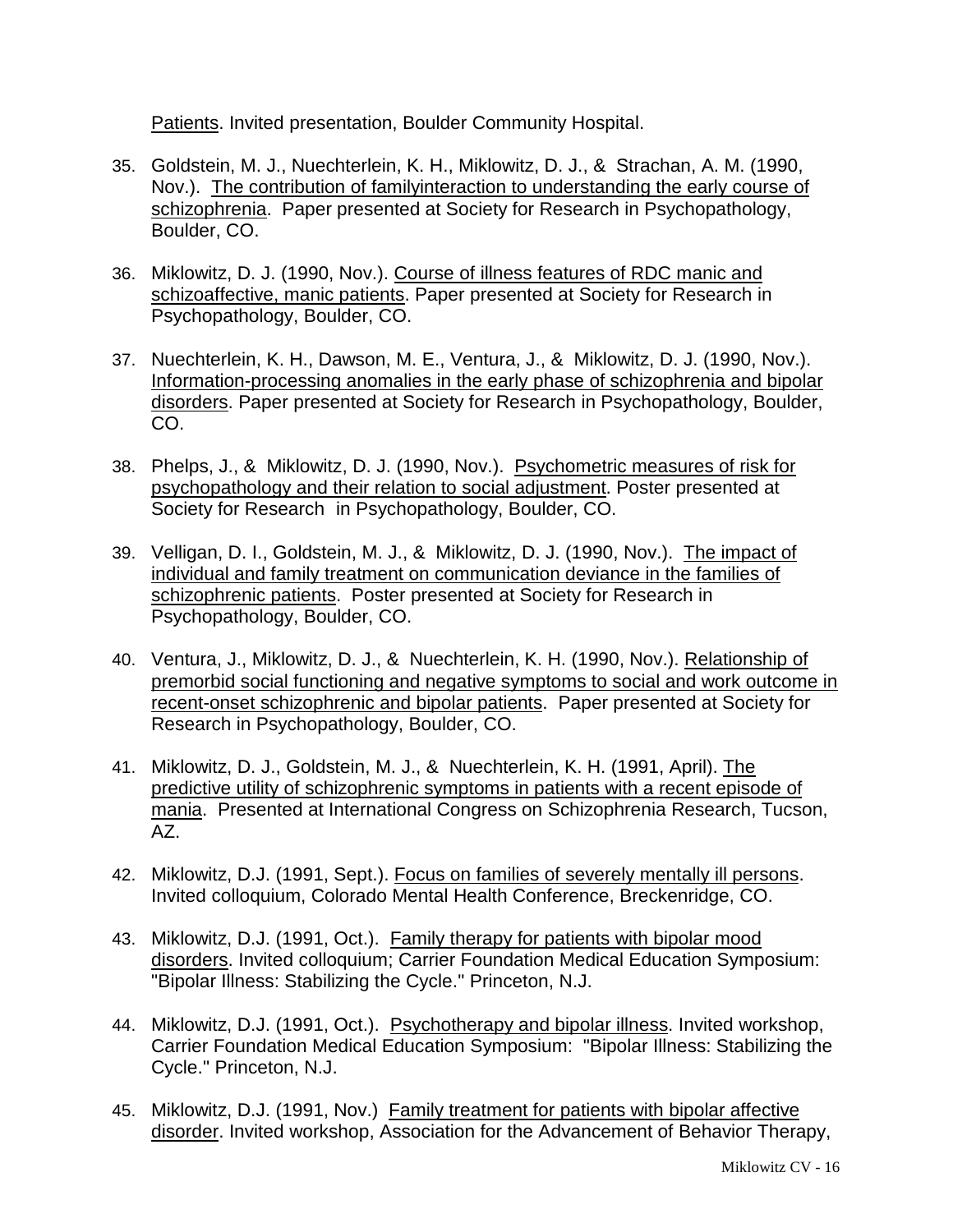New York.

- 46. Miklowitz, D.J., & Sachs-Ericsson, N. (1991, Dec.). Patient and family correlates of expressed emotion in bipolar affective disorder. Paper presented at Society for Research in Psychopathology, Boston.
- 47. Simoneau, T., & Miklowitz, D.J. (1991, Dec.). Nonverbalbehavior in families of schizophrenic and manic patients. Poster presented at Society for Research in Psychopathology, Boston.
- 48. Miklowitz, D.J. (1992, April). Public facilities as research sites. Invited presentation at Western States Mental Health Research Symposium, Berkeley, CA.
- 49. Miklowitz, D.J. (1992, April). The UCLA/University of Colorado family treatment study. MacArthur Symposium on Psychosocial Interventions in Bipolar Disorder, Los Angeles, CA.
- 50. Miklowitz, D.J. (1992, June). Barriers to the Boulder Model. American Association for Applied and Preventive Psychology, San Diego, CA.
- 51. Miklowitz, D. J. (1992, Nov.) Family risk indicators in bipolar disorder. Society for Research in Psychopathology, Palm Springs, CA.
- 52. Rea, M. M., Goldstein, M. J., & Miklowitz, D. J. (1992, Nov.). Patterns of family interaction as they relate to the course of bipolar disorder. Society for Research in Psychopathology, Palm Springs, CA.
- 53. Simoneau, T.L., Stackman, D., & Miklowitz, D. J. (1992, Nov.). Consistency of verbal and nonverbal parental behavior as expressed toward bipolar and schizophrenic patients. Society for Research in Psychopathology, Palm Springs, CA.
- 54. Miklowitz, D.J., Goldstein, M.J., & Nuechterlein, K. H. (1993, April). A comparison of verbal interactional styles among families of schizophrenic and bipolar patients. International Congress on Schizophrenia Research, Colorado Springs, CO.
- 55. Miklowitz, D. J. (1993, August). Family risk indicators and outcome in bipolar affective disorder. American Psychological Association, Toronto, Canada.
- 56. Miklowitz, D. J. (1993, Sept.). Family risk indicators in the course of bipolar disorder. Invited presentation at "Interpersonal Factors in the Origin and Course of Affective Disorders," Heidelberg, Germany.
- 57. Miklowitz, D. J. (1993, Oct.). Family interaction patterns that accompany bipolar disorder. Society for Research in Psychopathology, Chicago, IL.
- 58. Simoneau, T., & Miklowitz, D. J. (1993, Oct.). Bidirectional patterns of interaction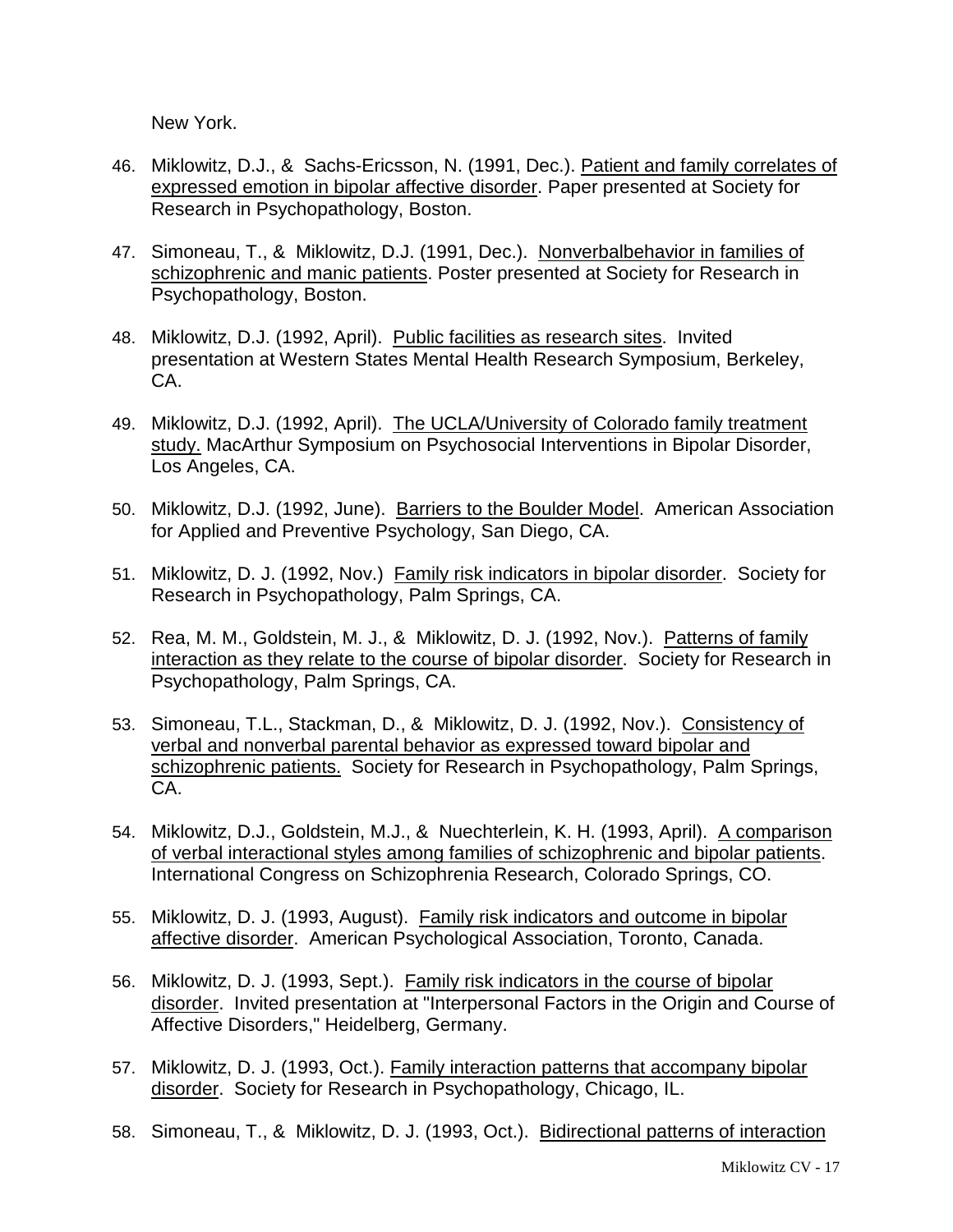in high and low EE families of bipolar patients. Society for Research in Psychopathology, Chicago, IL.

- 59. Rosenfarb, I.S., Miklowitz, D. J., Goldstein, M. J., Harmon, L., & Nuechterlein, K. H. (1993, Oct.). Family transactions and relapse in bipolar disorder. Society for Research in Psychopathology, Chicago, IL.
- 60. Miklowitz, D. J. (1994, June). Bipolar illness and the family. Paper presented at the First International Congress on Bipolar Disorder, Pittsburgh, PA.
- 61. Miklowitz, D. J. (1994, Sept.). The stability of expressed emotion attitudes over a 1-year follow-up among relatives of bipolar patients. Paper presented at the Society for Research in Psychopathology, Miami, Fl.
- 62. Powell, K., Miklowitz, D. J., & Richards, J. (1994, Sept.). Expressed emotion on the families of bipolar patients: A transactional attribution model. Paper presented at the Society for Research in Psychopathology, Miami, Fl.
- 63. Miklowitz, D. J. (1994, Nov.). The role of the family in the course and treatment of bipolar disorder. Paper presented at the Association for the Advancement of Behavior Therapy, San Diego, CA.
- 64. St. Peters, M., Markman, H. J., Miklowitz, D. J., & Stulp, C. (1994, Nov.). Women at risk for depression during pregnancy: A feasibility study for a prevention trial. Poster presented at the National Prevention Conference, Washington, D. C.
- 65. Kalbag, A. S., Petri, M. L., Miklowitz, D. J., Simoneau, T., & George, E. (1995, April). A system for classifying course of illness in bipolar disorder. Poster presented at the Rocky Mountain Psychological Association, Boulder, CO. **Winner of the Graduate Student Paper Award for Groups Underrepresented in Psychology**.
- 66. Petri, M. L., Miklowitz, D., Carey, G., Simoneau, T., George, E., & Kalbag, A. (1995, April). Family history of psychopathology and the course of bipolar illness. Poster presented at the Rocky Mountain Psychological association, Boulder, CO.
- 67. Miklowitz, D. J. (1995, May). New psychotherapies in the treatment of bipolar disorder. Invited paper, American Psychiatric Association Annual Covention, Miami, FL.
- 68. Miklowitz, D. J. (1995, Sept.). Family stress factors and interventions in bipolar affective disorder. Invited Grand Rounds, Maine Medical Center, Portland ME.
- 69. Miklowitz, D. J. (1995, Sept.). Family stress factors and interventions in bipolar affective disorder. Invited Grand Rounds, Augusta Mental Health Institute, Augusta, ME.
- 70. Miklowitz, D. J. (1995, Oct.). Psychoeducational family treatment of bipolar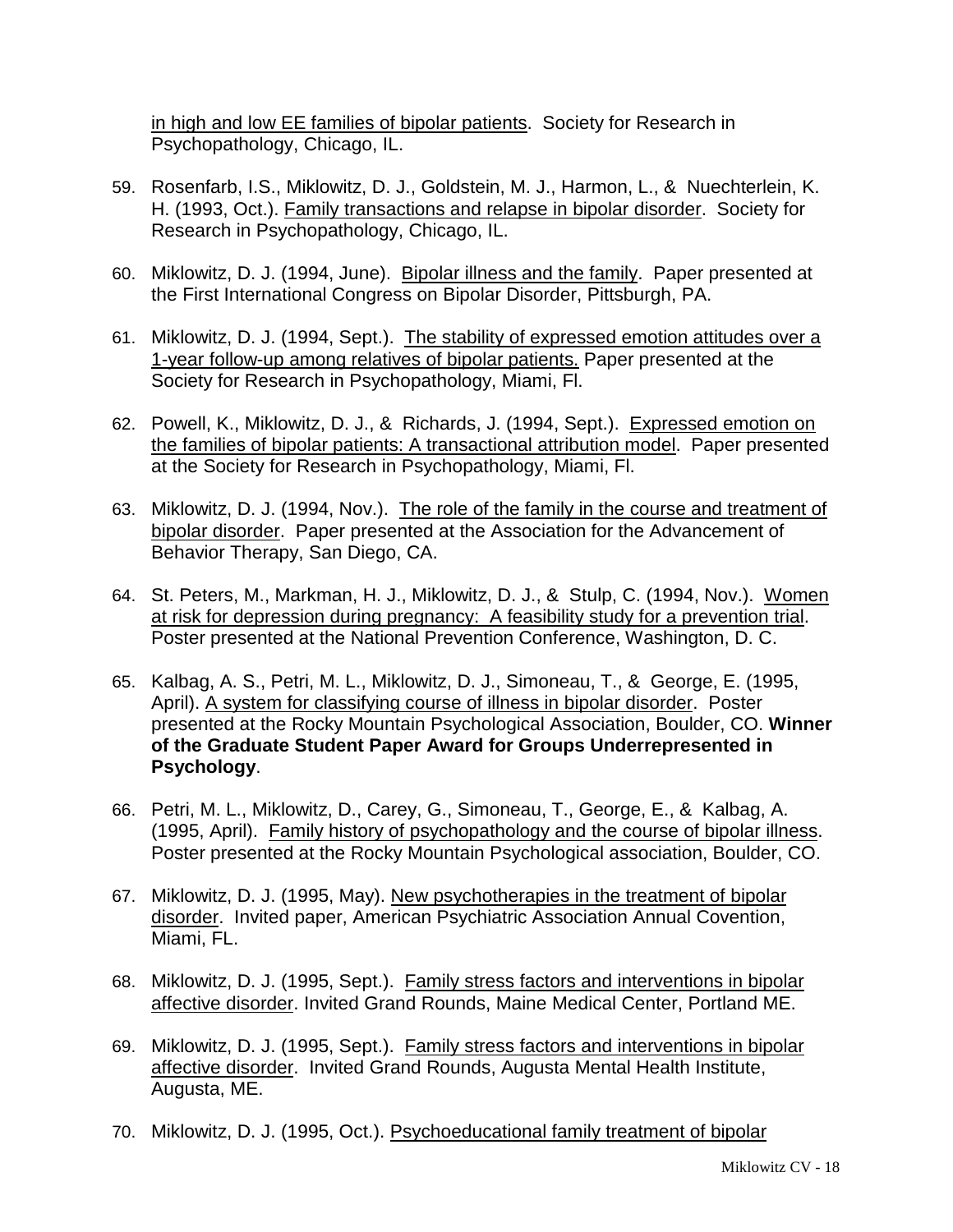disorder. Invited paper presented at "Psychopathology, Substance Abuse, and Culture" specialty conference, Los Angeles, CA.

- 71. Miklowitz, D. J. (1995, Oct.). The concurrent and predictive validity of expressed emotion in families of bipolar patients. Paper presented at the Society for Research in Psychopathology, 10th Annual meeting, Iowa City, IA.
- 72. Simoneau, T. L., & Miklowitz, D. J. (1995, Oct.). The effects of behavioral family treatment on communication patterns in families of bipolar patients. Poster presented at the Society for Research in Psychopathology, 10th Annual meeting, Iowa City, IA.
- 73. George, E. L., Giese, A. A., & Miklowitz, D. J. (1995, Oct.). Expressed emotion attitudes among depressed patients and mental health professionals on an inpatient unit. Poster presented at the Society for Research in Psychopathology, 10th Annual meeting, Iowa City, IA.
- 74. Miklowitz, D.J. & Simoneau, T. L. (1995, Nov.) Behavioral family therapy for bipolar disorder. Paper presented at the Association for the Advancement of Behavior Therapy (AABT), Washington, D.C.
- 75. Miklowitz, D. J. (1996, March). The role of social support, education and mutualhelp groups in bipolar disorder. Invited presentation at Bipolar Disorders Symposium (sponsored by Johns Hopkins University), Washington, D.C.
- 76. Miklowitz, D. J. (1996, April). Interventions. Invited presentation at MacArthur Conference on Expressed Emotion Research, Chicago, IL.
- 77. Miklowitz, D. J. (1996, May). Family-focused treatment of bipolar disorder. Invited Grand Rounds, MRC Social Psychiatry Unit, Maudsley Hospital/Institute for Psychiatry, London, Great Britain.
- 78. Miklowitz, D. J. (1996, May). A comparison of schizophrenic and bipolar patients on family interaction styles. Invited Grand Rounds, Department of Psychiatry, University of Tuebingen, Germany.
- 79. Miklowitz, D. J. (1996, May). Combined/sequential/integrative treatments for bipolar disorder. Invited presentation, National Institute of Mental Health New Clinical Drug Evaluation Unit (NCDEU) program, Boca Raton, Fl.
- 80. Miklowitz, D.J. & Richards, J. (1996, Sept.). Premorbid adjustment and bipolar disorder. Society for Research in Psychopathology, Atlanta.
- 81. George, L., Miklowitz, D. J., & Richards, J. (1996, Sept.) Personality disorders among bipolar patients. Society for Research in Psychopathology, Atlanta.
- 82. Powell, K., Richards, J., & Miklowitz, D.J. (1996, Nov.). Expressed emotion (EE)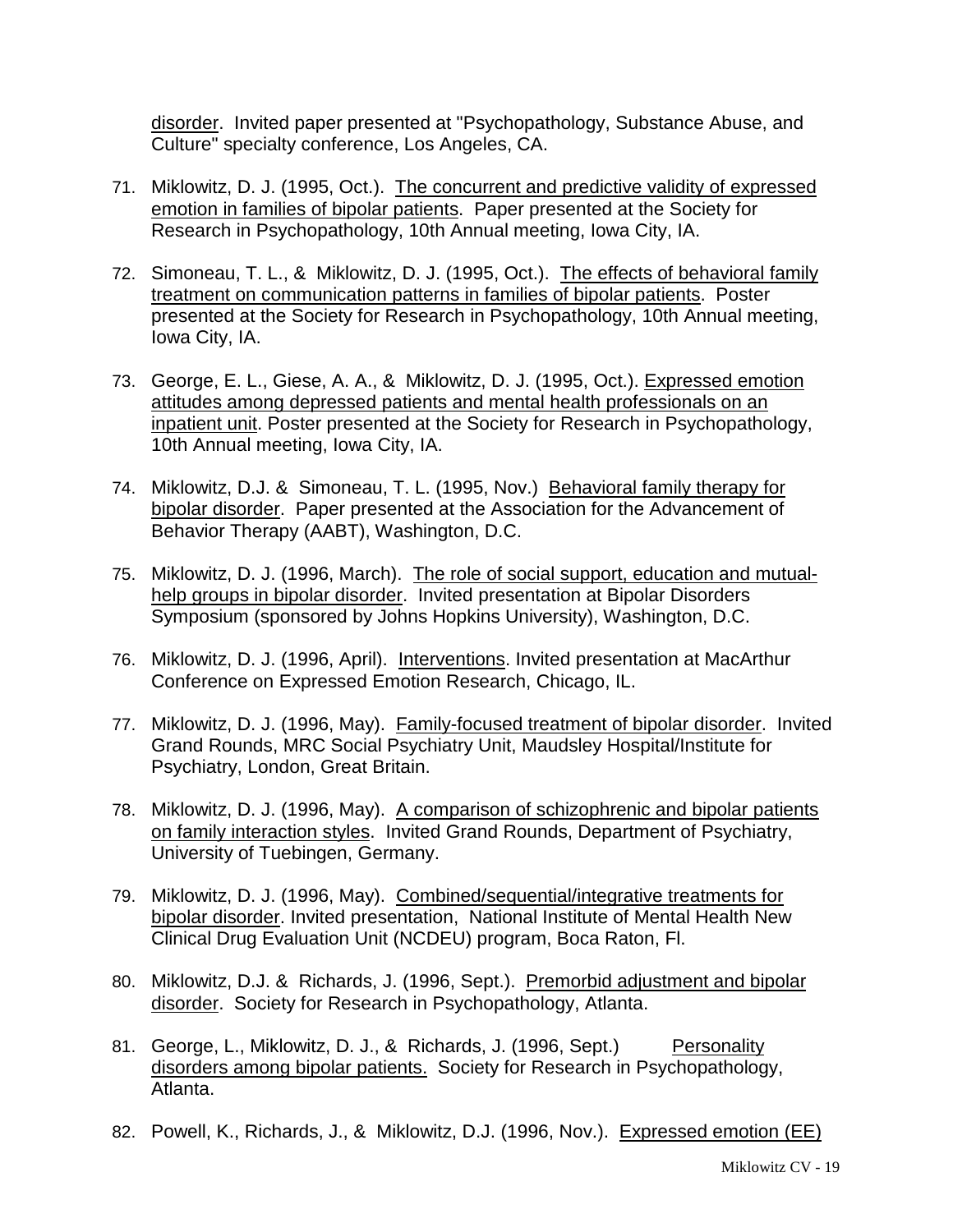and attributions of symptom controllability in bipolar disorder: Where is EE "located?" Presented at the 30th Annual Meeting of the Association for the Advancement of Behavior Therapy, N.Y., N.Y.

- 83. Kalbag, A., Miklowitz, D. J., & Richards, J. (1996, Nov.). Classifying courses of illness in bipolar disorder. Presented at the 30th Annual Meeting of the Association for the Advancement of Behavior Therapy, N.Y., N.Y.
- 84. Miklowitz, D. J. (1997, Feb.). New psychosocial treatments for bipolar disorder. Paper presented at "Depression: the Fifteenth Annual Stress and Coping Conference," University of Miami.
- 85. Miklowitz, D. J. (1997, Feb.). The family and the symptomatic course of bipolar affective disorder. Invited address, Department of Psychiatry, Dalhousie University, Halifax, Nova Scotia.
- 86. Miklowitz, D. J. (1997, Feb.) Family and Individual Therapy of Bipolar Disorder. Invited colloquium, Colorado Association for Private Practice Psychologists.
- 87. Miklowitz, D. J. (1997, April). Psychosocial Treatment of Bipolar Disorder. Department of Psychiatry, University of Colorado Health Sciences Center, Denver, CO.
- 88. Miklowitz, D. J. (1997, May). Family-Focused Treatment of Bipolar Disorder. Paper presented at American Psychiatric Association, San Diego, CA.
- 89. Miklowitz, D. J. (1997, June). Psychoeducational Family Management. Invited address, Second International Conference on Bipolar Disorder, Pittsburgh, PA.
- 90. Miklowitz, D. J. (1997, June). Family Issues. Invited Workshop, Second International Conference on Bipolar Disorder, Pittsburgh, PA.
- 91. Miklowitz, D. J. (1997, July). Treatment of Chronic and Persistent Mental Illness. Invited paper presented at the Inaugural Association for the Advancement of Marriage and Family Therapy (AAMFT) conference, Santa Fe, NM.
- 92. Miklowitz, D. J. (1997, Sept.). The Role of the Family in tne Course and Treatment of Bipolar Disorder. Invited Grand Rounds, Dept. of Psychiatry, University of Rochester Medical School, Rochester, NY.
- 93. Miklowitz, D. J. (1997, Oct.) A Family Treatment Approach to Bipolar Disorder. Invited presentation, Third Annual Mood Disorders Conference, Georgetown Univ., Washington, D. C.
- 94. Rea, M. M., Niv, N., Miklowitz, D. J., Tompson, M. C., & Goldstein, M. J. (1997, Oct.) Axis II comorbidity in bipolar disorder. Poster presented at the Society for Research in Psychopathology, 10th Annual Meeting, Palm Springs, CA.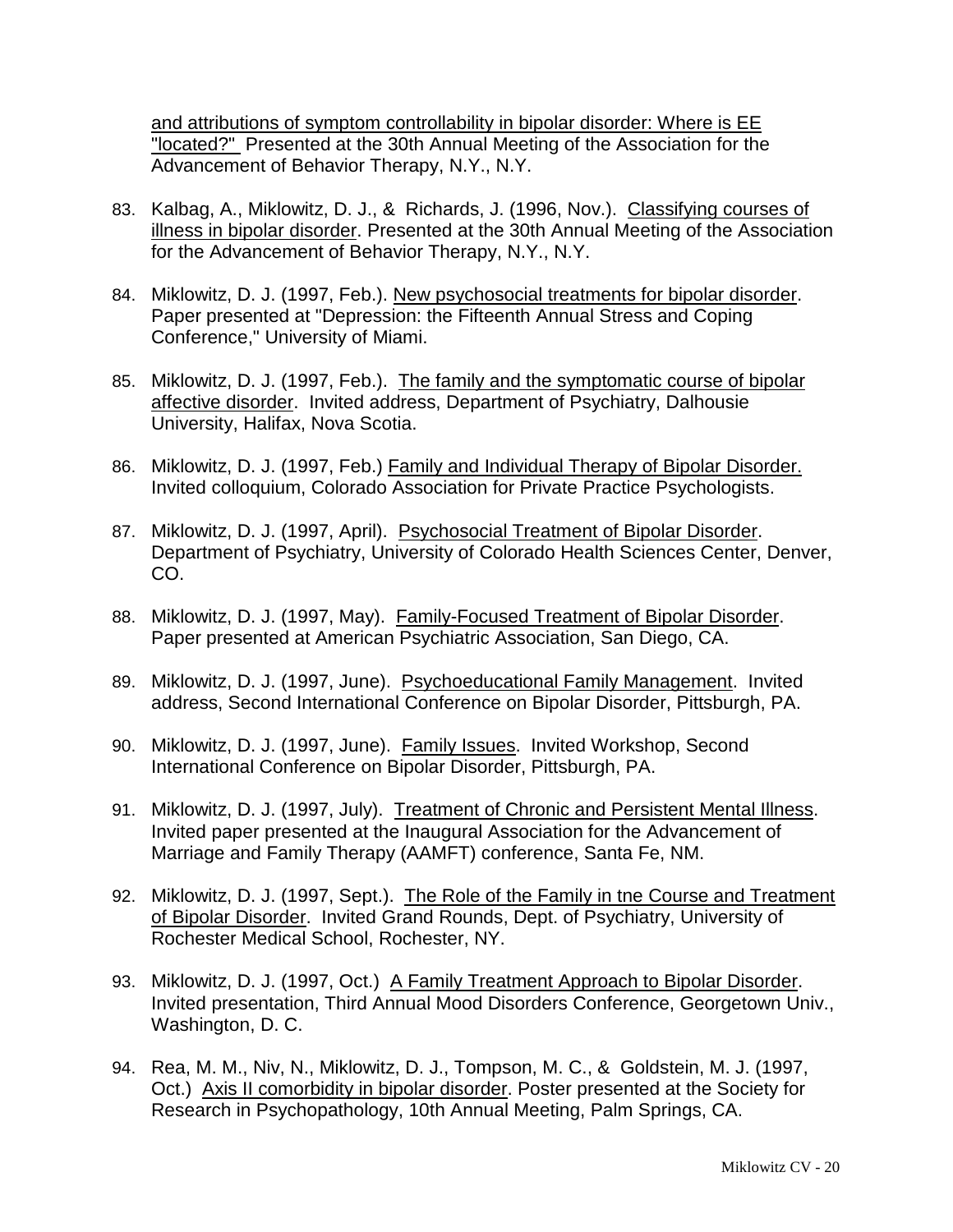- 95. Miklowitz, D. J., Richards, J. A., Simoneau, T. L., & Dausch, B. M. (1997, Oct.). A family-focused intervention for patients with bipolar disorder: Efficacy results in a 1 and 2-year follow-up. Paper presented at the Society for Research in Psychopathology, 10th Annual Meeting, Palm Springs, CA.
- 96. Rea, M. M., Tompson, M. C., Miklowitz, D. J., & Goldstein, M. J. (1997, Oct.). The UCLA Bipolar/Family Treatment Project: Preliminary efficacy results. Paper presented at the Society for Research in Psychopathology, 10th Annual Meeting, Palm Springs, CA.
- 97. Richards, J. A., & Miklowitz, D. J. (1997, Oct.). A factor analysis of the SADS-Change Version in a longitudinal study of bipolar patients. Poster presented at the Society for Research in Psychopathology, 10th Annual Meeting, Palm Springs, CA.
- 98. Brezsnyak, M., & Miklowitz, D. J. (1997, Oct.). A social information processing approach to expressed emotion. Poster presented at the Society for Research in Psychopathology, 10th Annual Meeting, Palm Springs, CA.
- 99. Miklowitz, D. J., & Frank, E. (1997, Nov.). Stress, psychosocial treatment, and the course of bipolar disorder. Paper presented at the 31st Annual Association for the Advancement of Behavior Therapy (AABT) conference, Miami, Fl.
- 100. Wendel, J., & Miklowitz, D. J. (1997, Nov.). Attributions and expressed emotion in the relatives of patients with bipolar disorder. Poster presented at the 31st Annual Association for the Advancement of Behavior Therapy (AABT) conference, Miami, Fl.
- 101. Miklowitz, D. J., Simoneau, T. L., & Richards, J. A. (1997, Nov.). Family-focused psychoeducation in the outpatient treatment of bipolar disorder. Paper presented at the 31st Annual Association for the Advancement of Behavior Therapy (AABT) conference, Miami, Fl.
- 102. Miklowitz, D. J., & Richards, J. A. (1997, Nov.). Expressed emotion and outcome in bipolar patients. Paper presented at the 31st Annual Association for the Advancement of Behavior Therapy (AABT) conference, Miami, Fl.
- 103. Miklowitz, D. J. (1997, Dec.). Psychosocial factors and interventions for the major mental disorders: A tribute to Michael J. Goldstein (1930-1997). Invited paper presented at North American Society for Psychotherapy Research Conference, Tucson, AZ.
- 104. Miklowitz, D. J. (1997, Dec.). The couple coping with major mental disorder: What is a successful outcome? Invited paper presented at specialty conference, "Toward a Common Definition of a Successful Couple: Criteria for Evaluating Couple Interventions," Seattle, WA.
- 105. Miklowitz, D. J. (1998, March). The family and the course and treatment of bipolar disorder. Invited colloquium, Vanderbilt University Department of Psychology,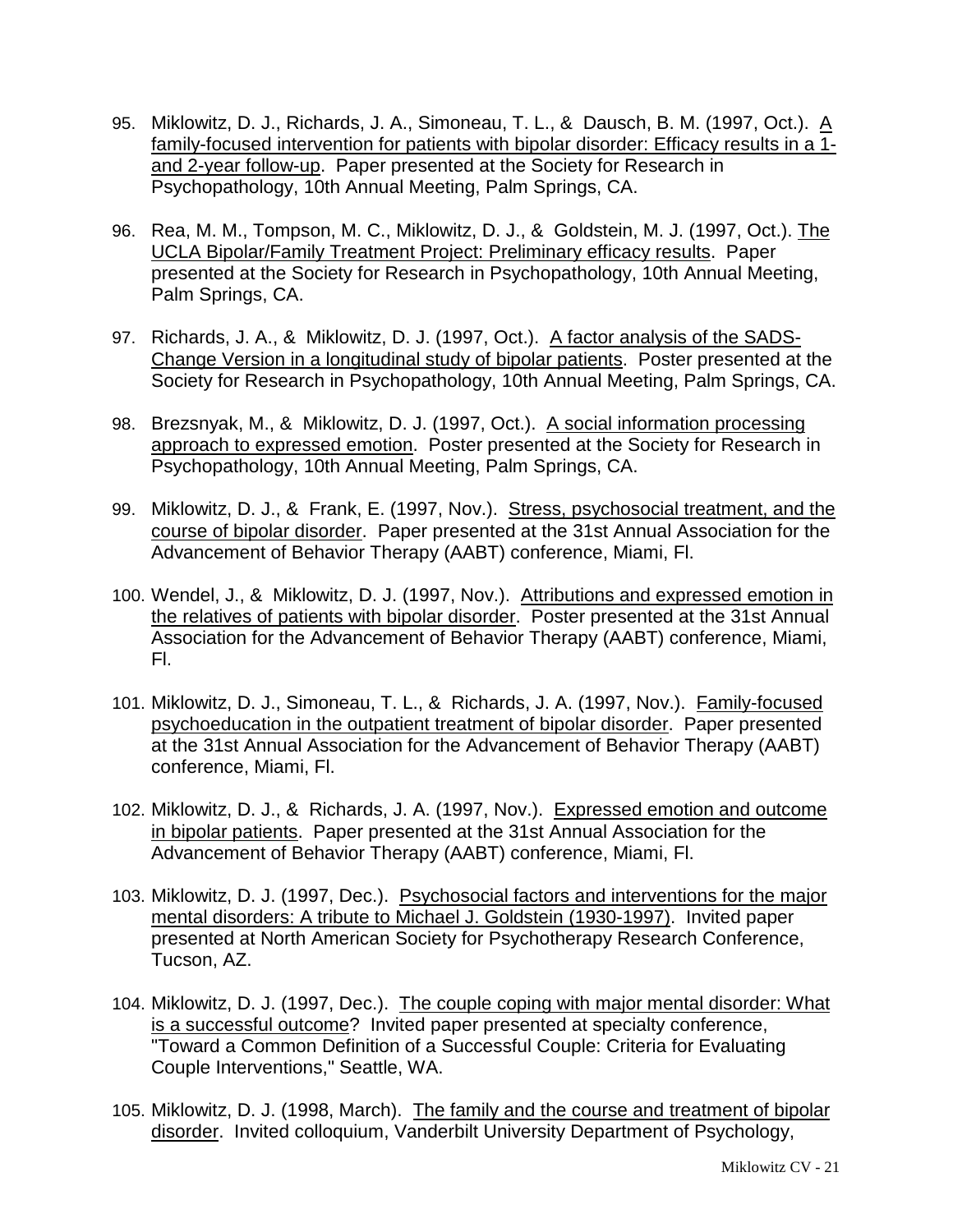Nashville, TN.

- 106. Weisman, A. G., Okazaki, S., Gregory, J., Goldstein, M. J., Tompson, M. C., Rea, M., & Miklowitz, D. J. (1998, May). Evaluating therapist competency and adherence to behavioral family management with bipolar patients. Annual Meeting of the American Psychological Society.
- 107. Miklowitz, D. J. (1998, May). Family-focused intervention for patients with bipolar disorder: A tribute to Michael J. Goldstein. Invited presentation, World Association for Psychiatric Rehabilitation, Hamburg, Germany.
- 108. Rea, M. M., Goldstein, M. J., Tompson, M. C., & Miklowitz, D. J. (1998, May). Family and individual therapy in bipolar disorders: Outline and first results of the study. World Association for Psychiatric Rehabilitation, Hamburg, Germany.
- 109. Miklowitz, D. J. (1998, May). A family intervention for the treatment of bipolar disorder. Invited colloquium, International Symposium on the Treatment of Bipolar Affective Disorder, University of Sao Paolo, Brazil.
- 110. Miklowitz, D. J. (1998, May). Psychotherapies for bipolar patients. Invited colloquium, International Symposium on the Treatment of Bipolar Affective Disorder, University of Sao Paolo, Brazil.
- 111. Miklowitz, D. J. (1998, Aug.). Family treatment of bipolar disorder. Annual meeting of the American Psychological Association, San Francisco, CA.
- 112. Miklowitz, D. J. (1998, Sept.). Psychosocial treatment. Invited address, Bipolar Disorder Minifellowship (Dept. of Psychiatry, University of Colorado School of Medicine). Denver, Co.
- 113. Miklowitz, D. J. (1998, Oct.). Mental illness: Genetics and the family. Invited colloquium, Fourth Annual Clinical Research Conference, American Family Therapy Academy, Niagara-on-the-Lake, Canada.
- 114. Miklowitz, D. J. (1998, Nov.). Psychosocial management of bipolar disorder. Paper presented at the Association for the Advancement of Behavior Therapy, Washington, D. C.
- 115. Miklowitz, D. J., Johnson, S. L., Gregory, J., & Richards, J. (1998, Nov.). Insight among bipolar patients. Paper presented at the Society for Research in Psychopathology, 13<sup>th</sup> Annual Meeting, Boston, MA.
- 116. Brezsnyak, M., Miklowitz, D. J., & Wolgemuth, J. (1998, Nov.). Expressed emotion and social information processing: Longitudinal and treatment-outcome perspectives. Poster presented at the Society for Research in Psychopathology, 13<sup>th</sup> Annual Meeting, Boston, MA.
- 117. Simoneau, T., George, E., & Miklowitz, D. J. (1998, Nov.). Personality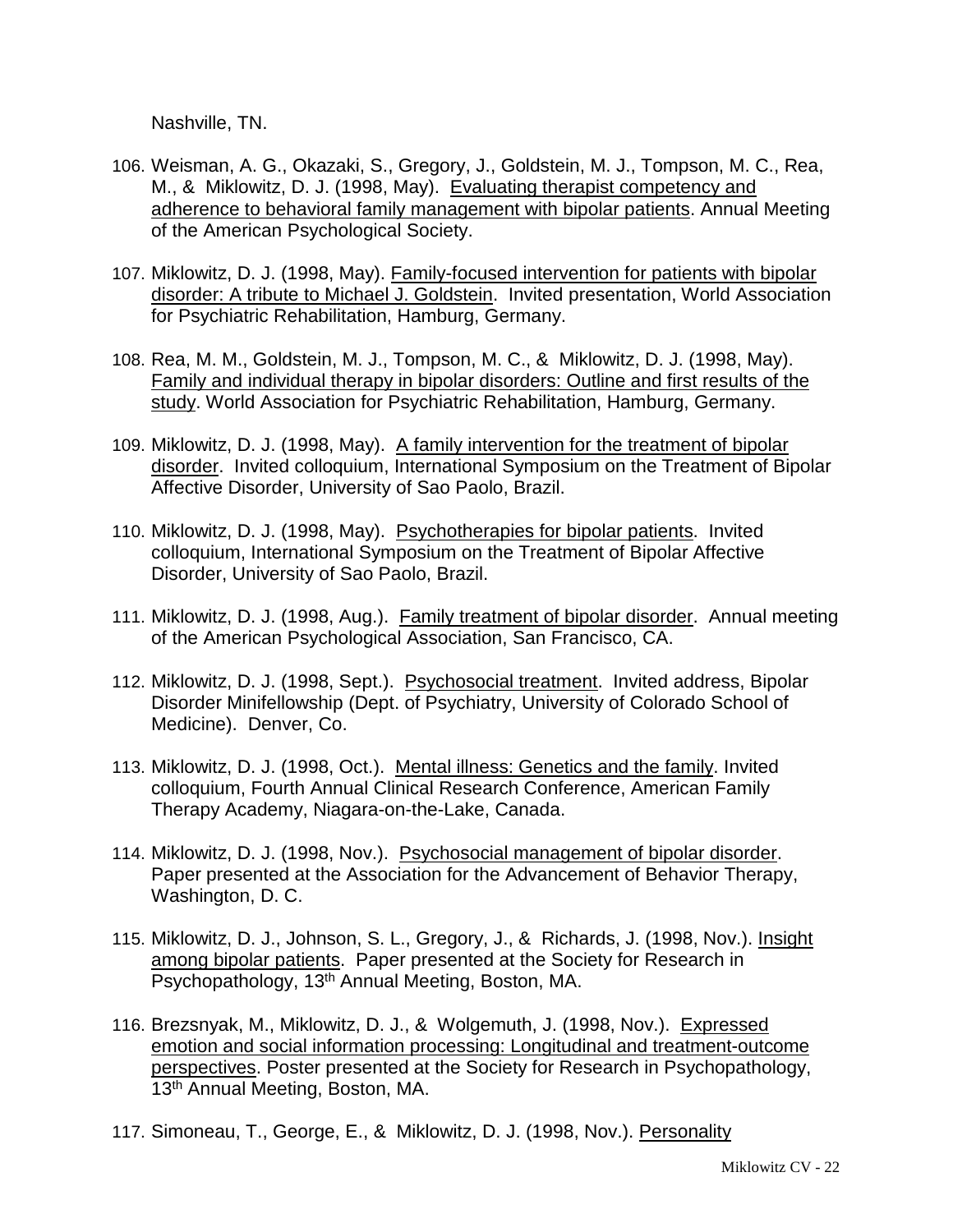characteristics, EE, and interactional patterns in bipolar patients and their family members. Poster presented at the Society for Research in Psychopathology, 13<sup>th</sup> Annual Meeting, Boston, MA.

- 118. Rosenfarb, I. S., Goldstein, M. J., Miklowitz, D. J., Harmon, L., Nuechterlein, K. H., Rea, M. M. (1998, Nov.). Patient subclinical psychopathology during family transactions in schizophrenia and bipolar disorder. Poster presented at the Society for Research in Psychopathology, 13<sup>th</sup> Annual Meeting, Boston, MA.
- 119. Licht, D. M., Hooley, J. M., & Miklowitz, D. J. (1998, Nov.). Expressed emotion and attributions of responsibility in relatives of patients with schizophrenia, bipolar disorder and unipolar depression. Poster presented at the Society for Research in Psychopathology, 13th Annual Meeting, Boston, MA.
- 120. Miklowitz, D. J. (1998, Dec.). The role of the family in the course and treatment of bipolar disorder. Invited Grand Rounds, Department of Psychiatry, University of Wisconsin School of Medicine, Madison, WI.
- 121. Miklowitz, D. J. (1999, Feb.). Family psychoeducational treatment of bipolar disorder. Invited Workshop, Pacific Clinics, Pasadena, CA.
- 122. Miklowitz, D. J. (1999, Feb.). A Workshop on Bipolar Disorder for Families. National Alliance for the Mentally Ill, Pasadena, CA.
- 123. Miklowitz, D. J. (1999, April). Bipolar Disorder. Fielding Institute, Westminster, Co.
- 124. Powell, K., & Miklowitz, D. (1999, June). Neuropsychological profiles in euthymic bipolar patients: prefrontal functions and self-regulation. Poster presented at the Massachusetts Neuropsychological Society Science Symposium, Boston, MA.
- 125. Miklowitz, D. J. (1999, June). Psychosocial management of bipolar Disorder. Bipolar disorder minifellowship conference, Denver Health Hospital Authority, Denver, CO.
- 126. Miklowitz, D. J. (1999, June). Family/psychosocial rehabilitation of bipolar disorders. Three 2-day workshops presented to the Italian Society for Psychiatric Rehabilitation, Ferrara, L'Aquila, and Salerno, Italy.
- 127. Miklowitz, D. J. (1999, June). Ask the Experts: Family Issues. 3rd Biannual International Conference on Bipolar Disorder, Pittsburgh, PA.
- 128. Tompson, M. C., Niv, N., Rea, M. M., & Miklowitz, D. J. (1999, June). Familyfocused treatment of bipolar disorder: Evaluating mechanisms of action. 3rd Biannual International Conference on Bipolar Disorder, Pittsburgh, PA.
- 129. Miklowitz, D. J. (1999, Sept.). General principles of psychotherapy with bipolar patients. University of Pittsburgh School of Medicine (workshop on the Systematic Treatment Enhancement Program for Bipolar Disorder).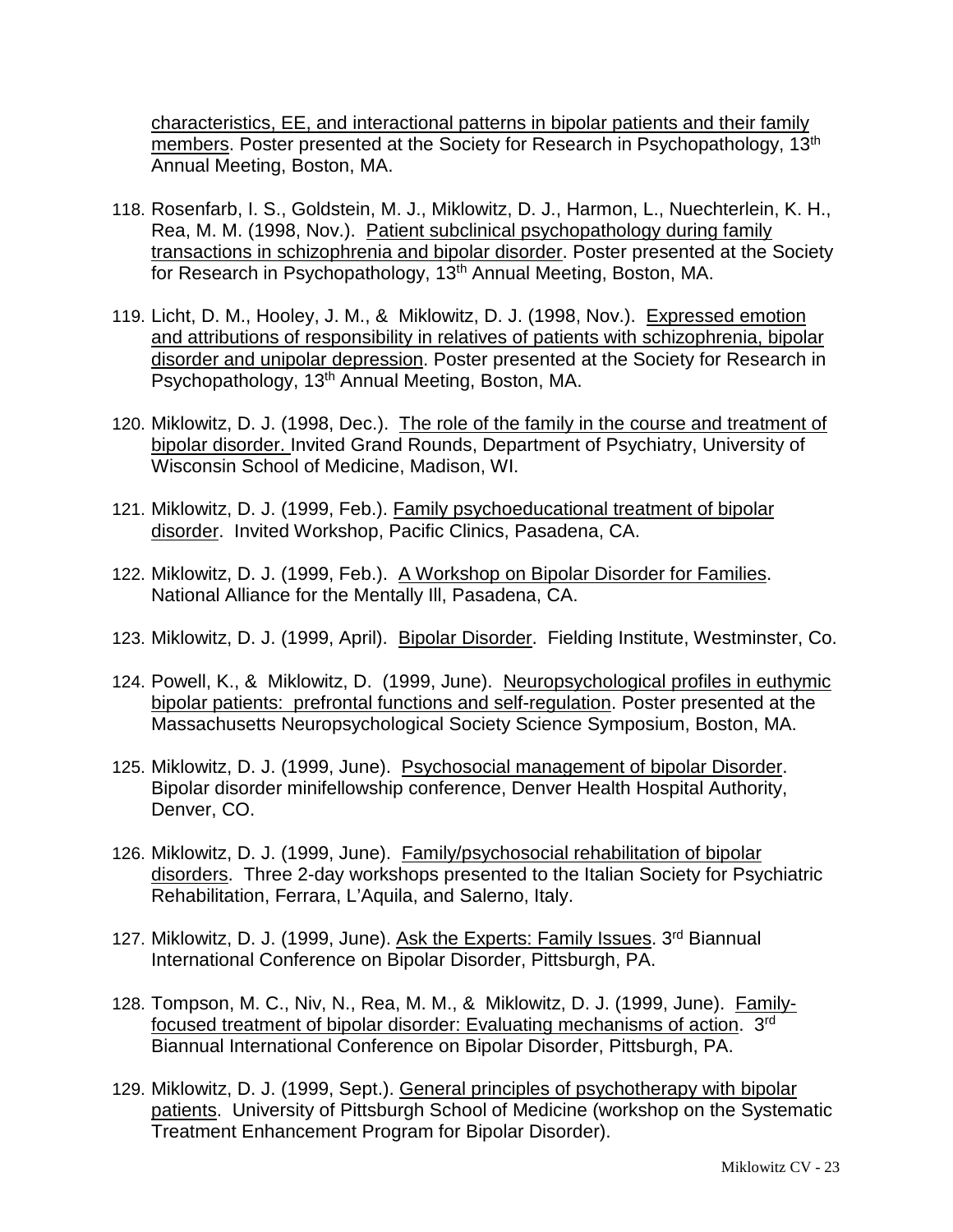- 130. Miklowitz, D. J. (1999, Sept.). Family Therapy Workshop. University of Pittsburgh School of Medicine (workshop on the Systematic Treatment Enhancement Program for Bipolar Disorder).
- 131. Miklowitz, D. J. (1999, Oct.). Research Update: Bipolar Disorder. Workshop presented at the American Association for Marital and Family Therapy, Chicago, IL.
- 132. Miklowitz, D. J., George, E. L., Powell, K. R., & Richards, J. A. (1999, Nov.). Treatment of couples coping with bipolar affective disorder. 33rd Association for the Advancement of Behavior Therapy, Toronto, Canada.
- 133. George, E. L., Simoneau, T. L., & Miklowitz, D. J., (1999, Nov.). Personality disorder, expressed emotion, and interactional behavior in bipolar patients and their family members. 33rd Association for the Advancement of Behavior Therapy, Toronto, Canada.
- 134. Miklowitz, D. J., Richards, J. A., George, E., Frank, E., & Powell, K. (1999, Nov.). Integrated family and individual therapy of bipolar disorder: Results from a treatment development project. 14<sup>th</sup> Annual Society for Research in Psychopathology meeting, Montreal, Quebec, Canada.
- 135. Goldstein, T., & Miklowitz, D. J. (1999, Nov.). The relationship between expressed emotion and individual psychopathology among relatives of bipolar patients. 14<sup>th</sup> Annual Society for Research in Psychopathology meeting, Montreal, Quebec, Canada.
- 136. Miklowitz, D. J. (2000, Jan.). Family Therapy. In "Bipolar Disorder: From Pre-Clinical to Clinical, Facing the New Millenium" conference, Eli Lilly Pharmaceuticals, Phoenix, AZ.
- 137. Miklowitz, D. J. (2000, Feb.). The role of the family in the course and treatment of bipolar disorder. Invited colloquium, Department of Psychology, Mississippi State Univ.
- 138. Miklowitz, D. J. (2000, Feb.). Family treatment of bipolar adolescents. Invited colloquium, Children's Hospital of Denver.
- 139. Miklowitz, D. J. (2000, March). Psychosocial intervention for bipolar disorder. University of Sao Paolo conference on mood disorders, Sao Paolo, Brazil.
- 140. Miklowitz, D. J. (2000, May). The role of the family in the course and treatment of bipolar disorder. Invited grand rounds, University of Colorado Health Sciences Center, Denver, CO.
- 141. Miklowitz, D. J., (2000, June, July, and Sept.). Psychosocial treatment as an integral part of bipolar treatment. World Health Continuing Medical Education (Janssen Pharmaceuticals), Denver, CO, Washington, D.C., and St. Louis, MO.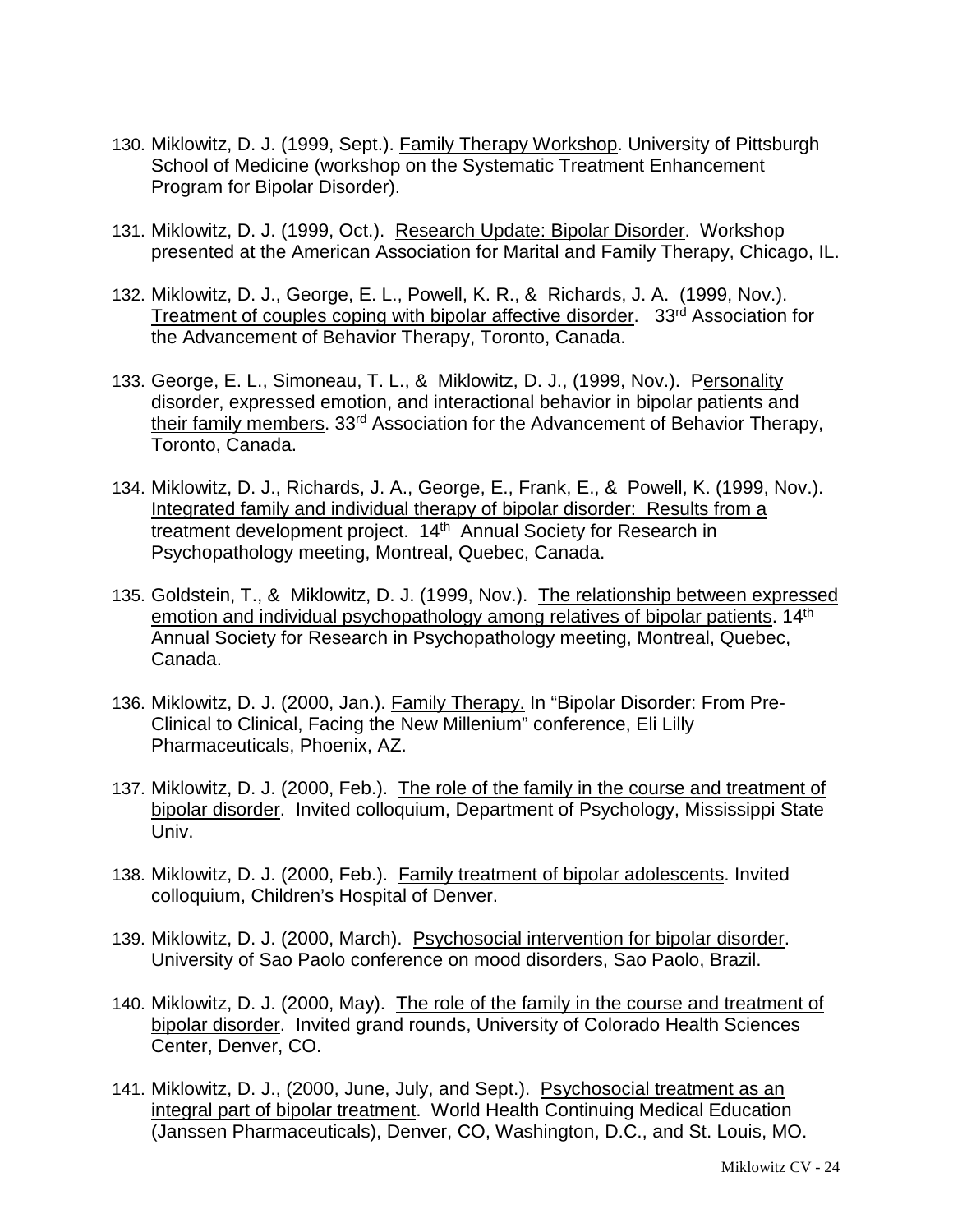- 142. Miklowitz, D. J. (2000, Nov.). The family and the treatment of bipolar disorder. Invited Colloquium, National Institute of Mental Health.
- 143. Miklowitz, D. J. (2000, Nov.) Understanding and treating bipolar disorder across the lifespan. Invited colloquium, Jewish Social Service Agency Annual Conference, Washington, D. C.
- 144. Miklowitz, D. J. (2000, Nov.). Master Clinician Series: Family-Focused Treatment of Bipolar Disorder. Invited seminar presented at the 34<sup>th</sup> Association for the Advancement of Behavior Therapy (AABT) annual convention, New Orleans, LA.
- 145. Miklowitz, D. J., Richards, J. A., George, E. L., Suddath, R., & Wendel, J. S. (2000, Nov.) Family-focused psychoeducation for bipolar disorder. Paper presented at the 34th Association for the Advancement of Behavior Therapy (AABT) annual convention, New Orleans, LA.
- 146. Miklowitz, D. J. (2000, Nov.). Medication compliance among bipolar disorder patients. Paper presented at the 34<sup>th</sup> Association for the Advancement of Behavior Therapy (AABT) annual convention, New Orleans, LA.
- 147. Kalbag, A. S., & Miklowitz, D. J. (2000, Nov.). Family response to bipolar disorder: A study of cultural differences. Poster presented at the 34<sup>th</sup> Association for the Advancement of Behavior Therapy (AABT) annual convention, New Orleans, LA.
- 148. Weisman, A. G., Tompson, M. C., Okazaki, S., Gregory, J., Goldstein, M. J., Rea, M., & Miklowitz, D. J. (2000, Nov.). Therapist competency and adherence to family-focused treatment as a predictor of relapse in patients with bipolar disorder. Poster presented at the 34<sup>th</sup> Association for the Advancement of Behavior Therapy (AABT) annual convention, New Orleans, LA.
- 149. Miklowitz, D. J., Richards, J.A., Simoneau, T. L., George, E. L., & Wendel, J. S. (2000, Dec.). A Family Treatment Approach to Bipolar Disorder. Paper presented at the 15th Annual Society for Research in Psychopathology, Boulder, CO.
- 150. Goldstein, T. R., Miklowitz, D. J., & Richards, J. A. (2000, Dec.). The Relationship Between Psychopathology in Relatives and the Outcome of Psychosocial Treatment Among Families Coping with Bipolar Disorder. Poster presented at the 15<sup>th</sup> Annual Society for Research in Psychopathology, Boulder, CO.
- 151. Woo, S., Goldstein, M. J., Rea, M., & Miklowitz, D. (2000, Dec.). The Relationship Between Family Affective Attitudes and Bipolar Patients' Subclinical Psychopathology. Poster presented at the 15<sup>th</sup> Annual Society for Research in Psychopathology, Boulder, CO.
- 152. Miklowitz, D. J. (2000, Dec.). The role of the therapist in patient adherence to drug treatment. Bipolar Disorder Thought Leader Summit, Boston, M.A.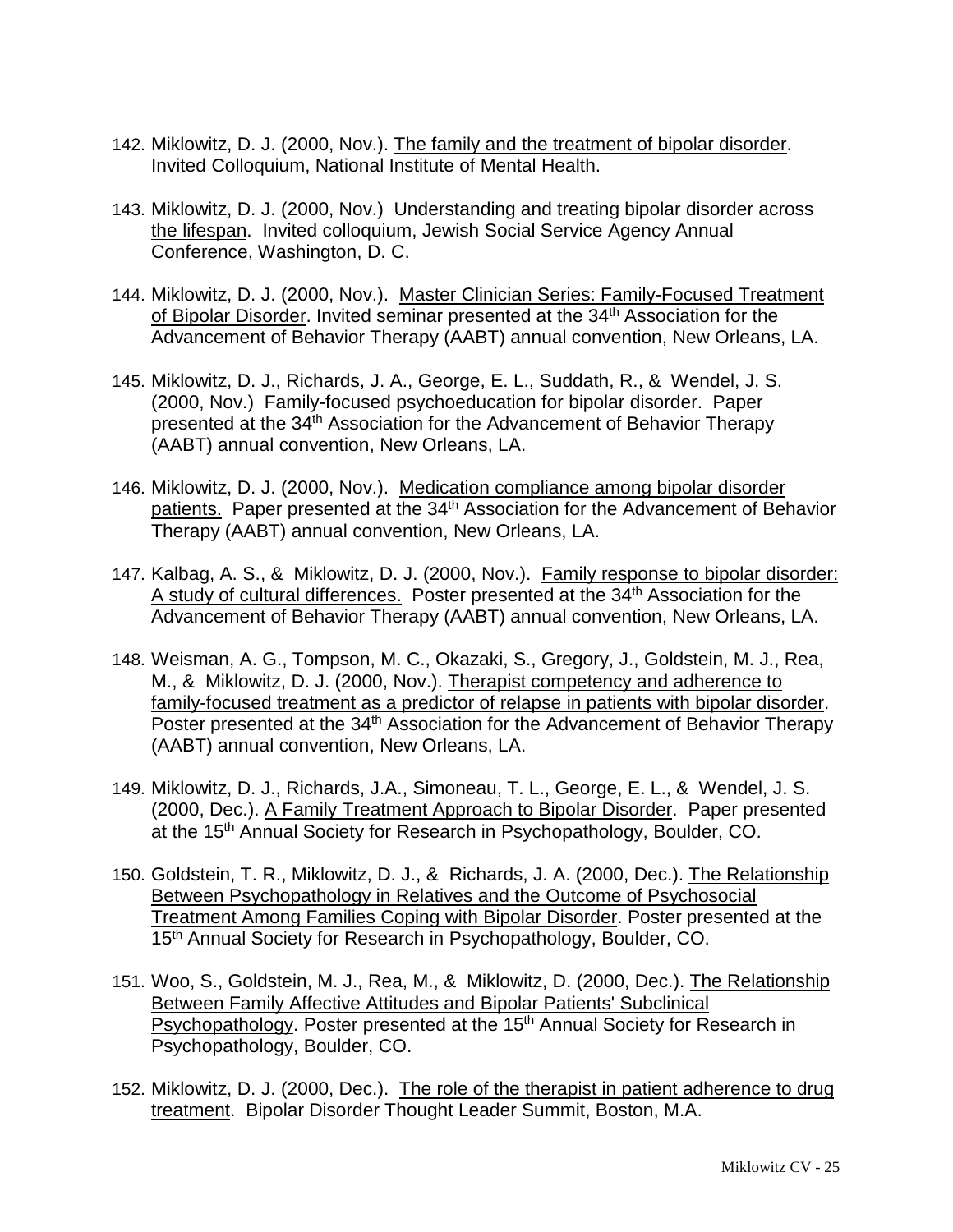- 153. Miklowitz, D. J. (2001, March). The role of the family in the course and treatment of bipolar disorder. Invited grand rounds, Cornell Medical College/PayneWhitney Center/New York Hospital, New York, N.Y.
- 154. Miklowitz, D. J. (2001, May). Family-focused treatment of adolescents with bipolar disorder. New Clinical Drug Evaluation Unit (NCDEU) conference, Phoenix, AZ.
- 155. Miklowitz, D. J. (2001, June). Psychosocial Intervention Research. NIMH Workshop on "Methodology in Bipolar Disorder Research: The Search for Gold Standards." Pittsburgh, PA.
- 156. Miklowitz, D. J., Richards, J. A., George, E. L., Wendel, J. S., & Frank, E. (2001, July). An integration of family psychoeducational and individual-interpersonal therapy approaches for bipolar disorder. World Congress of Behavioral and Cognitive Therapies, Vancouver, B. C.
- 157. Miklowitz, D. J., Richards, J. A., George, E. L., Simoneau, T. L., Powell, K., & Suddath, R. (2001, July). Treating bipolar patients with medication and family psychoeducation: Results of a randomized clinical trial. World Congress of Behavioral and Cognitive Therapies, Vancouver, B. C.
- 158. Miklowitz, D. J. (2001, October). Psychoeducation for families of bipolar patients. Presented at the International Conference on Family-Based Treatment in Severe Mental Illness. University of Rochester Medical Center, Rochester, N.Y.
- 159. Woo, S. M., Rea, M., Miklowitz, D. J., & Goldstein, M. J. (2001, November). Is a family-focused treatment for bipolar disorder associated with reductions in patient subclinical symptoms observed during a family interaction? Presented at the 14th Annual Society for Research in Psychopathology meeting, Madison, WI.
- 160. Kim, E. Y., Miklowitz, D. J., & Richards, J. A. (2001, November). Predictors of outcome among bipolar patients treated with integrated family and individual therapy. Presented at the 14th Annual Society for Research in Psychopathology meeting, Madison, WI.
- 161. Miklowitz, D. J. (2001, November). Cognitive processes in bipolar disorder: Implications for treatment. Discussion presented at the 35<sup>th</sup> annual meeting of the Association for the Advancement of Behavior Therapy, Philadelphia, PA.
- 162. Miklowitz, D. J. (2001, December). The impact of bipolar disorder on transitioning into young adulthood: Issues and strategies for therapists helping families. John Paul Ohadi Conference on Children and Adolescents with Bipolar Disorders/Josselyn Center, Chicago, IL.
- 163. Miklowitz, D. J. (2001, December). Coping with bipolar disorder during the transition to young adulthood. John Paul Ohadi Conference on Children and Adolescents with Bipolar Disorders/Josselyn Center, Chicago, IL.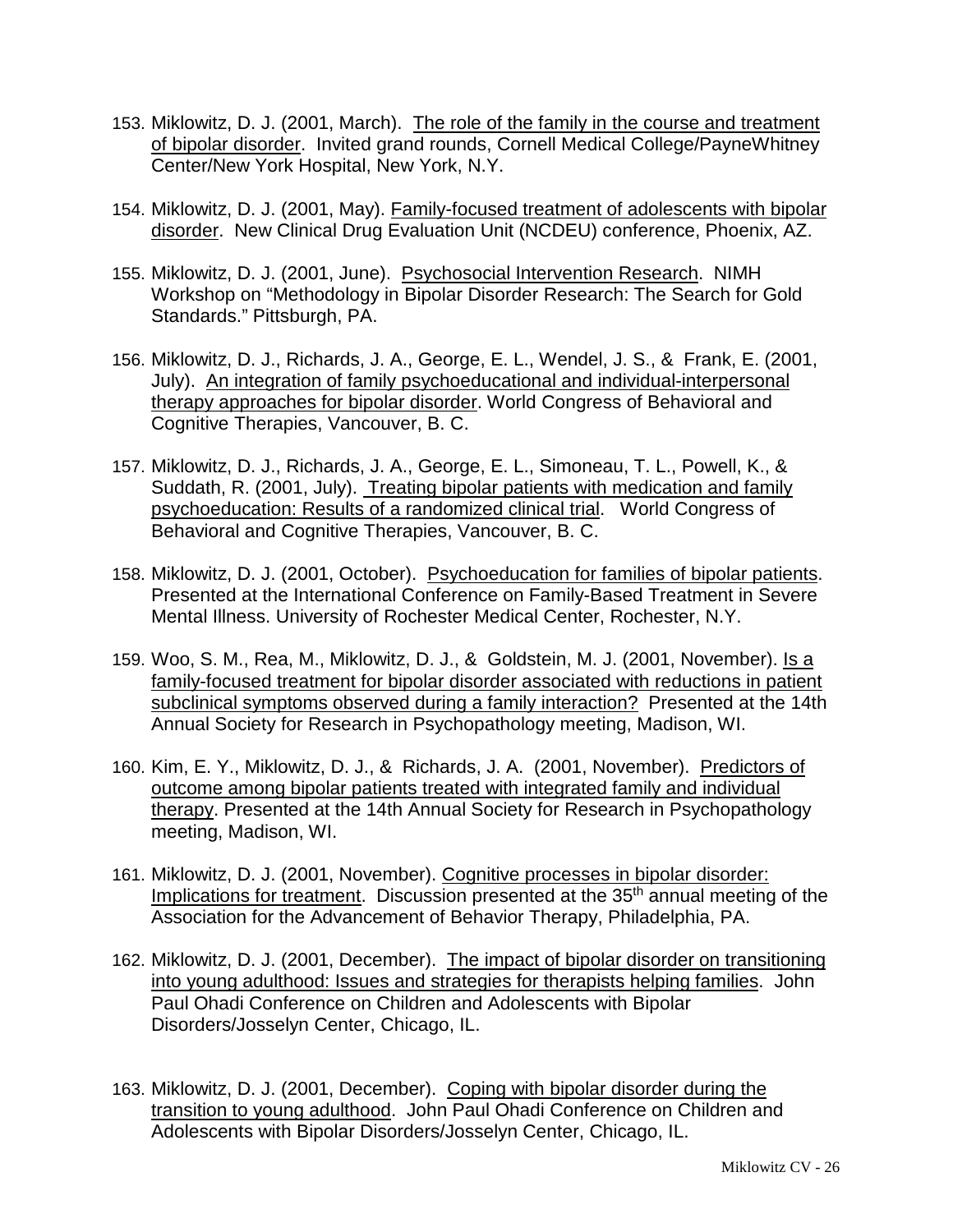- 164. Miklowitz, D. J. (2002, January). Families of bipolar adolescents. Invited case consultation, Massachusetts General Hospital.
- 165. Miklowitz, D. J. (2002, March). Psychoeducational treatment for families coping with childhood-onset bipolar disorder. Presented at Children with Brain Differences Conference, Boulder Valley School District, Westminster, CO.
- 166. Miklowitz, D. J. (2002, March). Family Psychoeducation As Adjunct to Pharmacological Treatment in Relapse Prevention. Paper presented at Bipolar Global Medical Conference, Eli Lilly Co., Monte Carlo, Monaco.
- 167. Miklowitz, D. J. (2002, March). The role of the family in the course and treatment of bipolar disorder. Invited colloquium, Department of Psychology, University of North Carolina, Chapel Hill.
- 168. Miklowitz, D. J. (2002, April). Perceived Criticism and the Course of Bipolar Disorder. Massachusetts General Hospital, Boston, MA.
- 169. Miklowitz, D. J. (2002, May). Augmenting treatment of bipolar disorder with psychotherapy. Paper presented at the American Psychiatric Association, Philadelphia, PA.
- 170. Miklowitz, D. J. (2002, May). The role of the family in the course and treatment of childhood-onset bipolar disorder. Invited colloquium, Western Psychiatric Institute and Clinics, Pittsburgh, PA.
- 171. Miklowitz, D. J., George, E. L., Kim, E. Y., Goldstein, T. R., & Brent, D. A. (2002, Sept.). A family psychoeducational approach to bipolar disorder in adolescence. Paper presented at the Society for Research in Psychopathology meeting, San Francisco, CA.
- 172. Kim, E. Y., & Miklowitz, D. J. (2002, Sept.). Life stress and the course of earlyonset bipolar disorder. Poster presented at the Society for Research in Psychopathology meeting, San Francisco, CA.
- 173. Goldstein, T. R., & Miklowitz, D. J. (2002, Sept.). Social skills deficits among adolescents with bipolar disorder. Poster presented at the Society for Research in Psychopathology meeting, San Francisco, CA.
- 174. Lembke A., Miklowitz D., Otto, M., Wisniewski, S., Sachs, G., Thase M., Ketter T. (Nov., 2002). Psychosocial service utilization by patients with bipolar disorders. Paper presentation at Society for Biological Psychiatry.
- 175. Miklowitz, D. J., Kim, E. Y., George, E. L. (2002, Nov.). Involving families and couples in the post-episode treatment of adult and pediatric bipolar disorder. Presented at the 36th Annual Convention of the Association for the Advancement of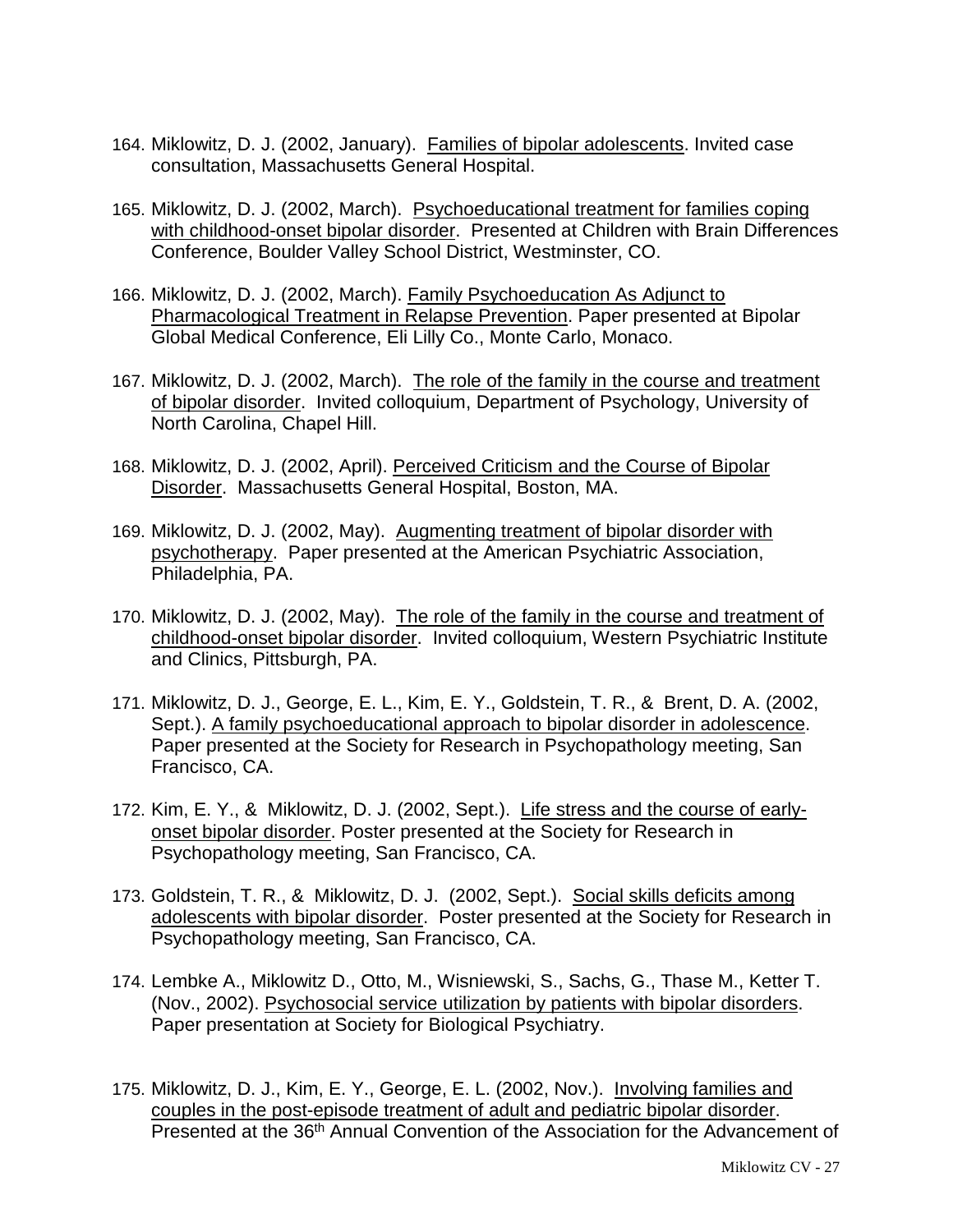Behavior Therapy, Reno, Nev.

- 176. Miklowitz, D. J. (2002, Dec.). Which patients benefit from non-pharmacological intervention in bipolar disorder? Results from studies of family treatment with adult and adolescent patients. Paper presented at American College of Neuropsychopharmacology, Puerto Rico.
- 177. Perlick, D. A., Wolff, N., Miklowitz, D. J., Menard,K., Rosenheck, R. R., and the STEP-BD Family Experience Collaborative Study Group (2003, March). Development of an integrated model of family burden in bipolar illness. Conference on Mental Health Policy and Economics, International Center of Mental Health Policy and Economics, Venice, Italy.
- 178. Perlick, D., Miklowitz, D., Menard, K. et al. (2003, May). Scope and correlates of caregiver burden in bipolar disorder. Poster presented at 156th meeting of the American Psychiatric Association, San Francisco, CA.
- 179. Miklowitz, D. J. (2003, March). Family-focused treatment for bipolar adolescents. National Institute of Mental Health Pediatric Bipolar Conference, Washington, D.C.
- 180. Miklowitz, D. J. (2003, April). Keynote address: The family and childhood-onset bipolar disorder. Second annual "Invisible Child" Mental Health Conference, Westminster, CO.
- 181. Miklowitz, D. J. (2003, May). A successful therapeutic alliance for bipolar disorder. Paper presented at the Eli Lilly Neuroscience Global Medical Conference, San Francisco, CA.
- 182. Perlick, D., Rosenheck, R., Menard, K., Desai, R., Miklowitz, D., et al. (2003, May). Correlates of self-reported physical health and health behavior among caregivers of patients with bipolar disorder. Poster presented at the 43<sup>rd</sup> annual NCDEU meeting.
- 183. Perlick, D. A., Miklowitz D. J., Menard, K., Wolff, N., Marangell, L., Calabrese, J., Ostacher, M., Patel, J., Ketter, T.A., & Rosenheck, R. A. (2003, May). Scope and correlates of caregiver burden in bipolar disorder. Poster presented at the 158<sup>th</sup> annual meeting of the American Psychiatric Association, San Francisco, California.
- 184. Miklowitz, D. J. (2003, May). Psychosocial strategies to promote stabilization and enhance coping in patients with bipolar disorder. In symposium entitled "Bipolar disorder: strategies for stabilizing patients over the long term." American Psychiatric Association, San Francisco, CA.
- 185. Miklowitz, D. J. (2003, May). Family intervention and pharmacotherapy in the postepisode phase of bipolar disorder. In symposium entitled "Issues in treating mania: acute and continuation phase." American Psychiatric Association, an Francisco, CA.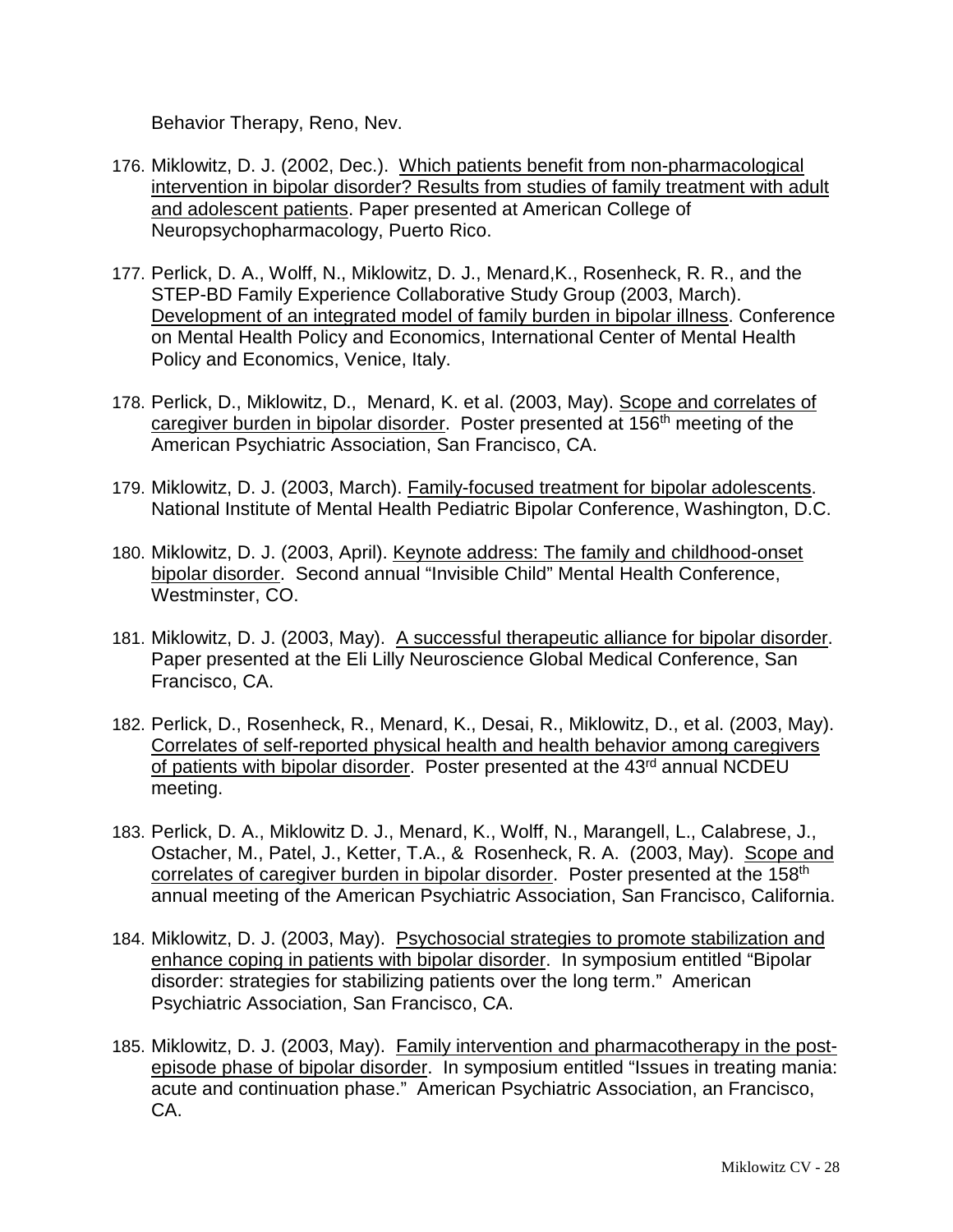- 186. Miklowitz, D. J. (2003, June). Family issues for adolescents. Fifth International Conference on Bipolar Disorder, Pittsburgh, PA.
- 187. Miklowitz, D. J. (2003, Sept.). Psychotherapy issues in bipolar disorder. In "Update on schizophrenia and bipolar disorder" symposium, University of Washington School of Medicine, Seattle, WA.
- 188. Miklowitz, D. J. (2003, Oct.). Expressed emotion and culture. Discussion presented at the 18<sup>th</sup> Annual Meeting of the Society for Research in Psychopathology, Toronto, Canada.
- 189. Mullen, K., & Miklowitz, D. J. (2003, Oct.). Symptoms of bipolar disorder in adultonset versus juvenile-onset patients. Poster presented at the 18<sup>th</sup> Annual Meeting of the Society for Research in Psychopathology, Toronto, Canada.
- 190. Kim, E. Y., Miklowitz, D. J., George, E. L., Taylor, D., Mullen, K. Goldstein, T., Schneck, C., Beresford, C, Axelson, D., & Birmaher, B. (2003, Oct.). Family educational treatment of adolescent bipolar disorder. Poster presented at the 18<sup>th</sup> Annual Meeting of the Society for Research in Psychopathology, Toronto, Canada.
- 191. Miklowitz, D. J. (2003, Oct.). The role of the family in the course and treatment of bipolar disorder. Invited colloquium, Department of Psychology, State University of New York, Stony Brook.
- 192. Miklowitz, D. J. (2003, Oct.). The role of the family in early-onset bipolar disorder. In "Bipolar Disorder in Youth: Cycling Through Childhood and Adolescence" conference, Stony Brook University School of Medicine, Hauppauge, NY.
- 193. Miklowitz, D. J. (2003, Oct.). Psychosocial treatment: family-focused therapy. Paper in symposium on "Practical Management of Bipolar Disorder," American Psychiatric Association's 2003 Institute on Psychiatric Services, Boston, MA.
- 194. Miklowitz, D. J. (2003, Nov.). Enhancing management of the bipolar patient through a therapeutic alliance. Australia/Canada Regional Neuroscience Conference, Eli Lilly & Co., Waikola, HI.
- 195. Reilly-Harrington, N. A., Otto, M. W., Miklowitz, D. J., Frank, E., McMurrich, S., Eisner, L., & Sachs, G. (2003, Nov.). Dysfunctional attitudes, attributional styles, and phase of illness in bipolar disorder. Poster presented at the 37<sup>th</sup> Annual Association for the Advancement of Behavior Therapy conference, Boston, MA.
- 196. Miklowitz, D. J. (2003, Nov.). Family and couple therapy for bipolar disorder. Paper presented at the 37th Annual Association for the Advancement of Behavior Therapy conference, Boston, MA.
- 197. Mullen K. L. & Miklowitz, D. J. (2003, Nov.). Symptoms of bipolar disorder in adult-onset versus juvenile-onset patients. Poster presented at the 37<sup>th</sup> Annual Association for the Advancement of Behavior Therapy conference, Boston, MA.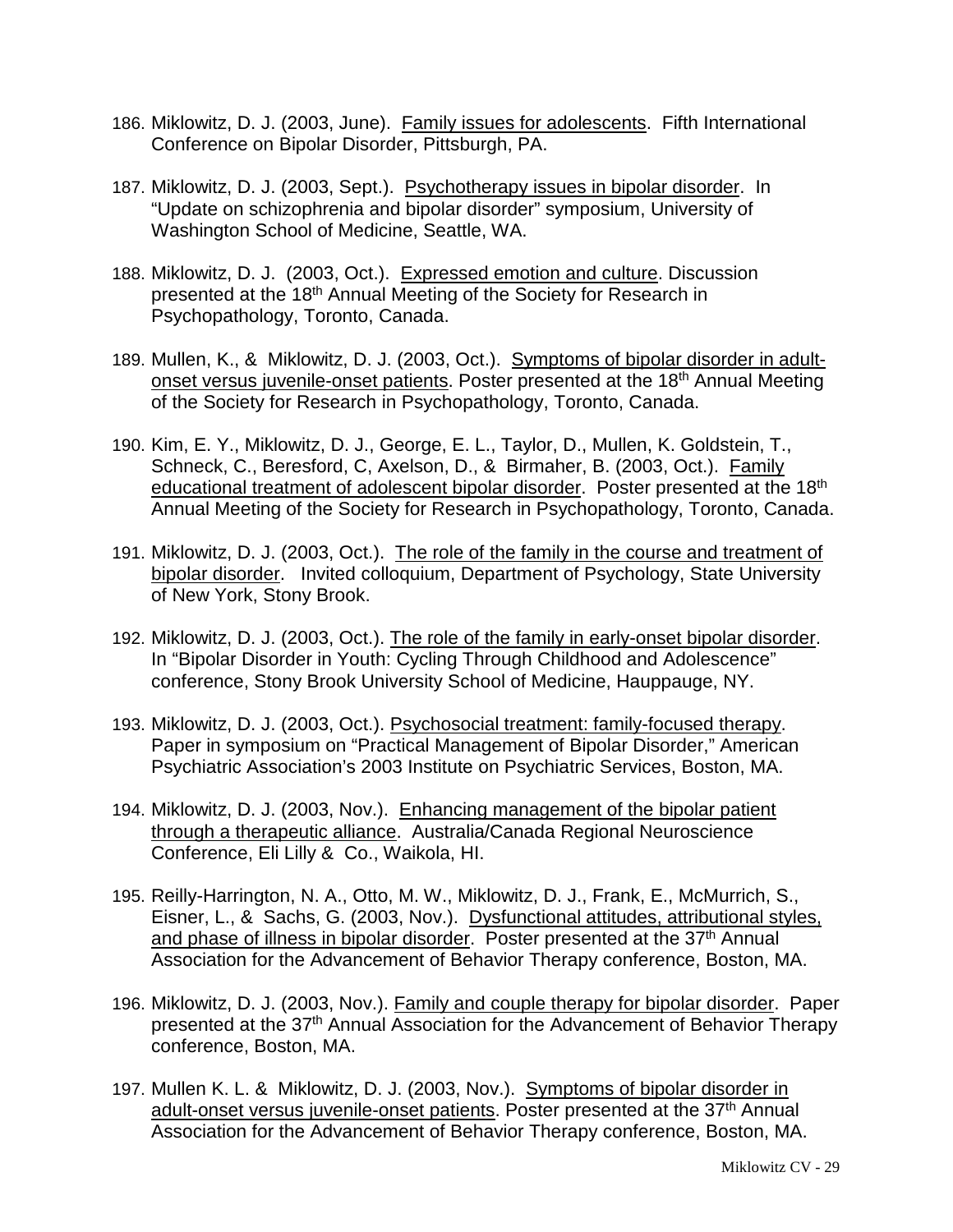- 198. Kim, E. Y., & Miklowitz, D. J. (2003, Nov.). Life stress and the course of earlyonset bipolar disorder. Poster presented at the 37<sup>th</sup> Annual Association for the Advancement of Behavior Therapy conference, Boston, MA.
- 199. Miklowitz, D. J. (2004, Jan.). Psychosocial issues. Workgroup conference for "Bipolar Depression: The Psychiatrist's Reference Guide." Pittsburgh, PA.
- 200. Miklowitz, D. J. (2004, Feb.). The role of the family in the course and treatment of bipolar disorder. Invited colloquium, Department of Psychology, University of Virginia, Charlottesville, VA.
- 201. Miklowitz, D. J. (2004, March). Family Intervention in bipolar disorder. Presented at Annual; Mood Disorders Education and Research Symposium, Johns Hopkins University School of Medicine, Baltimore, MD.
- 202. Miklowitz, D. J. (2004, March). Achieving optimal patient care to enhance quality of life in bipolar disorder. Latin American Regional Neuroscience Conference, Eli Lilly & Co., Cancun, Mexico.
- 203. Miklowitz, D. J. (2004, March). The role of the family in adult- and juvenile- onset bipolar disorder. Invited Grand Rounds, Department of Psychiatry, Columbia University College of Physicians and Surgeons, New York, NY.
- 204. Ostacher, M., Perlick, D., Miklowitz, D., et al. (2004, May). Patient substance or alcohol abuse and caregiver burden in bipolar disorder. Poster presented at the American Psychiatric Association meeting, New York, NY.
- 205. Miklowitz, D. J. (2004, May). Bipolar disorder and the family environment. Paper presented at the American Psychiatric Association meeting, New York, N.Y.
- 206. Miklowitz, D. J. (2004, June). Sequencing or combining IPT with another psychothotherapy. Paper presented at the First International Conference on Interpersonal Psychotherapy (IPT), Pittsburgh, PA.
- 207. Miklowitz, D. J. (2004, June). Ask the experts: bipolar disorder. Workshop presented at the First International Conference on Interpersonal Psychotherapy (IPT), Pittsburgh, PA.
- 208. Miklowitz, D. J. (2004, June). Psychosocial factors in the course and treatment of bipolar disorder: balancing psychoeducational and pharmacologic interventions. Invited paper presented at "The future of Bipolar Disorder Mood Stabilization: From Genetics to Pharmacology." Spectrum Healthcare Communications, New York, NY.
- 209. Miklowitz, D. J. (2004, July). What workers and family members need to know: working with bipolar parents and bipolar children. Two-day workshop presented at the Multicultural Family Centered Research and Training Project, New Mexico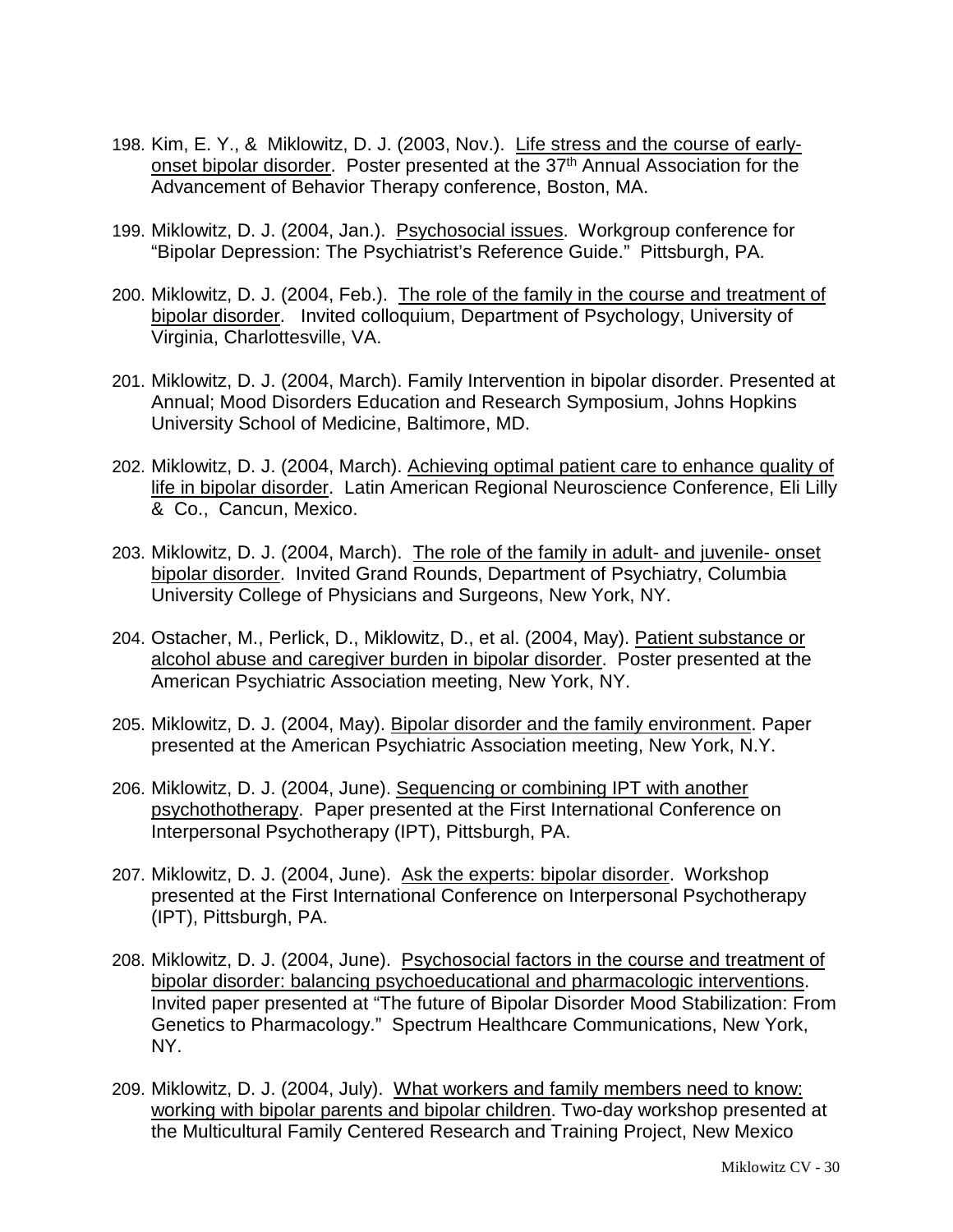State Univ., Bernalillo, NM.

- 210. Miklowitz, D. J. (2004, Sept.). Pediatric bipolar disorder. Invited paper, Eli Lilly Neuroscience Global Medical Conference, Rome, Italy.
- 211. Miklowitz, D. J. (2004, Sept). The role of the family in the course and treatment of bipolar disorder. Invited address, 40<sup>th</sup> National Congress on Psychiatry, Kusadasi, Turkey.
- 212. Kim, E., George, E., Miklowitz, Mullen, K., & Biuckians, A. (2004, Oct.). Comorbid features of adolescent bipolar disorder as predictors of longitudinal outcome. Poster presented at the 19<sup>th</sup> Annual Meeting of the Society for Research on Psychopathology, St. Louis, Mo.
- 213. Miklowitz, D., Kim, E. George, E., & Mullen, K. (2004, Oct.). The role of expressed emotion in the course and treatment of bipolar disorder. Paper presented at the 19<sup>th</sup> Annual Meeting of the Society for Research on Psychopathology, St. Louis, Mo.
- 214. Biuckians, A., Miklowitz, D., J., & Kim, E. Y. (2004, Oct.). Biobehavioral systems and life events in early-onset bipolar disorder. Poster presented at the 19<sup>th</sup> Annual Meeting of the Society for Research on Psychopathology, St. Louis, Mo.
- 215. Miklowitz, D. J. (2004, Nov.). Psychosocial treatment for bipolar disorder: from youth to adulthood. Paper presented at Harvard Medical School/Cambridge Health Alliance conference on "Bipolar Disorder: From Childhood to Adulthood," Boston, MA.
- 216. Miklowitz, D. J., George, E. L., Kim, E. Y., Mullen, K., & Biuckians, A. (2004, Nov.). Family-focused treatment for juvenile-onset bipolar disorder. Paper presented at the 38th Annual Convention of the Association for the Advancement of Behavior Therapy, New Orleans, LA.
- 217. Goldstein, T. R., Miklowitz, D. J., & Mullen, K. (2004, Nov.). Social skills knowledge and performance among adolescents with bipolar disorder. Paper presented at the 38th Annual Convention of the Association for the Advancement of Behavior Therapy, New Orleans, LA.
- 218. Miklowitz, D. J. (2004, Nov.). Psychosocial treatment utilization in a naturalistic study cohort of bipolar adults. Paper presented at the 38<sup>th</sup> Annual Convention of the Association for the Advancement of Behavior Therapy, New Orleans, LA.
- 219. Fredman, S. J., Baucom, D., & Miklowitz, D. J. (2004, Nov.). Emotional involvement/overinvolvement in relatives of patients with bipolar disorder. Paper presented at the 38th Annual Convention of the Association for the Advancement of Behavior Therapy, New Orleans, LA.
- 220. Perlick, D. A., Rosenheck, R. R., Rounsaville, B., Gonzalez, J., Patel, J., &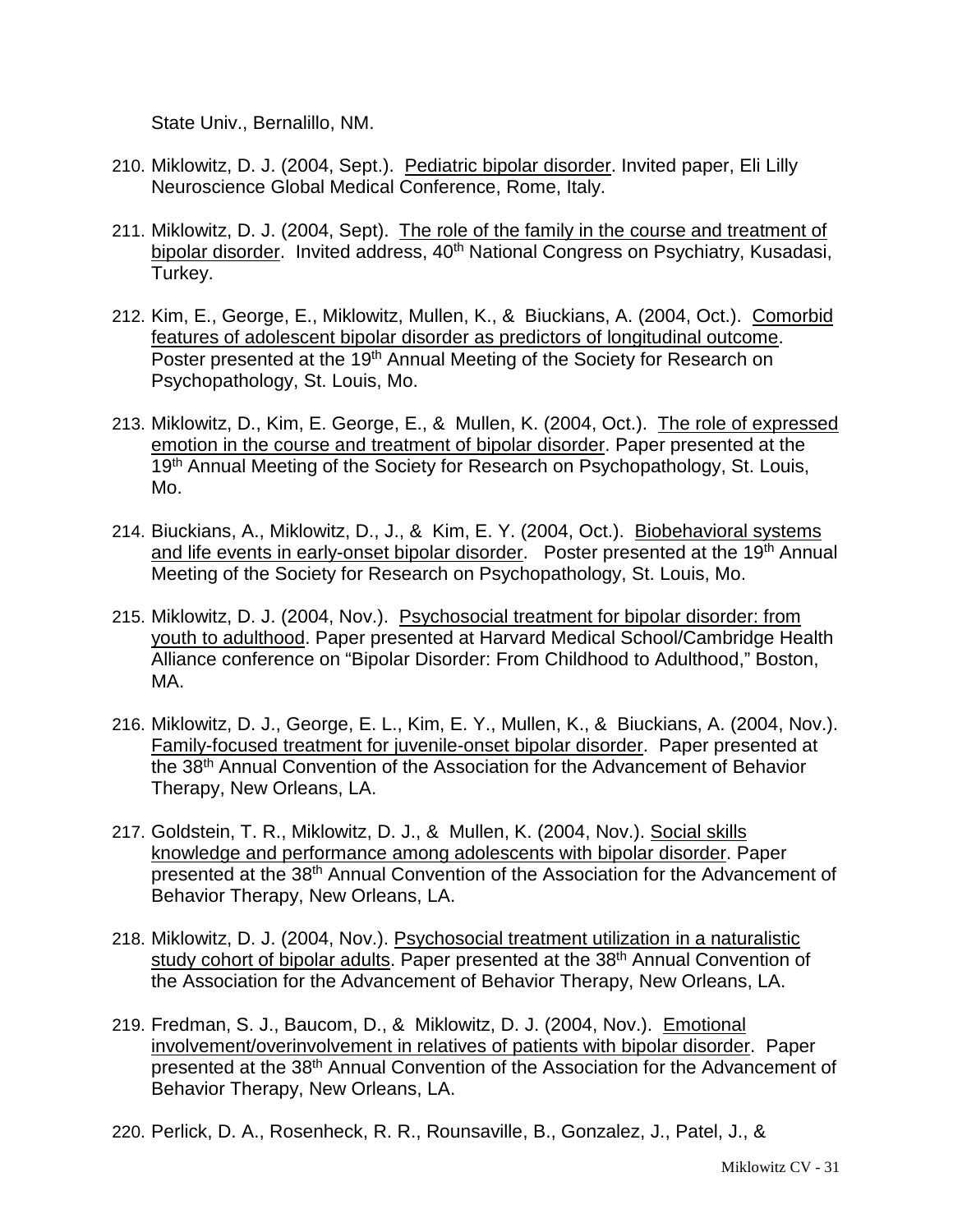Miklowitz, D. J. (2004, Nov.). Health promotion among family caregivers of patients diagnosed with bipolar disorder: development of a CBT-based intervention. Poster presented at the 38th Annual Convention of the Association for the Advancement of Behavior Therapy, New Orleans, LA.

- 221. Miklowitz, D. J. (2005, January). The role of the family in the course and treatment of bipolar disorder. Invited Grand Rounds, Stanford University Department of Psychiatry, Stanford, CA.
- 222. Miklowitz, David J. (2005, March). Individual and family treatment interventions. Keynote address, Jean Paul Ohadi Conference on Children and Adolescents with Bipolar Disorder, Josselyn Center, Northbrook, IL.
- 223. Miklowitz, D. J. (2005, April). Bipolar disorder and the family: coping with challenges. Workshop presented at Depressive and Bipolar Support Alliance meeting, Westminster, CO.
- 224. Miklowitz, David J. (2005, April). New psychosocial interventions for juvenile-onset bipolar disorder. Third Annual NIMH Pediatric Bipolar Disorder Conference, Coral Gables, Miami.
- 225. Ostacher, M. J., Perlick, D. A., Iosifescu, D., Eidelman, P., Kaczynski, R., Miklowitz, D. J., Nierenberg, A. (2005, May). Clinical factors associated with caregiver burden and depression among family members of patients with bipolar disorder. Poster presented at the 158th annual meeting of the American Psychiatric Association, Atlanta, GA.
- 226. Miklowitz, D. J. (2005, May). Psychosocial interventions. Paper presented on symposium entitled "Systematic Treatment of Bipolar Disorder: Bringing Evidence into Practice," 158th annual meeting of the American Psychiatric Association, Atlanta, GA.
- 227. Miklowitz, D. J. (2005, June). What are the limits of psychosocial interventions for bipolar disorder? Paper presented at the Sixth International Conference on Bipolar Disorder, Pittsburgh, PA.
- 228. Miklowitz, D. J. (2005, June). Advanced psychosocial treatment workshop: familyfocused therapy. Paper presented at the Sixth International Conference on Bipolar Disorder, Pittsburgh, PA.
- 229. Miklowitz, D. J. (2005, August). Empirical psychosocial interventions in bipolar disorder: findings from across the life span. Paper presented at the 113<sup>th</sup> Annual American Psychological Association convention, Washington, D.C.
- 230. Miklowitz, D. J. (2005, August). Family-focused therapy for the adolescent bipolar patient. Paper presented at the 113th Annual American Psychological Association convention, Washington, D.C.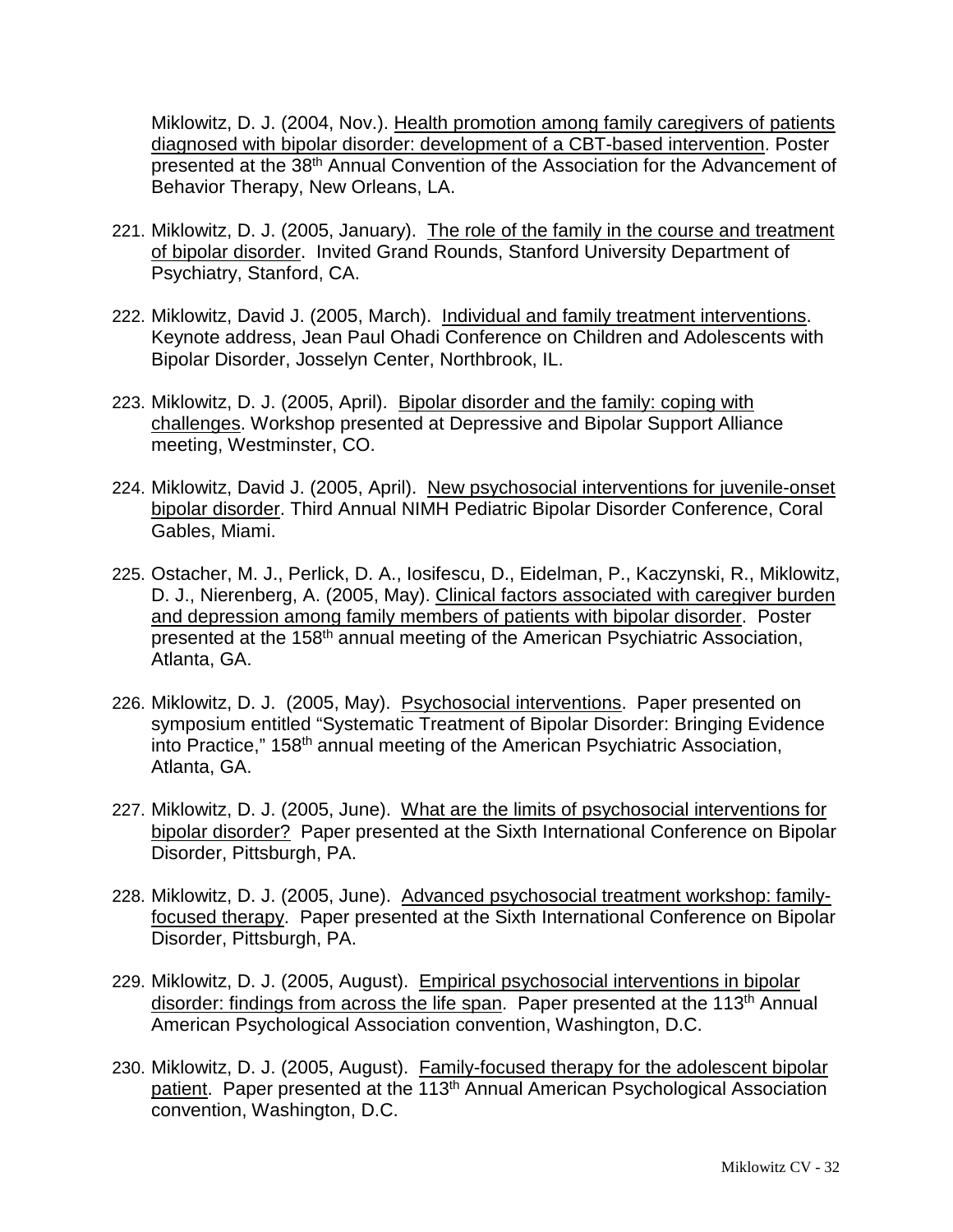- 231. Miklowitz, D. J. (2005, Sept.). Psychosocial approaches tobipolar disorder in youth and adolescence. Emory University Department of Psychiatry.
- 232. Miklowitz, D. J. (2005, Sept.). Family therapy for bipolar patients. Invited paper, "The State of Family Therapy and Family Research" (Lyman Wynne Conference), University of Rochester School of Medicine and Dentistry, Rochester, N. Y.
- 233. Miklowitz, D. J. (2005, Oct.). Family-focused treatment for adolescent bipolar disorder. Invited paper, 52<sup>nd</sup> Annual American Academy of Child and Adolescent Psychiatry meeting, Toronto, Canada.
- 234. Miklowitz, D. J. (2005, Nov.). Psychosocial treatment of bipolar disorders: State of the evidence. Invited colloquium, "Mood Disorders in Children and Adolescents" conference, Alfred I duPont Hospital, Wilmington, DE.
- 235. Miklowitz, D. J. (2005, Nov.). Role of the family in the course and treatment of bipolar disorder. Invited colloquium, "Mood Disorders in Children and Adolescents" conference, Alfred I duPont Hospital, Wilmington, DE.
- 236. Miklowitz, D. J., George, E. L., & Axelson, D. A. (2005, Nov.). The synergistic effects of psychosocial treatment and psychopharmacology for patients with pediatric bipolar disorder. Paper presented at the 39th Annual Convention of the Association for Behavioral and Cognitive Therapies (ABCT), Washington, DC.
- 237. Miklowitz, D. J. (2005, Nov.). Combination treatment in bipolar disorder. Paper presented at the 39<sup>th</sup> Annual Convention of the Association for Behavioral and Cognitive Therapies (ABCT), Washington, DC.
- 238. Miklowitz, D. J. (2006, Feb.) Bipolar disorder beyond episodes: the challenge of sustained wellness. Roundtable weblink CME presentation, Massachusetts General Hospital.
- 239. Miklowitz, D. J. (2006, March.). The role of the family in the course and treatment of adult and pediatric bipolar disorder. Grand rounds presentation, University of Cincinnati School of Medicine.
- 240. Miklowitz, D. J. (2006, March). Key questions in psychosocial intervention research. NIMH Pediatric Bipolar Disorders conference, Chicago, IL.
- 241. Miklowitz, D. J. (2006, April). The role of the family in the course of adult and adolescent bipolar disorder. Invited colloquium, Department of Psychology, University of Arizona, Tucson, AZ.
- 242. Miklowitz, D. J. (2006, August). Bipolar disorder across the lifespan. Invited workshop, Parkside Hospital, Tulsa, OK.
- 243. Miklowitz, D. J. (2006, Oct.). Non-pharmacological treatments for bipolar disorder. Invited lecture for *The Journey from Diagnosis to Recovery: A Patient-Psychiatrist*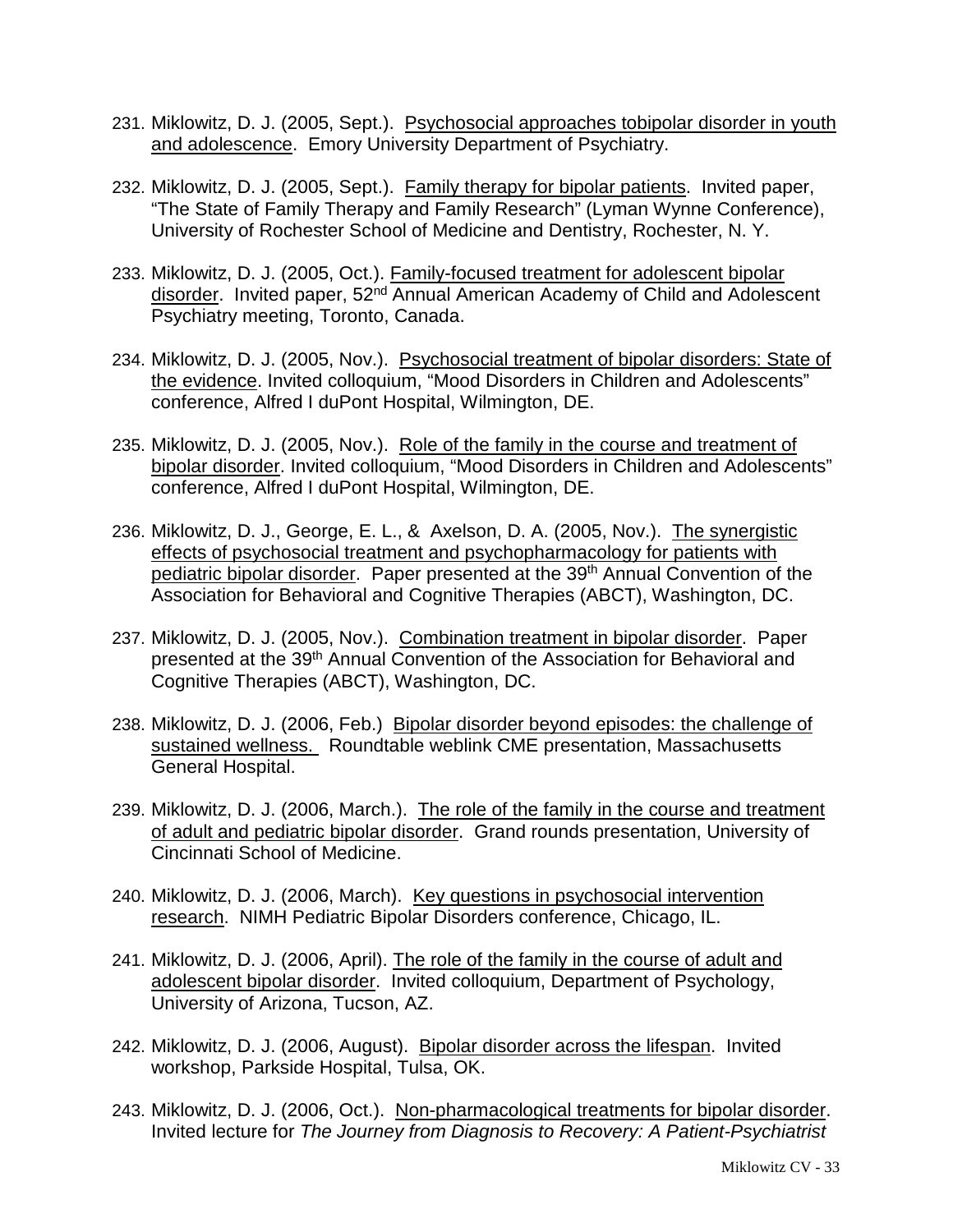*Partnership*, Astra-Zeneca Neuroscience Conference, Lisbon, Portugal.

- 244. Cosgrove, V.E., Miklowitz, D., & Perlick, D. (2006, October). The experience of caregiver burden among siblings of patients with bipolar disorder. Poster presented at the annual meeting of the Society for Research in Psychopathology, San Diego, CA.
- 245. Biuckians, A., & Miklowitz, D.J. (2006, October). Anxiety, mood symptoms, and the course of early-onset bipolar disorder. Poster presented at the annual meeting of the Society in Research in Psychopathology, San Diego, CA.
- 246. Taylor, D. O., Miklowitz, D. J., Gagnon, L. L., Coville, A., Richards, J. A., & George, E. L. (2006, Oct.). Developmental pathways to adolescent bipolar disorder. Poster presented at the annual meeting of the Society in Research in Psychopathology, San Diego, CA.
- 247. Miklowitz, D. J. (2006, Oct.). The role of the family in the course and treatment of adult and pediatric-onset bipolar disorder. Invited grand rounds, Department of Psychiatry, Oxford University, Oxford, UK.
- 248. Miklowitz, D. J. (2006, Nov.). Psychosocial interventions in bipolar disorder: a look at the evidence. Invited paper presented at the National Congress of Psychiatry, La Serena, Chile.
- 249. Miklowitz, D. J. (2006, Nov.). Psychosocial strategies to promote stabilization and enhance coping in patients with bipolar disorder. Invited paper presented at the National Congress of Psychiatry, La Serena, Chile.
- 250. Miklowitz, D. J. (2006, Dec.). Childhood-onset bipolar disorder: A family-focused treatment approach. Invited colloquium, Division of Child Psychiatry, Warneford Hospital, University of Oxford.
- 251. Miklowitz, D. J. (2007, Feb.). Family-focused treatment for bipolar patients in outpatient care. Invited workshop, Speedwell Community Mental Health Trust, London, UK.
- 252. Miklowitz, D. J. (2007, March). Family-focused treatment as an adjunct to medication management for bipolar depression. Keynote address for "Bipolar Disorders: A Focus on Depression," Leeds Mental Health annual conference, Leeds, UK.
- 253. Miklowitz, D. J. (2007, April). Psychosocial therapies in depression and bipolar disorder: recent findings from randomized trials. Paper presented at UCLA Neuroscience Conference, Kauai, Hawaii.
- 254. Miklowitz, D. J. (2007, April). Developing a therapeutic alliance with the bipolar patient. Paper presented at UCLA Neuroscience Conference, Kauai, Hawaii.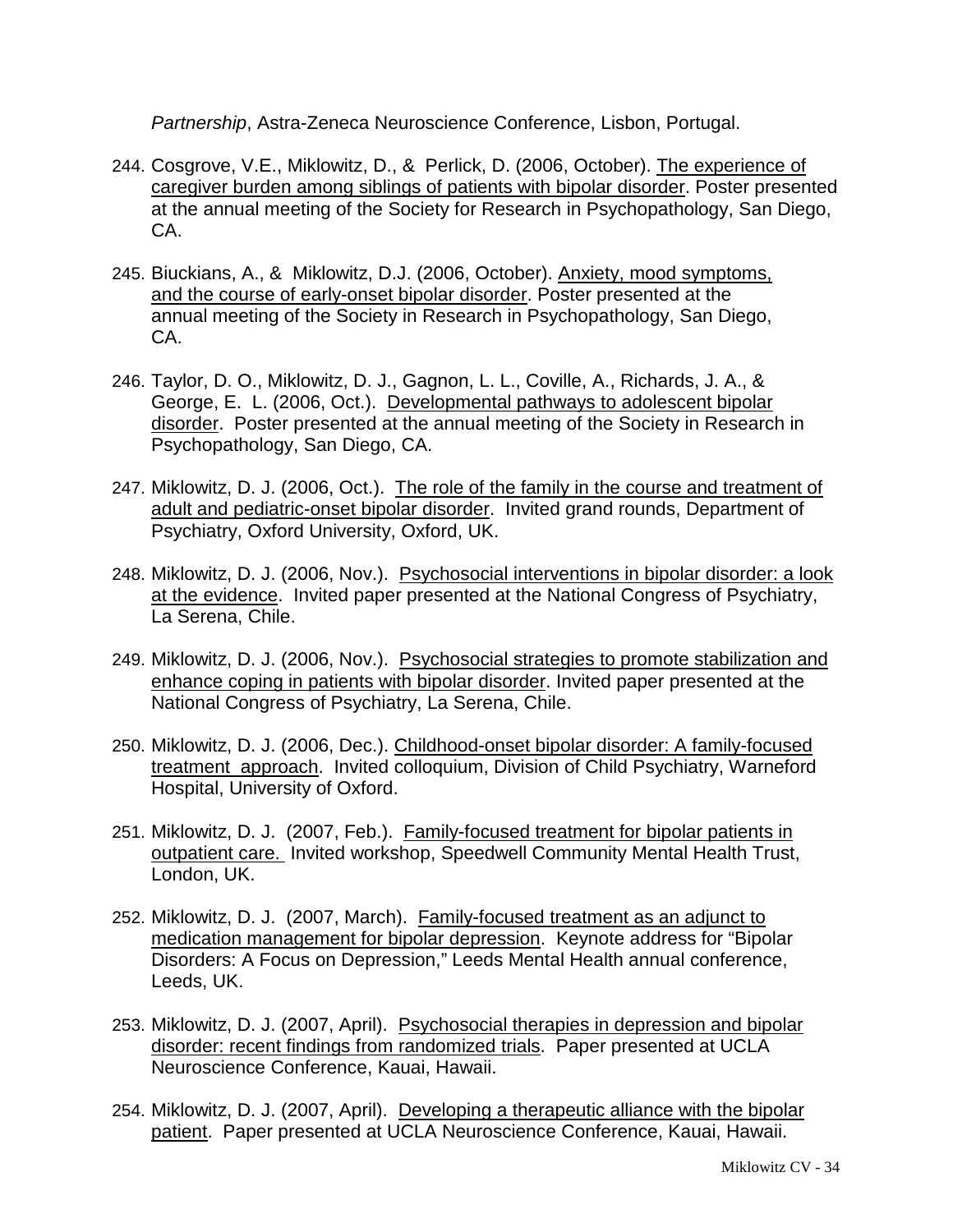- 255. Miklowitz, D. J. (2007, April). Family-focused treatment for adolescents with bipolar disorder. Oxford University Department of Child Psychiatry, Oxford, U.K.
- 256. Miklowitz, D. J. (2007, May). Methods in randomized clinical trial research. Oxford University Department of Psychiatry workshop, Oxford, UK.
- 257. Miklowitz, D. J. (2007, May). Children and adolescents in families with bipolar disorder. Paper presented to the Consensus Meeting on Evidence-Based Guidelines for the Pharmacological Management of Bipolar Affective Disorder, British Association for Psychopharmacology, London, UK.
- 258. Miklowitz, D. J. & George, E. L. (2007, June). Family-focused therapy. Workshop presented at the Seventh International Conference on Bipolar Disorder, Pittsburgh, PA.
- 259. Miklowitz, D. J. (2007, June). Essential ingredients of psychotherapy. Workshop presented at the Seventh International Conference on Bipolar Disorder, Pittsburgh, PA.
- 260. Miklowitz, D. J. (2007, June). Effectiveness of psychosocial interventions for bipolar depression within the Systematic Treatment Enhancement Program for Bipolar Disorder. Paper presented at the New Clinical Drug Evaluation Unit annual conference, NIMH, Boca Raton, FL.
- 261. Miklowitz, D. J. (2007, Sept.). The role of the family in the course and treatment of bipolar disorder. Invited keynote address, Australian Society for Bipolar Disorders annual meeting, Sydney, Australia.
- 262. Miklowitz, D. J. (2007, Oct.). Psychosocial treatments for adults and adolescents with bipolar disorder: similarities and differences. Society for Research in Psychopathology annual conference, Iowa City, IA.
- 263. Miklowitz, D. J. (2007, Oct.). Psychotherapy: adaptation and evidence-based practice (discussant). University of Colorado Health Sciences Center conference on diversity, Denver, CO.
- 264. Miklowitz, D. J. (2007, Oct.). Psychotherapeutic approaches to enhancing functioning in bipolar disorder. Paper presented at the American Association for Child and Adolescent Psychiatry meeting, Boston, MA.
- 265. Miklowitz, D. J. (2007, Nov.). Effectiveness of psychosocial interventions within the Systematic Treatment Enhancement Program for Bipolar Disorder. Paper presented at the 41st Annual Convention of the Association for Behavioral and Cognitive Therapies, Philadelphia, PA.
- 266. Miklowitz, D. J., Axelson, D. A., George, E. L., & Dickinson, M. (2007, Nov.). A randomized trial of family-focused treatment for bipolar adolescents. Paper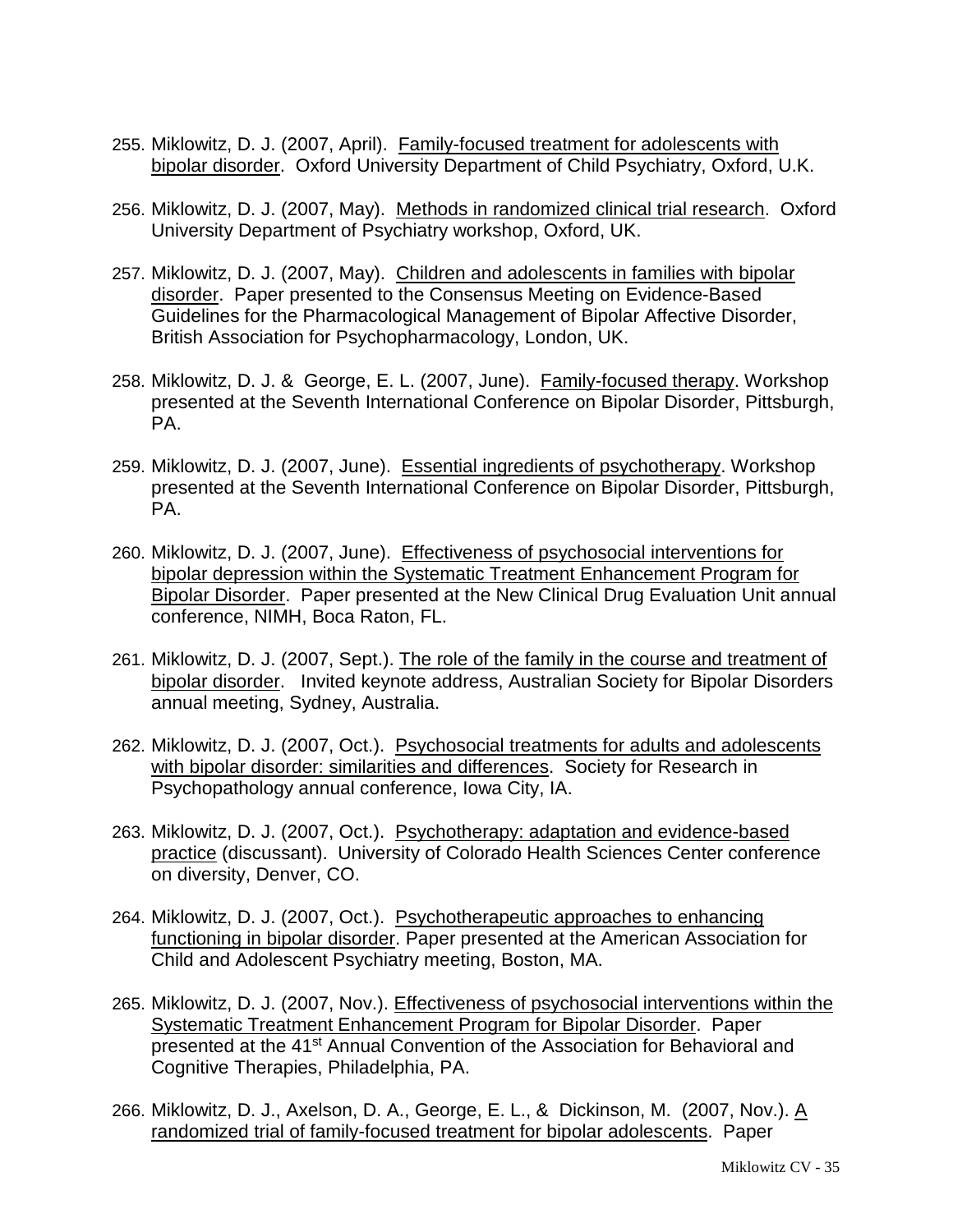presented at the 41<sup>st</sup> Annual Convention of the Association for Behavioral and Cognitive Therapies, Philadelphia, PA.

- 267. Cosgrove, V., Miklowitz, D. J., et al. (2007, Nov.). Using the Child Behavior Checklist to identify bipolar phenotypes in adolescents. Poster presented at the 41st Annual Convention of the Association for Behavioral and Cognitive Therapies, Philadelphia, PA.
- 268. Miklowitz, D. J. (2008, January). The role of the family in bipolar disorder. Invited colloquium, Department of Psychiatry, University of British Columbia, Vancouver, BC.
- 269. Miklowitz, D. J. (2008, January). The family and the treatment of bipolar disorder. Invited colloquium, Department of Psychiatry, UCLA Semel Institute and Clinics.
- 270. Miklowitz, D. J. (2008, April). The role of the family in the course and treatment of bipolar disorder. Invited lecture for Titus Harris Society 48<sup>th</sup> Annual Meeting and 13<sup>th</sup> Annual Psychiatric Update, Department of Psychiatry and Behavioral Sciences, University of Texas Medical Branch, Galveston, TX.
- 271. Miklowitz, D. J. (2008, April). Working with families of bipolar patients. Invited workshop, Waukesha Memorial Hospital, Waukesha, WI.
- 272. Miklowitz, D. J. (2008, April). Psychosocial approaches and pharmacological treatments for bipolar disorder: what works and what doesn't? Invited paper for Hastings Center conference, "Controversies Around the Diagnosis and Treatment of Pediatric Bipolar Disorder," Rockefeller University, NY.
- 273. Miklowitz, D. J. (2008. May). The role of the family in the course and treatment of bipolar disorder. Department of Psychology colloquium, Duke University, Durham, NC.
- 274. Miklowitz, D. J (2008, July). The role of the family in the course and treatment of bipolar disorder. Invited lecture, British Association for Behavioral and Cognitive Therapies, Edinburgh, UK.
- 275. Miklowitz, D. J. (2008, August). Treatment of bipolar disorders: Figuring out what works. University of Colorado at Boulder: Meeting the Challenges: Featured Faculty Discussions in Conjunction with the Democratic National Convention; Boulder, CO.
- 276. Miklowitz, D. J. (2008, September). The role of the family in the course and treatment of bipolar disorder. Invited keynote, 11<sup>th</sup> Bridging Eastern and Western Psychiatry Congress, Belek – Antalya, Turkey.
- 277. Miklowitz, D. J. (2008, September). Development of as family-based intervention for adolescentbipolar disorder. Invited paper, 11<sup>th</sup> Bridging Eastern and Western Psychiatry Congress, Belek – Antalya, Turkey.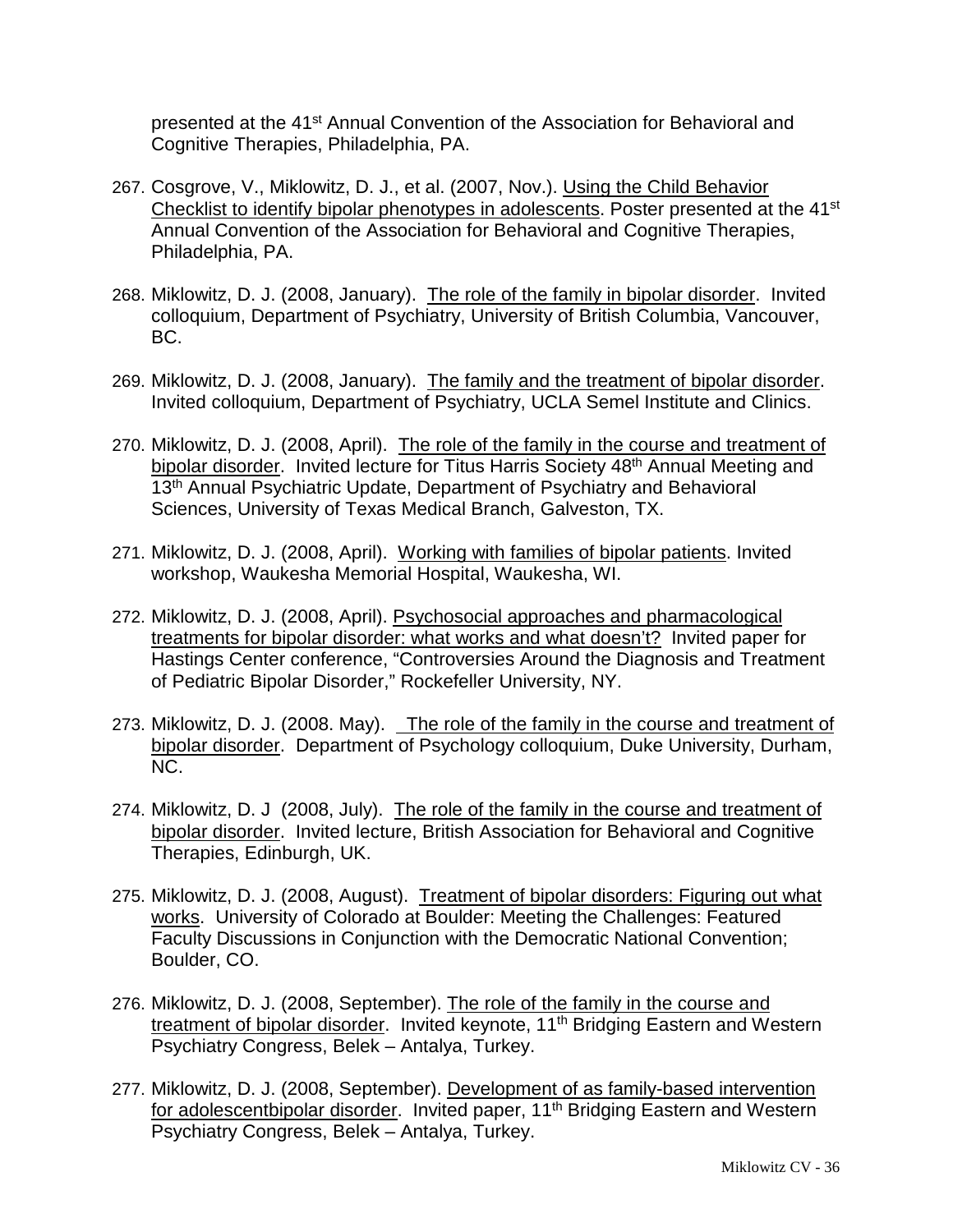- 278. Miklowitz, D. J. (2008, October). The role of the family in the course and treatment of bipolar disorder. Invited keynote address, Symposium on Bipolar Disorders, Dutch Knowledge Center for Bipolar Disorders, Utrecht, Netherlands.
- 279. Miklowitz, D. J., Axelson, D. A., & Birmaher, B. (2008, October). Adolescents with Bipolar Disorder: Developing and testing a family intervention. Invited paper for panel "Multimodal Integrative Treatment for Youth with Bipolar Disorder," American Academy of Child and Adolescent Psychiatry, Chicago, IL.
- 280. Miklowitz, D. J., & Chang, K. D. (2008, October). Treating children and adolescents at risk for bipolar disorder. Invited paper for panel "An Examination of Subthreshold Psychopathologies in Children and Adolescents," American Academy of Child and Adolescent Psychiatry, Chicago, IL.
- 281. Miklowitz, D. J., Axelson, D. A., & Birmaher, B. (2008, Nov.). Adolescents with bipolar disorder: development of a family intervention. Paper presented at the Association for Behavioral and Cognitive Therapies, Orlando, FL.
- 282. Cosgrove, V. E., Miklowitz, D., George, E., Taylor, D. O., & Gagnon, L. (2008, Nov.). Association between Child Behavior Checklist profiles and four candidate genes in adolescent bipolar disorder. Paper presented at the Association for Behavioral and Cognitive Therapies, Orlando, FL.
- 283. Bopp, J. M., Miklowitz, D., Geddes, J., Goodwin, G., Rendell, J., & Stevens, W. (2008, Nov.). Text messaging based mood charting for individuals with bipolar disorder. Poster presented at the Association for Behavioral and Cognitive Therapies, Orlando, FL.
- 284. Sullivan, A. E., Miklowitz, D., Gagnon, L., & George, E. (2009, Nov.). Family environment in adolescent bipolar disorder. Poster presented at the Association for Behavioral and Cognitive Therapies, Orlando, FL.
- 285. Miklowitz, D. J. (2009, Jan). Family Intervention for Patients with Bipolar Disorder: Results Across the Lifespan. Grand Rounds, Emory University Department of Psychiatry, Atlanta, GA.
- 286. Miklowitz, D. J. (2009, Feb.). Family Intervention for Patients with Bipolar Disorder: Results Across the Lifespan. Grand Rounds, Department of Psychiatry, Beth Israel Hospital, New York, NY.
- 287. Miklowitz, D. J. (2009, March). Family Interventions for Patients with Bipolar Disorder: Findings Across the Lifespan. Invited keynote, Swedish Behavior Therapy Association, Uppsala, Sweden. 288.
- 289. Frank, E., Swartz, H. A., Miklowitz, D. J., Hlastala, S., Fagiolini, A. M., & Kupfer, D. J. (2009, April). The role of psychosocial treatments in the management of 'treatment-resistant' bipolar disorder. Paper presented at World Psychiatric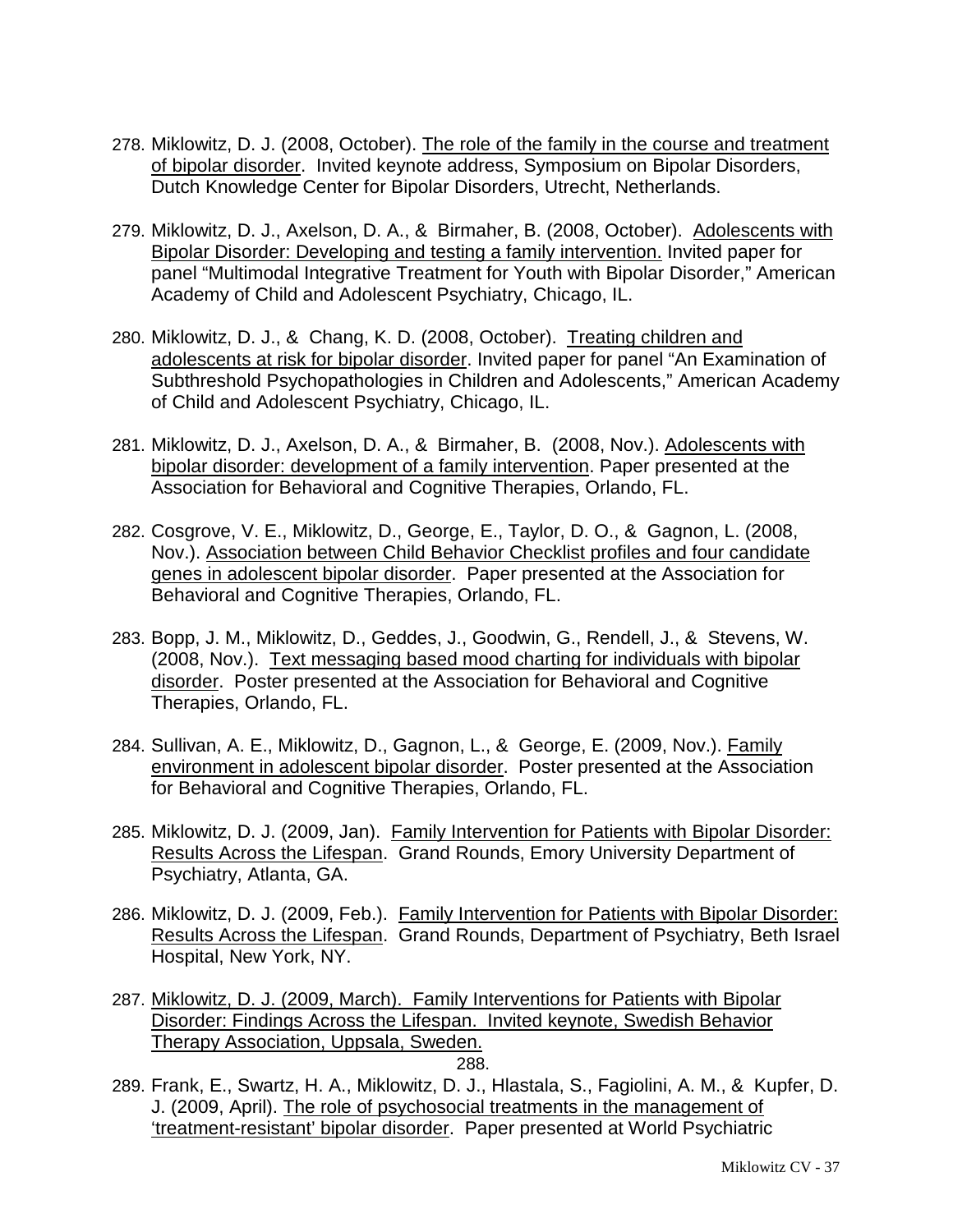Association, Florence, Italy.

- 290. Miklowitz, D. J. (2009, May). Working with families of children and adults with bipolar disorder. Invited lecture, Colorado Child and Adolescent Psychiatric Society, Denver, CO.
- 291. Miklowitz, D. J. (2009, June). Psychosocial updates on integrated treatment: Families of children and adults with bipolar disorder. Invited paper, Eighth International Conference on Bipolar Disorder, Pittsburgh, PA.
- 292. Miklowitz, D. J. (2009, June). Family-Focused Therapy (Adults). Invited workshop, Eighth International Conference on Bipolar Disorder, Pittsburgh, PA.
- 293. Miklowitz, D. J. (2009, June). Family-Focused Therapy (Adolescents). Invited workshop, Eighth International Conference on Bipolar Disorder, Pittsburgh, PA.
- 294. Miklowitz, D. J. (2009, Sept). Family-Focused Therapy as Early Intervention for youth at Risk for Bipolar Disorder. Society for Research in Psychopathology, Minneapolis, MN.
- 295. Miklowitz, D. J. (2009, Sept). The role of the family in the course and treatment of bipolar disorder. Grand rounds, UCLA Division of Child and Adolescent Psychiatry.
- 296. Miklowitz, D. J. (2009, Oct). Evidence-Based Psychosocial Treatments for Youth with Bipolar Disorder. Paper presented to the American Association of Child and Adolescent Psychiatry, Honolulu, HI.
- 297. Miklowitz, D. J. (2009, Oct). Early Intervention for Youth at Risk for Bipolar Disorder. Paper presented to the American Association of Child and Adolescent Psychiatry, Honolulu, HI.
- 298. Miklowitz, D. J. (2009, Oct). Family-Focused Therapy for Adolescents with Bipolar Disorder (Workshop). Paper presented to the American Association of Child and Adolescent Psychiatry, Honolulu, HI.
- 299. Miklowitz, D. J. (2009, Nov.). Familial expressed emotion and psychoeducational treatment in patients with bipolar disorder. Association for Behavioral and Cognitive Therapies, New York, NY.
- 300. Miklowitz, D. J. (2009, Dec.). The role of the family in the treatment of bipolar disorder. Grand rounds, UCLA/Harbor Medical Center.
- 301. Miklowitz, D. J. (March, 2010). Early intervention for youth at risk for bipolar disorder: methodological issues in the efficacy-effectiveness gap. 4<sup>th</sup> Biennial Conference of the International Society for Bipolar Disorders, Sao Paolo, Brazil.
- 302. Miklowitz, D. J. (March, 2010). Early intervention for youth at risk for bipolar disorder: early results. 4th Biennial Conference of the International Society for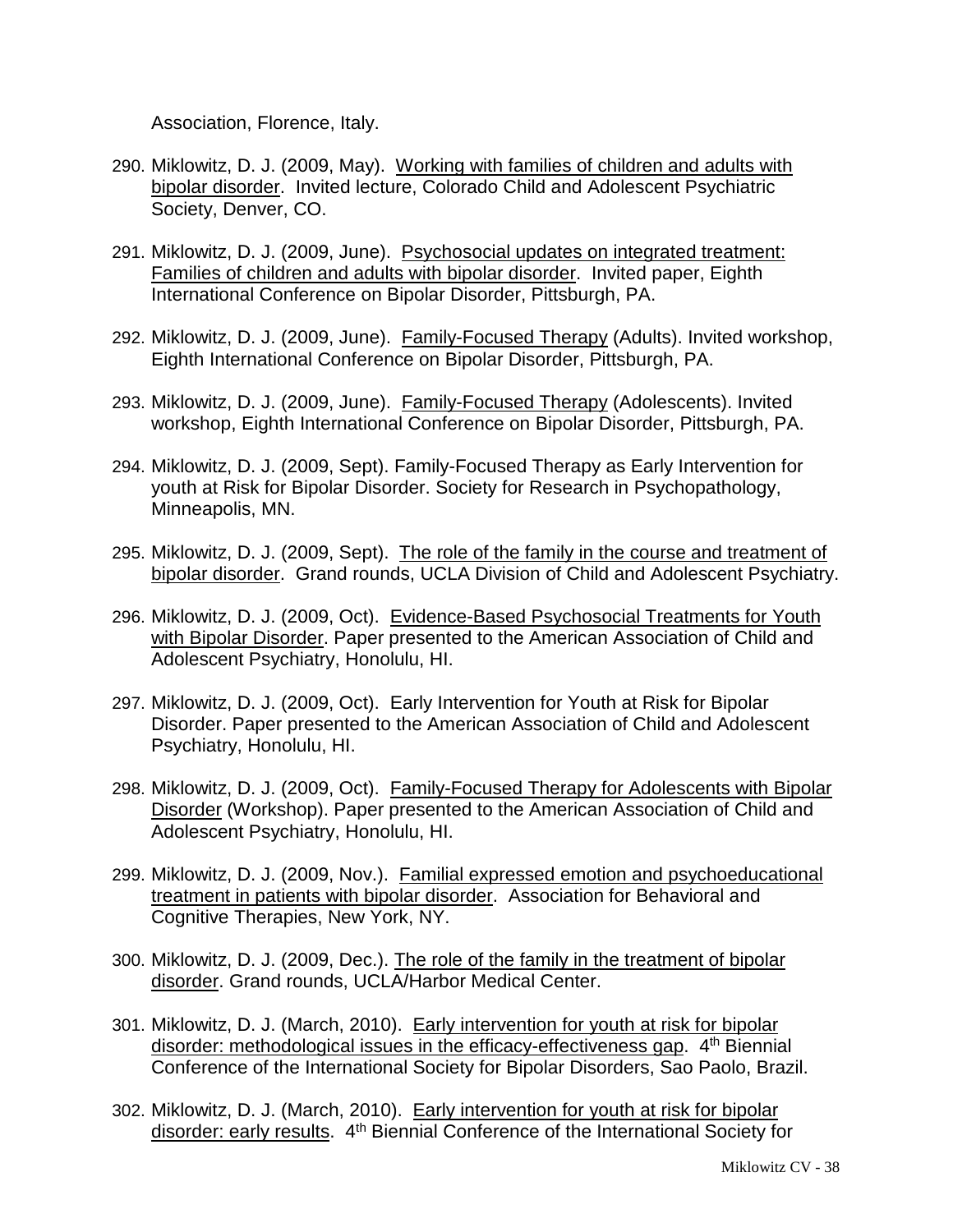Bipolar Disorders, Sao Paolo, Brazil.

- 303. Miklowitz, D. J., (March, 2010). Bipolar disorder and the family. Grand rounds, UCLA Department of Psychiatry.
- 304. Miklowitz, D. J. (April, 2010). Improved interactions equals improved outcomes. Workshop presented for the Depressive and Bipolar Support Alliance annual conference, Ithasca, IL.
- 305. Miklowitz, D. J. (June, 2010). Early intervention for youth at risk for bipolar disorder. Invited paper presented at the World Congress on Cognitive and Behavioral Therapies, Boston, MA.
- 306. Miklowitz, D. J. (June, 2010). A family psychoeducational approach to youth with bipolar disorder. Invited paper presented at the World Congress on Cognitive and Behavioral Therapies, Boston, MA.
- 307. Miklowitz, D. J. (June, 2010). Adjunctive psychotherapy for bipolar disorder: Findings from across the lifespan. Invited paper, New Clinical Drug Evaluation UNIT (NCDEU)/NIMH 50th annual conference, Boca Raton, FL.
- 308. Miklowitz, D. J. (Oct., 2010). Bipolar disorder in youth: learning to cope as a family. Invited workshop presented at the Health Group Summit, Los Angeles, CA.
- 309. Miklowitz, D. J. (Oct. 2010). Improved interactions- improved outcomes in child and adolescent bipolar disorder. Depressive and Bipolar Support Alliance Annual conference, Ontario, CA.
- 310. Miklowitz, D. J. (Jan. 2011). The role of the family in the course and treatment of bipolar disorder: results across the lifespan. James Horner Memorial Endowed Lectureship, Case Western Reserve University School of Medicine.
- 311. Miklowitz, D. J. (Feb., 2011). Surviving bipolar disorder: eight self-management strategies. Invited lecture, Mood Disorders Support Group of New York Conference, Beth Israel Hospital.
- 312. Miklowitz, D. J. (April, 2011). Prevention and early intervention in psychosis. International Prodromal Network Conference, Colorado Springs, CO.
- 313. Miklowitz, D. J. (April, 2011). The role of psychosocial interventions in bipolar disorder. Invited address, 25<sup>th</sup> Annual Mood Disorders conference, Johns Hopkins School of Medicine, Baltimore, MD.
- 314. Miklowitz, D. J. (May, 2011). Bipolar disorder: an update on psychosocial treatment. Workshop presented at Visions Adolescent Treatment Center, Los Angeles, CA.
- 315. Miklowitz, D. J., George, E. L., & Goldstein, B. (June, 2011). Family-focused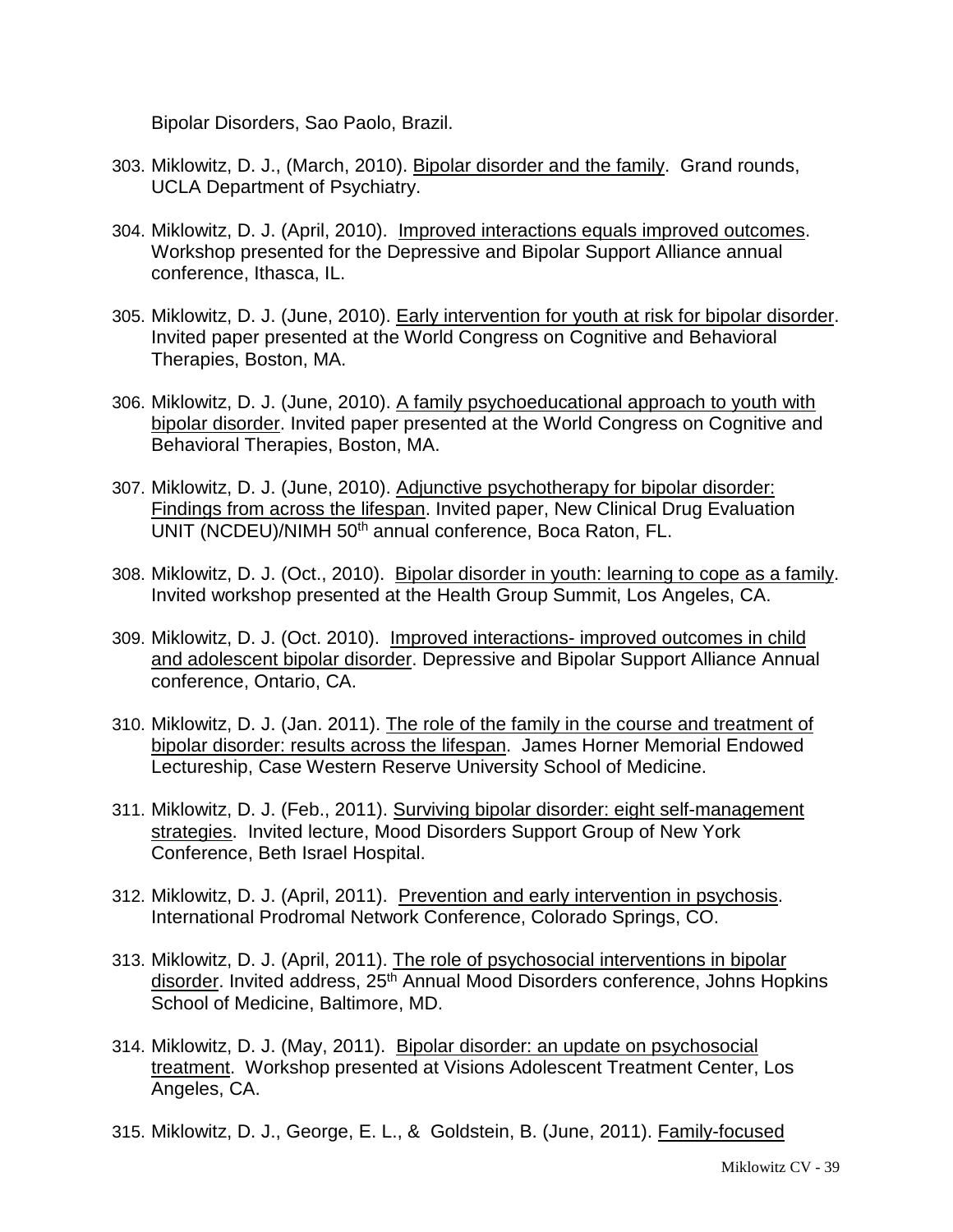treatment (workshop). Ninth International Conference on Bipolar Disorder, Pittsburgh, PA.

- 316. Axelson, D. A., Miklowitz, D. J., & Schlonski, A. S. (June, 2011). Family-focused therapy in adolescents(workshop). Ninth International Conference on Bipolar Disorder, Pittsburgh, PA.
- 317. Miklowitz, D. J., (June, 2011). Bipolar II and bipolar spectrum disorders. Ninth International Conference on Bipolar Disorder, Pittsburgh, PA.
- 318. Miklowitz, D., Chang, K., Garrett, A. (June, 2011). Early family intervention for youth at risk for bipolar I or II disorder. Paper presented at 15<sup>th</sup> Biennial International Society for Research on Child and Adolescent Psychopathology, Chicago, IL.
- 319. Garrett, A., Chang, K., Howe, M., & Miklowitz, D. (June, 2011). Neural changes following FFT in youth at risk for bipolar disorder. Paper presented at 15<sup>th</sup> Biennial International Society for Research on Child and Adolescent Psychopathology, Chicago, IL.
- 320. Millman, Z. & Miklowitz, D. J. (Sept, 2011) Expressed emotion and psychopathology in relatives of bipolar adolescents. Poster presented at the Society for Research in Psychopathology, Boston, MA.
- 321. Miklowitz, D. J. & Chang, K. D. (Oct . 2011). Family-Focused Therapy for Adolescents with Bipolar Disorder (Workshop). Presented to the American Association of Child and Adolescent Psychiatry, Toronto, Canada.
- 322. Miklowitz, D. J. & Chang, K. D. (Oct. 2011). Early psychosocial intervention for youth at risk for bipolar disorder. Paper presented to the American Association of Child and Adolescent Psychiatry, Toronto, Canada.
- 323. Miklowitz, D. J. (Oct. 2011). Psychotherapy enhances the outcomes of pharmacotherapy. Invited plenary for "Cutting Edge Psychopharmacology: Current and Emerging Breakthroughs. 10<sup>th</sup> Annual Psychopharmacology Update, University of Cincinnati.
- 324. Miklowitz, D. J. & Chang, K. D. (2011, Nov). Early intervention for youth presenting with early signs of bipolar disorder. Paper presented at 45<sup>th</sup> annual Association for Behavioral and Cognitive Therapies convention, Toronto, Canada.
- 325. Lunsford, J. R., Bopp, J., Geddes, J., & Miklowitz, D. J. (2011, Nov). Familyfocused treatment for pediatric bipolar disorder: Measuring outcome with weekly mood ratings via text message. Poster presented at 45<sup>th</sup> annual Association for Behavioral and Cognitive Therapies convention, Toronto, Canada.
- 326. Miklowitz, D. J. (2012, Feb.). Therapeutic strategies with bipolar disorder. Presentation to the Menninger Clinics and Visions Adolescent Treatment Center,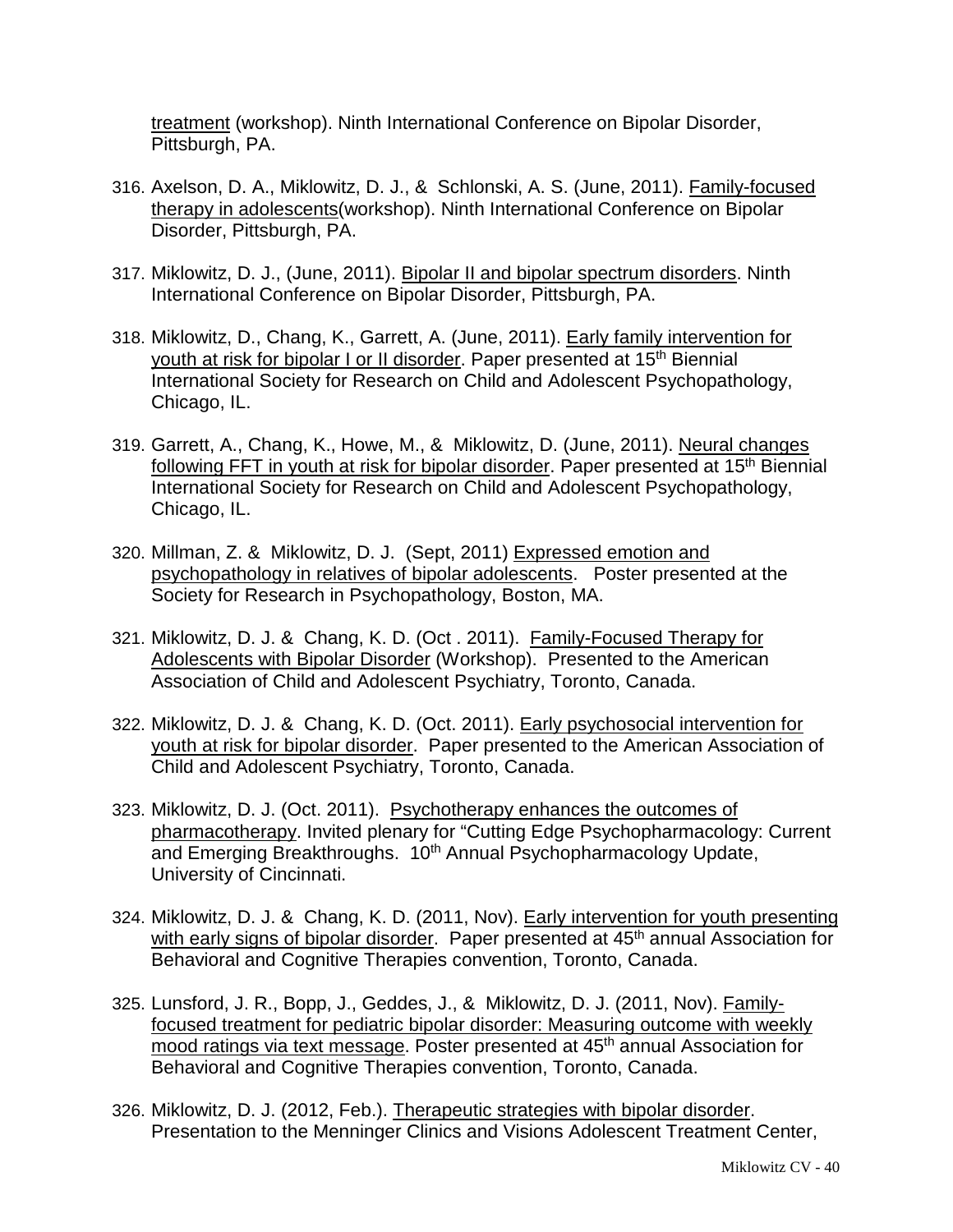Santa Monica, CA.

- 327. Miklowitz, D. J. (2012, March). Family interventions for persons with bipolar disorder. Invited presentation, NIMH Outreach Partnership Program, Denver, CO.
- 328. Miklowitz, D. J. (2012, April). Psychotherapy for bipolar disorder. Invited lecture for "Update on the Treatment of Mood Disorders: From Evidence to Clinical Care." Bristol-Meyers Squibb Canada, Los Angeles, CA.
- 329. Miklowitz, D. J. (2012, May). Bipolar disorder: state of the art treatments (psychotherapy). Paper presented at the American Psychiatric Association annual meeting, Philadelphia, PA.
- 330. Miklowitz, D. J. (2012, Sept.). Overview of psychosocial therapies for bipolar disorder. Invited keynote address, "Optimizing Treatment for Bipolar Disorder," Vancouver Coastal Health and Pacific Bipolar foundation, False Creek, Vancouver, BC.
- 331. Miklowitz, D. J. (2012, Sept.). Adjunctive psychotherapy for bipolar disorder: findings across the lifespan. Invited keynote address, 2012 Annual Mood Disorders Conference, Royal Jubilee Hospital, Victoria, UBC.
- 332. Miklowitz, D. J. (2012, September). Bipolar disorder: current thinking about diagnosis and treatment. Behavioral Health Educational Seminar "Complex Approaches to Complex Disorders." Hosted by Austin Riggs and Psychological Care and Healing Center, Los Angeles, CA.
- 333. Miklowitz, D. J. (2012, October). Kids and teens with mood disorders: how the family can help. Invited presentation, Help Group Best Practices Summit 2012, Los Angeles, CA.
- 334. Miklowitz, D. J. (2012, October). Bipolar disorder in youth: modern diagnostic and treatment approaches (AACAP institute chair and presenter). 59<sup>th</sup> Annual American Academy of Child and Adolescent Psychiatry (AACAP) meeting, San Francisco, CA.
- 335. Miklowitz, D. J. & Chang, K.D. (2012, October). Family-focused treatment for youth with bipolar disorder.59<sup>th</sup> Annual AACAP meeting (workshop), San Francisco, CA.
- 336. Miklowitz, D. J. (2012, October). Symposium discussant: International adaptations of child and family-focused cognitive behavioral therapy for pediatric bipolar disorder.59th Annual American Academy of Child and Adolescent Psychiatry (AACAP) meeting, San Francisco, CA.
- 337. Miklowitz, D. J. (2012, Nov.). Working with families of patients with bipolar disorder. UCLA's 17<sup>th</sup> Annual Review of Psychiatry and Psychopharmacology Update, Los Angeles, CA.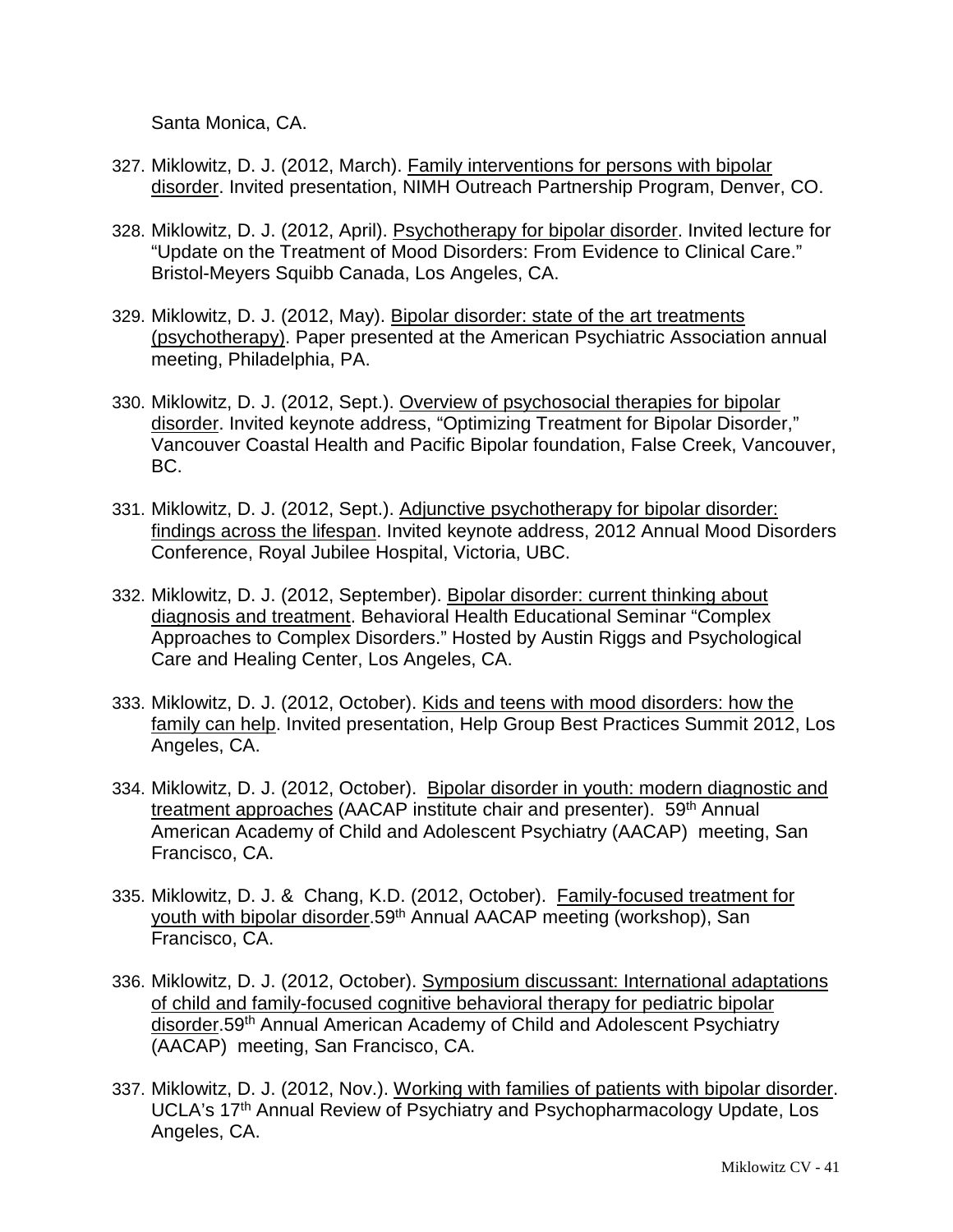- 338. Miklowitz, D. J. (2013, March). The role of the family in the course and treatment of bipolar disorder. Invited colloquium, Department of Psychology, Northwestern Univ., Evanston, IL.
- 339. Miklowitz, D. J. (2013, April). The family and the course and treatment of bipolar disorder. Invited grand rounds, Department of Psychiatry, Massachusetts General Hospital/Harvard University Medical; School, Boston, MA.
- 340. Miklowitz, D. J. (2013, May). Psychosocial interventions for bipolar disorder: core strategies and current evidence. Paper presented at American Psychiatric Association, San Francisco, CA.
- 341. Miklowitz, D. J. (2013, May). Family-focused treatment in bipolar disorder: benefits and barriers. Paper presented at American Psychiatric Association, San Francisco, CA.
- 342. Chung, B., Mikesell, L., Lesser, I., & Miklowitz, D. (2013, June). Implementation Preferences among community providers and administrators learning an evidencebased family intervention for bipolar and psychotic disorders. Poster presented at American Psychiatric Association, San Francisco, CA.
- 343. Miklowitz, D. J. (2013, June). Family-focused treatment for bipolar disorder. Invited lecture, National Alliance for the Mentally Ill conference, Los Angeles, CA.
- 344. Sylvia, L.G., Salcedo, S., Peters, A.T., Magalhães, P.V.S., Frank, E., Miklowitz, D. J., Otto, M.W., Berk, M., Bernstein, E.E., Nierenberg, A.A., Deckersbach, T. (2013, June). Sleep disturbance moderates psychotherapy outcomes in patients with bipolar disorder: a STEP-BD report. *10th International Conference on Bipolar Disorders*, Miami, FL.
- 345. Taylor, D. O., Millman, Z. B., Hawkey, C., Cosgrove, V.E., Schneck, C .D. & Miklowitz, D. J.(2013, June).Mood symptoms and stress response in youth at risk for bipolar disorder. *10th International Conference on Bipolar Disorders*, Miami, FL.
- 346. Deckersbach, T., Peters, A., Sylvia, L., Urdahl, A., Vieira da Silva Magalhaes, P., Otto, M. W., Frank, E., Miklowitz, D. J., Berk, M., Kinrys, G., & Nierenberg, A. A. (2013, June ). The role of comorbid anxiety in psychosocial treatment for acute bipolar depression. *10th International Conference on Bipolar Disorders*, Miami, FL.
- 347. Miklowitz, D. J. (2013, June). Psychosocial interventions for early-onset bipolar spectrum disorders*.* In panel entitled "Bipolar Disorder in Youth: The Quest for Earlier Diagnosis and Psychosocial and Pharmacologic Interventions. *10th International Conference on Bipolar Disorders*, Miami, FL.
- 348. Miklowitz, D,. J. (2013, June). Bipolar disorders in adults and children: Challenges for ICD-11. In panel entitled Bipolar disorders in DSM-5 and ICD-11. *10th International Conference on Bipolar Disorders*, Miami, FL.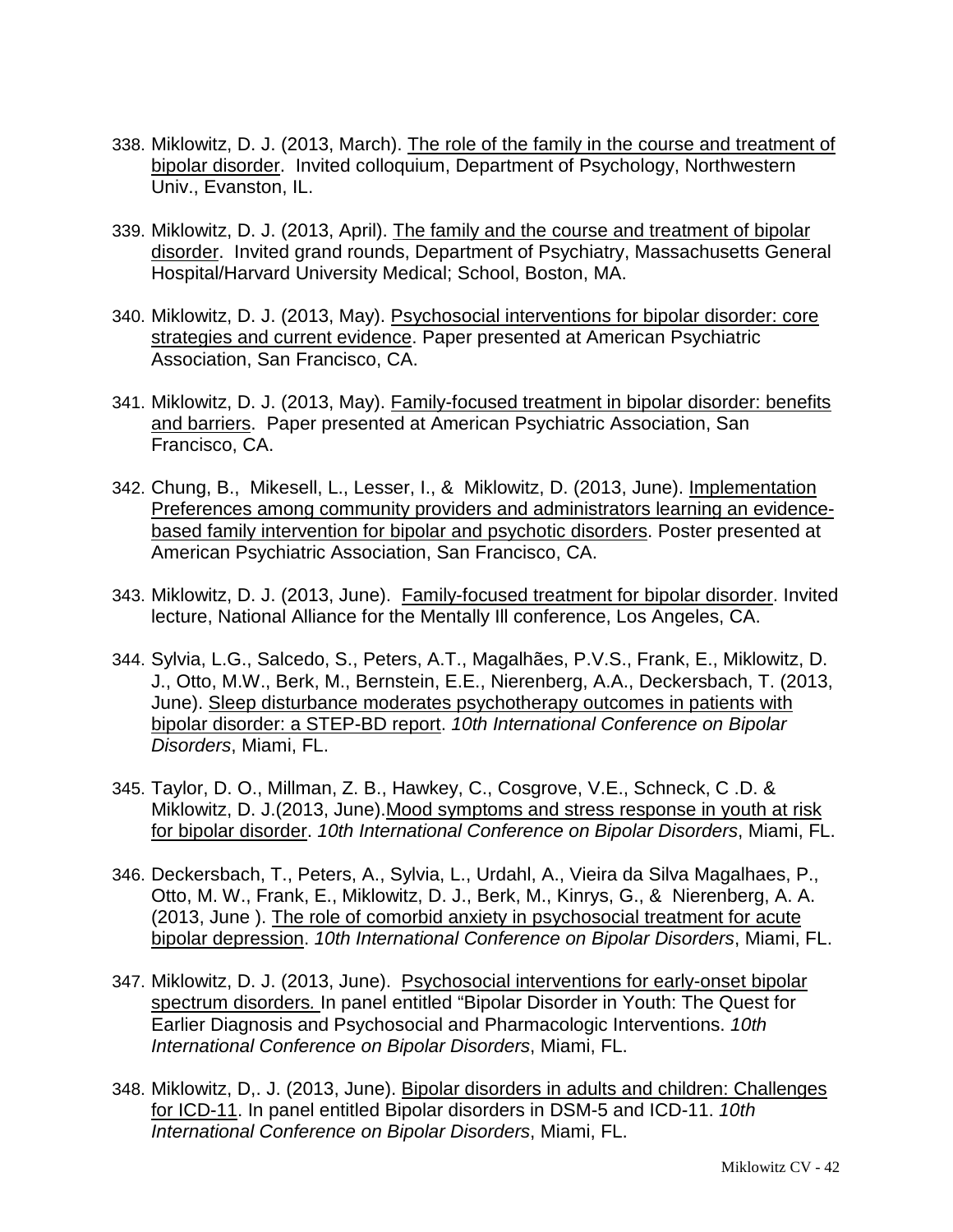- 349. Miklowitz, D. J. (2013, June). Consumer/clinician partnerships: answering the tough questions together *–* part I. Panel discussant, joint International Society for Bipolar Disorders and Bipolar Support Alliance conference, Miami, FL.
- 350. Miklowitz, D. J. (2013, June). Consumer/clinician partnerships: answering the tough questions together *–* part II. Panel discussant, joint International Society for Bipolar Disorders and Bipolar Support Alliance conference, Miami, FL.
- 351. Miklowitz, D. J., & Chang, K. D. (2013, Sept.). Early intervention for youth and young adults at high risk for bipolar disorder or psychosis. Paper presented at the Society for Research in Psychopathology, Oakland, CA.
- 352. Miklowitz, D. J. (2013, Oct.). Diagnosis of mood disorders in children. Colloquium, UCLA Child and Adolescent Mood Disorders Conference, Los Angeles, CA.
- 353. Miklowitz, D. J. (2013, Oct.). Implementing family-focused treatment with child and adolescent patients with bipolar spectrum disorders. Workshop, UCLA Child and Adolescent Mood Disorders Conference, Los Angeles, CA.
- 354. Miklowitz, D. J. (2013, Oct.). Coping with bipolar disorder: eight practical strategies or achieving wellness. Invited keynote, "Enhancing the Treatment of Mood Disorders: Challenges and Opportunities;" Depression Center Conference, Department of Psychiatry, University of Louisville, KY.
- 355. Miklowitz, D. J. (2013). The role of the family in the course and treatment of bipolar disorder. Invited keynote, Depression Center Conference, "Enhancing the Treatment of Mood Disorders: Challenges and Opportunities;" Department of Psychiatry, University of Louisville, KY.
- 356. Miklowitz, D. J. (2013). Bipolar disorder: a family-focused treatment approach. Workshop, Depression Center Conference, Department of Psychiatry, University of Louisville, KY.
- 357. Boelke, J. M., Li, S., Walshaw, P., & Miklowitz, D. J. (2013, Oct.). Family conflict, cohesion and adaptability in children and adolescents with bipolar disorder. American Academy of Child and Adolescent Psychiatry, 60<sup>th</sup> Annual Meeting, Orlando, FL.
- 358. Miklowitz, D. J. (2013, Oct.). Family interventions for youth with bipolar spectrum disorders. Workshop presented at American Academy of Child and Adolescent Psychiatry, 60<sup>th</sup> Annual Meeting, Orlando, FL.
- 359. Miklowitz, D. J. (2013, Oct.). Discussion: Moderators of response to psychosocial treatment for bipolar disorder: Findings from the Systematic Treatment Enhancement Program. American Academy of Child and Adolescent Psychiatry, 60th Annual Meeting, Orlando, FL.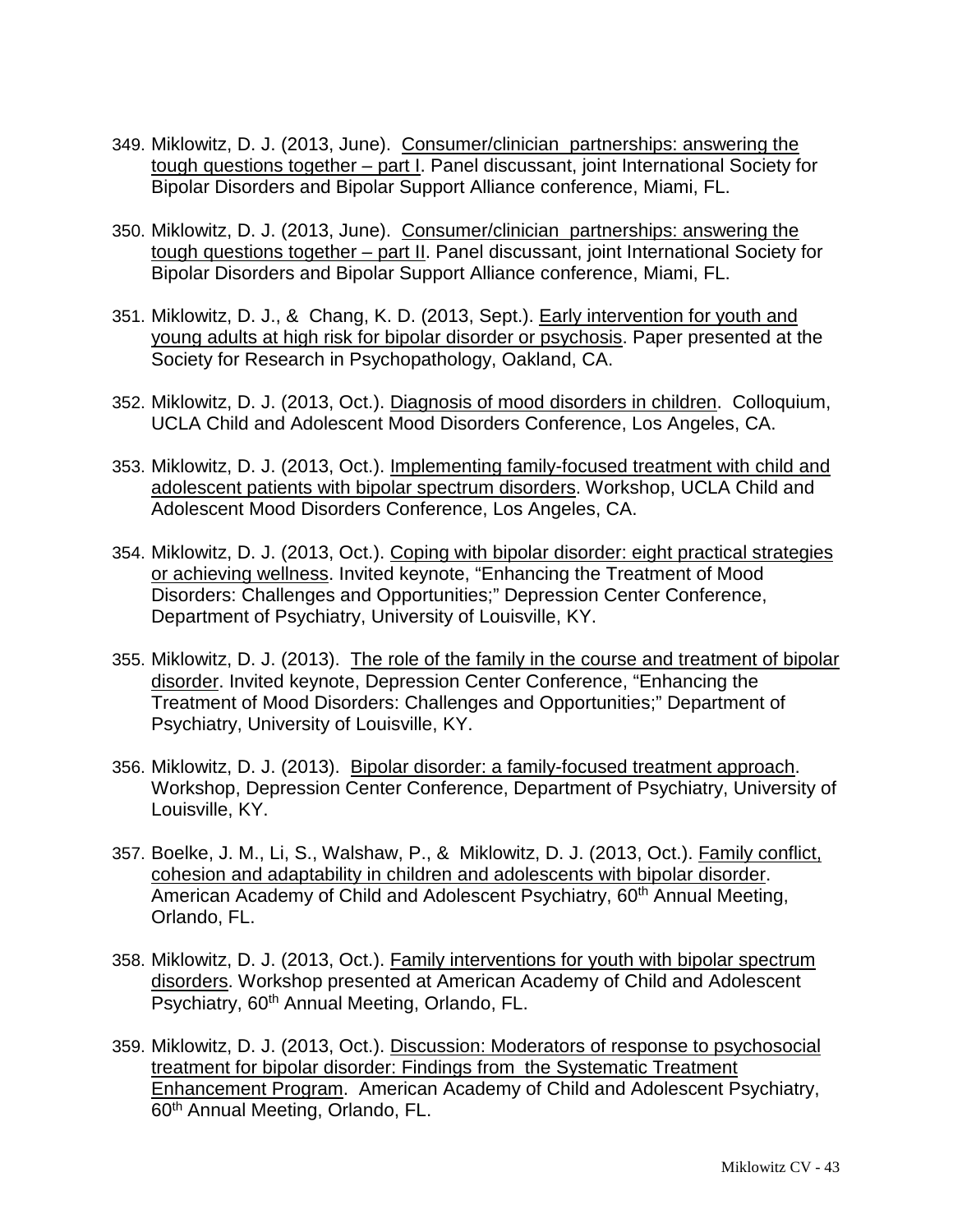- 360. Bernstein, E., Sylvia, L G., Rabideau, D., Salcedo, S., Nierenberg, A. A., Otto, M. W., Miklowitz, D. J., Frank, E., & Deckersbach, T. (2013, Oct.) Physical healthrelated quality of life, mood symptoms, and functioning in bipolar disorder. American Academy of Child and Adolescent Psychiatry, 60<sup>th</sup> Annual Meeting, Orlando, FL.
- 361. Ellis, A., Portnoff, KL., Axelson, D. A., & Miklowitz, D. J. (2013, Oct.) High expressed emotion in families predicts suicidal ideation in bipolar youth. American Academy of Child and Adolescent Psychiatry, 60<sup>th</sup> Annual Meeting, Orlando, FL.
- 362. Miklowitz, D. J. (2013, Nov.). The role of the family in the course and treatment of bipolar disorder. Invited colloquium, Department of Psychology, Yale University, New Haven, CT.
- 363. Miklowitz, D. J. (2013, Nov.). Family interventions for youth with bipolar spectrum disorders. Association for the Advancement of Behavior Therapy, Nashville, TN.
- 364. Miklowitz, D. J. (2013, Nov.). The role of moderators in the psychosocial treatment of bipolar disorder: results from STEP-BD. Association for the Advancement of Behavior Therapy, Nashville, TN.
- 365. Miklowitz, D. J. (2014, Feb.). The role of the family in the treatment of childhood bipolar disorder. Invited Grand Rounds, Children's Hospital of Philadelphia/Univ. of Pennsylvania Department of Psychiatry.
- 366. Miklowitz, D. J. (2014, May). Adjunctive psychotherapy for bipolar disorder: current clinical and research approaches. Paper presented on Symposium, "Bipolar Disorder: Special Topics, 167<sup>th</sup> Annual American Psychiatric Association, New York, NY.
- 367. Miklowitz, D. J. (2014, May). The role of the family in the course and treatment of bipolar disorder. Invited grand rounds, Department of Psychiatry, McGill University, Montreal, Canada.
- 368. Miklowitz, D. J. (2014, July). The role of the family in the treatment of adult and child bipolar disorder. Invited grand rounds, Department of Psychiatry, University of Barcelona, Catalonia, Spain.
- 369. Miklowitz, D. J. (2014, Aug.). New approaches to the psychosocial treatment of childhood-onset bipolar disorder. Menninger Foundation, Santa Barbara, CA.
- 370. O'Brien, M. P., Miklowitz, D. J., & Cannon, T. D. (2014, Nov.). Decrease in perceived criticism predicts Iimprovement in attenuated psychotic symptoms in a randomized trial of family-focused therapy for individuals at clinical high risk for psychosis. Presented at the National Conference in Clinical Child and Adolescent Psychology: Translating Research into Practice, Lawrence, KS.
- 371. Walshaw, P. D., Armstrong, C., Garrett, A. S., Bookheimer, S. Y., Chang, K. D., &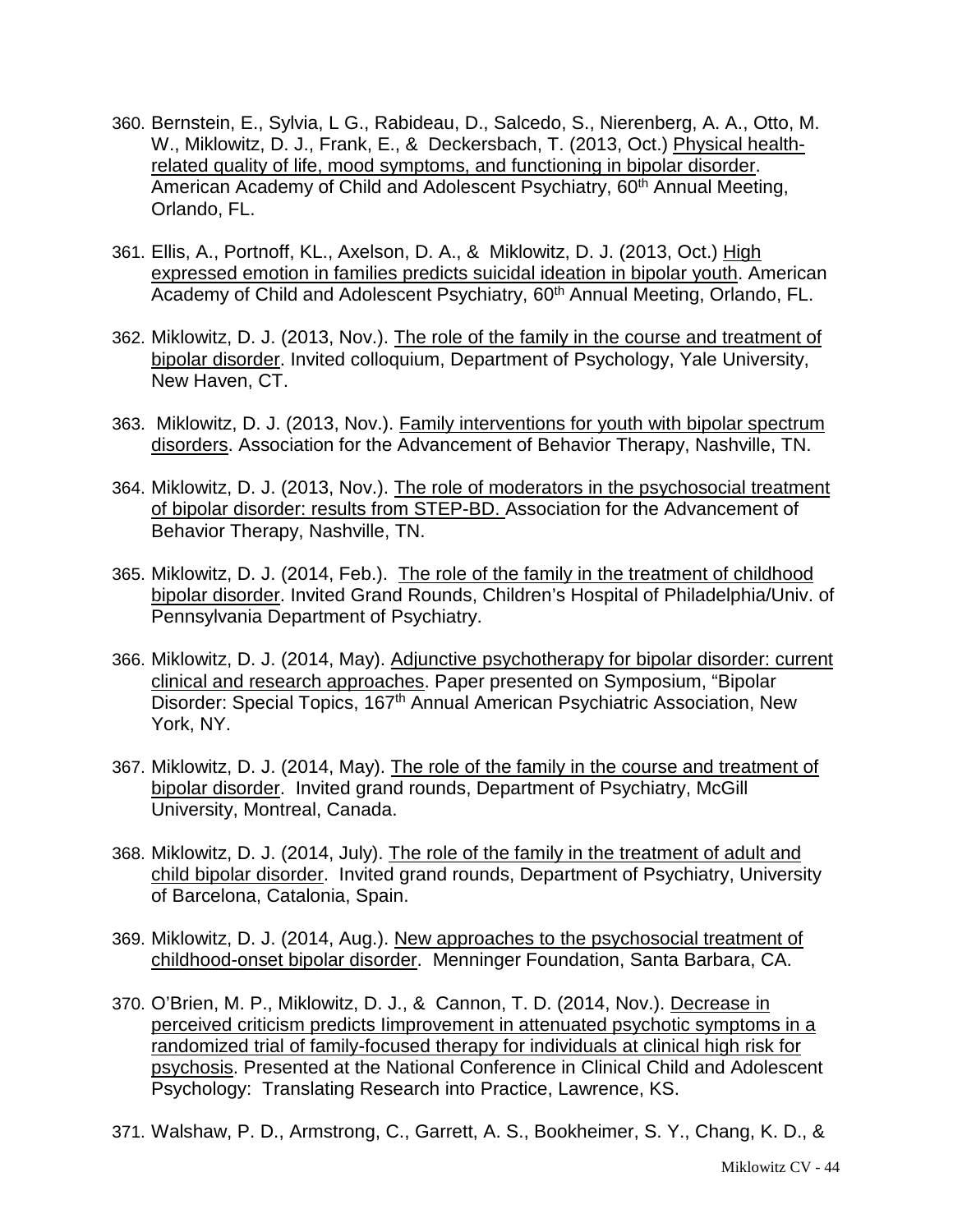Miklowitz, D. J. (2014, Sept.). Neural correlates of problem solving about family conflicts in children at high risk for bipolar disorder: the moderating role of parental expressed emotion. Poster presented at the Society for Research in Psychopathology, Evanston, IL.

- 372. Hawkey, C., Millman, Z., Taylor, D., Schneck, C., Cosgrove, V., Pearlstein, J., & Miklowitz, D. (2014, Sept.) Manic symptoms and high parental expressed emotion are associated with less adaptive coping in youth at high risk for bipolar disorder. Poster presented at the Society for Research in Psychopathology, Evanston, IL.
- 373. Walshaw, P.D., Armstrong, C.C., Garrett, A.S., Cosgrove, V.E., Bookheimer, S.Y., Chang, K.D., Miklowitz, D.J. (2014). Affective lability in youth at risk for bipolar disorder predicts neural response to familiar faces. Poster presented at the 21<sup>st</sup> annual meeting of the Organization for Human Brain Mapping, Honolulu, Hawaii.
- 374. Miklowitz, D. (Oct. 2014). Bipolar disorder in children and adolescents: tips for parents and other caregivers. Annual Summit of the Help Group of Los Angeles, Brentwood, CA.
- 375. Miklowitz, D. J. (Oct. 2014). Mood dyregulation and psychosis: family-focused therapy. Paper presented at the American Association of Child and Adolescent Psychiatry (AACAP), San Diego, CA.
- 376. Miklowitz, D. J. (Oct. 2014). Family-focused therapy for children and adolescents with bipolar spectrum disorders. Paper presented in institute panel, "Early Recognition and Intervention for Youth at High Risk for depression and bipolar disorder," American Association of Child and Adolescent Psychiatry (AACAP), San Diego, CA.
- 377. Miklowitz, D. J. (Oct. 2014). Expressed emotion and family intervention in the course and treatment of youth with bipolar or psychotic disorders. Paper presented at the American Association of Child and Adolescent Psychiatry (AACAP), San Diego, CA.
- 378. Miklowitz, D. J. (Nov., 2014). Innovative behavioral treatments for bipolar disorder. Panelist, "Enhancing CBT" panel at the 48<sup>th</sup> Association for Behavioral and Cognitive Therapies, Philadelphia, PA.
- 379. Miklowitz, D. J., Hawkey, C., & Schneck, C. (Nov., 2014). Family processes and interventions relevant to suicidality in bipolar disorder. Invited paper for "Innovative way to enhance treatment for youth mood disorders: using what we know to guide what we do." 48<sup>th</sup> Association for Behavioral and Cognitive Therapies, Philadelphia, PA.
- 380. Miklowitz, D. J. (Nov., 2014). Discussant, panel entitled "Pediatric bipolar disorder: from risk to prevention." 48<sup>th</sup> Association for Behavioral and Cognitive Therapies,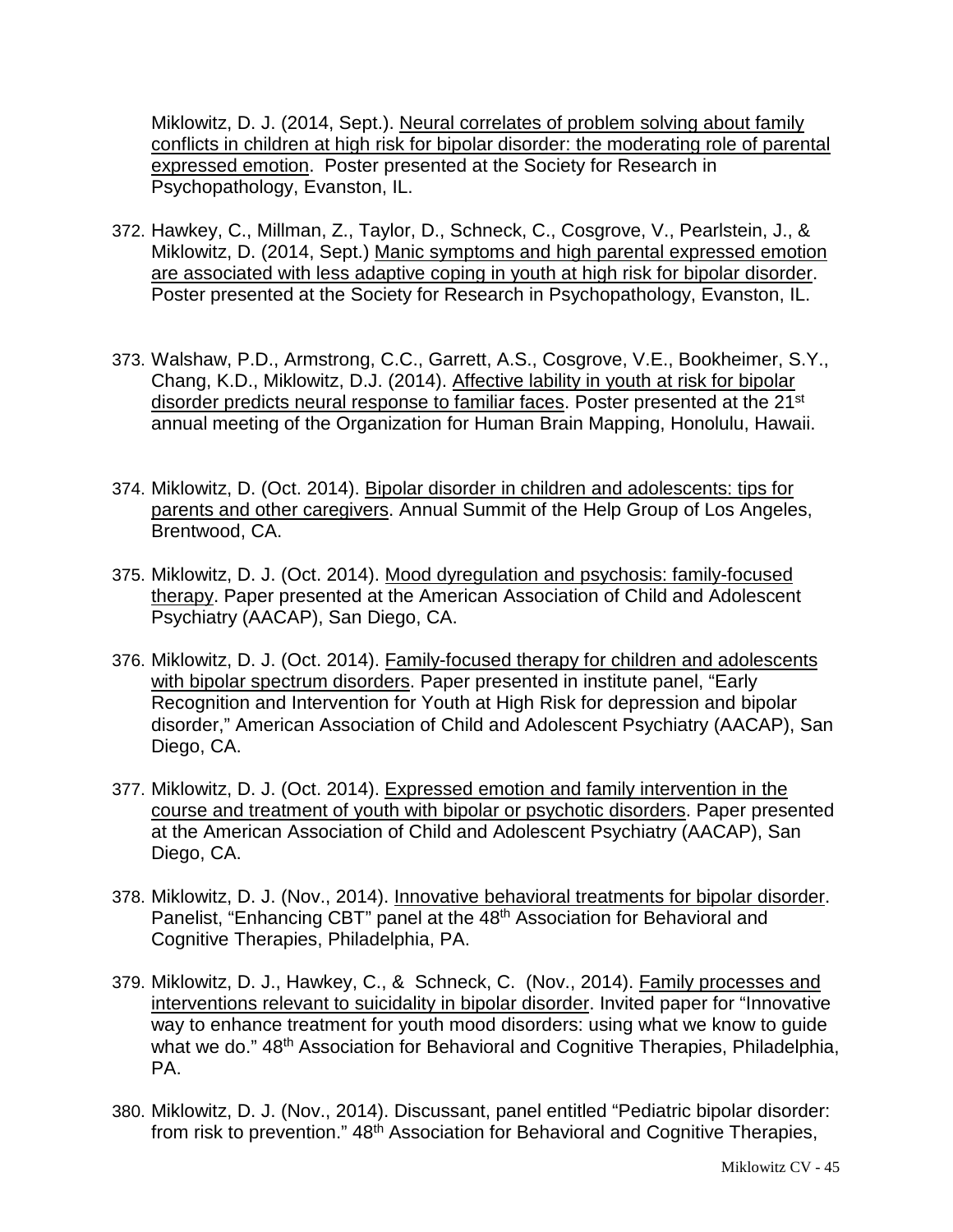Philadelphia, PA.

- 381. Ellis, A., Hawkey, C., Kowatch, R., Axelson, D. A., & Miklowitz, D. Family environment and the 2-year longitudinal course of suicidal ideation in adolescents with bipolar disorder. Poster presentation, 48<sup>th</sup> Association for Behavioral and Cognitive Therapies, Philadelphia, PA.
- 382. Miklowitz, D. J. (December, 2014). Eight strategies for maintaining wellness in bipolar disorder. Invited opening address, International Bipolar Foundation annual conference, Anaheim Convention Center, Anaheim, CA.
- 383. Miklowitz, D. J. (Feb. 2015). The content of psychosocial therapies in bipolar depression. Invited lecture, "Consensus Meeting to Update the Evidence-Based Guidelines for the Pharmacological management of Bipolar Affective Disorder," British Association for Psychopharmacology, London, UK.
- 384. Miklowitz, D. J. (April, 2015). The role of families in the course and treatment of early-onset bipolar disorder. Invited grand rounds, Department of Psychiatry, University of Texas Southwestern, Houston, TX.
- 385. Miklowitz, D. J. (May, 2015). Family-focused treatment for adults with bipolar disorder*.* Invited workshop, Montreal Mental Health Institute, Montreal, Canada.
- 386. Miklowitz, D. J.(June, 2015). Engaging families in the treatment of bipolar disorder. Invited lecture, International Conference on Bipolar Disorder, Toronto, Canada.
- 387. Miklowitz, D. J.(June, 2015). Cross-cultural issues in family interventions for bipolar disorder. Invited lecture, International Conference on Bipolar Disorder, Toronto, Canada.
- 388. Miklowitz, D. J.(June, 2015). Psychosocial treatment for children who are vulnerable to bipolar disorder: neural correlates of psychosocial risk. Invited lecture, International Conference on Bipolar Disorder, Toronto, Canada.
- 389. Miklowitz, D. J. (Sept, 2015). The role of the family in the course and treatment of bipolar disorder: findings from across the age range. Keynote presentation, 8<sup>th</sup> annual Glickman Family center symposium, Maine Medical Center, Portland, ME.
- 390. Miklowitz, D. J. (Sept, 2015). Family-focused therapy as a treatment for persons with bipolar and psychotic disorders. Invited plenary address, 8<sup>th</sup> annual Glickman Family center symposium, Maine Medical Center, Portland, ME.
- 391. Miklowitz, D. J. (Oct, 2015). The role of the family in the course and treatment of bipolar disorder. Invited Presidential address, Society for Research in Psychopathology, New Orleans, LA.
- 392. Armstrong, C.C., Garrett, A.S., Singh, M.K., Bookheimer, S.Y., Chang, K.D., Miklowitz, D.J., Walshaw, P.D., (Oct., 2015). Neural correlates of family problem-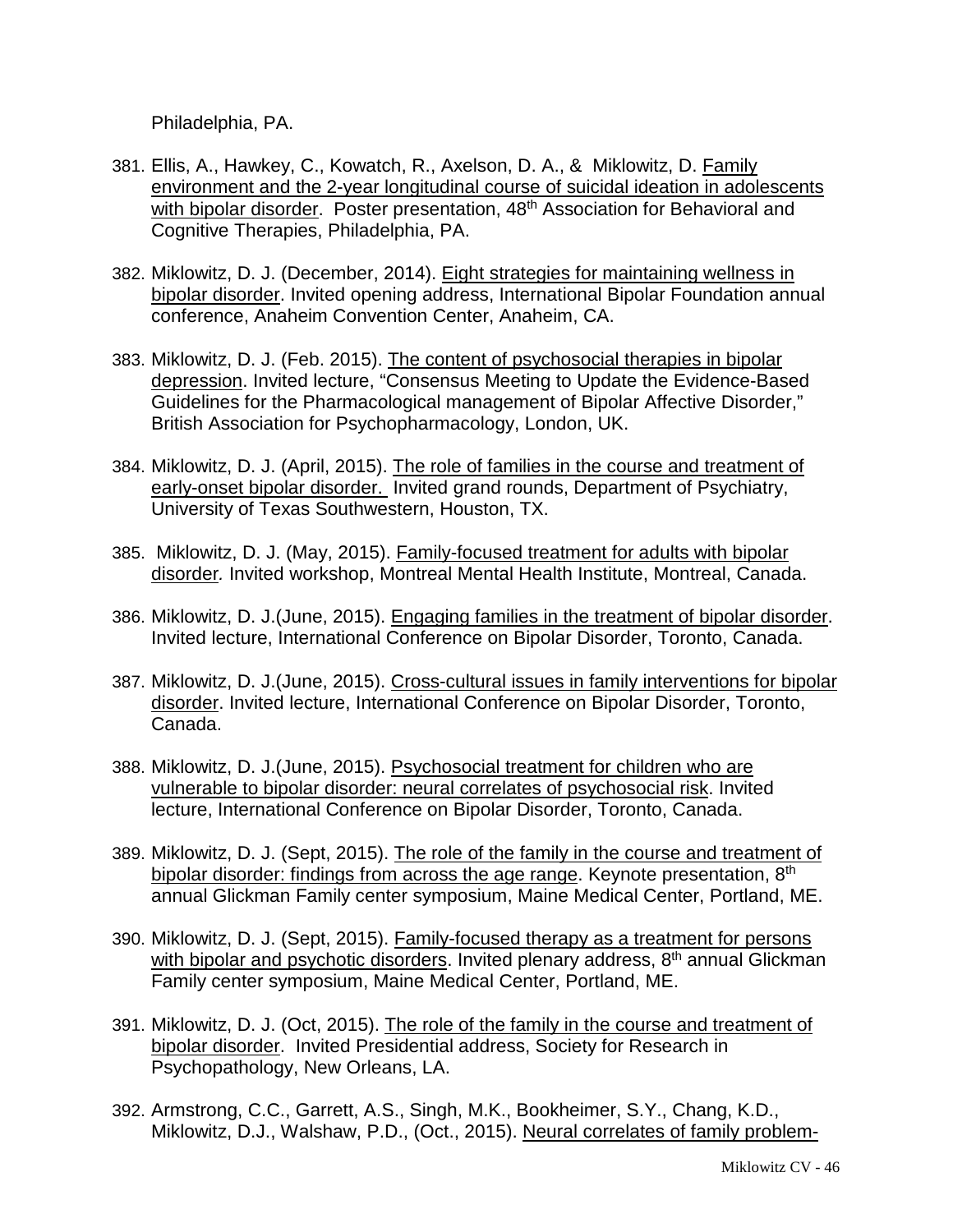solving after psychotherapy in youth at high risk for bipolar disorder. Poster presented at the 29<sup>th</sup> annual meeting of the Society for Research in Psychopathology, New Orleans, Louisiana.

- 393. Miklowitz, D. J., Garrett, A., Singh, M. K., Armstrong, C., Walshaw, P., & Chang, K. D. (Oct. 2015). Neural underpinnings of expressed emotion in familial bipolar disorder. Presented at the annual American Association for Child and Adolescent Psychiatry meeting, San Antonio, TX.
- 394. Miklowitz, David J. (Oct, 2015) Family communication and mood or anxiety disturbances in children and adolescents: principles for creating protective environments. Community Conversations conference, UCLA Resnick Neuropsychiatric Hospital, Los Angeles, CA.
- 395. Garrett, A., Miklowitz, D., Singh, M., Walshaw, P., Cosgrove, V., Chang, K. (Oct. 2015) Neural mediators and predictors of symptom improvement following psychotherapy for youth at familial risk for bipolar disorder. Symposium, presented at the annual American Association for Child and Adolescent Psychiatry meeting, San Antonio, TX.
- 396. Stange, J., Abramson, L. Y., Sylvia, L. G., Otto, M. W., Frank, E., Berk, M., Darin, D., Miklowitz, D., Deckersbach, T., & Vieira de Silva Magalhaes, P. (Nov., 2015). Mood instability as a predictor of illness course in bipolar spectrum disorders: prospective evidence from naturalistic and treatment-seeking samples (poster). 49<sup>th</sup> annual Association for Behavioral and Cognitive Therapies, Chicago, IL.
- 397. Fredman, S., Baucom, D. H., Boeding, S. E., Miklowitz, D. (Nov., 2015). Observed appropriate and inappropriate emotional involvement by relatives moderates treatment outcomes for bipolar disorder. Paper presentation, 49<sup>th</sup> annual Association for Behavioral and Cognitive Therapies, Chicago, IL.
- 398. Deckersbach, T., Peters, A.T., Stange, J. P., Peckham, A. D., Salcedo, S., Miklowitz, D., Otto, M. W., & Sylvia, L. G. (Nov., 2015). Neuropsychological predictors of treatment response to psychotherapy for bipolar depression. Paper presentation, 49th annual Association for Behavioral and Cognitive Therapies, Chicago, IL.
- 399. Miklowitz, D. Singh, M., & Schneck, C. (2015, Nov.). Expressed emotion, neural processing, and family intervention in youth at risk for bipolar disorder. Paper presentation, 49th annual Association for Behavioral and Cognitive Therapies, Chicago, IL.
- 400. O'Brien, M., Miklowitz, D., Cannon, T. (2015, Nov.). Youth at clinical-high risk for psychosis: family problem-solving interaction prior to and following family-focused treatment. Paper at 49th annual Association for Behavioral and Cognitive Therapies, Chicago, IL.
- 401. Peters, A., Shesler, L. W., Sylvia, L., Vieira da Silva Magalhaes, P., Miklowitz, D.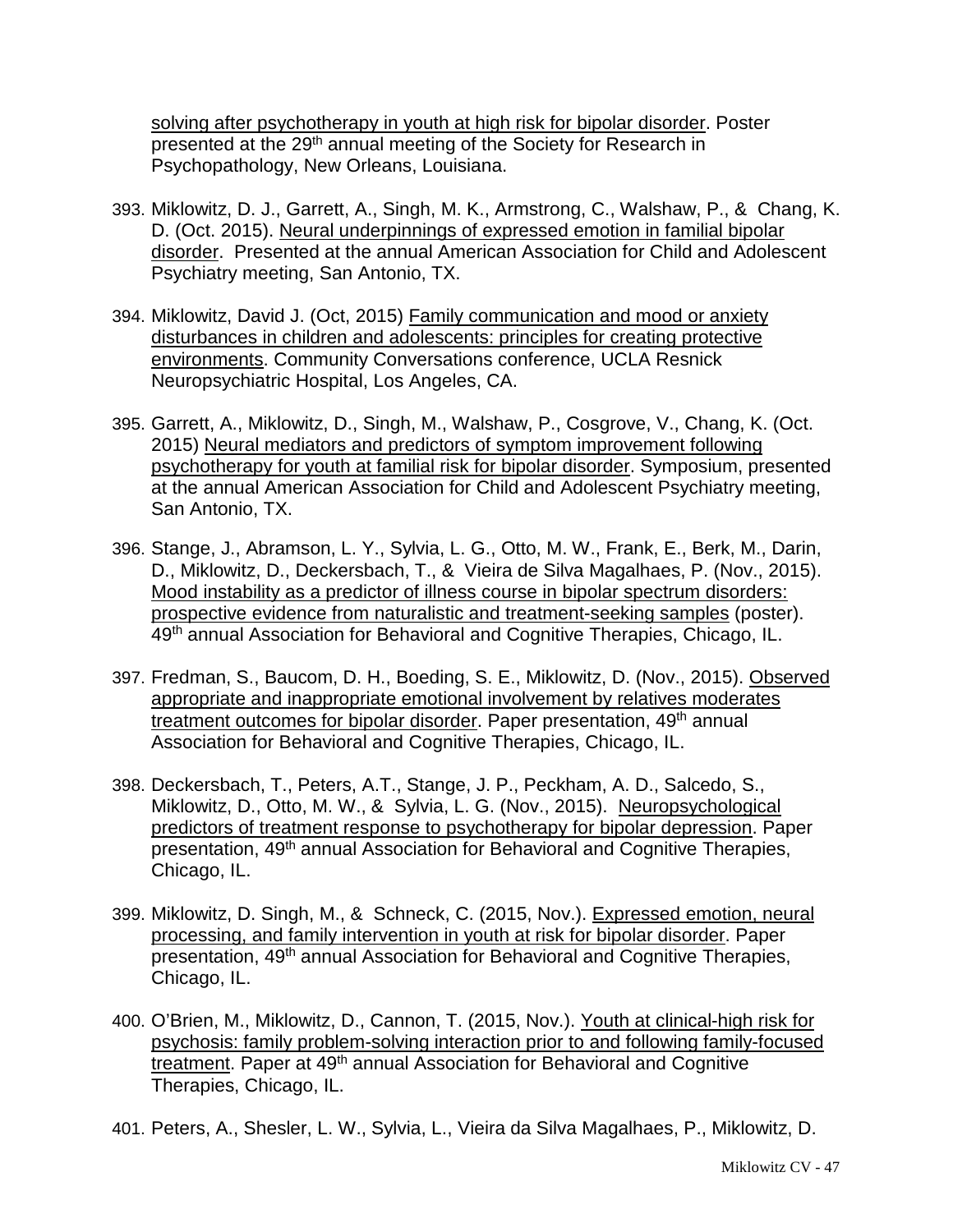J., Otto, M. W., Frank, E., Berk, M., Dougherty, D. D., Nierenberg, A. A., & Deckersbach, T. (Nov., 2015). Medical burden, body mass index, and the outcome of psychosocial treatments in bipolar depression. Poster at 49th annual Association for Behavioral and Cognitive Therapies, Chicago, IL.

- 402. Dausch, B. M., Miklowitz D., Shore, J., et al. (Nov., 2015). Family-focused treatment for veterans returning from Iraq and Afghanistan with PTSD. Poster at 49<sup>th</sup> annual Association for Behavioral and Cognitive Therapies, Chicago, IL.
- 403. Chang, K. D., Garrett, A., Miklowitz, D. J., Singh, M. K., Armstrong, C., Walshaw, P. (Dec. 2015). Neural underpinnings of expressed emotion in familial bipolar disorder. Panel, presented at the annual American College of Neuropsychopharmacology meeting, Hollywood, FL.
- 404. Miklowitz, D. J. (July, 2016). Psychosocial interventions in the early stages of bipolar disorder: considering the familial context. International Society for Bipolar Disorders, Amsterdam, Netherlands.
- 405. Miklowitz, D. J. (July, 2016). Early intervention in bipolar disorder: effects of a program of family-focused treatment for genetically predisposed youth with prodromal symptoms. International Society for Bipolar Disorders, Amsterdam, Netherlands.
- 406. Miklowitz, D. J. (July, 2016). Clinical approaches to high-risk youth: treatment dilemmas. International Society for Bipolar Disorders, Amsterdam, Netherlands.
- 407. Miklowitz, D. J. (Sept., 2016). Coping with mood disorders in adolescents: Strategies for family caregivers. Invited plenary lecture, Depressive and Bipolar Support Alliance annual meeting, "Making the Most of our Moods," Ontario, CA.
- 408. O'Donnell, L., Axelson, D. A., & Miklowitz, D. J. (Sept., 2016). Family-focused treatment and quality of life in adolescents with bipolar disorder: a 2-year randomized trial. Poster presented at the Society for Research in Psychopathology 30th Annual Meeting, Baltimore, MD.
- 409. McConnell, M., Weintraub, M., & Miklowitz, D. (Sept. 2016). Associations between self-regulation, social support, and global functioning in individuals with unipolar and bipolar disorders. Poster presented at the Society for Research in Psychopathology 30<sup>th</sup> Annual Meeting, Baltimore, MD.
- 410. Ellis, A., Salgari, G., Miklowitz, D. J., & Loo, S. K. (Oct. 2016). Semantic processing of emotion words in adolescents with mood disorders: an event-related potential study. Poster presented at the 63rd Annual American Association for the Advancement of Child Psychiatry, New York, NY.
- 411. Walshaw, P. D. & Miklowitz, D. J. (Oct. 2016). Early-onset bipolar disorder: neural and immunological markers of risk, stress, and psychotherapeutic response. Symposium presented at 63rd Annual American Association for the Advancement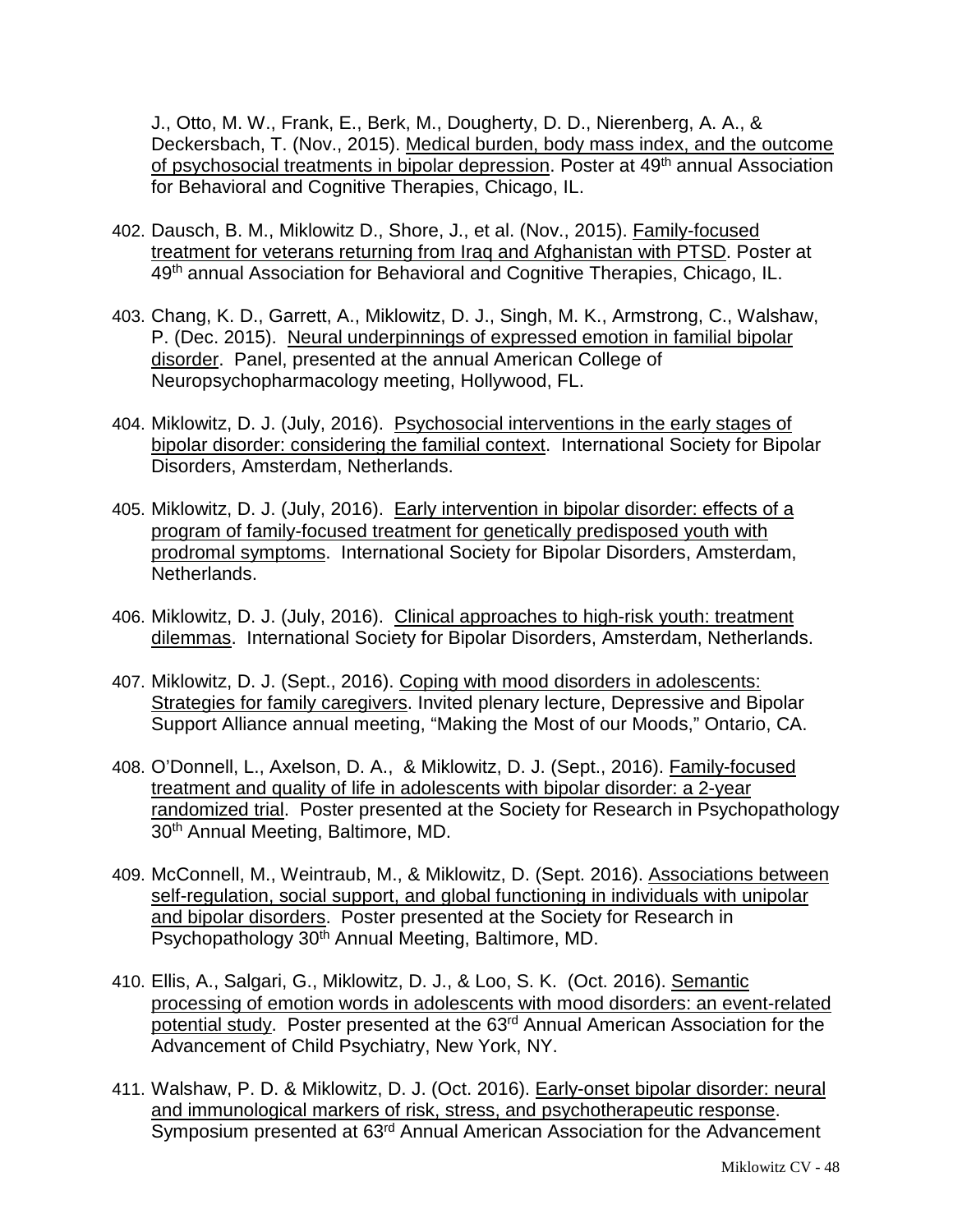of Child Psychiatry, New York, NY.

- 412. Walshaw, P.D., Armstrong, C., Garrett, S., Bookheimer, S. Y., Chang, K. D., & Miklowitz, D. J. (Oct. 2016). Neural response to family-focused therapy vs. psychoeducation in youth at risk for bipolar disorder. Paper presented at the 63rd Annual American Association for the Advancement of Child Psychiatry, New York, NY.
- 413. Garrett, A., Miklowitz, D. J., Hernandez, J. M., Walshaw, P. D., Singh, M. K., DeGeorge, D., & Chang, K. D. (Oct. 2016). Functional connectivity of the dorsolateral prefrontal cortex is modulated by psychotherapy for youth with mood dysregulation at high risk for bipolar disorder. Paper presented at the 63<sup>rd</sup> Annual American Association for the Advancement of Child Psychiatry, New York, NY.
- 414. Miklowitz, D. J. (Oct. 2016). Family-focused therapy. Invited presentation for clinical perspectives symposium "Beyond the prescription pad: psychotherapy interventions for youth with severe mental illness and treatment nonadherence," 63rd Annual American Association for the Advancement of Child Psychiatry, New York, NY.
- 415. Miklowitz, D. J. (Oct. 2016). Internet delivery of psychosocial interventions and assessments of mood disorders. Panelist, 50th annual Association for the Advancement of Behavioral and Cognitive Therapies conference, New York, NY.
- 416. Miklowitz, D. J. (Oct. 2016). Discussant, Biopsychosocial approach to the study, treatment, and dissemination of family interventions for early psychosis (symposium). 50<sup>th</sup> annual Association for the Advancement of Behavioral and Cognitive Therapies conference, New York, NY.
- 417. Miklowitz, D. J., Walshaw, P., Armstrong, C., Garrett, A., Singh, M., Chang, K. (Oct., 2016) Intervention targets in youth at risk for bipolar disorder: pre/posttreatment changes in neural activity during a problem-solving task. 50<sup>th</sup> annual Association for the Advancement of Behavioral and Cognitive Therapies conference, New York, NY.
- 418. Ellis, A., Salgari, G., Miklowitz, D., Loo, S. (Oct., 2016) Semantic processing of emotional words in mood disordered adolescents: an ERP study. 50<sup>th</sup> annual Association for the Advancement of Behavioral and Cognitive Therapies conference, New York, NY.
- 419. Miklowitz, D. J. (April, 2017). Childhood mood disorders. Paper presented at Childhood Mood Disorders: A Community Approach conference, UCLA Semel Institute.
- 420. Miklowitz, D. J. (May, 2017). Family-focused treatment. Workshop presented at the International Society for Bipolar Disorders annual conference, Arlington, VA.
- 421. Miklowitz, D. J. (May, 2017). Cultural factors in implementing family-focused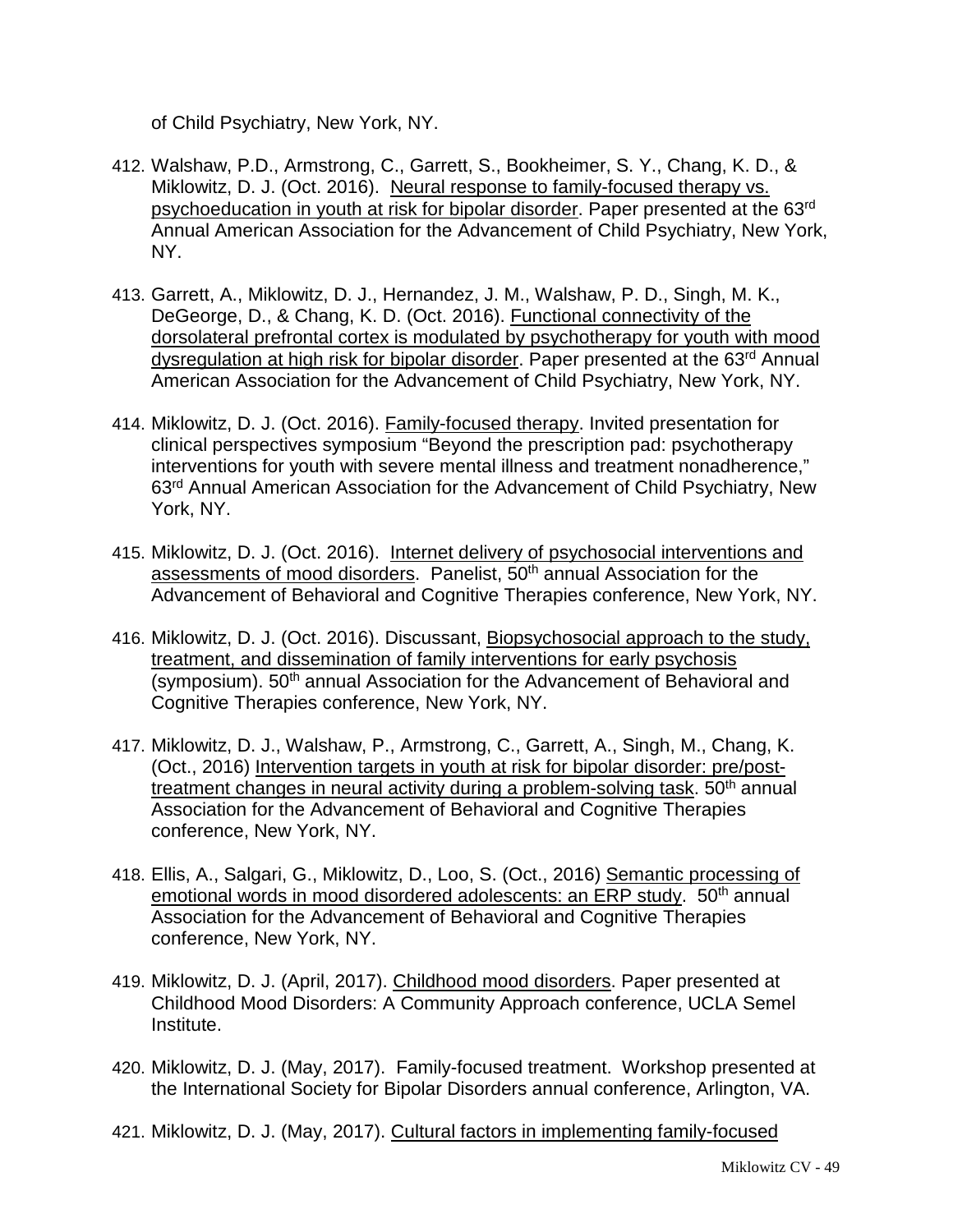treatment for patients with bipolar disorder. Paper presented at the International Society for Bipolar Disorders annual conference, Arlington, VA.

- 422. Miklowitz, D. J. (May, 2017). Family intervention in the early stages of bipolar disorder. Paper presented at the International Society for Bipolar Disorders annual conference, Arlington, VA.
- 423. Miklowitz, D. J. (May, 2017). Early intervention: what age and what treatment? Paper presented in panel entitled "Bipolar Disorder Practice Innovation and Controversy", American Psychiatric Association annual meeting, San Diego, CA.
- 424. Miklowitz, D. J. (Sept., 2017). Family approaches to bipolar disorder in young people*.* University of California-United Kingdom Trust (September 20, 2017, Oxford University, UK)
- 425. Miklowitz, D. J. (Oct. 2017). Family-focused therapy (FFT) for youth with bipolar spectrum disorders. Keynote lecture for "Evidence-based therapy and assessment approaches for bipolar spectrum disorders in youth," conference sponsored by University of Pittsburgh Medical Center, Pittsburgh, PA.
- 426. Miklowitz, D. J. (Oct. 2017). Discussion forum for patients and families. Invited address for "Evidence-based therapy and assessment approaches for bipolar spectrum disorders in youth," conference sponsored by University of Pittsburgh Medical Center, Pittsburgh, PA.
- 427. Miklowitz, D. J. (Oct. 2017). Family-focused therapy. Invited paper for "Beyond the Prescription Pad: Psychotherapy interventions for parents/caregivers of youth with serious mental illness and treatment nonadherence, presented at 64<sup>th</sup> annual American Association for Child and Adolescent Psychiatry (AACAP) meeting, Washington, D. C.
- 428. Miklowitz, D. J. (Oct. 2017). Family approaches to bipolar disorder in transitional age youth*.* Invited paper for "Considerations in the assessment and treatment of transitional age youth across the diagnostic spectrum," presented at 64<sup>th</sup> annual American Association for Child and Adolescent Psychiatry (AACAP) meeting, Washington, D. C.
- 429. Miklowitz, D. J. (Oct. 2017). Treating depression in bipolar disorder: the adjunctive role of psychosocial interventions. Invited paper for "When Depression Strikes in Pediatric Bipolar Disorder: From Recognition to Treatment," presented at 64<sup>th</sup> annual American Association for Child and Adolescent Psychiatry (AACAP) meeting, Washington, D. C.
- 430. Miklowitz, D. J. (Oct. 2017). Family approaches to bipolar disorder in transitional age youth.Invited paper for "Considerations in the assessment and treatment of transitional age youth across the diagnostic spectrum," presented at  $64<sup>th</sup>$  annual American Association for Child and Adolescent Psychiatry (AACAP) meeting, Washington, D. C.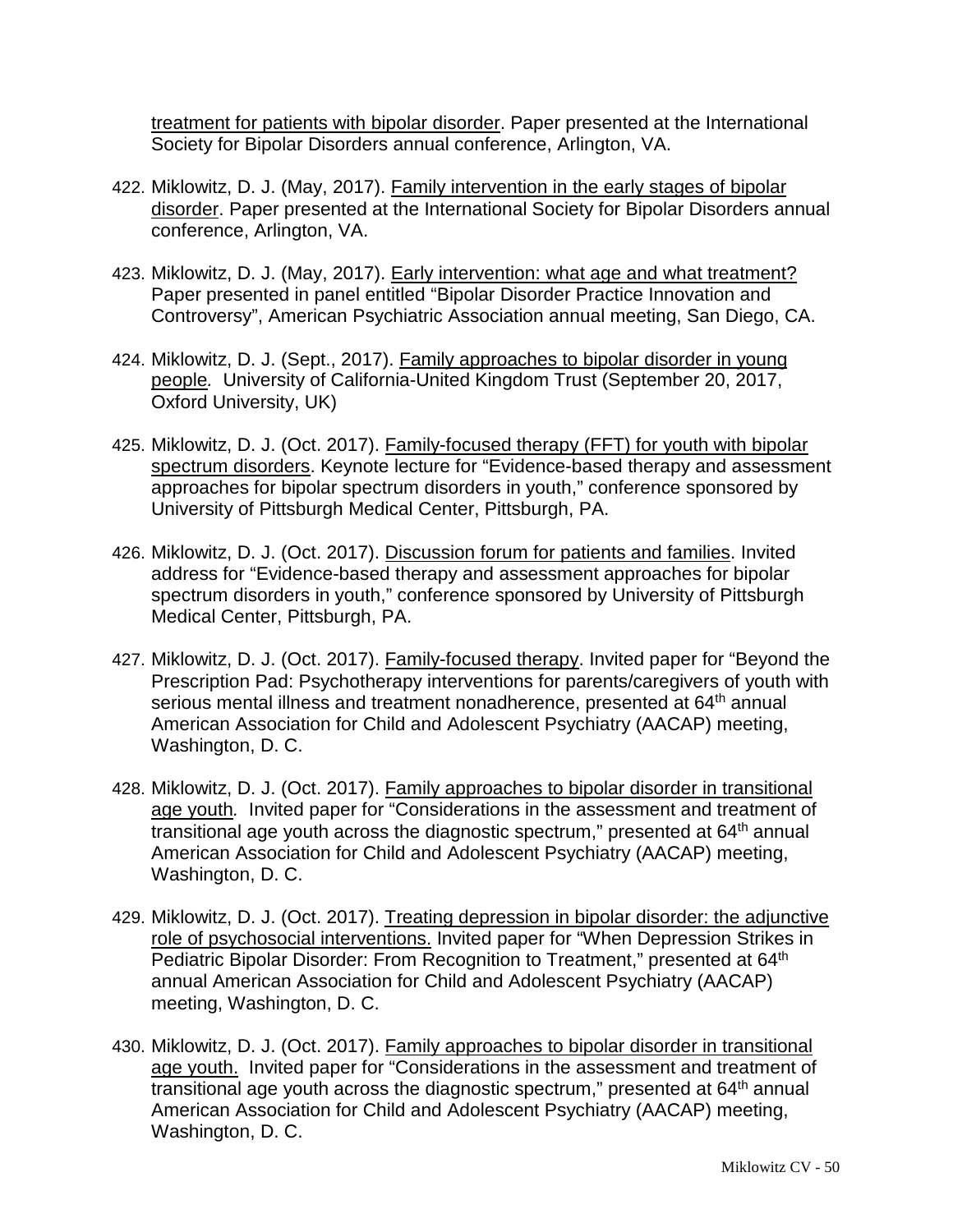- 431. Miklowitz, D. J. (Oct. 2017). Psychosocial intervention in pediatric-onset bipolar disorder. "Master Clinician" series workshop, presented at 64<sup>th</sup> annual American Association for Child and Adolescent Psychiatry (AACAP) meeting, Washington, D.C.
- 432. Miklowitz, D. J., Portnoff, L., Armstrong, C….. Irwin, M. (2017, Nov.). Inflammatory markers in youth with bipolar disorder and major depression. Paper presented at annual Association for Behavioral and Cognitive Therapies convention, San Diego, CA.
- 433. Miklowitz, D. J. (2017, Nov.). Discussion of "Family interactions and Expressed Emotion Across the Spectrum of Psychopathology". Paper presented at annual Association for Behavioral and Cognitive Therapies convention, San Diego, CA.
- 434. Miklowitz, D. J. (2017, Nov.). Early intervention and childhood diagnoses. Invited address, Robert Sutherland Center's "Innovative Approaches for Bipolar Disorder" conference, Westminster, CO.
- 435. Miklowitz, D. J. (March 2018). Pharmacological and psychosocial treatments for bipolar disorder: Conclusions of the ISBD Task Force on Childhood Bipolar Disorder. International Conference on Bipolar Disorder, Mexico City, Mexico.
- 436. Miklowitz, D. J. (March 2018). Split treatment: the therapist's perspective. International Conference on Bipolar Disorder, Mexico City, Mexico.
- 437. Miklowitz, D. J. (April, 2018). Bipolar disorder in youth: A family-centered approach to treatment. Invited grand rounds, University of Massachusetts Medical School (Paul Briscoli lecture), April 12, Worcester, MA.
- 438. Miklowitz, D. J. (May, 2018). Psychosocial treatment as early intervention for children at high risk for bipolar disorder. Paper presented on panel "Novel Approaches to Treatment in Bipolar Disorder: Algorithms, Controversies, and Special Populations," American Psychiatric Association, 2018 Annual Meeting, New York, NY.
- 439. Miklowitz, D. J. (May, 2018). Early-onset bipolar disorder: Tips on coping for families. Ryan Licht Sang Foundation's annual conference, Chicago, IL.

440. Miklowitz, D. J. (May, 2018). Bipolar disorder: a psychosocial approach to treatment. Distinguished Scientist Award lecture, Society for a Science of Clinical Psychology (American Psychological Society) convention, San Francisco, CA.

- 441. Miklowitz, D. J. (Oct., 2018). What is the state of the art in psychosocial interventions for bipolar disorder with adolescents? Invited lecture, Sixth Munchener Kraepelin symposium, University of Munich, Germany.
- 442. Miklowitz, D. J. (Oct., 2018). Bipolar disorder and borderline personality disorder.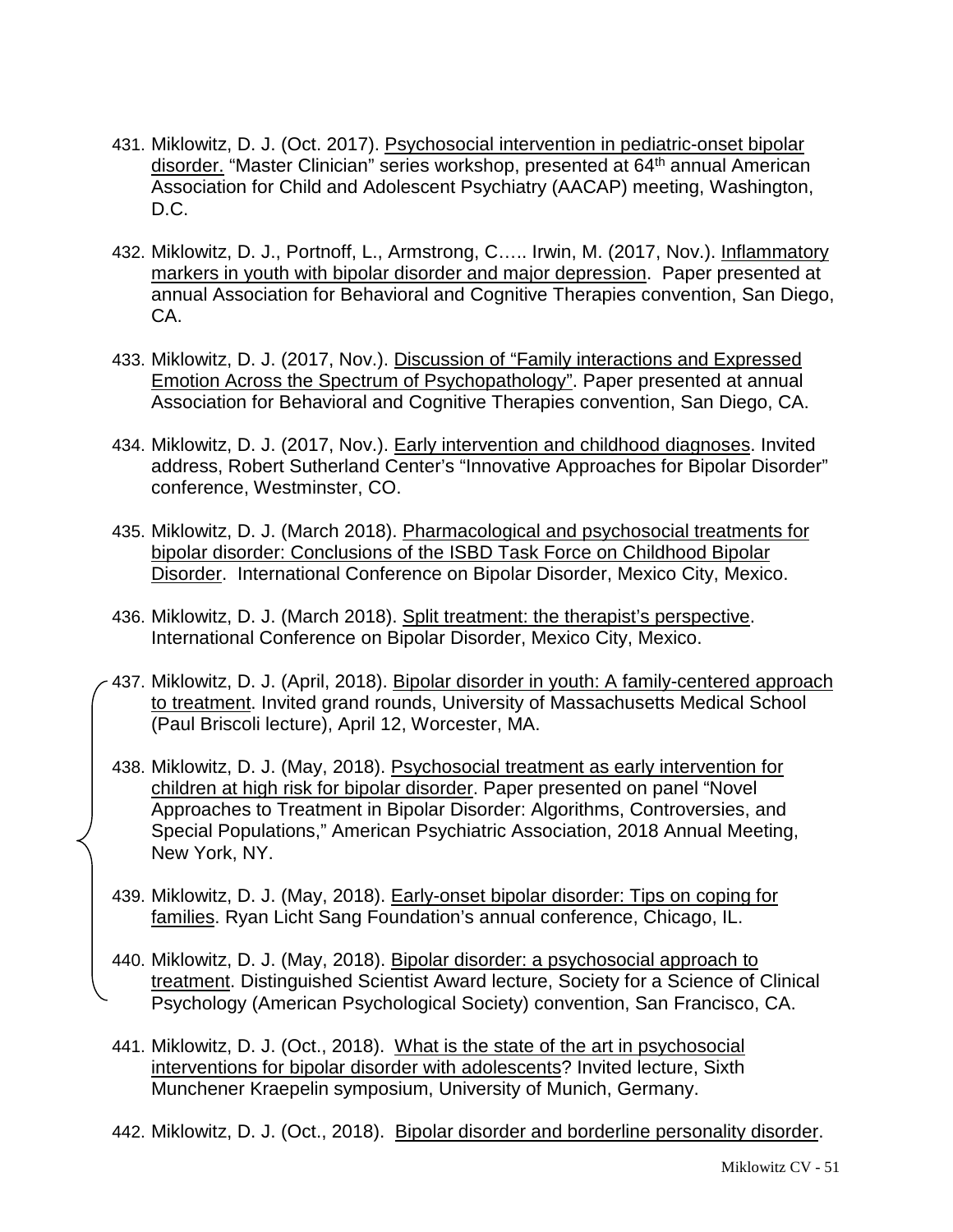Invited address, *Hope for Mental Health Community* conference, Saddleback Church, Lake Forest, CA.

- 443. Miklowitz, D. J. (Oct. 2018). Family-focused treatment for adolescents and young adults with bipolar disorder. Workshop, American Association for Child and Adolescent Psychiatry (AACAP), 65<sup>th</sup> annual meeting, Seattle, WA.
- 444. Shalev, A., Merranko, J., Goldstein, T. R., Miklowitz, D. J….Birmaher, B. (Oct. 2018). A longitudinal study of family functioning in offspring of bipolar parents. Poster presented at American Association for Child and Adolescent Psychiatry (AACAP), 65<sup>th</sup> annual meeting, Seattle, WA.

## **BIBLIOGRAPHY**

## **RESEARCH PAPERS**

## **A. PEER REVIEWED**

- 1. **Miklowitz, D.J.**, Goldstein, M.J., & Falloon, I.R.H. (1983). Premorbid and symptomatic characteristics of schizophrenics from families with high and low levels of expressed emotion. *Journal of Abnormal Psychology, 92*(3), 359-367.
- 2. **Miklowitz, D.J.**, Goldstein, M.J., Falloon, I.R.H., & Doane, J.A. (1984). Interactional correlates of expressed emotion in the families of schizophrenics. *British Journal of Psychiatry, 144,* 482-487.
- 3. Doane, J.A., Goldstein, M.J., **Miklowitz, D.J.**, & Falloon, I.R.H. (1986). The impact of individual and family treatment on the affective climate of families of schizophrenics. *British Journal of Psychiatry, 148*, 279-287.
- 4. Hammen, C.L., **Miklowitz, D.J.**, & Dyck, D. (1986). Stability and severity parameters of depressive self-schema responding. *Journal of Clinical and Social Psychology,4*(1), 23-45.
- 5. Magana, A.B., Goldstein, M.J., Karno, M., **Miklowitz, D.J.**, Jenkins, J., & Falloon, I.R.H. (1986). A brief method for assessing expressed emotion in relatives of psychiatric patients. *Psychiatry Research, 17*, 203-212.
- 6. **Miklowitz, D.J.**, Goldstein, M.J., Nuechterlein, K.H., Snyder, K.S., & Doane, J.A. (1986). Expressed emotion, affective style, lithium compliance, and relapse in recent onset mania. *Psychopharmacology Bulletin, 22*(3), 628-632.
- 7. **Miklowitz, D.J.**, Strachan, A.M., Goldstein, M.J., Doane, J.A., Snyder, K.S., Hogarty, G.E., & Falloon, I.R.H. (1986). Expressed emotion and communication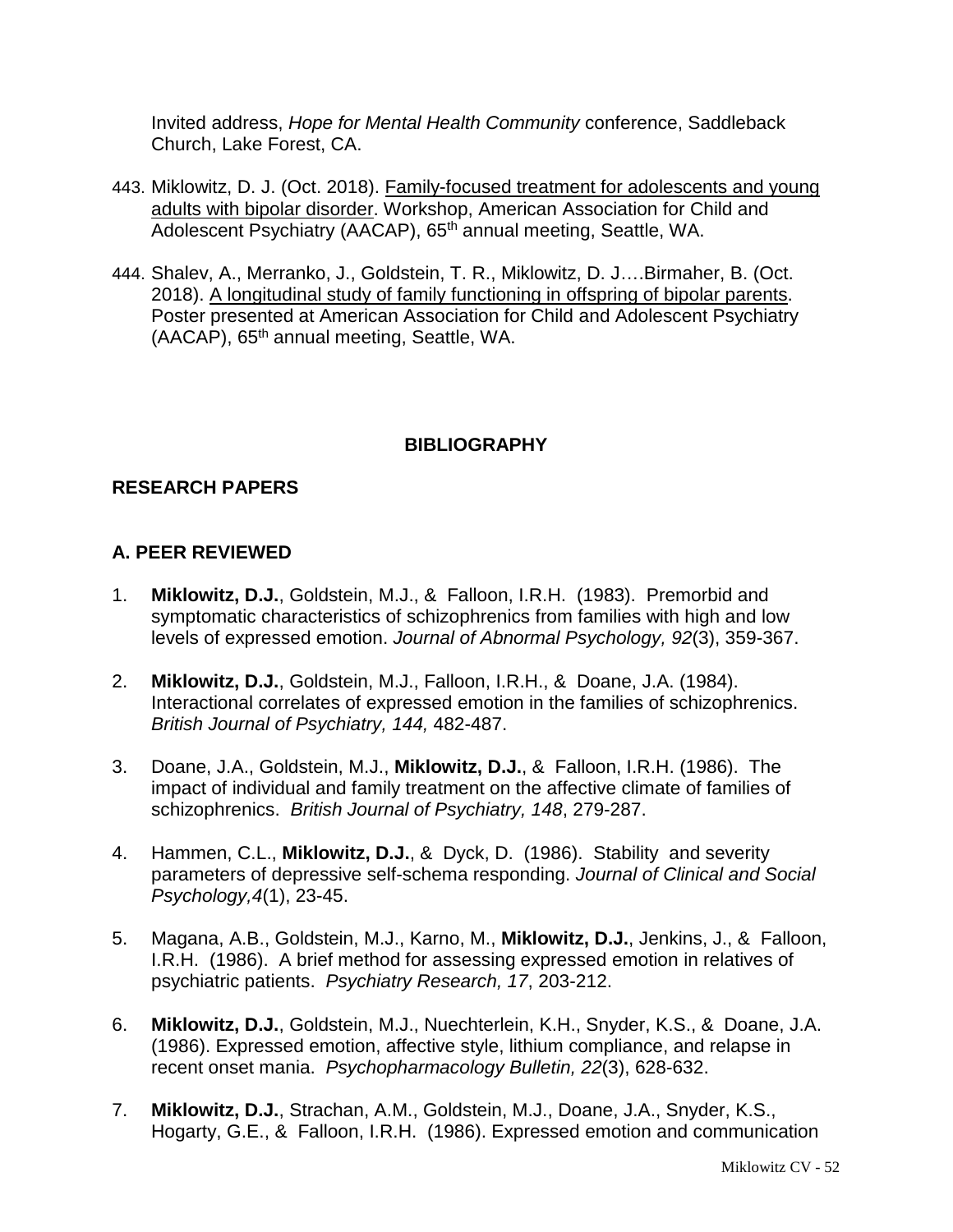deviance in the families of schizophrenics. *Journal of Abnormal Psychology, 95*(1), 60-66.

- 8. Imber-Mintz, L., Liberman, R.P., **Miklowitz, D.J.**, & Mintz, J. (1987). Expressed emotion: A call for partnership among relatives, patients, and professionals. *Schizophrenia Bulletin, 13*(2), 227-235.
- 9. **Miklowitz, D.J.**, Goldstein, M.J., Nuechterlein, K.H., Snyder, K.S., and Mintz, J. (1988). Family factors and the course of bipolar affective disorder. *Archives of General Psychiatry*, *45*, 225-231.
- 10. Cook, W.L., Strachan, A.M., Goldstein, M.J., & **Miklowitz, D.J.** (1989). Expressed emotion and reciprocal affective relationships in families of disturbed adolescents. *Family Process, 28*, 337-348.
- 11. Doane, J.A., **Miklowitz, D.J.**, Oranchak, E., Flores de Apodaca, R., Karno, M., Strachan, A.M., & Jenkins, J.H. (1989). Parental communication deviance and schizophrenia: A cross-cultural comparison of Mexican- and Anglo-Americans. *Journal of Abnormal Psychology*, *98* (4), 487-490.
- 12. Goldstein, M.J., **Miklowitz, D.J.**, Strachan, A.M., Doane, J.A., Nuechterlein, K.H., & Feingold, D. (1989). Patterns of expressed emotion and patient coping styles that characterize the families of recent onset schizophrenics. *British Journal of Psychiatry*, *155* (suppl. 5), 107-111.
- 13. Hahlweg, K., Goldstein, M.J., Nuechterlein, K.H., Magana, A.B., Mintz, J., Doane, J.A., **Miklowitz, D.J.**, & Snyder, K.S. (1989). Expressed emotion and patient-relative interaction in families of recent onset schizophrenics. *Journal of Consulting and Clinical Psychology*, *57* (1), 11-18.
- 14. **Miklowitz, D.J.**, Goldstein, M.J., Doane, J.A., Nuechterlein, K.H., Strachan, A.M., Snyder, K.S., & Magana, A. (1989). Is expressed emotion an index of a transactional process? I. Parents' Affective Style. *Family Process*, *28*, 153-167.
- 15. Strachan, A.M., Feingold, D., Goldstein, M.J., **Miklowitz, D.J.**, & Nuechterlein, K.H. (1989). Is expressed emotion an index of a transactional process? II. Patient's coping style. *Family Process, 28*, 169-181.
- 16. **Miklowitz, D.J.**, & Goldstein, M.J. (1990). Behavioral family treatment for patients with bipolar affective disorder. *Behavior Modification, 14* (4), 457-489.
- 17. Tompson, M.C., Asarnow, J., Goldstein, M.J., & **Miklowitz, D.J.** (1990). Thought disorder and communication problems in children with schizophrenia spectrum and depressive disorders and their parents. *Journal of Clinical Child Psychology*, *19* (2), 159-168.
- 18. Velligan, D.I., Goldstein, M.J., Nuechterlein, K.H., **Miklowitz, D.J.**, & Ranlett, G. (1990). Can communication deviance be measured in a family problem-solving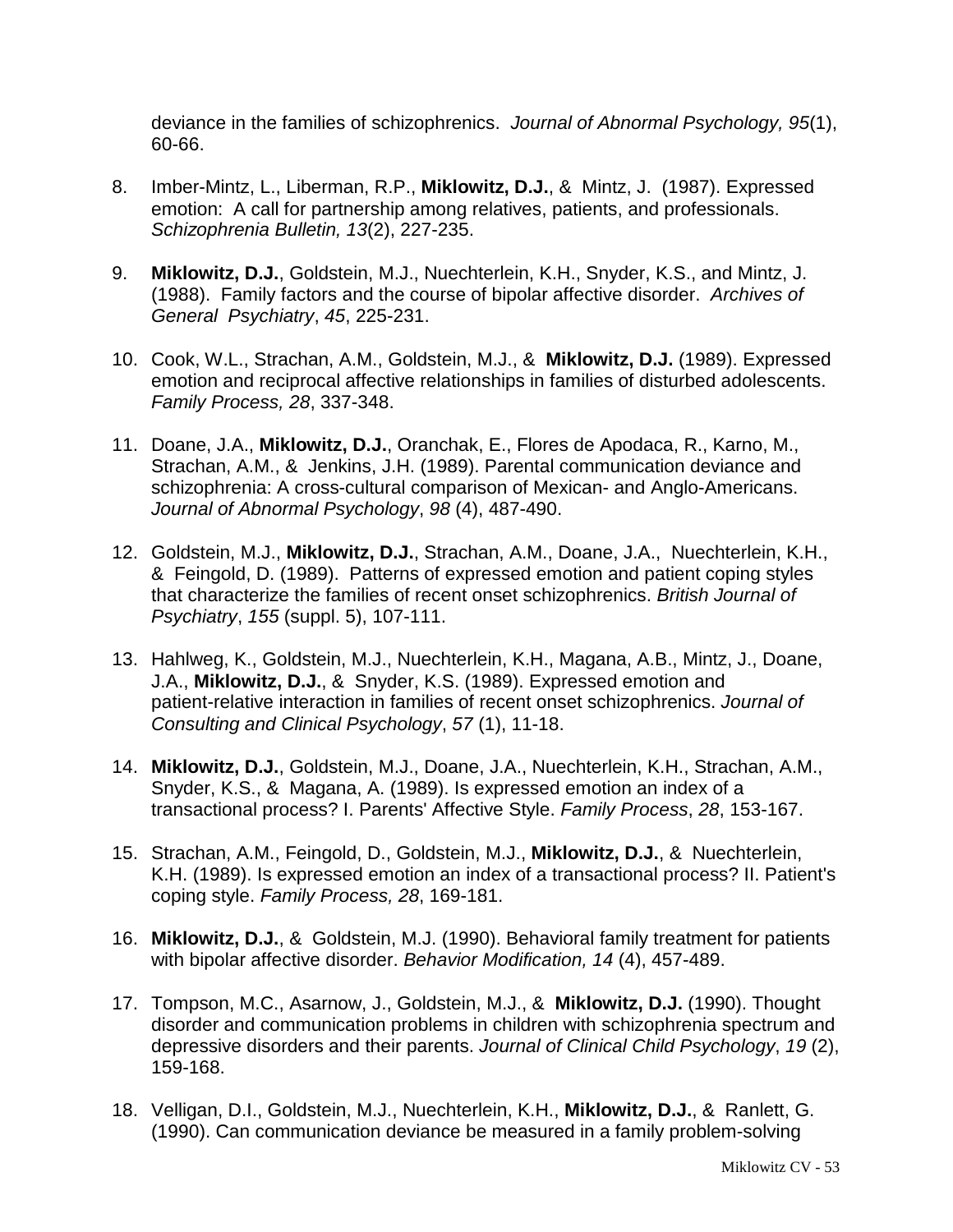interaction? *Family Process*, *29*, 213-226.

- 19. **Miklowitz, D.J.**, Velligan, D.I., Goldstein, M.J., Nuechterlein, K.H., Gitlin, M.J., Ranlett, G., & Doane, J.A. (1991). Communication deviance in families of schizophrenic and manic patients. *Journal of Abnormal Psychology*, *100* (2), 163-173.
- 20. Nuechterlein, K. H., Dawson, M.E., Ventura, J., **Miklowitz, D.**, & Konishi, G. (1991). Information-processing anomalies in the early course of schizophrenia and bipolar disorder. *Schizophrenia Research*, *5*, 195-196.
- 21. **Miklowitz, D.J.**, & Stackman, D. (1992). Communication deviance in families of schizophrenic and other psychiatric patients: Current state of the construct. *Progress in Experimental Personality and Psychopathology Research*, *15*, 1-46.
- 22. Altman, E., Rea, M., Mintz, J., **Miklowitz, D.J.**, & Goldstein, M.J., & Hwang, S. (1992). Prodromal symptoms and signs of bipolar relapse: A report based on prospectively collected data. *Psychiatry Research*, *41*, 1-8.
- 23. Altorfer, A.A., Goldstein, M.J., **Miklowitz, D.J.**, & Nuechterlein, K.H. (1992). Stress-indicative patterns of nonverbal behavior: Their role in family interaction. *British Journal of Psychiatry*, *161* (suppl. 18), 103-113.
- 24. **Miklowitz, D.J.** (1992). Longitudinal outcome and medication adherence among manic patients with and without mood-incongruent psychotic features. *Journal of Nervous and Mental Disease*, *180* (11), 703-711.
- 25. **Miklowitz, D.J.** (1994). Family risk indicators in schizophrenia. *Schizophrenia Bulletin*, *20*, 137-149.
- 26. Powell, K. B. & **Miklowitz, D. J.** (1994). Frontal lobe dysfunction in the affective disorders. *Clinical Psychology Review*, *14*(6), 525-546.
- 27. Goldstein, M. J., & **Miklowitz, D. J.** (1995). The effectiveness of psychoeducational family therapy in the treatment of schizophrenic disorders. *Journal of Marital and Family Therapy*, *21*, 361-376.
- 28. **Miklowitz, D. J.**, Goldstein, M. J., & Nuechterlein, K. H. (1995). Verbal interactions in the families of schizophrenic and bipolar affective patients. *Journal of Abnormal Psychology*, *104*, 268-276.
- 29. **Miklowitz, D. J.** (1996). Psychotherapy in combination with drug treatment for bipolar disorder. *Journal of Clinical Psychopharmacology, 16*(2, Suppl 1), 56-66.
- 30. Simoneau, T.S., **Miklowitz, D. J.**, Goldstein, M.J., & Nuechterlein, K.H., & Richards, J. A. (1996). Nonverbal interactional behavior in the families of persons with schizophrenic and bipolar disorders. *Family Process*, *35*, 83-102.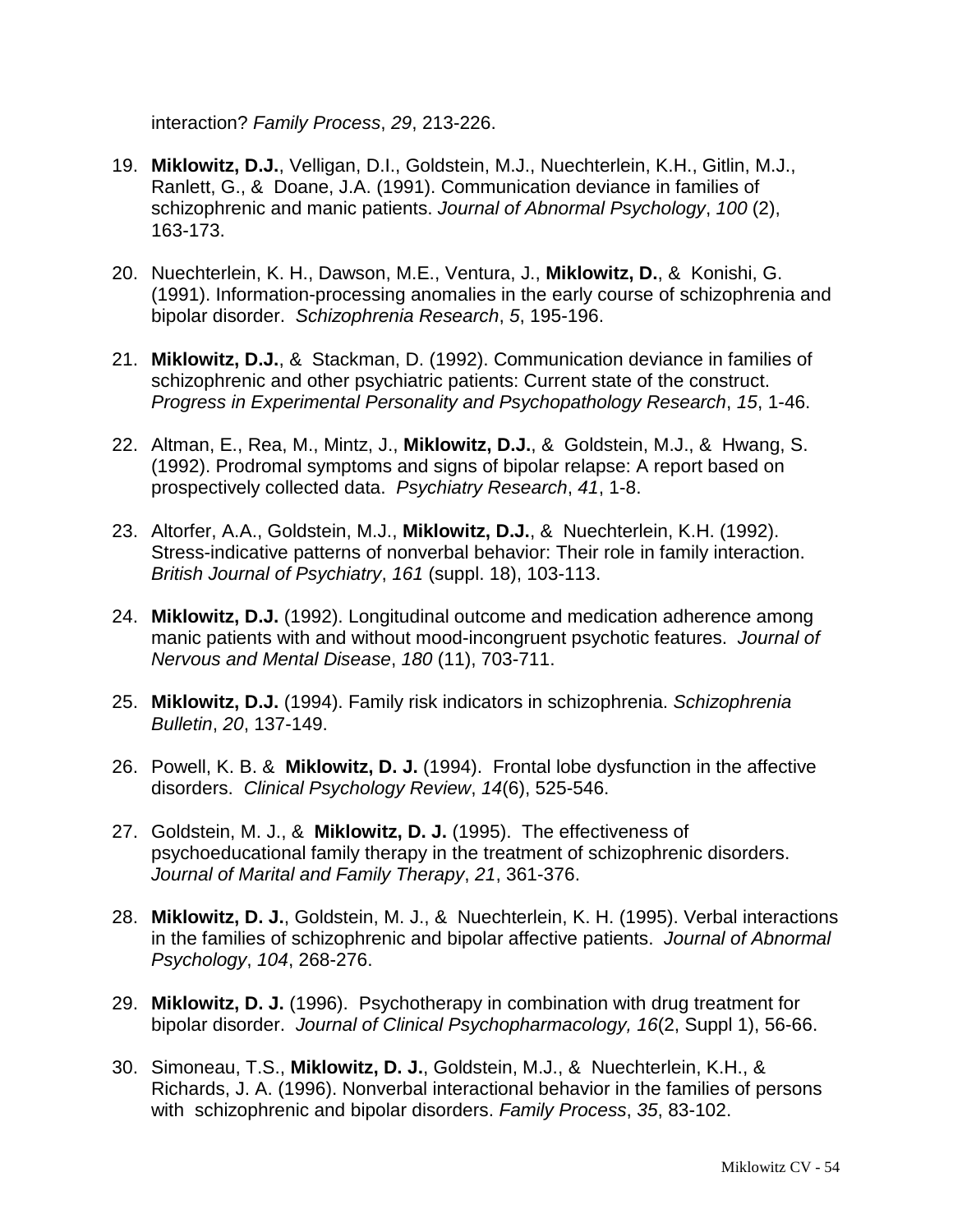- 31. Dausch, B. M., **Miklowitz, D. J.**, & Richards, J. A. (1996). A Scale for the Global Assessment of Relational Functioning, II: Reliability and validity in a sample of families of bipolar patients. *Family Process*, *35*, 175-189.
- 32. **Miklowitz, D. J.**, Frank, E., & George, E. L. (1996). New psychosocial treatments for the outpatient management of bipolar disorder. *Psychopharmacology Bulletin*, *32*, 613-621.
- 33. Koenig, J. E., Sachs-Ericsson, N., & **Miklowitz, D. J.** (1997). How do psychiatric patients experience interactions with their relatives? *Journal of Family Psychology*, *11*, 251-256.
- 34. Weisman, A. G., Okazaki, S., Gregory, J., Goldstein, M. J., Tompson, M. C., Rea, M., & **Miklowitz, D. J.** (1998). Evaluating therapist competency and adherence to behavioral family management with bipolar patients. *Family Process*, *37*, 107-121.
- 35. **Miklowitz, D. J.** (1998). Psychosocial approaches to the course and treatment of bipolar disorder. *CNS Spectrums*, *3*(5), 48-53.
- 36. Simoneau, T. L., **Miklowitz, D. J.**, & Saleem, R. (1998). Expressed emotion and interactional patterns in the families of bipolar patients. *Journal of Abnormal Psychology*, *107*, 497-507.
- 37. **Miklowitz, D. J.**, Wendel, J., & Simoneau, T. L. (1998). Targeting family interactional behavior and high expressed emotion in the psychosocial treatment of bipolar disorder. *In Session: Psychotherapy in Practice*, *4*, 25-28.
- 38. **Miklowitz, D. J.**, & Hooley, J.M. (1998). Developing family psychoeducational interventions for patients with bipolar and other severe psychiatric disorders: A pathway from basic research to clinical trials. *Journal of Marital and Family Therapy*, *24*, 419-435.
- 39. **Miklowitz, D. J.**, and Clarkin, J. F. (1999). Balancing internal and external validity. *Prevention and Treatment*, *2*, Article 0004c, 1-4.
- 40. Kalbag, A., **Miklowitz, D. J.**, & Richards, J. A. (1999). A method for classifying the course of bipolar I disorder. *Behavior Therapy, 30*, 355-372.
- 41. **Miklowitz, D. J.**, & Alloy, L. (1999). Psychosocial factors in the course and treatment of bipolar disorder: Introduction to the Special Section. *Journal of Abnormal Psychology, 108*, 555-557.
- 42. Simoneau, T. L., **Miklowitz, D. J.**, Richards, J. A., Saleem, R.,& George, L. (1999). Bipolar disorder and family communication: The effects of a psychoeducational treatment program. *Journal of Abnormal Psychology, 108*, 588-597.
- 43. Tompson, M. C., Rea, M. M., Goldstein, M. J., **Miklowitz, D. J.**, & Weisman, A. G. (2000). Difficulty in implementing a family intervention for bipolar disorder: The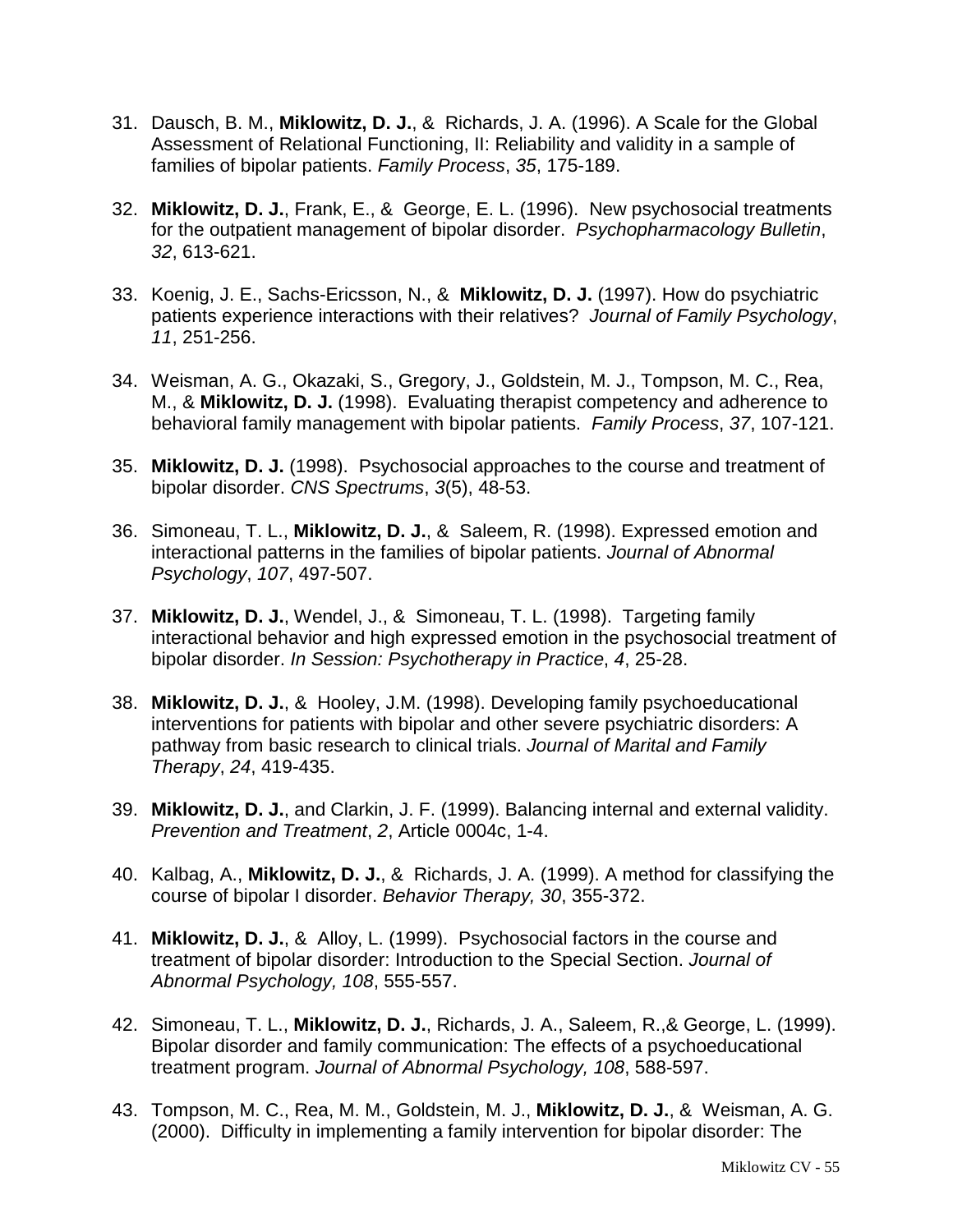predictive role of patient and family attributes. *Family Process*, *39*, 105-120.

- 44. **Miklowitz, D. J.**, Simoneau, T. L., George, E. L., Richards, J. A., Kalbag, A., Sachs-Ericsson, N., & Suddath, R. (2000). Family-focused treatment of bipolar disorder: One-year effects of a psychoeducational program in conjunction with pharmacotherapy. *Biological Psychiatry*, *48*, 582-592.
- 45. Wendel, J., **Miklowitz, D. J.**, Richards, J. A., & George, E. G. (2000). Expressed emotion and attributions among the families of bipolar patients: An analysis of problem-solving interactions. *Journal of Abnormal Psychology, 109,* 792-796.
- 46. Craighead, W. E., & **Miklowitz, D. J.** (2000). Psychosocial interventions for bipolar disorder. *Journal of Clinical Psychiatry,61*(suppl 13), 58-64.
- 47. Rosenfarb, I. S., **Miklowitz, D. J.**, Goldstein, M. J., Harmon, L., Nuechterlein, K. H., & Rea, M. M. (2001). Family transactions and relapse in bipolar disorder. *Family Process*, *40*, 5-14.
- 48. **Miklowitz, D. J.**, & Craighead, W. E. (2001). Bipolar affective disorder: Does psychosocial treatment add to the efficacy of drug therapy? *The Economics of Neuroscience, 3*, 58-64.
- 49. Sachs, G., Bowden, C., Gibbons, P, & **Miklowitz, D.J.** (2001). Patience concordance: The multidisciplinary approach to bipolar disorder. *Clinician*, *19* (8), 4-22.
- 50. Dixon, L., McFarlane, W. R., Lefley, H., Lucksted, A., Cohen, M., Falloon, I., Mueser, K., **Miklowitz, D.**, Solomon, P., & Sondheimer, D. (2001). Evidencebased practices for services to families of people with psychiatric disabilities. *Psychiatric Services*, *52*, 903-910.
- 51. Weisman, A. G., Tompson, M. C., Okazaki, S., Gregory, J., Goldstein, M. J., Rea, M., & **Miklowitz, D. J.** (2002). Clinicians' fidelity to a manual-based family treatment as a predictor of the one-year course of bipolar disorder. *Family Process, 41*, 123-131.
- 52. George, E. L., Taylor, D. O., & **Miklowitz, D. J.** (2002). A case management protocol for patients with bipolar disease. *Bipolar Update*, *1* (2), 12-13.
- 53. Hollon, S. D., Muñoz, R. F., Barlow, D. H., Beardslee, W. R., Bell, C. C., Bernal, G., Clarke, G. N., Franciosi, L. P., Kazdin, A. E., Kohn, L., Linehan, M. M., Markowitz, J. C.,. **Miklowitz, D. J.**, Persons, J. B., Niederehe, G., & Sommers, D. (2002). Psychosocial intervention development for the prevention and treatment of depression: Promoting innovation and increasing access. *Biological Psychiatry, 52*, 610-630.
- 54. Kim, E. Y. & **Miklowitz, D. J.** (2002). Childhood mania, attention deficit hyperactivity disorder, and conduct disorder: A critical review of diagnostic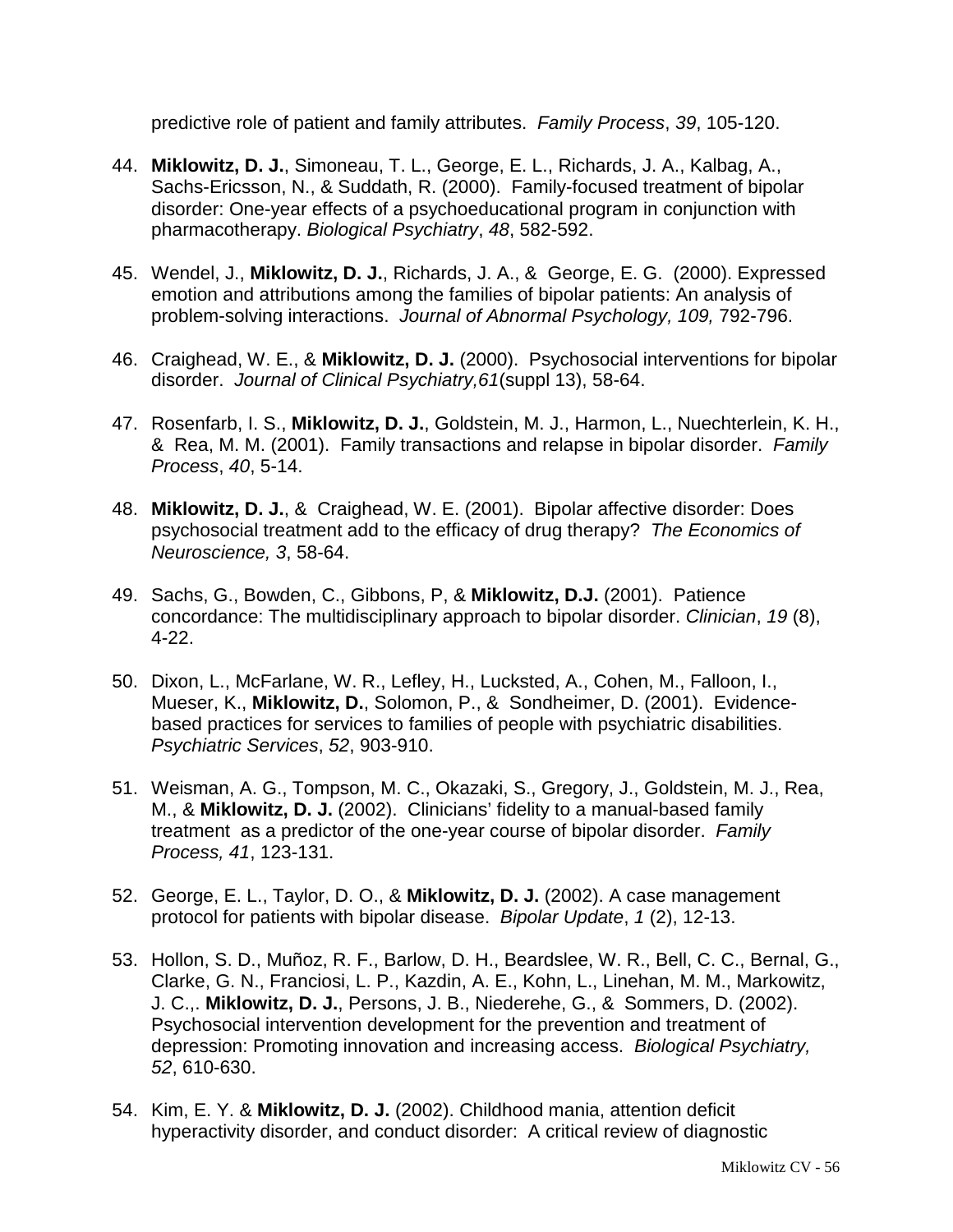dilemmas. *Bipolar Disorders, 4*, 215-225.

- 55. Goldstein, T. R., **Miklowitz, D. J.**, & Richards, J. A. (2002). Expressed emotion attitudes and individual psychopathology among the relatives of bipolar patients. *Family Process, 41*, 647-659.
- 56. Rea, M. M., Tompson, M., **Miklowitz, D. J.**, Goldstein, M. J., Hwang, S., & Mintz, J. (2003). Family focused treatment vs. individual treatment for bipolar disorder: Results of a randomized clinical trial. *Journal of Consulting and Clinical Psychology*, *71*, 482-492.
- 57. **Miklowitz, D. J.**, Richards, J. A., George, E. L., Frank, E., Suddath, R. L., Powell, K. B., & Sacher, J. A. (2003). Integrated family and individual therapy for bipolar disorder: Results of a treatment development study. *Journal of Clinical Psychiatry, 64*, 182-191.
- 58. Sachs, G. S., Thase, M. E., Otto. M. W., Bauer, M., **Miklowitz, D.**, Wisniewski, S. R., Lavori, P., Lebowitz, B., Rudorfer, M., Frank, E., Nierenberg, A. A., Fava, M., Bowden, C., Ketter, T., Marangell, L., Calabrese, J., Kupfer, D., & Rosenbaum, J. F. et al. (2003). Rationale, design, and methods of the Systematic Treatment Enhancement Program for Bipolar Disorder (STEP-BD). *Biological Psychiatry*, *53*, 1028-1042.
- 59. George, E. L., **Miklowitz, D. J.**, Richards, J. A., Simoneau, T. L., & Taylor, D. O. (2003). The comorbidity of bipolar disorder and axis II personality disorders: Prevalence and clinical correlates. *Bipolar Disorders*, *5*, 115-122.
- 60. **Miklowitz, D. J.**, George, E. L., Richards, J.A., Simoneau, T. L., & Suddath, R. L. (2003). A randomized study of family-focused psychoeducation and pharmacotherapy in the outpatient management of bipolar disorder. *Archives of General Psychiatry*, *60*, 904-912.
- 61. Marangell, L., Martinez, J. M., Ketter, T. A., Bowden, C. L., Goldberg, J. F., Calabrese, J. R., Miyahara, S., **Miklowitz, D. J.**, Sachs, G. S., Thase, M. E. (2004). Lamotrigine treatment of bipolar disorder: data from the first 500 patients in STEP-BD. *Bipolar Disorders*, *6*, 139-143.
- 62. Pavuluri, M. N., Graczyk, P. A., Henry, D. B., Carbray, J. A., Heidenreich, J., & **Miklowitz, D. J.** (2004). Child and family-focused cognitive behavioral therapy for pediatric bipolar disorder: development and preliminary results. *Journal of the American Academy of Child and Adolescent Psychiatry*, *43*, 528-537.
- 63. Lembke, A., **Miklowitz, D. J.**, Otto, M. W., Zhang, H., Wisniewski, S. R., Sachs, G. S., Thase, M. E., and Ketter, T. A. (2004). Psychosocial service utilization by patients with bipolar disorders: data from the first 500 participants in the Systematic Treatment Enhancement Program. *Journal of Psychiatric Practice, 10*, 81-87.
- 64. Schneck, C. D., **Miklowitz, D. J.**, Calabrese, J. R., et al. (2004). Phenomenology of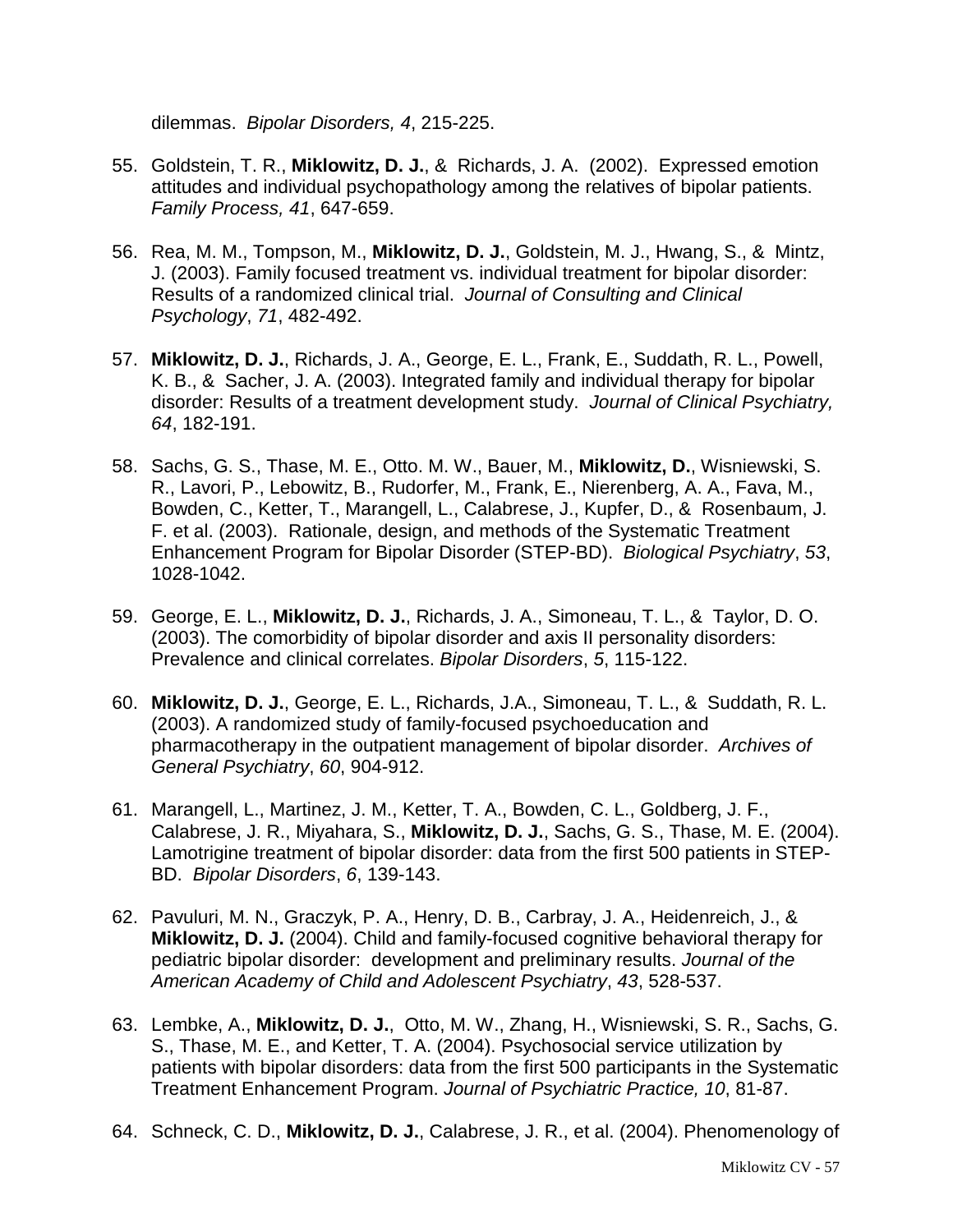rapid cycling bipolar disorder: data from the first 500 participants in the Systematic Treatment Enhancement Program for Bipolar Disorder. *American Journal of Psychiatry, 161*, 1902-1908.

- 65. **Miklowitz, D. J.**, George, E. L., Axelson, D. A., Kim, E. Y., Birmaher, B., Schneck, C., Beresford, C., Craighead, W. E., & Brent, D. A. (2004). Family-focused treatment for adolescents with bipolar disorder. *Journal of Affective Disorders, 82* (suppl.1), 113-128.
- 66. Kim, E.Y., & **Miklowitz, D.J.** (2004). Expressed emotion as a predictor of outcome among bipolar patients undergoing family therapy. *Journal of Affective Disorders, 82*, 343-352.
- 67. **Miklowitz, D. J.** (2004). The role of family systems in severe and recurrent psychiatric disorders: a developmental psychopathology view. *Development and Psychopathology*, *16*, 667-688.
- 68. Kogan, J. N., Otto, M. W., Bauer, M. S., Dennehy, E., **Miklowitz, D. J.**, Zhang, H. W., Ketter, T., Rudorfer, M., Wisniewski, S. R., Thase, M. E., Calabrese, J., Sachs, G. S. (2004). Demographic and diagnostic characteristics of the first 1000 patients enrolled in the Systematic Treatment Enhancement Program for Bipolar Disorder (STEP-BD). *Bipolar Disorders, 6*, 460-469.
- 69. **Miklowitz, D. J.** (2004). Psychosocial therapies for bipolar disorder. *Bipolar Depression Bulletin* (Supplement to *Current Psychiatry)*, *5* (October), 1-4.
- 70. **Miklowitz, D. J.**, & Kupfer, D. J. (2004). Achieving an optimal response through psychosocial and medical management. *Bipolar Depression Bulletin* (Supplement to *Current Psychiatry)*, *5* (October), 5-7.
- 71. **Miklowitz, D. J.** (2004). Psychosocial therapies in bipolar disorder. *Current Psychosis and Therapeutics Reports, 2*, 142-146.
- 72. Otto, M. W., & **Miklowitz, D. J.** (2004). The role and impact of psychotherapy in the management of bipolar disorder. *CNS Spectrums,9* (suppl 12), 27-32.
- 73. Morris, C. D., **Miklowitz, D. J.**, Wisniewski, S. R., Giese, A. A., Allen, M. H., & Thomas, M . R. (2005). Care satisfaction, hope, and life functioning among adults with bipolar disorder: data from the first 1,000 participants in the Systematic Treatment Enhancement Program. *Comprehensive Psychiatry, 46*, 98-104.
- 74. **Miklowitz, D. J.** (2005). Psychological treatment and medication for the mood and anxiety disorders: moderators, mediators, and domains of outcome. *Clinical Psychology: Science and Practice*, *12*(1):97-99.
- 75. **Miklowitz, D. J.**, Wisniewski, S. R., Miyahara, S., Otto, M. W., & Sachs, G. S. (2005) Perceived criticism from family members as a predictor of the 1-year course of bipolar disorder. *Psychiatry Research, 136* (2-3), 101-111.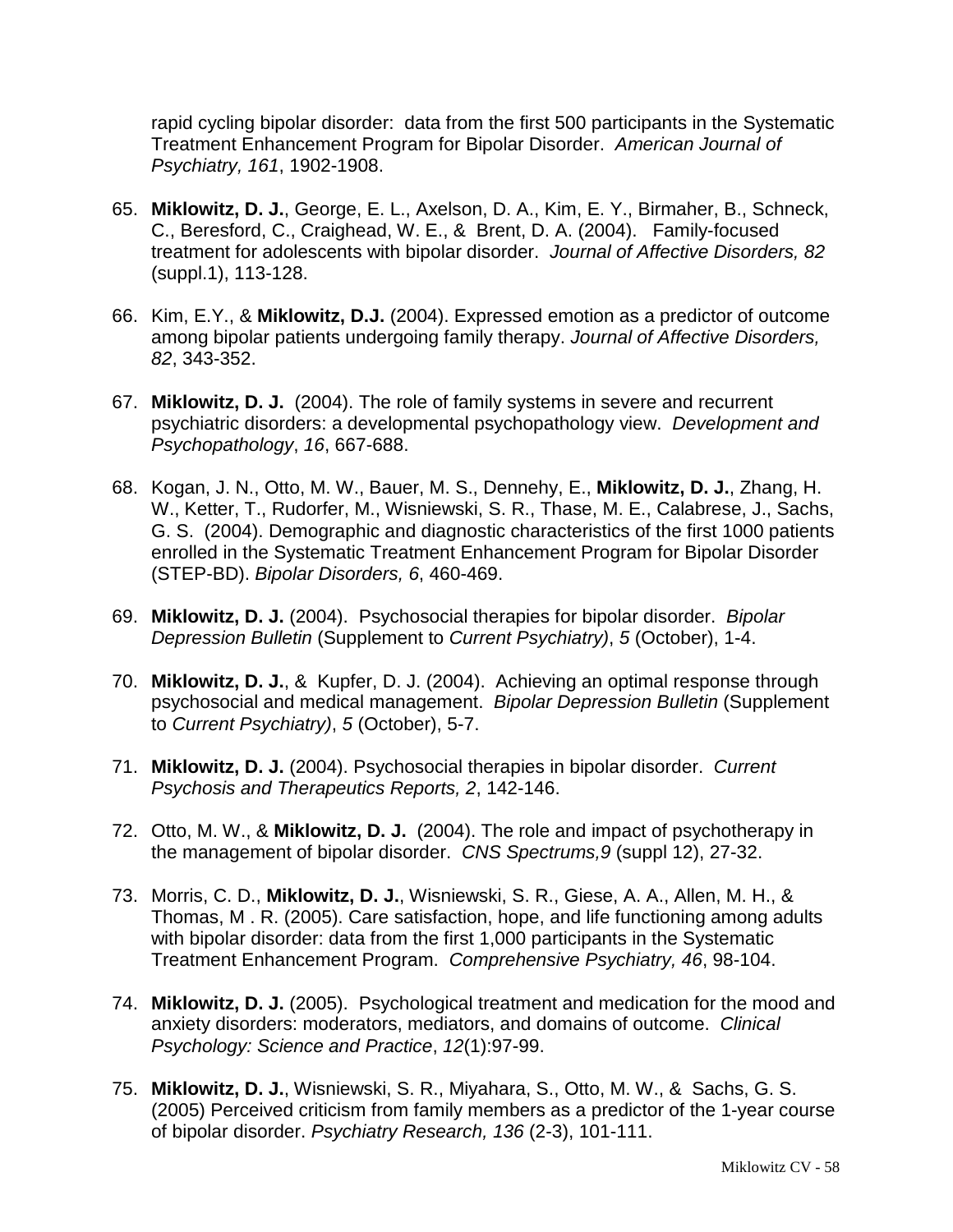- 76. **Miklowitz, D. J.**, & Otto, M. W. (2006). New psychosocial interventions for bipolar disorder. *Journal of Cognitive Psychotherapy, 20* (2), 215-230.
- 77. Goldberg, J. F., Allen, M. H., **Miklowitz, D. J.**, Bowden, C., Endick, C. J., Chessick, C. A., Wisnewski, S. R., Miyahara, S., Sagduyu, K., Thase, M. E., Calabrese, J. R., Sachs, G. S. (2005). Suicidal ideation and pharmacotherapy among STEP-BD patients. *Psychiatric Services, 56*, 1534-1540.
- 78. Waxmonsky, J. A., Thomas, M. R., **Miklowitz, D. J.**, Allen, M. H., Wisniewski, S. R., Zhang, H., Ostacher, M., Fossey, M.D. (2005). Prevalence and correlates of tobacco use in bipolar disorder: data from the first 2000 participants in the Systematic Treatment Enhancement Program. *General Hospital Psychiatry, 27*, 321-328.
- 79. Allen, M. H., Chessick, C. A., **Miklowitz, D. J.**, Wisniewski, S. R., Miyahara, S., Calabrese, J. R., Goldberg, J. F., Thomas, M. R., Bowden, C. L., Marangell, L., Sachs, G. S., & Bauer, M. S. (2005). Differing contributors to suicidal ideation among bipolar patients with and without a history of suicide attempts. *Suicide and Life Threatening Behavior, 35(6)*, 671-680.
- 80. Bauer, M. S., Wisniewski, S., Marangell, L., Chessick, C., Allen, M. H., Dennehy, E. B., **Miklowitz, D. J.**, Thase, M. E., Sachs, G. S., for the STEP-BD Investigators. (2006). Are antidepressants associated with new-onset suicidality in bipolar disorder? A prospective study of the first 2,000 STEP-BD participants. *Journal of Clinical Psychiatry, 67(1)*, 48-55.
- 81. Otto, M. W., Simon, N. M., Wisniewski, S. R., **Miklowitz, D. J.**, Kogan, J., Reilly-Harrington, N. A., Frank, E., Nierenberg, A. A., Marangell, L., Sagduyu, K. A., Weiss, R. D., Miyahara, S., Thase, M. E., Sachs, G. S., Pollack, M. H. for the STEP-BD Investigators. (2006). Prospective 12-month course of bipolar disorder in outpatients with and without comorbid anxiety disorders. *British Journal of Psychiatry*, *189*, 20-25.
- 82. Fossey, M.D. Otto, M. W., Yates, W. R., Wisniewski, S. R., Gyulai, L., Allen, M. H., **Miklowitz, D. J.**, Ostacher, M., Neel, J. L., Thase, M. E., Sachs, G. S., Weiss, R. D., for STEP-BD Investigators (2006). Primary versus secondary distinction in substance use disorder comorbidity in bipolar disorder. *American Journal on Addictions, 15*, 138-143.
- 83. Nuechterlein, K. H., **Miklowitz, D. J.**, Ventura, J., Gitlin, M., Stoddard, M., & Lukoff, D. (2006). Classifying episodes in schizophrenia and bipolar disorder: Criteria for relapse and remission applied to recent-onset samples. *Psychiatry Research, 144* (2-3), 153-166.
- 84. Mansour, H. A., Talkowski, M. E., Wood, J., Bamne, M., Chowdari, K. V., Allen, M. H., Bowden, C. L., Calabrese, J., El-Mallakh, R. S., Fagiolini, A., Fossey, M. D., Friedman, E., Gyulai, L., Hauser, P., Loftis, J., Marangell, L., **Miklowitz, D. J.**,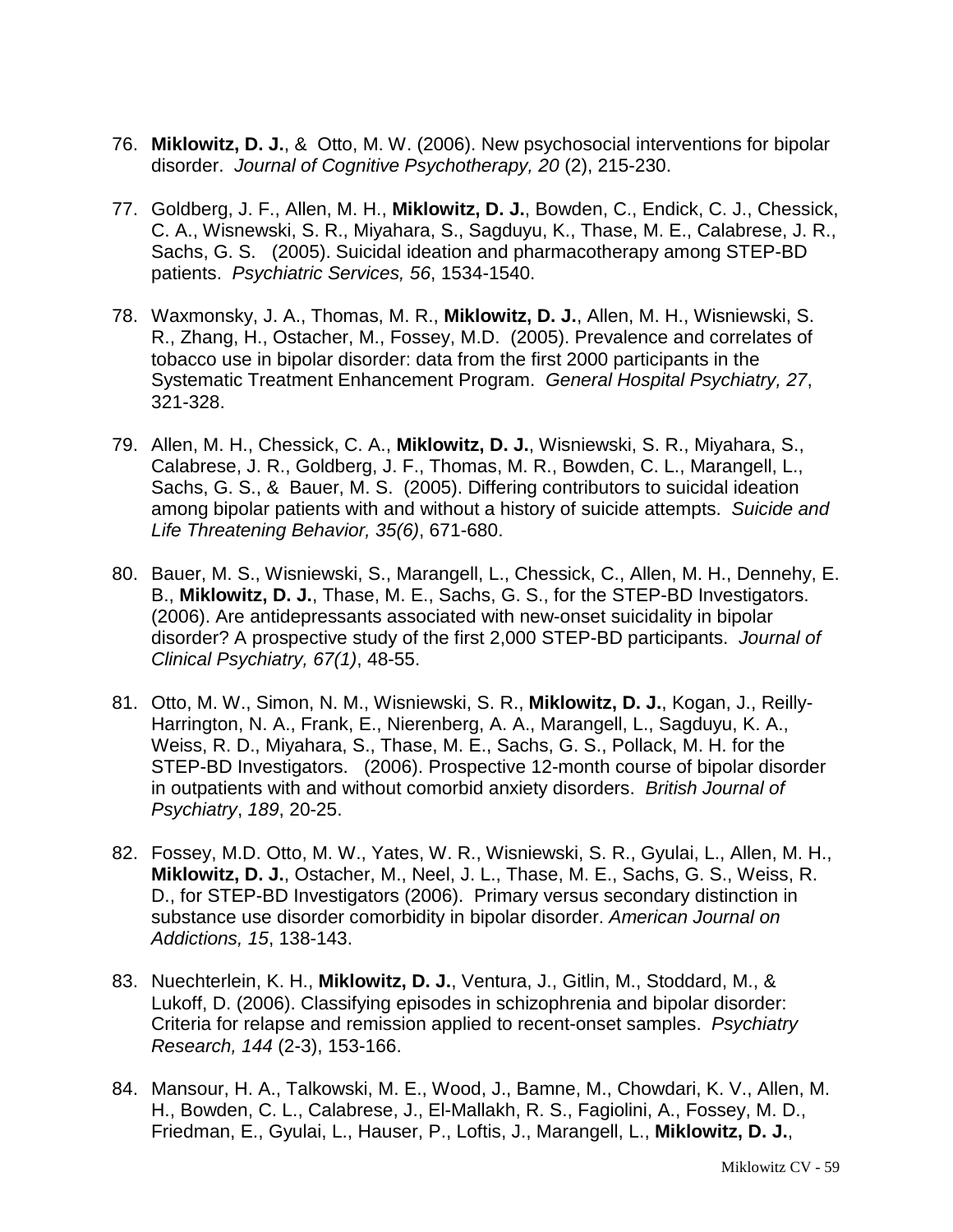Nierenberg, A. A., Patel, J., Sachs, G., Smoller, J., Thase, M. E., Frank, E., Kupfer, D. J., Nimgaonkar, V. L. (2005). Serotonin Gene Polymorphisms and Bipolar I Disorder: Focus on the Serotonin Transporter. *Annals of Medicine, 37*, 590-602.

- 85. **Miklowitz, D. J.**, & Johnson, S. L. (2006). The psychopathology and treatment of bipolar disorder. *Annual Review of Clinical Psychology, 2*, 199-235.
- 86. Perlis, R. H., Ostacher, M. J., Patel, J., Marangell, L. B., Zhang, H., Wisniewski, S. R., Ketter, T. A., **Miklowitz, D. J.**, Otto, M. W., Gyulai, L., Reilly-Harrington, N., Nierenberg, A. A., Sachs, G. S., & Thase, M. (2006). Predictors of recurrence in bipolar disorder: primary outcomes from the Systematic Treatment Enhancement Program for Bipolar Disorder (STEP-BD). *American Journal of Psychiatry,163* (2), 217-224.
- 87. Nierenberg, A. A., Ostacher, M. J., Calabrese, J. R., Ketter, T. A., Marangell, L., **Miklowitz, D. J.**, Miyahara, S., Bauer, M. S., Thase, M. E., Wisniewski, S. R., Sachs, G. S., for the STEP-BD Investigators (2006). Treatment-resistant bipolar depression: a STEP-BD equipoise randomized effectiveness trial of antidepressant augmentation with lamotrigine, inositol or risperidone. *American Journal of Psychiatry*, *163* (2), 210-216.
- 88. **Miklowitz, D. J.**, Otto, M. W., Wisniewski, S. R., Araga,M., Frank, E., Reilly-Harrington, N., Lembke, A., & Sachs, G. S. (2006). Psychotherapy, symptom outcomes, and role functioning over one year among patients with bipolar disorder. *Psychiatric Services, 57* (7), 959-965.
- 89. **Miklowitz, D. J.** (2006). A review of evidence-based psychosocial interventions for bipolar disorder. *Journal of Clinical Psychiatry, 67*(suppl 11), 28-33.
- 90. **Miklowitz, D. J.** & Taylor, D. O. (2006). Family-focused treatment of the suicidal bipolar patient. *Bipolar Disorders*, *8* (5 Pt 2), 640-651.
- 91. Goldstein, T. R., **Miklowitz, D. J.**, & Mullen, K. (2006). Social skills knowledge and performance among adolescents with bipolar disorder. *Bipolar Disorders, 8* (4), 350-361.
- 92. **Miklowitz, D. J.** (2006). An update on the role of psychotherapy in the management of bipolar disorder. *Current Psychiatry Reports*, *8*, 498-503.
- 93. Marangell, L. B., Bauer, M., Dennehy, E. B., Wisniewski, S. R., Allen, M., **Miklowitz, D. J.**, Oquendo, M., Frank, E., Perlis, R., Martinez, J. M., Fagiolini, A., Otto, M. W., Chessick, C., Zboyan, H. A., Miyahara, S., Sachs, G. S., & Thase, M. E. (2006). Prospective predictors of suicide and suicide attempts in 2000 patients with bipolar disorders followed for 2 years. *Bipolar Disorders, 8* (5 Pt 2), 566-575.
- 94. Perlick, D. A., Rosenheck, R. A., **Miklowitz, D. J.**, Chessick, C., Wolff, N., Kaczynski, R., Desai, R. and the STEP-BD Family Experience Collaborative Study Group. (2007). Prevalence and correlates of burden in caregivers of bipolar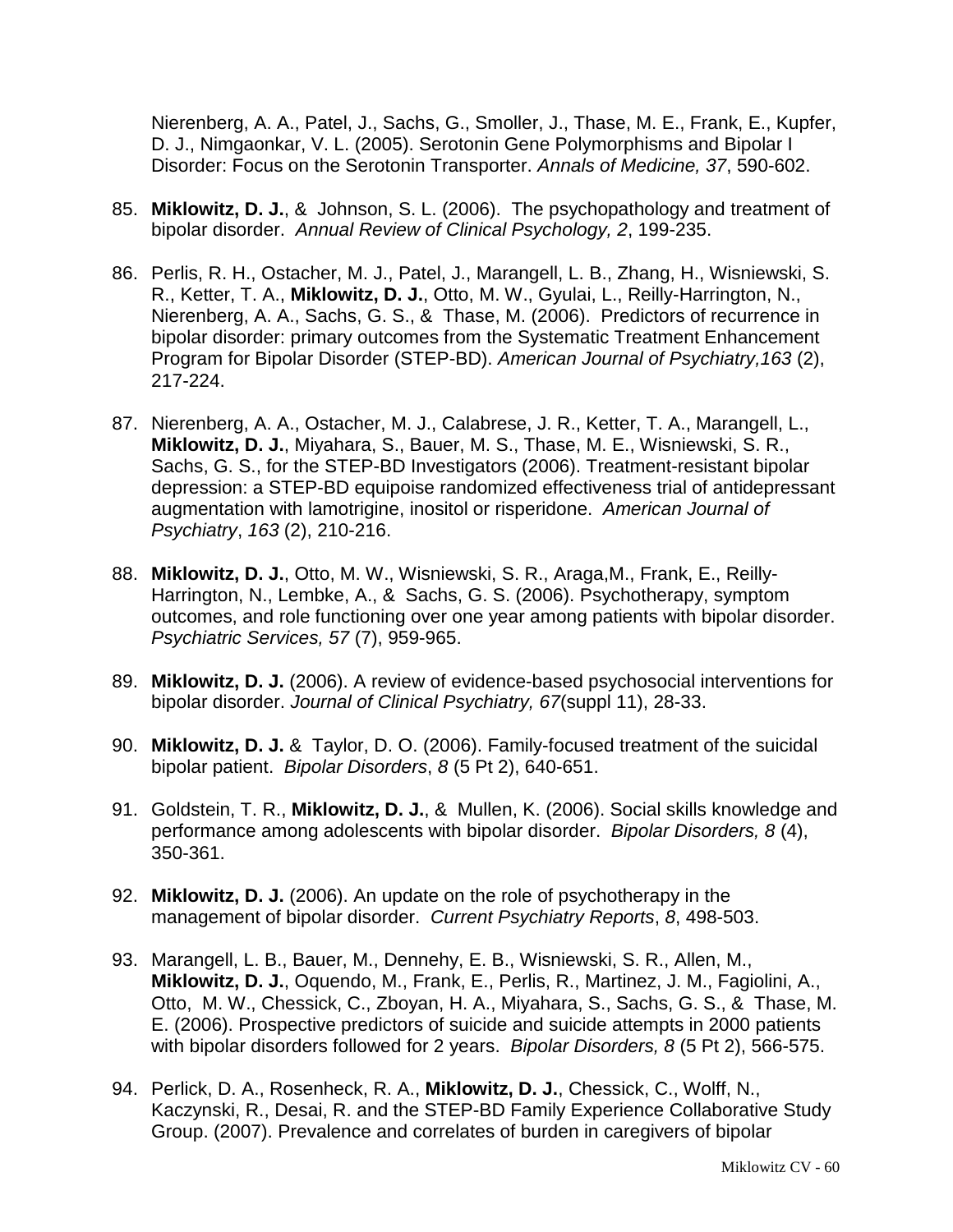patients enrolled in the Systematic Treatment Enhancement Program for Bipolar Disorder. *Bipolar Disorders,9*, 262-273.

- 95. Wolff , N., Perlick, D. A, Kaczynski, R., Calabrese, J., Nierenberg, A. A., & **Miklowitz, D.J.** (2006). Modeling costs and burden of informal caregiving for persons with bipolar disorder. *The Journal of Mental Health Policy and Economics, 9*(2), 99-110.
- 96. **Miklowitz, D. J.**, Biuckians, A., & Richards, J. A. (2006). Early-onset bipolar disorder: a family treatment perspective. *Development and Psychopathology,18* (4), 1247-1265.
- 97. **Miklowitz, D. J.** & Cicchetti, D. (2006). Toward a lifespan developmental psychopathology perspective on bipolar disorder. *Development and Psychopathology*, *18* (4), 935-938.
- 98. Gonzalez, J., Perlick, D., **Miklowitz, D. J.**, Kaczynski, R., Hernandez, M., Rosenheck, R. A., Culver, J. L., Ostacher, M. J., Bowden, C. L., and the STEP-BD Family Experience Collaborative Study Group (2007). Factors associated with stigma among the caregivers of patients with bipolar disorder. *Psychiatric Services*, 58 (1), 41-48.
- 99. Biuckians, A., **Miklowitz, D. J.**, & Kim, E. Y. (2007). Behavioral activation, inhibition, and mood symptoms in early-onset bipolar disorder. *Journal of Affective Disorders*, *97* (1-3), 71-76.
- 100. **Miklowitz, D. J.**, Otto, M. W., Frank, E., Reilly-Harrington, N. A., Wisniewski, S. R., Kogan, J. N., Nierenberg, A. A., Calabrese, J. R., Marangell, L. B., Gyulai, L., Araga, M., Gonzalez, J. M., Shirley, E. R., Thase, M. E., & Sachs, G. S. (2007). Psychosocial treatments for bipolar depression: a 1-year randomized trial from the Systematic Treatment Enhancement Program. *Archives of General Psychiatry, 64*, 419-427.
- 101.Sachs, G. S., Nierenberg, A. A., Calabrese, J. R., Marangell, L. B., Wisniewski, S. R., Gyulai, L., Friedman, E., Bowden, C. L., Fossey, M. D., Ostacher, M. J., Ketter, T. A., Patel, J., Hauser, P., Rapport, D., Martinez, J. M., Allen, M. H., **Miklowitz, D. J.**, Otto, M. W., Dennehy, E. B., & Thase, M. E. (2007). Effectiveness of adjunctive antidepressant treatment for bipolar depression. *New England Journal of Medicine*, 356 (17), 1711-1722.
- 102.Kim, E. Y., **Miklowitz, D. J.**, Biuckians, A., & Mullen, K. (2007). Life stress and the course of early-onset bipolar disorder. *Journal of Affective Disorders, 99* (1), 37- 44.
- 103.Chessick, C. A., Perlick, D. A., **Miklowitz, D. J.**, Kaczynski, R., Allen, M. H., Morris, C. D., Marangell, L. B., and the STED-BD Family Experience Collaborative Study Group (2007). Current suicide ideation and prior suicide attempts of bipolar patients as influences on caregiver burden. *Suicide and Life Threatening Behavior,*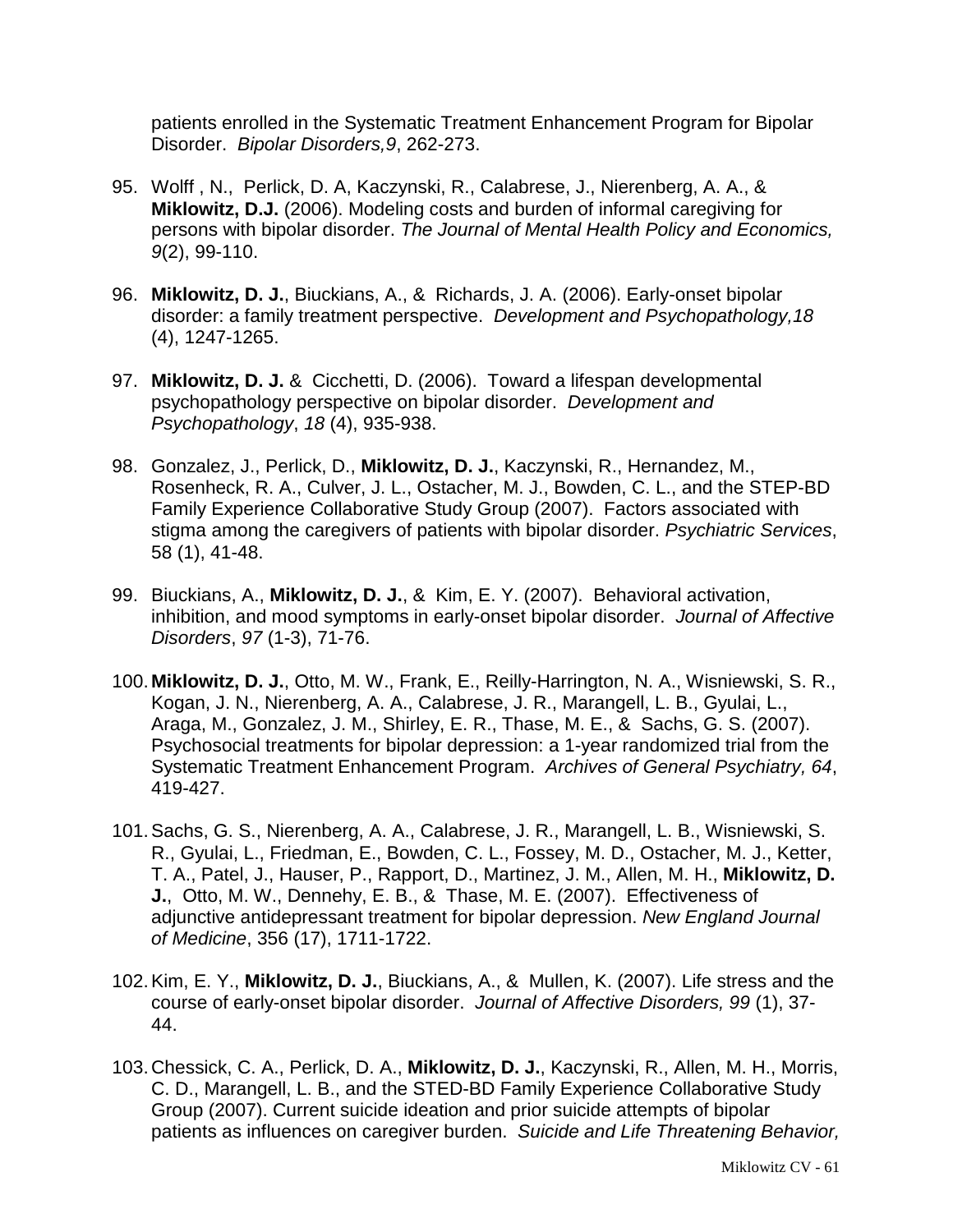*37*,482-491.

- 104.Gonzalez, J., Thompson, P., Escamilla, M., Araga, M., Singh, V., Farrelly, N., Thase, M. E., **Miklowitz, D. J.**, & Bowden, C. (2007). Treatment characteristics and illness burden among European Americans, African Americans and Latinos in the first 2000 patients of the Systematic Treatment Enhancement Program for Bipolar Disorder. *Psychopharmacology Bulletin*, 40 (1), 31-46.
- 105.Chang, K., Howe, M., Gallelli, K., & **Miklowitz, D.** (2006). Prevention of pediatric bipolar disorder: integration of neurobiological and psychosocial processes. *Annals of the New York Academy of Sciences*, 1094, 235-247.
- 106. Inal-Emiroglu, F. N., Ozerdem, A., **Miklowitz, D. J.**, BaykaraA., & Akay, A. (2008). Mood and disruptive behavior disorders and symptoms in the offspring of patients with bipolar I disorder. *World Psychiatry, 7*, 110-112.
- 107.Perlick, D., **Miklowitz, D. J.**, Link, B., Struening, E., Kaczynski, R., Gonzalez, J., Manning, L., Wolff, N., & Rosenheck, R. (2007). Perceived stigma and depression among caregivers of patients with bipolar disorder. *British Journal of Psychiatry,* 190, 535-536.
- 108. Morris, C., D., **Miklowitz, D. J.**, & Waxmonsky, J. (2007). Family-focused treatment for bipolar disorder in adults and youth. *Journal of Clinical Psychology, 63,* 433-445.
- 109. **Miklowitz, D. J.** (2007). The role of the family in the course and treatment of bipolar disorder. *Current Directions in Psychological Science, 16* (4), 192-196..
- 110. **Miklowitz, D. J.** & Otto, M. W. (2007). Psychosocial interventions for bipolar disorder: a review of literature and introduction of the systematic treatment enhancement program. *Psychopharmacology Bulletin, 40*(4),116-131.
- 111.Goldberg, J. F., Perlis, R. H., Ghaemi, S. N., Calabrese, J. R., Bowden, C. L., Wisniewski, S., **Miklowitz, D. J.**, Sachs, G. S., & Thase, M. E. (2007). Adjunctive antidepressant use and symptomatic recovery among bipolar depressed patients with concomitant manic symptoms: findings from the STEP-BD. *American Journal of Psychiatry, 164* (9), 1348-1355.
- 112. **Miklowitz, D.J.**, Otto, M.W., Frank, E., Reilly-Harrington, N. A., Kogan, J. N., Sachs, G. S., Thase, M.E., Calabrese, J. R., Marangell, L. B., Ostacher, M. J., Patel, J., Thomas, M. R., Araga, M., Gonzalez, J. M., & Wisniewski, S. R. (2007). Intensive psychosocial intervention enhances functioning in patients with bipolar depression: Results from a 9-month randomized controlled trial. *American Journal of Psychiatry, 164*, 1340-1347.
- 113.Fredman, S., Baucom, D. H., **Miklowitz, D. J.**, & Stanton, S. E. (2008). Observed emotional involvement and overinvolvement in families of patients with bipolar disorder. *Journal of Family Psychology, 22*(1), 71-79.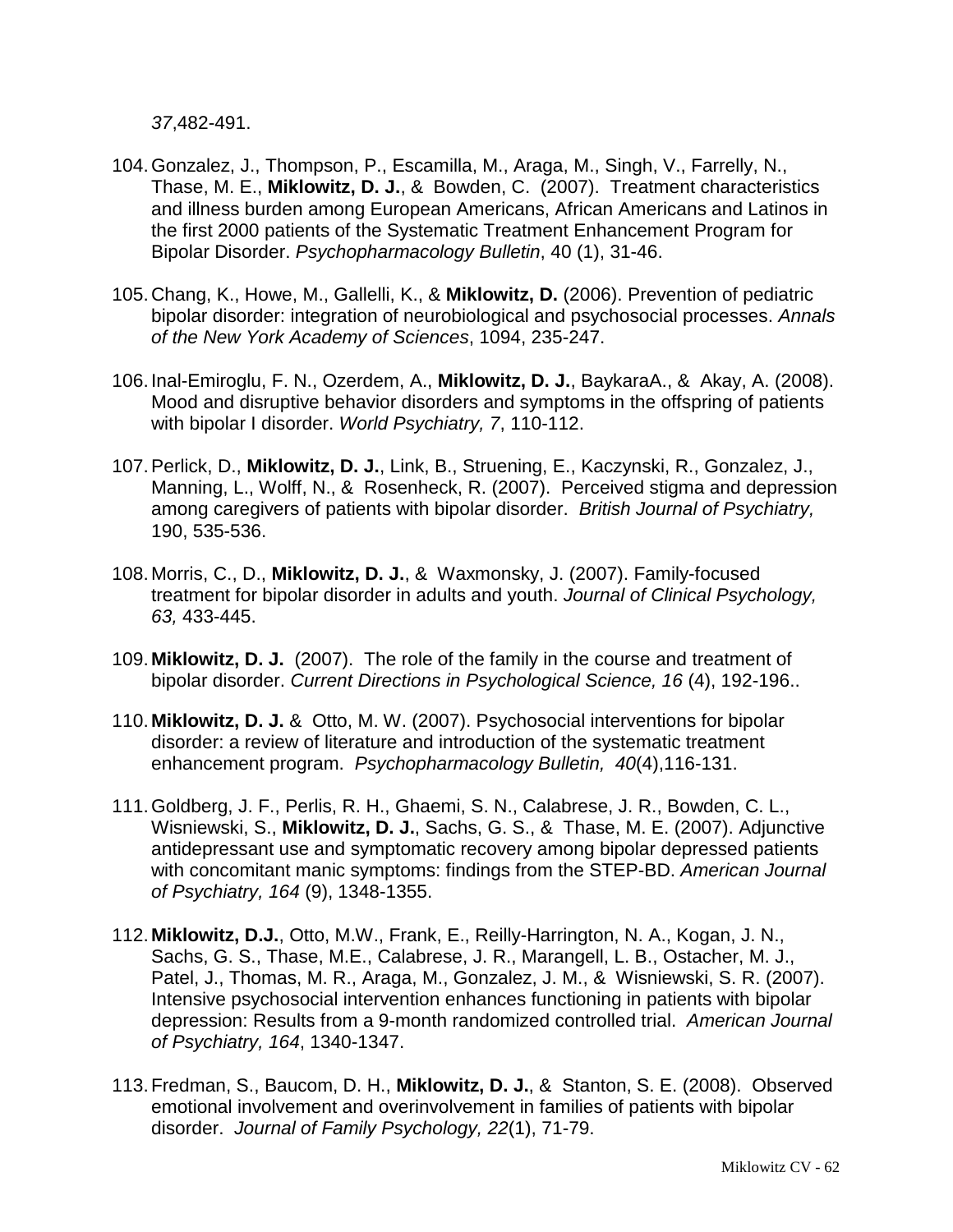- 114.Schneck, C. D., **Miklowitz, D. J.**, Miyahara, S., Wisniewski, S., Gyulai, L., Allen, M. H., Thase, M. E., and Sachs, G. S. (2008). The prospective course of rapid cycling bipolar disorder. *American Journal of Psychiatry,* 165 (3), 370-377.
- 115.Perlick, D. A., Rosenheck, R. A., **Miklowitz, D. J.**, Kaczynski, R., Link, B, Ketter, T., Wisniewski, S., Wolff, N., Sachs, G.,. and the STEP-BD Family Experience Collaborative Study Group (2008). Caregiver burden and health in bipolar disorder: a cluster analytic approach. *Journal of Nervous and Mental Disease, 196* (6), 484- 491.
- 116. **Miklowitz, D. J.**& Chang, K. D. (2008). Prevention of bipolar disorder in at-risk children: theoretical assumptions and empirical foundations. *Development and Psychopathology, 20(*3), 881-897.
- 117.Coville, A. L., **Miklowitz, D. J.**, Taylor, D. O. & Low. K. (2008). Correlates of high expressed emotion attitudes among parents of bipolar adolescents. *Journal of Clinical Psychology, 64 (*4), 438-449.
- 118. **Miklowitz, D. J.**, Goodwin, G. M., Bauer, M., & Geddes, J. R. (2008). Common and specific elements of psychosocial treatments for bipolar disorder: a survey of clinicians participating in randomized trials. *Journal of Psychiatric Practice, 14* (2), 77-85.
- 119.Chang, K. & **Miklowitz, D. J.** (2008). Brain abnormalities prior to the development of bipolar disorder: clues to aid in eventual preventative interventions. *Actas Espanolas de Psiquiatria, 36*(1), 51-54.
- 120. **Miklowitz, D. J.**, Axelson, D. A., Birmaher, B., George, E. L., Taylor, D. O., Schneck, C. D., Beresford, C. A., Dickinson, L. M., Craighead, W. E., & Brent, D. A. (2008). Family-focused treatment for adolescents with bipolar disorder: results of a 2-year randomized trial. *Archives of General Psychiatry, 65* (9), 1053-1061.
- 121.Ozerdem, A., Oguz, M., **Miklowitz, D. J.**, Cimilli, C. (2009). Family-focused treatment for patients with bipolar disorder in Turkey: a case series. *Family Process, 48*(3), 417-428.
- 122.Ostacher, M. J., Nierenberg, A. A., Iosifescu, D. V., Eidelman, P., Lund, H. G., Ametrano, R. M., Kaczynski, R., Calabrese, J., **Miklowitz, D. J.**, Sachs, G. S., Perlick, D. A., and the STEP-BD Family Experience Collaborative Study Group (2008). Correlates of subjective and objective burden among caregivers of patients with bipolar disorder. *Acta Psychiatrica Scandinavica,118*(1),49-56.
- 123. **Miklowitz, D. J.** (2008) Adjunctive psychotherapy for bipolar disorder: state of the evidence. *American Journal of Psychiatry,165* (11), 1408-1419.
- 124.Goldberg, J. F., Brooks, J. O. Kurita, K., Hoblyn, J. C., Ghaemi, N., Perlis, MR. H., **Miklowitz, D. J.**, Ketter, T. A., Sachs, G. S., & Thase, M. E. (2009). Depressive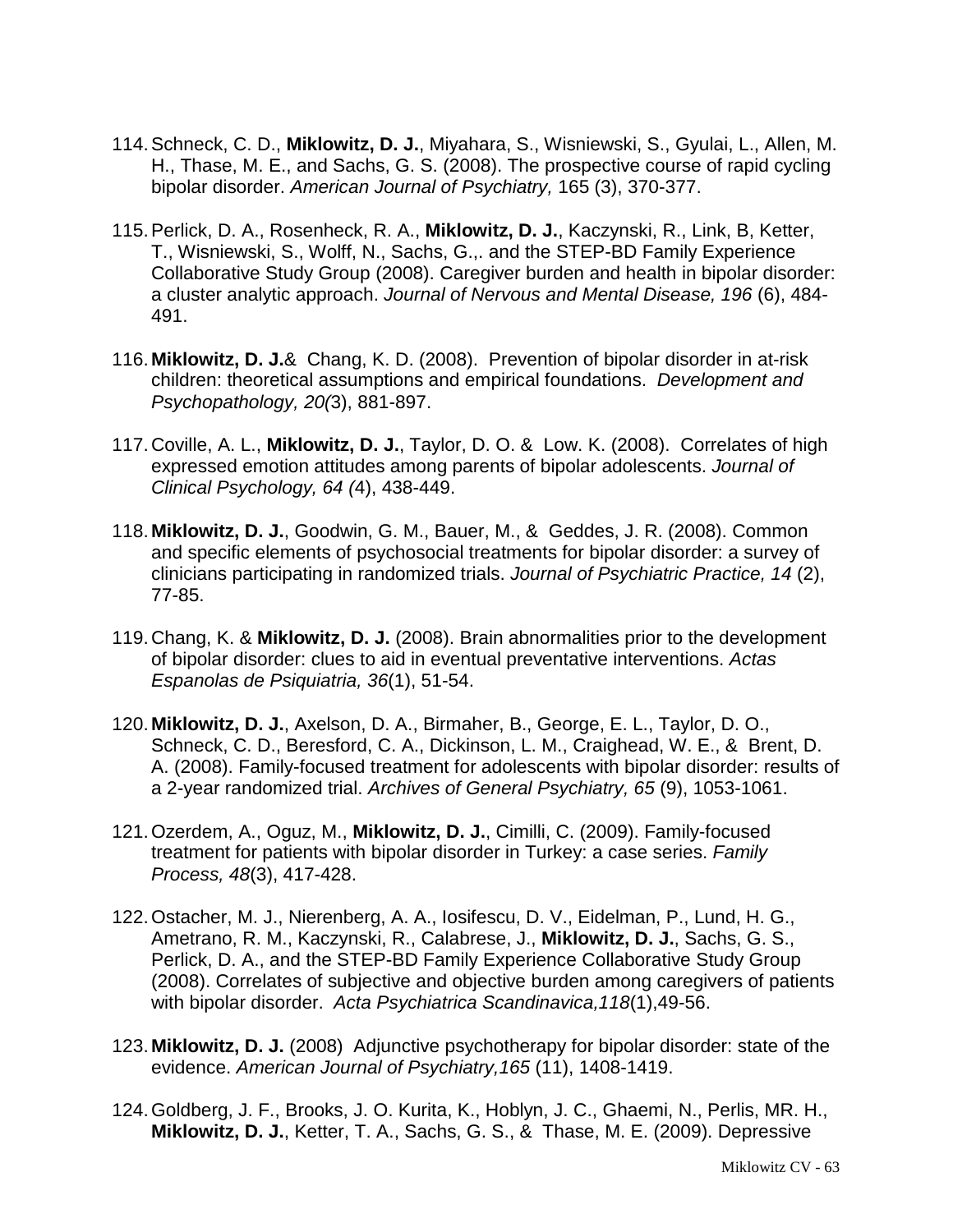illness burden associated with complex polypharmacy in patients with bipolar disorder: findings from the STEP-BD. *Journal of Clinical Psychiatry, 70*(2), 155-62.

- 125. **Miklowitz, D. J.**& Johnson, S. L. (2009). Social and familial risk factors in bipolar disorder: basic processes and relevant interventions. *Clinical Psychology: Science and Practice, 16*(2), 281-296.
- 126.Gyulai, L., Bauer, M. S., Marangell, L. B., Dennehy, E. B., Thase, M. E., Otto, M. W., Zhang, H., Wisniewski, S. R., **Miklowitz, D. J.**, Rapaport, M. H., Baldassano, C. F., & Sachs, G. S. for the STEP-BD Investigators (2008). Correlates of functioning in bipolar disorder. *Psychopharmacology Bulletin, 41*(4), 51-64.
- 127.Goldberg, J. F., Perlis, R. H., Bowden, C. L., Thase, M. E., **Miklowitz, D. J.**, Marangell, L. B., Calabrese, J. R., Nierenberg, A. A., & Sachs, G. S. (2009). Manic symptoms during depressive episodes in 1,380 patients with bipolar disorder: Findings from the STEP-BD. *American Journal of Psychiatry, 166*,173- 181.
- 128.Dausch, B. M., **Miklowitz, D. J.**, Nagamoto, H. T., Adler, L. E., & Shore, J. H. (2009). Family-focused therapy via videoconferencing. *Journal of Telemedicine and Telecare*, 15, 211-214.
- 129[.El-Mallakh, R. S.](http://www.ncbi.nlm.nih.gov/sites/entrez?Db=pubmed&Cmd=Search&Term=%22El-Mallakh%20RS%22%5BAuthor%5D&itool=EntrezSystem2.PEntrez.Pubmed.Pubmed_ResultsPanel.Pubmed_DiscoveryPanel.Pubmed_RVAbstractPlus), [Ghaemi, S. N.](http://www.ncbi.nlm.nih.gov/sites/entrez?Db=pubmed&Cmd=Search&Term=%22Ghaemi%20SN%22%5BAuthor%5D&itool=EntrezSystem2.PEntrez.Pubmed.Pubmed_ResultsPanel.Pubmed_DiscoveryPanel.Pubmed_RVAbstractPlus), [Sagduyu, K.](http://www.ncbi.nlm.nih.gov/sites/entrez?Db=pubmed&Cmd=Search&Term=%22Sagduyu%20K%22%5BAuthor%5D&itool=EntrezSystem2.PEntrez.Pubmed.Pubmed_ResultsPanel.Pubmed_DiscoveryPanel.Pubmed_RVAbstractPlus), [Thase, M. E.](http://www.ncbi.nlm.nih.gov/sites/entrez?Db=pubmed&Cmd=Search&Term=%22Thase%20ME%22%5BAuthor%5D&itool=EntrezSystem2.PEntrez.Pubmed.Pubmed_ResultsPanel.Pubmed_DiscoveryPanel.Pubmed_RVAbstractPlus), [Wisniewski, S. R.](http://www.ncbi.nlm.nih.gov/sites/entrez?Db=pubmed&Cmd=Search&Term=%22Wisniewski%20SR%22%5BAuthor%5D&itool=EntrezSystem2.PEntrez.Pubmed.Pubmed_ResultsPanel.Pubmed_DiscoveryPanel.Pubmed_RVAbstractPlus), [Nierenberg A. A.](http://www.ncbi.nlm.nih.gov/sites/entrez?Db=pubmed&Cmd=Search&Term=%22Nierenberg%20AA%22%5BAuthor%5D&itool=EntrezSystem2.PEntrez.Pubmed.Pubmed_ResultsPanel.Pubmed_DiscoveryPanel.Pubmed_RVAbstractPlus), [Zhang, H. W.](http://www.ncbi.nlm.nih.gov/sites/entrez?Db=pubmed&Cmd=Search&Term=%22Zhang%20HW%22%5BAuthor%5D&itool=EntrezSystem2.PEntrez.Pubmed.Pubmed_ResultsPanel.Pubmed_DiscoveryPanel.Pubmed_RVAbstractPlus), [Pardo, T. A.](http://www.ncbi.nlm.nih.gov/sites/entrez?Db=pubmed&Cmd=Search&Term=%22Pardo%20TA%22%5BAuthor%5D&itool=EntrezSystem2.PEntrez.Pubmed.Pubmed_ResultsPanel.Pubmed_DiscoveryPanel.Pubmed_RVAbstractPlus), [Sachs, G.](http://www.ncbi.nlm.nih.gov/sites/entrez?Db=pubmed&Cmd=Search&Term=%22Sachs%20G%22%5BAuthor%5D&itool=EntrezSystem2.PEntrez.Pubmed.Pubmed_ResultsPanel.Pubmed_DiscoveryPanel.Pubmed_RVAbstractPlus), [Leahy, L.](http://www.ncbi.nlm.nih.gov/sites/entrez?Db=pubmed&Cmd=Search&Term=%22Leahy%20L%22&itool=EntrezSystem2.PEntrez.Pubmed.Pubmed_ResultsPanel.Pubmed_DiscoveryPanel.Pubmed_RVAbstractPlus), [Kogan, J. N.](http://www.ncbi.nlm.nih.gov/sites/entrez?Db=pubmed&Cmd=Search&Term=%22Kogan%20JN%22&itool=EntrezSystem2.PEntrez.Pubmed.Pubmed_ResultsPanel.Pubmed_DiscoveryPanel.Pubmed_RVAbstractPlus), [Dennehy, E. B.](http://www.ncbi.nlm.nih.gov/sites/entrez?Db=pubmed&Cmd=Search&Term=%22Dennehy%20EB%22&itool=EntrezSystem2.PEntrez.Pubmed.Pubmed_ResultsPanel.Pubmed_DiscoveryPanel.Pubmed_RVAbstractPlus), [Conley, J. A.](http://www.ncbi.nlm.nih.gov/sites/entrez?Db=pubmed&Cmd=Search&Term=%22Conley%20JA%22&itool=EntrezSystem2.PEntrez.Pubmed.Pubmed_ResultsPanel.Pubmed_DiscoveryPanel.Pubmed_RVAbstractPlus), [Gradus, J. L.](http://www.ncbi.nlm.nih.gov/sites/entrez?Db=pubmed&Cmd=Search&Term=%22Gradus%20JL%22&itool=EntrezSystem2.PEntrez.Pubmed.Pubmed_ResultsPanel.Pubmed_DiscoveryPanel.Pubmed_RVAbstractPlus), [Gray, S. M.](http://www.ncbi.nlm.nih.gov/sites/entrez?Db=pubmed&Cmd=Search&Term=%22Gray%20SM%22&itool=EntrezSystem2.PEntrez.Pubmed.Pubmed_ResultsPanel.Pubmed_DiscoveryPanel.Pubmed_RVAbstractPlus), [Flowers, J.](http://www.ncbi.nlm.nih.gov/sites/entrez?Db=pubmed&Cmd=Search&Term=%22Flowers%20J%22&itool=EntrezSystem2.PEntrez.Pubmed.Pubmed_ResultsPanel.Pubmed_DiscoveryPanel.Pubmed_RVAbstractPlus), [Graves, M.](http://www.ncbi.nlm.nih.gov/sites/entrez?Db=pubmed&Cmd=Search&Term=%22Graves%20M%22&itool=EntrezSystem2.PEntrez.Pubmed.Pubmed_ResultsPanel.Pubmed_DiscoveryPanel.Pubmed_RVAbstractPlus), [Marangell, L. B.](http://www.ncbi.nlm.nih.gov/sites/entrez?Db=pubmed&Cmd=Search&Term=%22Marangell%20LB%22&itool=EntrezSystem2.PEntrez.Pubmed.Pubmed_ResultsPanel.Pubmed_DiscoveryPanel.Pubmed_RVAbstractPlus), [Martinez, J. M.](http://www.ncbi.nlm.nih.gov/sites/entrez?Db=pubmed&Cmd=Search&Term=%22Martinez%20JM%22&itool=EntrezSystem2.PEntrez.Pubmed.Pubmed_ResultsPanel.Pubmed_DiscoveryPanel.Pubmed_RVAbstractPlus), [Calabrese, J. R.](http://www.ncbi.nlm.nih.gov/sites/entrez?Db=pubmed&Cmd=Search&Term=%22Calabrese%20JR%22&itool=EntrezSystem2.PEntrez.Pubmed.Pubmed_ResultsPanel.Pubmed_DiscoveryPanel.Pubmed_RVAbstractPlus), [Shelton, M.](http://www.ncbi.nlm.nih.gov/sites/entrez?Db=pubmed&Cmd=Search&Term=%22Shelton%20M%22&itool=EntrezSystem2.PEntrez.Pubmed.Pubmed_ResultsPanel.Pubmed_DiscoveryPanel.Pubmed_RVAbstractPlus), [Otto, M. W.](http://www.ncbi.nlm.nih.gov/sites/entrez?Db=pubmed&Cmd=Search&Term=%22Otto%20MW%22&itool=EntrezSystem2.PEntrez.Pubmed.Pubmed_ResultsPanel.Pubmed_DiscoveryPanel.Pubmed_RVAbstractPlus), [Nierenberg, A. A.](http://www.ncbi.nlm.nih.gov/sites/entrez?Db=pubmed&Cmd=Search&Term=%22Nierenberg%20AA%22&itool=EntrezSystem2.PEntrez.Pubmed.Pubmed_ResultsPanel.Pubmed_DiscoveryPanel.Pubmed_RVAbstractPlus), [Lydiard, R. B.](http://www.ncbi.nlm.nih.gov/sites/entrez?Db=pubmed&Cmd=Search&Term=%22Lydiard%20RB%22&itool=EntrezSystem2.PEntrez.Pubmed.Pubmed_ResultsPanel.Pubmed_DiscoveryPanel.Pubmed_RVAbstractPlus), [Goldberg, J. F.](http://www.ncbi.nlm.nih.gov/sites/entrez?Db=pubmed&Cmd=Search&Term=%22Goldberg%20JF%22&itool=EntrezSystem2.PEntrez.Pubmed.Pubmed_ResultsPanel.Pubmed_DiscoveryPanel.Pubmed_RVAbstractPlus), [Chou, J. C.](http://www.ncbi.nlm.nih.gov/sites/entrez?Db=pubmed&Cmd=Search&Term=%22Chou%20JC%22&itool=EntrezSystem2.PEntrez.Pubmed.Pubmed_ResultsPanel.Pubmed_DiscoveryPanel.Pubmed_RVAbstractPlus), [Cohen, J.](http://www.ncbi.nlm.nih.gov/sites/entrez?Db=pubmed&Cmd=Search&Term=%22Cohen%20J%22&itool=EntrezSystem2.PEntrez.Pubmed.Pubmed_ResultsPanel.Pubmed_DiscoveryPanel.Pubmed_RVAbstractPlus), [Zajecka,](http://www.ncbi.nlm.nih.gov/sites/entrez?Db=pubmed&Cmd=Search&Term=%22Zajecka%20J%22&itool=EntrezSystem2.PEntrez.Pubmed.Pubmed_ResultsPanel.Pubmed_DiscoveryPanel.Pubmed_RVAbstractPlus)  [J.](http://www.ncbi.nlm.nih.gov/sites/entrez?Db=pubmed&Cmd=Search&Term=%22Zajecka%20J%22&itool=EntrezSystem2.PEntrez.Pubmed.Pubmed_ResultsPanel.Pubmed_DiscoveryPanel.Pubmed_RVAbstractPlus), [Ketter, T. A.](http://www.ncbi.nlm.nih.gov/sites/entrez?Db=pubmed&Cmd=Search&Term=%22Ketter%20TA%22&itool=EntrezSystem2.PEntrez.Pubmed.Pubmed_ResultsPanel.Pubmed_DiscoveryPanel.Pubmed_RVAbstractPlus), [Wang, P. W.](http://www.ncbi.nlm.nih.gov/sites/entrez?Db=pubmed&Cmd=Search&Term=%22Wang%20PW%22&itool=EntrezSystem2.PEntrez.Pubmed.Pubmed_ResultsPanel.Pubmed_DiscoveryPanel.Pubmed_RVAbstractPlus), [Halbreich, U.](http://www.ncbi.nlm.nih.gov/sites/entrez?Db=pubmed&Cmd=Search&Term=%22Halbreich%20U%22&itool=EntrezSystem2.PEntrez.Pubmed.Pubmed_ResultsPanel.Pubmed_DiscoveryPanel.Pubmed_RVAbstractPlus), [Gelenberg, A.](http://www.ncbi.nlm.nih.gov/sites/entrez?Db=pubmed&Cmd=Search&Term=%22Gelenberg%20A%22&itool=EntrezSystem2.PEntrez.Pubmed.Pubmed_ResultsPanel.Pubmed_DiscoveryPanel.Pubmed_RVAbstractPlus), [Rapaport, M.](http://www.ncbi.nlm.nih.gov/sites/entrez?Db=pubmed&Cmd=Search&Term=%22Rapaport%20M%22&itool=EntrezSystem2.PEntrez.Pubmed.Pubmed_ResultsPanel.Pubmed_DiscoveryPanel.Pubmed_RVAbstractPlus), [Thomas,](http://www.ncbi.nlm.nih.gov/sites/entrez?Db=pubmed&Cmd=Search&Term=%22Thomas%20M%22&itool=EntrezSystem2.PEntrez.Pubmed.Pubmed_ResultsPanel.Pubmed_DiscoveryPanel.Pubmed_RVAbstractPlus)  [M.](http://www.ncbi.nlm.nih.gov/sites/entrez?Db=pubmed&Cmd=Search&Term=%22Thomas%20M%22&itool=EntrezSystem2.PEntrez.Pubmed.Pubmed_ResultsPanel.Pubmed_DiscoveryPanel.Pubmed_RVAbstractPlus), [Allen, M. H.](http://www.ncbi.nlm.nih.gov/sites/entrez?Db=pubmed&Cmd=Search&Term=%22Allen%20MH%22&itool=EntrezSystem2.PEntrez.Pubmed.Pubmed_ResultsPanel.Pubmed_DiscoveryPanel.Pubmed_RVAbstractPlus), **[Miklowitz, D. J.](http://www.ncbi.nlm.nih.gov/sites/entrez?Db=pubmed&Cmd=Search&Term=%22Miklowitz%20DJ%22&itool=EntrezSystem2.PEntrez.Pubmed.Pubmed_ResultsPanel.Pubmed_DiscoveryPanel.Pubmed_RVAbstractPlus)**, [Patel, J.](http://www.ncbi.nlm.nih.gov/sites/entrez?Db=pubmed&Cmd=Search&Term=%22Patel%20J%22&itool=EntrezSystem2.PEntrez.Pubmed.Pubmed_ResultsPanel.Pubmed_DiscoveryPanel.Pubmed_RVAbstractPlus), [Sagduyu, K.](http://www.ncbi.nlm.nih.gov/sites/entrez?Db=pubmed&Cmd=Search&Term=%22Sagduyu%20K%22&itool=EntrezSystem2.PEntrez.Pubmed.Pubmed_ResultsPanel.Pubmed_DiscoveryPanel.Pubmed_RVAbstractPlus), [Fossey, M. D.](http://www.ncbi.nlm.nih.gov/sites/entrez?Db=pubmed&Cmd=Search&Term=%22Fossey%20MD%22&itool=EntrezSystem2.PEntrez.Pubmed.Pubmed_ResultsPanel.Pubmed_DiscoveryPanel.Pubmed_RVAbstractPlus), [Yates, W.](http://www.ncbi.nlm.nih.gov/sites/entrez?Db=pubmed&Cmd=Search&Term=%22Yates%20WR%22&itool=EntrezSystem2.PEntrez.Pubmed.Pubmed_ResultsPanel.Pubmed_DiscoveryPanel.Pubmed_RVAbstractPlus)  [R.](http://www.ncbi.nlm.nih.gov/sites/entrez?Db=pubmed&Cmd=Search&Term=%22Yates%20WR%22&itool=EntrezSystem2.PEntrez.Pubmed.Pubmed_ResultsPanel.Pubmed_DiscoveryPanel.Pubmed_RVAbstractPlus), [Gyulai, L.](http://www.ncbi.nlm.nih.gov/sites/entrez?Db=pubmed&Cmd=Search&Term=%22Gyulai%20L%22&itool=EntrezSystem2.PEntrez.Pubmed.Pubmed_ResultsPanel.Pubmed_DiscoveryPanel.Pubmed_RVAbstractPlus), [Baldassano, C.](http://www.ncbi.nlm.nih.gov/sites/entrez?Db=pubmed&Cmd=Search&Term=%22Baldassano%20C%22&itool=EntrezSystem2.PEntrez.Pubmed.Pubmed_ResultsPanel.Pubmed_DiscoveryPanel.Pubmed_RVAbstractPlus), [Friedman, E. S.](http://www.ncbi.nlm.nih.gov/sites/entrez?Db=pubmed&Cmd=Search&Term=%22Friedman%20ES%22&itool=EntrezSystem2.PEntrez.Pubmed.Pubmed_ResultsPanel.Pubmed_DiscoveryPanel.Pubmed_RVAbstractPlus), [Hauser, P.](http://www.ncbi.nlm.nih.gov/sites/entrez?Db=pubmed&Cmd=Search&Term=%22Hauser%20P%22&itool=EntrezSystem2.PEntrez.Pubmed.Pubmed_ResultsPanel.Pubmed_DiscoveryPanel.Pubmed_RVAbstractPlus), [Bowden, C. L.](http://www.ncbi.nlm.nih.gov/sites/entrez?Db=pubmed&Cmd=Search&Term=%22Bowden%20CL%22&itool=EntrezSystem2.PEntrez.Pubmed.Pubmed_ResultsPanel.Pubmed_DiscoveryPanel.Pubmed_RVAbstractPlus), [Gonzales, C. L.](http://www.ncbi.nlm.nih.gov/sites/entrez?Db=pubmed&Cmd=Search&Term=%22Gonzales%20CL%22&itool=EntrezSystem2.PEntrez.Pubmed.Pubmed_ResultsPanel.Pubmed_DiscoveryPanel.Pubmed_RVAbstractPlus), [Bauer, M. S.](http://www.ncbi.nlm.nih.gov/sites/entrez?Db=pubmed&Cmd=Search&Term=%22Bauer%20MS%22&itool=EntrezSystem2.PEntrez.Pubmed.Pubmed_ResultsPanel.Pubmed_DiscoveryPanel.Pubmed_RVAbstractPlus), [Calabrese, J. R.](http://www.ncbi.nlm.nih.gov/sites/entrez?Db=pubmed&Cmd=Search&Term=%22Calabrese%20JR%22&itool=EntrezSystem2.PEntrez.Pubmed.Pubmed_ResultsPanel.Pubmed_DiscoveryPanel.Pubmed_RVAbstractPlus), [Conley, J.](http://www.ncbi.nlm.nih.gov/sites/entrez?Db=pubmed&Cmd=Search&Term=%22Conley%20J%22&itool=EntrezSystem2.PEntrez.Pubmed.Pubmed_ResultsPanel.Pubmed_DiscoveryPanel.Pubmed_RVAbstractPlus), [Fava, M.](http://www.ncbi.nlm.nih.gov/sites/entrez?Db=pubmed&Cmd=Search&Term=%22Fava%20M%22&itool=EntrezSystem2.PEntrez.Pubmed.Pubmed_ResultsPanel.Pubmed_DiscoveryPanel.Pubmed_RVAbstractPlus), [Gottleib, G.](http://www.ncbi.nlm.nih.gov/sites/entrez?Db=pubmed&Cmd=Search&Term=%22Gottleib%20G%22&itool=EntrezSystem2.PEntrez.Pubmed.Pubmed_ResultsPanel.Pubmed_DiscoveryPanel.Pubmed_RVAbstractPlus), [Frank, E.](http://www.ncbi.nlm.nih.gov/sites/entrez?Db=pubmed&Cmd=Search&Term=%22Frank%20E%22&itool=EntrezSystem2.PEntrez.Pubmed.Pubmed_ResultsPanel.Pubmed_DiscoveryPanel.Pubmed_RVAbstractPlus), [Kupfer, D.](http://www.ncbi.nlm.nih.gov/sites/entrez?Db=pubmed&Cmd=Search&Term=%22Kupfer%20D%22&itool=EntrezSystem2.PEntrez.Pubmed.Pubmed_ResultsPanel.Pubmed_DiscoveryPanel.Pubmed_RVAbstractPlus), [Leahy, L.](http://www.ncbi.nlm.nih.gov/sites/entrez?Db=pubmed&Cmd=Search&Term=%22Leahy%20L%22&itool=EntrezSystem2.PEntrez.Pubmed.Pubmed_ResultsPanel.Pubmed_DiscoveryPanel.Pubmed_RVAbstractPlus), [Otto MW,](http://www.ncbi.nlm.nih.gov/sites/entrez?Db=pubmed&Cmd=Search&Term=%22Otto%20MW%22&itool=EntrezSystem2.PEntrez.Pubmed.Pubmed_ResultsPanel.Pubmed_DiscoveryPanel.Pubmed_RVAbstractPlus) [Rosenbaum, J.](http://www.ncbi.nlm.nih.gov/sites/entrez?Db=pubmed&Cmd=Search&Term=%22Rosenbaum%20J%22&itool=EntrezSystem2.PEntrez.Pubmed.Pubmed_ResultsPanel.Pubmed_DiscoveryPanel.Pubmed_RVAbstractPlus), [Rudorfer, M. V.](http://www.ncbi.nlm.nih.gov/sites/entrez?Db=pubmed&Cmd=Search&Term=%22Rudorfer%20MV%22&itool=EntrezSystem2.PEntrez.Pubmed.Pubmed_ResultsPanel.Pubmed_DiscoveryPanel.Pubmed_RVAbstractPlus), [Street,](http://www.ncbi.nlm.nih.gov/sites/entrez?Db=pubmed&Cmd=Search&Term=%22Street%20L%22&itool=EntrezSystem2.PEntrez.Pubmed.Pubmed_ResultsPanel.Pubmed_DiscoveryPanel.Pubmed_RVAbstractPlus)  [L.](http://www.ncbi.nlm.nih.gov/sites/entrez?Db=pubmed&Cmd=Search&Term=%22Street%20L%22&itool=EntrezSystem2.PEntrez.Pubmed.Pubmed_ResultsPanel.Pubmed_DiscoveryPanel.Pubmed_RVAbstractPlus), [Ward, S.](http://www.ncbi.nlm.nih.gov/sites/entrez?Db=pubmed&Cmd=Search&Term=%22Ward%20S%22&itool=EntrezSystem2.PEntrez.Pubmed.Pubmed_ResultsPanel.Pubmed_DiscoveryPanel.Pubmed_RVAbstractPlus), [Wisniewski, S.](http://www.ncbi.nlm.nih.gov/sites/entrez?Db=pubmed&Cmd=Search&Term=%22Wisniewski%20S%22&itool=EntrezSystem2.PEntrez.Pubmed.Pubmed_ResultsPanel.Pubmed_DiscoveryPanel.Pubmed_RVAbstractPlus), & [Severe J.](http://www.ncbi.nlm.nih.gov/sites/entrez?Db=pubmed&Cmd=Search&Term=%22Severe%20J%22&itool=EntrezSystem2.PEntrez.Pubmed.Pubmed_ResultsPanel.Pubmed_DiscoveryPanel.Pubmed_RVAbstractPlus) (2008). Antidepressant-associated chronic irritable dysphoria (ACID) in STEP-BD patients. *Journal of Affective Disorders,* 111 (2-3), 372-377.
- 130. **Miklowitz, D. J.**, Axelson, D. A., George, E. L., Taylor, D. O., Schneck, C. D., Sullivan, A. E., Dickinson, L. M. & Birmaher, B. (2009). Expressed emotion moderates the effects of family-focused treatment for bipolar adolescents. *Journal of the American Academy of Child and Adolescent Psychiatry, 48*, 643-651.
- 131. **Miklowitz, D. J.** & Scott, J. (2009). Psychosocial treatments for bipolar disorder: Cost-effectiveness, mediating mechanisms, and future directions. *Bipolar Disorders, 11,* 110-122.
- 132.Perlis, R. H., Dennehy, E. B., **Miklowitz, D. J.**, DelBello, M. P., Calabrese, J. R., Wisniewski, S. R., Bowden, C. L., Thase, M. E., Nierenberg, A. A., & Sachs, G. (2009). Retrospective age-at-onset of bipolar disorder and outcome during 2-year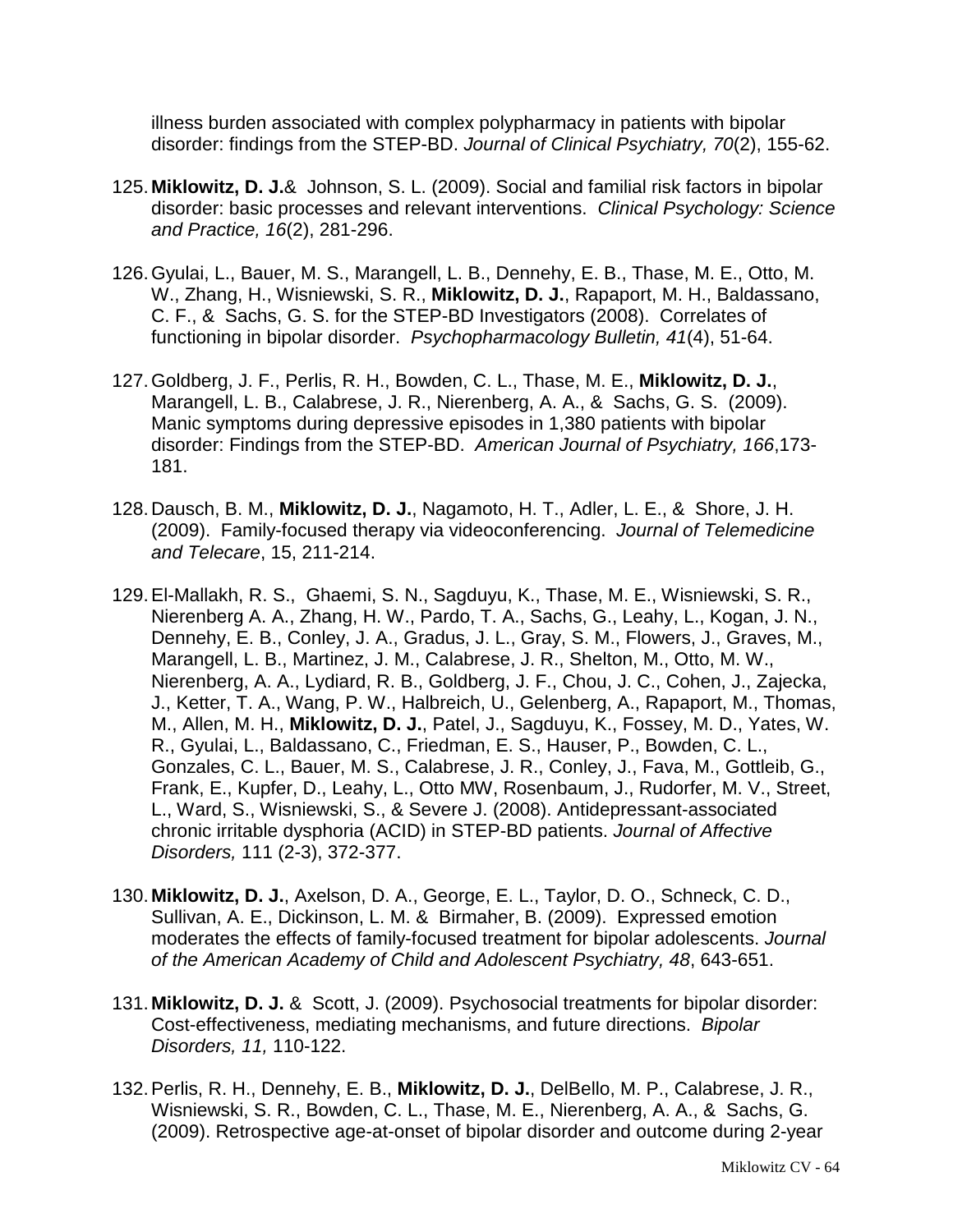follow-up: Results from the STEP-BD study. *Bipolar Disorders, 11* (4), 391-400.

- 133.Kogan, J. N., Bauer, M. S., Dennehy, E. B., **Miklowitz, D. J.**, Gonzalez, J. M., Thompson, P. M., & Sachs, G. S. (2009). Increasing minority research participation through collaboration with community outpatient clinics: The STEP-BD Community Partners Experience. *Clinical Trials,* 6(4):344-54.
- 134. **Miklowitz, D. J.** & Johnson, S. L. (2009). On the role of goal dysregulation in the treatment of bipolar disorder. *Clinical Psychology: Science and Practice, 16* (4), 470-475.
- 135.Goodwin, G. M., and the and the Consensus Group of the British Association for Psychopharmacology (Cavanagh, J., Colom, F., Coghill, D., Cookson, J., Cooper, S., Cowen, P., Ebmeier, K., Ferrier, N., Geddes, J., Goodyer, I., Haddad, P., Hunt, N., Kapur, N., Jones, I., Lam, D., Lingford-Hughes, A., Manning, C., McGuire, P., **Miklowitz, D.**, Montgomery, S., Morriss, R., Sahakian, B., Scott, J., Taylor, D., Thakore, J., Thapar, A., Thomas, A.). (2009). Evidence-based guidelines for treating bipolar disorder: Revised second edition -- recommendations from the British Association for Psychopharmacology. *Journal of Psychopharmacology, 23*(4),346-88.
- 136. Mansour, H. A., Talkowski, M. E., Wood J., Chowdari, F. V., McClain, L., Prasad, K., Montrose, D., Fagiolini, A., Friedman, E. S., Allen, M. H., Bowden, C. L., Calabrese, J., El-Mallakh, R. S., Escamilla, M., Faraone, S. V., Fossey, M. D., Gyulai, L., Loftis, J. M., Hauser, P., Ketter, T. A., Marangell, L. B., **Miklowitz, D. J.**, Nierenberg, A. A., Patel, J., Sachs, G. S., Sklar, P., Smoller, J. W., Laird, N., Keshavan, M., Thase, M. E., Axelson, D., Birmaher, B., Lewis, D., Monk, T., Frank, E., Kupfer, D. J., & Nimgaonkar, V. (2009). Association study of twenty-one circadian genes with bipolar I disorder, schizoaffective disorder and schizophrenia. *Bipolar Disorders, 11*, 701-710.
- 137. **Miklowitz, D. J.**, Alatiq, Y., Goodwin, G. M., Geddes, J. R., Fennell, M. V. F., Dimidjian, S., Hauser, M., & Williams, J. M. G. (2009). A pilot study of mindfulness-based cognitive therapy for bipolar disorder. *International Journal of Cognitive Therapy, 2* (4), 373-382.
- 138. **Miklowitz, D. J.** (2009). Group psychoeducation increases time to recurrence in stabilised bipolar disorders. *Evidence-Based Mental Health, 12* (4), 110.
- 139.Chessick, C. A., Perlick, D. A., **Miklowitz, D. J.**, Dickinson, L. M., Allen, M. H., Morris, C. D., Gonzalez, J. M., Marangell, L. B., Cosgrove, V., Ostacher, M., and the STED- BD Family Experience Collaborative Study Group (2009). Suicidal ideation and depressive symptoms among bipolar patients as predictors of the health and well-being of caregivers. *Bipolar Disorders, 11*, 876-884.
- 140[.Velligan, D. I.](http://www.ncbi.nlm.nih.gov/sites/entrez?Db=pubmed&Cmd=Search&Term=%22Velligan%20DI%22%5BAuthor%5D&itool=EntrezSystem2.PEntrez.Pubmed.Pubmed_ResultsPanel.Pubmed_DiscoveryPanel.Pubmed_RVAbstractPlus), [Weiden, P. J.](http://www.ncbi.nlm.nih.gov/sites/entrez?Db=pubmed&Cmd=Search&Term=%22Weiden%20PJ%22%5BAuthor%5D&itool=EntrezSystem2.PEntrez.Pubmed.Pubmed_ResultsPanel.Pubmed_DiscoveryPanel.Pubmed_RVAbstractPlus), [Sajatovic, M.](http://www.ncbi.nlm.nih.gov/sites/entrez?Db=pubmed&Cmd=Search&Term=%22Sajatovic%20M%22%5BAuthor%5D&itool=EntrezSystem2.PEntrez.Pubmed.Pubmed_ResultsPanel.Pubmed_DiscoveryPanel.Pubmed_RVAbstractPlus), [Scott, J.](http://www.ncbi.nlm.nih.gov/sites/entrez?Db=pubmed&Cmd=Search&Term=%22Scott%20J%22%5BAuthor%5D&itool=EntrezSystem2.PEntrez.Pubmed.Pubmed_ResultsPanel.Pubmed_DiscoveryPanel.Pubmed_RVAbstractPlus), [Carpenter, D.](http://www.ncbi.nlm.nih.gov/sites/entrez?Db=pubmed&Cmd=Search&Term=%22Carpenter%20D%22%5BAuthor%5D&itool=EntrezSystem2.PEntrez.Pubmed.Pubmed_ResultsPanel.Pubmed_DiscoveryPanel.Pubmed_RVAbstractPlus), [Ross, R.](http://www.ncbi.nlm.nih.gov/sites/entrez?Db=pubmed&Cmd=Search&Term=%22Ross%20R%22%5BAuthor%5D&itool=EntrezSystem2.PEntrez.Pubmed.Pubmed_ResultsPanel.Pubmed_DiscoveryPanel.Pubmed_RVAbstractPlus), [Docherty, J. P.](http://www.ncbi.nlm.nih.gov/sites/entrez?Db=pubmed&Cmd=Search&Term=%22Docherty%20JP%22%5BAuthor%5D&itool=EntrezSystem2.PEntrez.Pubmed.Pubmed_ResultsPanel.Pubmed_DiscoveryPanel.Pubmed_RVAbstractPlus), and the [Expert Consensus Panel on Adherence Problems in](http://www.ncbi.nlm.nih.gov/sites/entrez?Db=pubmed&Cmd=Search&Term=%22Expert%20Consensus%20Panel%20on%20Adherence%20Problems%20in%20Serious%20and%20Persistent%20Mental%20Illness%22%5BCorporate%20Author%5D&itool=EntrezSystem2.PEntrez.Pubmed.Pubmed_ResultsPanel.Pubmed_DiscoveryPanel.Pubmed_RVAbstractPlus)  [Serious and Persistent Mental Illness](http://www.ncbi.nlm.nih.gov/sites/entrez?Db=pubmed&Cmd=Search&Term=%22Expert%20Consensus%20Panel%20on%20Adherence%20Problems%20in%20Serious%20and%20Persistent%20Mental%20Illness%22%5BCorporate%20Author%5D&itool=EntrezSystem2.PEntrez.Pubmed.Pubmed_ResultsPanel.Pubmed_DiscoveryPanel.Pubmed_RVAbstractPlus) [\(Bellack, A. S.](http://www.ncbi.nlm.nih.gov/sites/entrez?Db=pubmed&Cmd=Search&Term=%22Bellack%20AS%22&itool=EntrezSystem2.PEntrez.Pubmed.Pubmed_ResultsPanel.Pubmed_DiscoveryPanel.Pubmed_RVAbstractPlus), [Bowden, C. L.](http://www.ncbi.nlm.nih.gov/sites/entrez?Db=pubmed&Cmd=Search&Term=%22Bowden%20CL%22&itool=EntrezSystem2.PEntrez.Pubmed.Pubmed_ResultsPanel.Pubmed_DiscoveryPanel.Pubmed_RVAbstractPlus),, Bowie, C. R.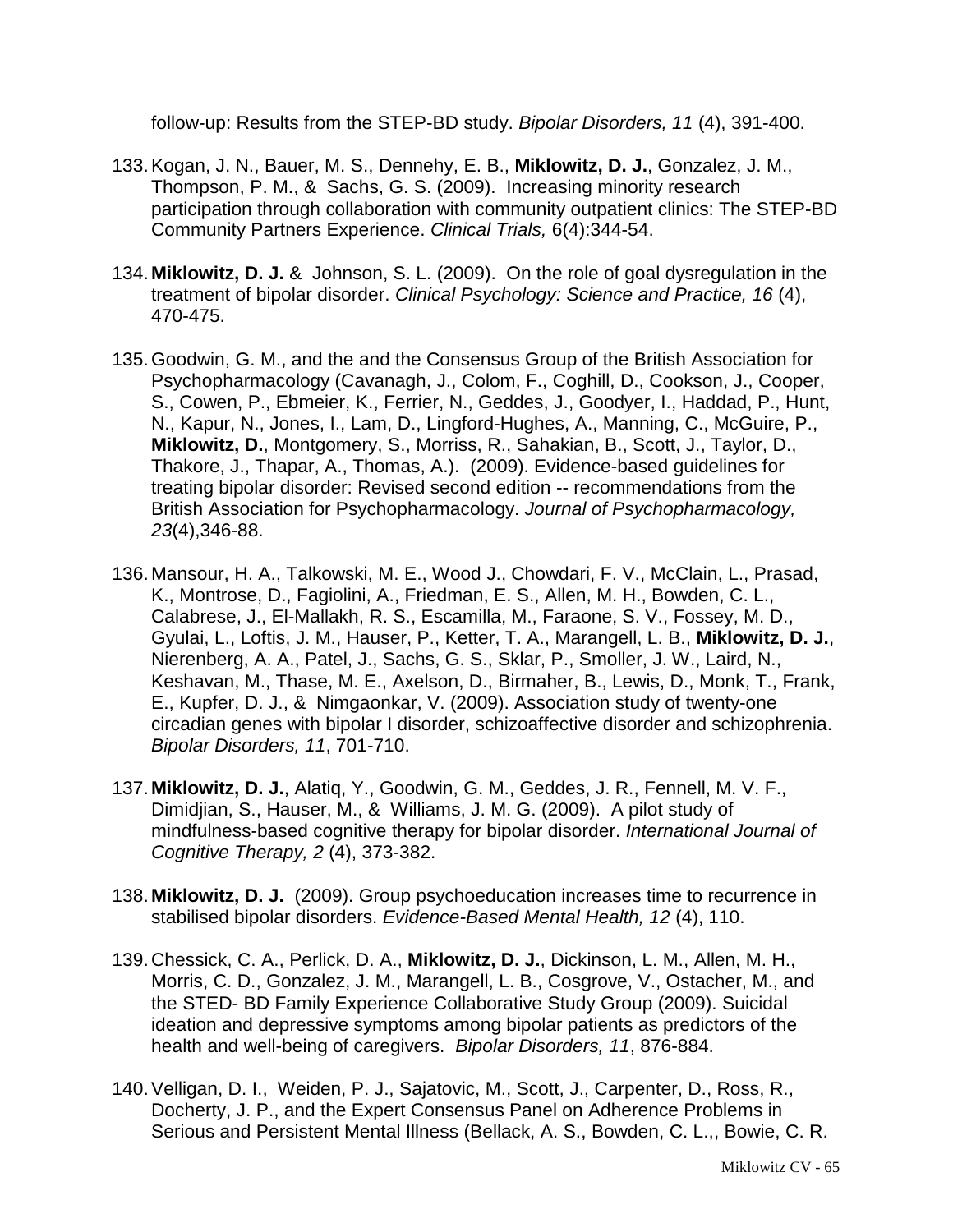[Byerly MJ,](http://www.ncbi.nlm.nih.gov/sites/entrez?Db=pubmed&Cmd=Search&Term=%22Byerly%20MJ%22&itool=EntrezSystem2.PEntrez.Pubmed.Pubmed_ResultsPanel.Pubmed_DiscoveryPanel.Pubmed_RVAbstractPlus) [Carpenter WT,](http://www.ncbi.nlm.nih.gov/sites/entrez?Db=pubmed&Cmd=Search&Term=%22Carpenter%20WT%22&itool=EntrezSystem2.PEntrez.Pubmed.Pubmed_ResultsPanel.Pubmed_DiscoveryPanel.Pubmed_RVAbstractPlus) [Copeland LA,](http://www.ncbi.nlm.nih.gov/sites/entrez?Db=pubmed&Cmd=Search&Term=%22Copeland%20LA%22&itool=EntrezSystem2.PEntrez.Pubmed.Pubmed_ResultsPanel.Pubmed_DiscoveryPanel.Pubmed_RVAbstractPlus) [Dassori AM,](http://www.ncbi.nlm.nih.gov/sites/entrez?Db=pubmed&Cmd=Search&Term=%22Dassori%20AM%22&itool=EntrezSystem2.PEntrez.Pubmed.Pubmed_ResultsPanel.Pubmed_DiscoveryPanel.Pubmed_RVAbstractPlus) [Davis JM,](http://www.ncbi.nlm.nih.gov/sites/entrez?Db=pubmed&Cmd=Search&Term=%22Davis%20JM%22&itool=EntrezSystem2.PEntrez.Pubmed.Pubmed_ResultsPanel.Pubmed_DiscoveryPanel.Pubmed_RVAbstractPlus) [Depp CA,](http://www.ncbi.nlm.nih.gov/sites/entrez?Db=pubmed&Cmd=Search&Term=%22Depp%20CA%22&itool=EntrezSystem2.PEntrez.Pubmed.Pubmed_ResultsPanel.Pubmed_DiscoveryPanel.Pubmed_RVAbstractPlus) [Diaz E,](http://www.ncbi.nlm.nih.gov/sites/entrez?Db=pubmed&Cmd=Search&Term=%22Diaz%20E%22&itool=EntrezSystem2.PEntrez.Pubmed.Pubmed_ResultsPanel.Pubmed_DiscoveryPanel.Pubmed_RVAbstractPlus) [Dixon LB,](http://www.ncbi.nlm.nih.gov/sites/entrez?Db=pubmed&Cmd=Search&Term=%22Dixon%20LB%22&itool=EntrezSystem2.PEntrez.Pubmed.Pubmed_ResultsPanel.Pubmed_DiscoveryPanel.Pubmed_RVAbstractPlus) [Docherty JP,](http://www.ncbi.nlm.nih.gov/sites/entrez?Db=pubmed&Cmd=Search&Term=%22Docherty%20JP%22&itool=EntrezSystem2.PEntrez.Pubmed.Pubmed_ResultsPanel.Pubmed_DiscoveryPanel.Pubmed_RVAbstractPlus) [Elbogen EB,](http://www.ncbi.nlm.nih.gov/sites/entrez?Db=pubmed&Cmd=Search&Term=%22Elbogen%20EB%22&itool=EntrezSystem2.PEntrez.Pubmed.Pubmed_ResultsPanel.Pubmed_DiscoveryPanel.Pubmed_RVAbstractPlus) [Ghaemi SN,](http://www.ncbi.nlm.nih.gov/sites/entrez?Db=pubmed&Cmd=Search&Term=%22Ghaemi%20SN%22&itool=EntrezSystem2.PEntrez.Pubmed.Pubmed_ResultsPanel.Pubmed_DiscoveryPanel.Pubmed_RVAbstractPlus) [Keck PE Jr,](http://www.ncbi.nlm.nih.gov/sites/entrez?Db=pubmed&Cmd=Search&Term=%22Keck%20PE%20Jr%22&itool=EntrezSystem2.PEntrez.Pubmed.Pubmed_ResultsPanel.Pubmed_DiscoveryPanel.Pubmed_RVAbstractPlus) [Keith SJ,](http://www.ncbi.nlm.nih.gov/sites/entrez?Db=pubmed&Cmd=Search&Term=%22Keith%20SJ%22&itool=EntrezSystem2.PEntrez.Pubmed.Pubmed_ResultsPanel.Pubmed_DiscoveryPanel.Pubmed_RVAbstractPlus) [Kikkert](http://www.ncbi.nlm.nih.gov/sites/entrez?Db=pubmed&Cmd=Search&Term=%22Kikkert%20MJ%22&itool=EntrezSystem2.PEntrez.Pubmed.Pubmed_ResultsPanel.Pubmed_DiscoveryPanel.Pubmed_RVAbstractPlus)  [MJ,](http://www.ncbi.nlm.nih.gov/sites/entrez?Db=pubmed&Cmd=Search&Term=%22Kikkert%20MJ%22&itool=EntrezSystem2.PEntrez.Pubmed.Pubmed_ResultsPanel.Pubmed_DiscoveryPanel.Pubmed_RVAbstractPlus) [Lauriello J,](http://www.ncbi.nlm.nih.gov/sites/entrez?Db=pubmed&Cmd=Search&Term=%22Lauriello%20J%22&itool=EntrezSystem2.PEntrez.Pubmed.Pubmed_ResultsPanel.Pubmed_DiscoveryPanel.Pubmed_RVAbstractPlus) [Lebowitz BD,](http://www.ncbi.nlm.nih.gov/sites/entrez?Db=pubmed&Cmd=Search&Term=%22Lebowitz%20BD%22&itool=EntrezSystem2.PEntrez.Pubmed.Pubmed_ResultsPanel.Pubmed_DiscoveryPanel.Pubmed_RVAbstractPlus) [Marder SR,](http://www.ncbi.nlm.nih.gov/sites/entrez?Db=pubmed&Cmd=Search&Term=%22Marder%20SR%22&itool=EntrezSystem2.PEntrez.Pubmed.Pubmed_ResultsPanel.Pubmed_DiscoveryPanel.Pubmed_RVAbstractPlus) [McEvoy JP,](http://www.ncbi.nlm.nih.gov/sites/entrez?Db=pubmed&Cmd=Search&Term=%22McEvoy%20JP%22&itool=EntrezSystem2.PEntrez.Pubmed.Pubmed_ResultsPanel.Pubmed_DiscoveryPanel.Pubmed_RVAbstractPlus) **[Miklowitz DJ](http://www.ncbi.nlm.nih.gov/sites/entrez?Db=pubmed&Cmd=Search&Term=%22Miklowitz%20DJ%22&itool=EntrezSystem2.PEntrez.Pubmed.Pubmed_ResultsPanel.Pubmed_DiscoveryPanel.Pubmed_RVAbstractPlus)**, [Miller AL,](http://www.ncbi.nlm.nih.gov/sites/entrez?Db=pubmed&Cmd=Search&Term=%22Miller%20AL%22&itool=EntrezSystem2.PEntrez.Pubmed.Pubmed_ResultsPanel.Pubmed_DiscoveryPanel.Pubmed_RVAbstractPlus) [Nakonezny PA,](http://www.ncbi.nlm.nih.gov/sites/entrez?Db=pubmed&Cmd=Search&Term=%22Nakonezny%20PA%22&itool=EntrezSystem2.PEntrez.Pubmed.Pubmed_ResultsPanel.Pubmed_DiscoveryPanel.Pubmed_RVAbstractPlus) [Nasrallah HA,](http://www.ncbi.nlm.nih.gov/sites/entrez?Db=pubmed&Cmd=Search&Term=%22Nasrallah%20HA%22&itool=EntrezSystem2.PEntrez.Pubmed.Pubmed_ResultsPanel.Pubmed_DiscoveryPanel.Pubmed_RVAbstractPlus) [Otto M,](http://www.ncbi.nlm.nih.gov/sites/entrez?Db=pubmed&Cmd=Search&Term=%22Otto%20M%22&itool=EntrezSystem2.PEntrez.Pubmed.Pubmed_ResultsPanel.Pubmed_DiscoveryPanel.Pubmed_RVAbstractPlus) [Perlis RH,](http://www.ncbi.nlm.nih.gov/sites/entrez?Db=pubmed&Cmd=Search&Term=%22Perlis%20RH%22&itool=EntrezSystem2.PEntrez.Pubmed.Pubmed_ResultsPanel.Pubmed_DiscoveryPanel.Pubmed_RVAbstractPlus) [Robinson DG,](http://www.ncbi.nlm.nih.gov/sites/entrez?Db=pubmed&Cmd=Search&Term=%22Robinson%20DG%22&itool=EntrezSystem2.PEntrez.Pubmed.Pubmed_ResultsPanel.Pubmed_DiscoveryPanel.Pubmed_RVAbstractPlus) [Sachs GS,](http://www.ncbi.nlm.nih.gov/sites/entrez?Db=pubmed&Cmd=Search&Term=%22Sachs%20GS%22&itool=EntrezSystem2.PEntrez.Pubmed.Pubmed_ResultsPanel.Pubmed_DiscoveryPanel.Pubmed_RVAbstractPlus) [Sajatovic M,](http://www.ncbi.nlm.nih.gov/sites/entrez?Db=pubmed&Cmd=Search&Term=%22Sajatovic%20M%22&itool=EntrezSystem2.PEntrez.Pubmed.Pubmed_ResultsPanel.Pubmed_DiscoveryPanel.Pubmed_RVAbstractPlus) [Schooler NR,](http://www.ncbi.nlm.nih.gov/sites/entrez?Db=pubmed&Cmd=Search&Term=%22Schooler%20NR%22&itool=EntrezSystem2.PEntrez.Pubmed.Pubmed_ResultsPanel.Pubmed_DiscoveryPanel.Pubmed_RVAbstractPlus) [Schulz SC,](http://www.ncbi.nlm.nih.gov/sites/entrez?Db=pubmed&Cmd=Search&Term=%22Schulz%20SC%22&itool=EntrezSystem2.PEntrez.Pubmed.Pubmed_ResultsPanel.Pubmed_DiscoveryPanel.Pubmed_RVAbstractPlus) [Scott J,](http://www.ncbi.nlm.nih.gov/sites/entrez?Db=pubmed&Cmd=Search&Term=%22Scott%20J%22&itool=EntrezSystem2.PEntrez.Pubmed.Pubmed_ResultsPanel.Pubmed_DiscoveryPanel.Pubmed_RVAbstractPlus) [Soares JC,](http://www.ncbi.nlm.nih.gov/sites/entrez?Db=pubmed&Cmd=Search&Term=%22Soares%20JC%22&itool=EntrezSystem2.PEntrez.Pubmed.Pubmed_ResultsPanel.Pubmed_DiscoveryPanel.Pubmed_RVAbstractPlus) [Strakowski SM,](http://www.ncbi.nlm.nih.gov/sites/entrez?Db=pubmed&Cmd=Search&Term=%22Strakowski%20SM%22&itool=EntrezSystem2.PEntrez.Pubmed.Pubmed_ResultsPanel.Pubmed_DiscoveryPanel.Pubmed_RVAbstractPlus) [Swartz](http://www.ncbi.nlm.nih.gov/sites/entrez?Db=pubmed&Cmd=Search&Term=%22Swartz%20HA%22&itool=EntrezSystem2.PEntrez.Pubmed.Pubmed_ResultsPanel.Pubmed_DiscoveryPanel.Pubmed_RVAbstractPlus)  [HA,](http://www.ncbi.nlm.nih.gov/sites/entrez?Db=pubmed&Cmd=Search&Term=%22Swartz%20HA%22&itool=EntrezSystem2.PEntrez.Pubmed.Pubmed_ResultsPanel.Pubmed_DiscoveryPanel.Pubmed_RVAbstractPlus) [Valenstein M,](http://www.ncbi.nlm.nih.gov/sites/entrez?Db=pubmed&Cmd=Search&Term=%22Valenstein%20M%22&itool=EntrezSystem2.PEntrez.Pubmed.Pubmed_ResultsPanel.Pubmed_DiscoveryPanel.Pubmed_RVAbstractPlus) [Velligan DI,](http://www.ncbi.nlm.nih.gov/sites/entrez?Db=pubmed&Cmd=Search&Term=%22Velligan%20DI%22&itool=EntrezSystem2.PEntrez.Pubmed.Pubmed_ResultsPanel.Pubmed_DiscoveryPanel.Pubmed_RVAbstractPlus) [Weiden PJ,](http://www.ncbi.nlm.nih.gov/sites/entrez?Db=pubmed&Cmd=Search&Term=%22Weiden%20PJ%22&itool=EntrezSystem2.PEntrez.Pubmed.Pubmed_ResultsPanel.Pubmed_DiscoveryPanel.Pubmed_RVAbstractPlus) [Woltmann EM,](http://www.ncbi.nlm.nih.gov/sites/entrez?Db=pubmed&Cmd=Search&Term=%22Woltmann%20EM%22&itool=EntrezSystem2.PEntrez.Pubmed.Pubmed_ResultsPanel.Pubmed_DiscoveryPanel.Pubmed_RVAbstractPlus) [Zeber JE\)](http://www.ncbi.nlm.nih.gov/sites/entrez?Db=pubmed&Cmd=Search&Term=%22Zeber%20JE%22&itool=EntrezSystem2.PEntrez.Pubmed.Pubmed_ResultsPanel.Pubmed_DiscoveryPanel.Pubmed_RVAbstractPlus) (2009). The expert consensus guideline series: adherence problems in patients with serious and persistent mental illness. *Journal of Clinical Psychiatry, 70* (suppl 4), 1-46.

- 141.Fan, J., Ionita, I., McQueen, M. B., Devlin, B., Purcell, S., Faraone, S. V., Allen, M. H., Bowden, C. L., Calabrese, J. R., Fossey, M. D., Friedman, E. S., Gyulai, L.,. Hauser, P., Ketter, T. B., Marangell, L. B., **Miklowitz, D. J.**,. Nierenberg, A. A., Patel, J., Sachs, G. S., Thase, M. E., Molay, F. B., Escamilla, M. A., Nimgaonkar, MD, V. L., Sklar, P., Laird, N. M., & Smoller, J. W. (2010). Linkage Disequilibrium Mapping of the Chromosome 6q21-22.31 Bipolar I Disorder Susceptibility Locus. *American Journal of Medical Genetics Part B: Neuropsychiatric Genetics,*  153B(1):29-37.
- 142.Gonzalez, J. M., Bowden, C. L., Berman, N., Frank, E., Bauer, M. S., Kogan, J. N., Alegría, M., & **Miklowitz, D. J.** (2010). One-year treatment outcomes of African-American and Hispanic patients with bipolar I or II disorder in STEP-BD. *Psychiatric Services, 61* (2), 164-172.
- 143.Reilly-Harrington, N. A., **Miklowitz, D. J.**, Otto, M. W., Frank, E., Wisniewski, S. R., Foris, J., Thase, M. E., & Sachs, G. (2010). Dysfunctional attitudes, attributional styles, and phase of illness in bipolar disorder. *Cognitive Therapy and Research, 34,* 24-34.
- 144.Sullivan, A. E. & **Miklowitz, D. J.** (2010). Family functioning in adolescent bipolar disorder. *Journal of Family Psychology,24*(1), 60-67.
- 145.Perlis, R. H., Ostacher, M. J., **Miklowitz, D. J.**, Smoller, J. W., & STEP-BD Investigators (2010). Benzodiazepine use and increased risk of recurrence in bipolar disorder: A STEP-BD report. *Journal of Clinical Psychiatry,* 71(2), 194-200.
- 146[.Perlis RH,](http://www.ncbi.nlm.nih.gov/pubmed?term=%22Perlis%20RH%22%5BAuthor%5D) [Ostacher MJ,](http://www.ncbi.nlm.nih.gov/pubmed?term=%22Ostacher%20MJ%22%5BAuthor%5D) **[Miklowitz DJ](http://www.ncbi.nlm.nih.gov/pubmed?term=%22Miklowitz%20DJ%22%5BAuthor%5D)**, [Hay A,](http://www.ncbi.nlm.nih.gov/pubmed?term=%22Hay%20A%22%5BAuthor%5D) [Nierenberg AA,](http://www.ncbi.nlm.nih.gov/pubmed?term=%22Nierenberg%20AA%22%5BAuthor%5D) [Thase ME,](http://www.ncbi.nlm.nih.gov/pubmed?term=%22Thase%20ME%22%5BAuthor%5D) [Sachs](http://www.ncbi.nlm.nih.gov/pubmed?term=%22Sachs%20GS%22%5BAuthor%5D)  [GS.](http://www.ncbi.nlm.nih.gov/pubmed?term=%22Sachs%20GS%22%5BAuthor%5D) (2010). Clinical features associated with poor pharmacologic adherence in bipolar disorder: Results from the STEP-BD study. *Journal of Clinical Psychiatry, 71*(3):296-303.
- 147. **Miklowitz, D. J.**, Alatiq, Y., Geddes, J. R., Goodwin, G. M., & Williams, J. M. (2010). Thought suppression in patients with bipolar disorder. *Journal of Abnormal Psychology, 119*(2):355-65.
- 148.Bopp, J.M, **Miklowitz, D. J.**, Goodwin, G. M., Stevens, W., Rendell, J. M., & Geddes, J. R. (2010). The longitudinal course of bipolar disorder as revealed through weekly text-messaging. *Bipolar Disorders, 12*(3):327-34.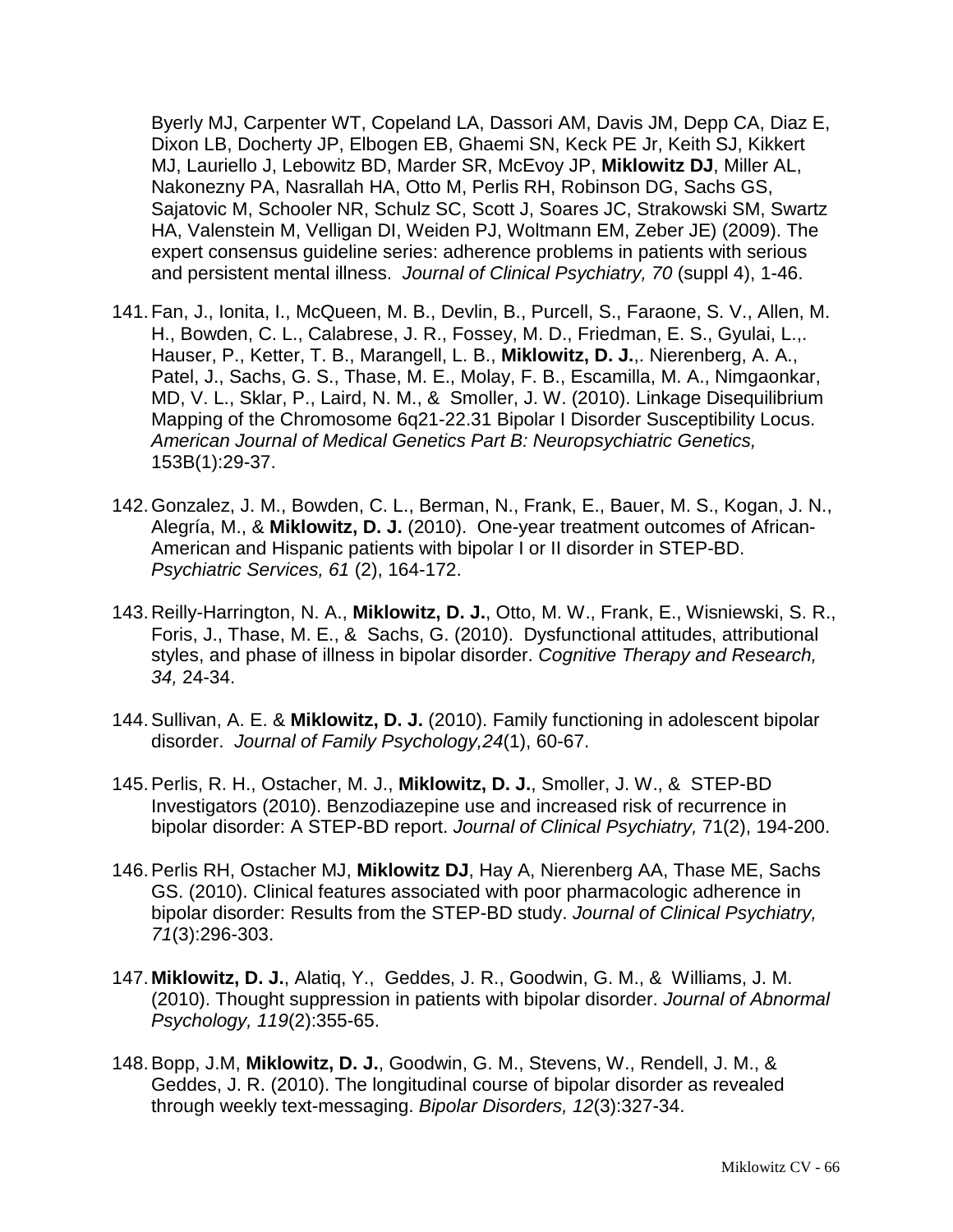- 149.Kilbourne, A. M., Goodrich, D. E., **Miklowitz, D. J.**, Austin, K., Post, E. P., & Bauer, M. S. (2010). Characteristics of patients with bipolar disorder managed in primary versus specialty mental health care settings. *Psychiatric Services, 61(*5):500-7.
- 150.Brooks, J. O., Goldberg, J. F., Ketter, T. A., **Miklowitz, D. J.**, Calabrese, J. R., Bowden, C. L., Goodwin, F. K., Sachs, G. S., & Thase, M. E. (2011). Safety and tolerability associated with second generation antipsychotic polytherapy in bipolar disorder: Findings from STEP-BD. *Journal of Clinical Psychiatry,* 72(2):240-7.
- 151.Perlick, D., **Miklowitz, D. J.**, Lopez N, Chou J, Kalvin C, Adzhiashvili V, Aronson A. (2010). Family-focused treatment for caregivers of patients with bipolar disorder. *Bipolar Disorders,* 12(6), 627-637*.*
- 152.Perlis, R. H., Ostacher, M. J., Goldberg, J. F., **Miklowitz, D. J.**, Friedman, E., Calabrese, J., Thase, M. E., Sachs, G. S. (2010). Transition to mania during treatment of bipolar depression. *Neuropsychopharmacology,* 35(13):2545-52.
- 153.Barnett, J. H., Huang, J., Perlis, R. H., Rosenbaum, J. F., Nimgaonkar, V., Nierenberg, A. A., Sachs, G., **Miklowitz, D. J.**, & Smoller, J. W. (2010). The personality signature of bipolar disorder: dissecting state and trait associations between mood and personality. *Psychological Medicine, 7,* 1-12.
- 154. **Miklowitz, D. J.**, Chang, K. D., Taylor, D. O., George, E. L., Singh, M.K., Schneck, C. D., Dickinson, L. M., Howe, M., & Garber, J. (2011). Early psychosocial intervention for youth at risk for bipolar I or II disorder: a 1-year treatment development trial. *Bipolar Disorders, 13,* 67-75.
- 155.George, E. L., Taylor, D. O., Goldstein, B. I., & **Miklowitz, D. J.** (2011). Familyfocused therapy for bipolar adolescents: lessons from a difficult treatment case. *Cognitive and Behavioral Practice, 18* (3), 383-394*.*
- 156.Gruber, J., **Miklowitz, D. J.**, Harvey, A. G., Frank, E. Kupfer, D. J., Thase,M. E., Sachs,G. S., & Ketter, T. A. (2011). Sleep matters: Sleep functioning and course of illness in bipolar disorder. *Journal of Affective Disorders,* 134(1- 3):416-20.
- 157. **Miklowitz, D. J.** (2011). Functional impairment, stress, and psychosocial intervention in bipolar disorder. *Current Psychiatry Reports, 13* (6), 504-512.
- 158.Keenan-Miller, D. & **Miklowitz, D. J.** (2011). Interpersonal functioning in pediatric bipolar disorder. *Clinical Psychology: Science and Practice, 18* (4), 342-356.
- 159.Schlosser, D.A., **Miklowitz, D. J.**, O'Brien, M. P., De Silva, S., Zinberg, J.L., & Cannon, T.D. (2012). A randomized trial of family-focused treatment for adolescents and young adults at risk for psychosis: Study rationale, design, and methods. *Early Intervention in Psychiatry, 6*(3):283-91.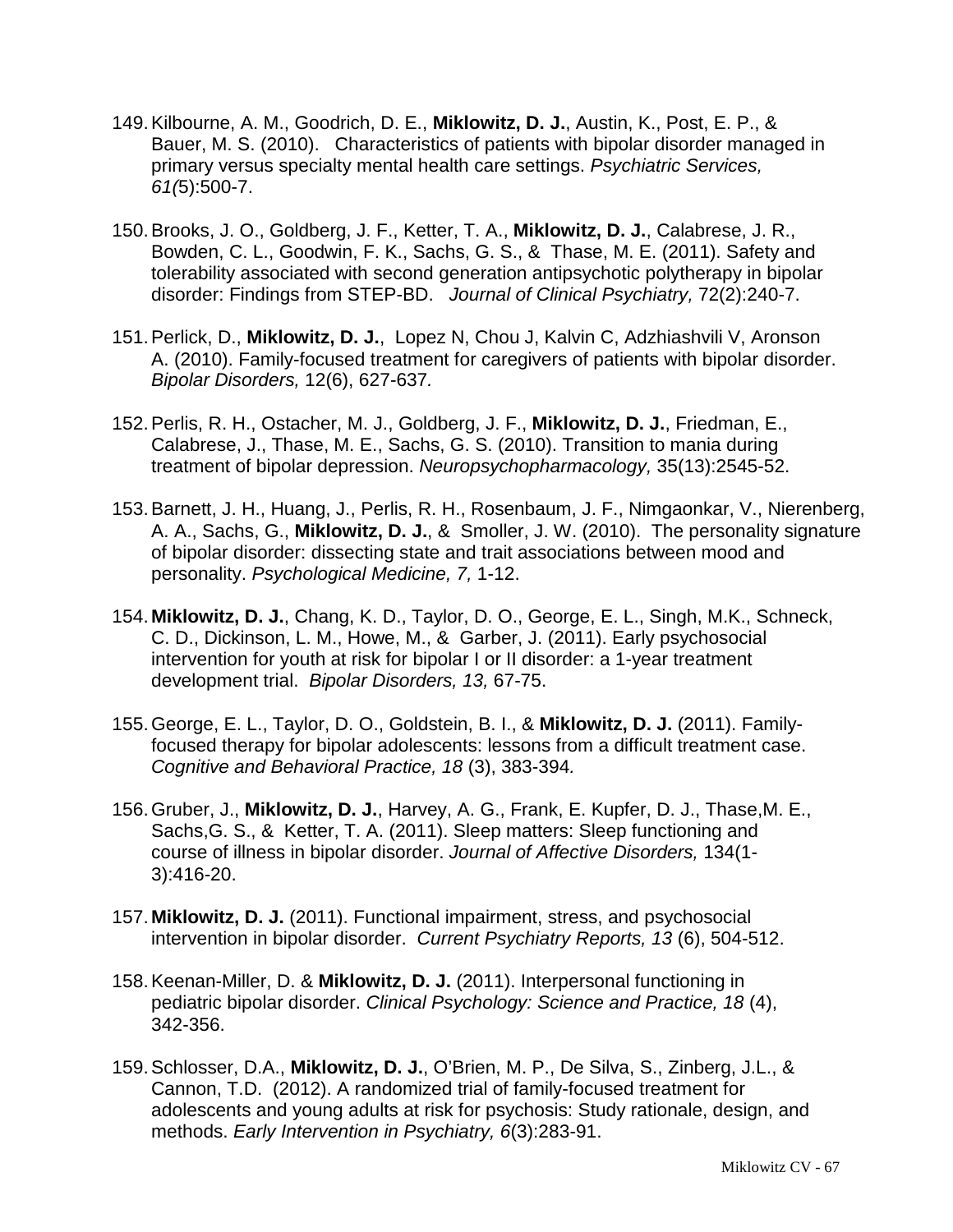- 160. **Miklowitz, D. J.,** Price, J., Holmes, E. A., Rendell, J., Bell, S., Budge, K….Goodwin, G. M., Geddes, J. R. (2012). Facilitated integrated mood management (FIMM) for adults with bipolar disorder. *Bipolar Disorders,* 14 (2),185-197.
- 161.Chambless, D. L., **Miklowitz, D. J.**, & Shoham, V. (2012). Beyond the patient: couple and family therapy for individual problems. *Journal of Clinical Psychology: In Session, 68* (5):487-9.
- 162. **Miklowitz, D. J.** (2012). A family intervention approach to bipolar disorder and substance abuse in late adolescence. *Journal of Clinical Psychology: In Session, 68 (*5), 502-513.
- 163.Cosgrove, V. E., **Miklowitz, D. J.**, Rhee, S. H., Hawkey, C., Corley, R. C., Smolen, A., & Hewitt, K. K. (2012). Association between 5HTTLPR, DAT1, and DRD4 and bipolar disorder in youth. *Psychiatric Genetics,* 22(6):304.
- 164. Perlick, D. A., Gonzalez, J., Huth, M., Culver, J., Michael, L., Kaczynski, R., Calabrese, J., & **Miklowitz, D. J.** (2012). Rumination, gender and depressive symptoms associated with caregiving strain in bipolar disorder. *Acta Psychiatrica Scandinavaca,* 126(5):356-62.
- 165. **Miklowitz, D. J.** (2012). Family-focused treatment for children and adolescents with bipolar disorder. *Israeli Journal of Psychiatry, 49* (2), 95-101.
- 166. **Miklowitz, D. J.** & First, M. B. (2012). Specifiers as aids to treatment selection and clinical management in the ICD-10 classification of mood disorders. *World Psychiatry, 11* (suppl 1), 11-16.
- 167. Lunsford-Avery, J., Judd, C. M., Axelson, D. A., & **Miklowitz, D. J.** (2012). Sleep impairment, mood symptoms, and psychosocial functioning in adolescent bipolar disorder. *Psychiatry Research,* 200(2-3):265-71.
- 168.Sullivan, A. E., Judd, C. M., Axelson, D. A., & **Miklowitz, D. J.** (2012). Family functioning and the course of adolescent bipolar disorder. *Behavior Therapy, 43*, 837-847.
- 169. **Miklowitz, D. J.** (2012). Borderline behavior in adolescents. An adjective in search of a treatment. *Journal of the American Academy of Child and Adolescent Psychiatry*, 51(12), 1238-40.
- 170.Keenan-Miller, D., Peris, T., Axelson, D., Kowatch, R. A., & **Miklowitz, D. J.** (2012). Family functioning, social impairment, and symptoms among adolescents with bipolar disorder. *Journal of the American Academy of Child and Adolescent Psychiatry, 51*(10), 1085-94.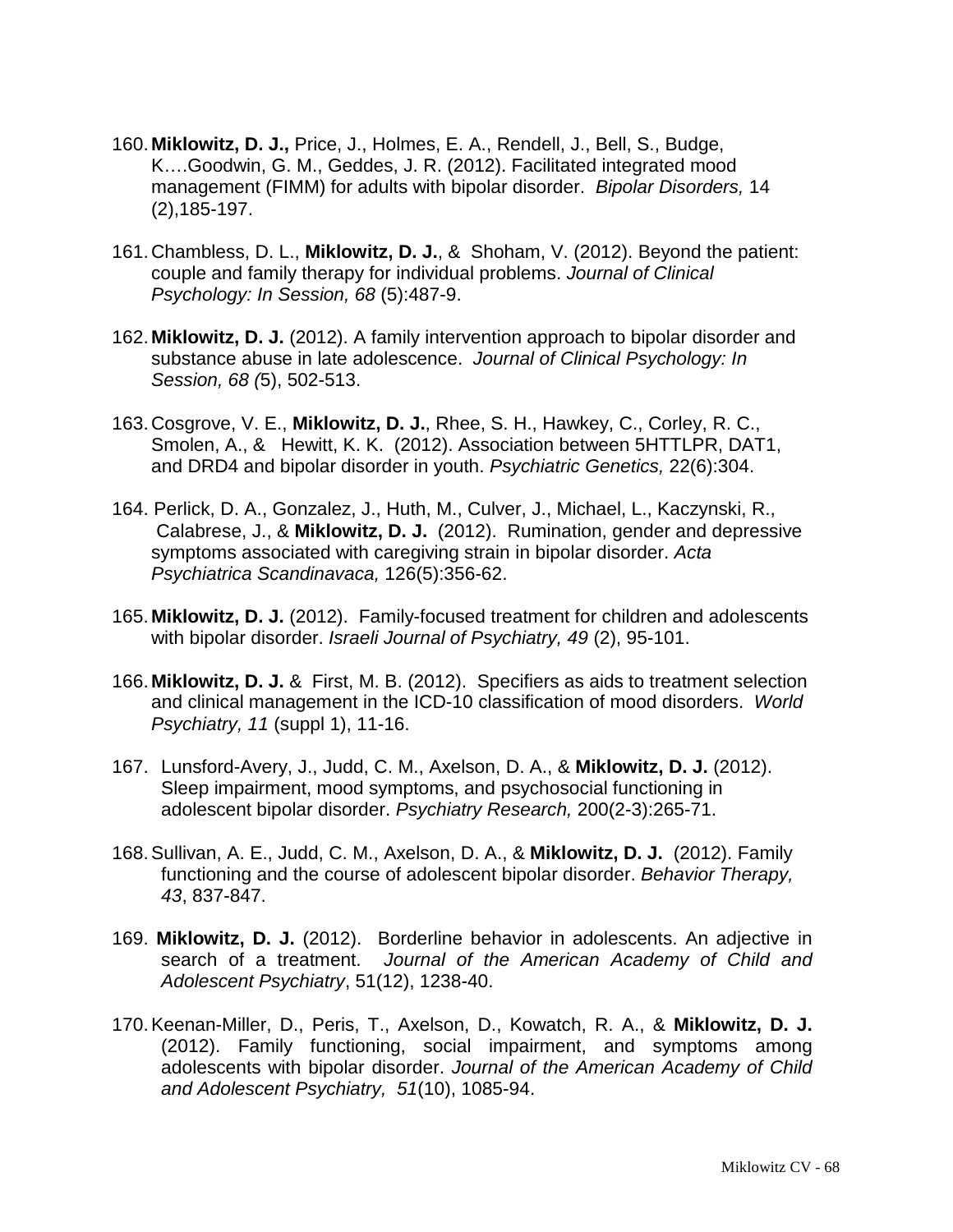171. **Miklowitz, D. J.**, Schneck, C. D., Singh, M. K., Taylor, D. O., George, E. L., Cosgrove, V. E., Howe, M. E., Dickinson, L M., Garber, J., & Chang, K. D. (2013). Early intervention for symptomatic youth at risk for bipolar disorder: a randomized trial of family-focused therapy. *Journal of the American Academy of Child and Adolescent Psychiatry, 52*(2), 121-131.

(above reprinted in *Focus: The Journal of Lifelong Learning in Psychiatry,* 2015; 13(1), 113-121).

- 172. Stange, J. P., Sylvia, L. G., Vieira da Silva Magalhães, P., **Miklowitz, D. J.**, Otto, M. W., Frank, E., Berk, M., Nierenberg, A. A., and Deckersbach, T. (2013). Extreme attributions predict the course of bipolar depression: results from the STEP-BD randomized controlled trial of psychosocial treatment. *Journal of Clinical Psychiatry, 74*(3), 249-255.
- 173.Chen, C. K., Salatas Waters, H., Hartman, M., Zimmerman, S., **Miklowitz, D. J.**, & Waters, E. (2013). The secure base script and the task of caring for elderly parents: implications for attachment theory and clinical practice. *Attachment and Human Development,* 15(3):332-48.
- 174. Lee, J., Altshuler, L., Glahn, D., **Miklowitz, D.,** Ochsner, K., & Green, M. (2013). Social and non-social cognition in bipolar disorder and schizophrenia: relative levels of impairment. *American Journal of Psychiatry, 170*(3):334-41.
- 175. Sylvia, L. G., Hay, A., Ostacher M. J., **Miklowitz D. J.**, Nierenberg A. A., Thase, M. E., Sachs, G. S., Deckersbach, T. & Perlis, R. H. (2013). Therapeutic alliance, care satisfaction, and pharmacological adherence in bipolar disorder. *Journal of Clinical Psychopharmacology, 33*(3):343-50.
- 176.Geddes, J. & **Miklowitz, D. J.** (2013). Treatment of bipolar disorder. *Lancet*, 381(9878):1672-82.
- 177.Stange, J. P., Sylvia, L. G., Magalhães, P. V., Frank, E., Otto, M. W., **Miklowitz, D. J.**, Berk, M., Nierenberg, A. A., & Deckersbach, T. (2013). Extreme attributions predict transition from depression to mania in bipolar disorder. *Journal of Psychiatric Research, 47*(10),1329-36.
- 178.Reddy, L. F., Lee, J., Davis, M. C., Altshuler, L. L., Glahn, D. C., **Miklowitz, D. J.**, & Green, M .F. (2014). Impulsivity and risk-taking in bipolar disorder and schizophrenia. *Neuropsychopharmacology, 39*(2):456-63.
- 179.Deckersbach, T., Peters, A., Sylvia, L., Urdahl, A., Vieira da Silva Magalhaes, P., Otto, M. W., Frank, E., **Miklowitz, D. J.**, Berk, M., Kinrys, G., & Nierenberg, A. (2014). Do comorbid anxiety disorders moderate the effects of psychotherapy for bipolar disorder? Results from STEP-BD. *American Journal of Psychiatry*, 171(2):178-86.

180.O'Brien, M. P., **Miklowitz, D. J.**, Candan, K. A., Marshall, C., Domingues, I.,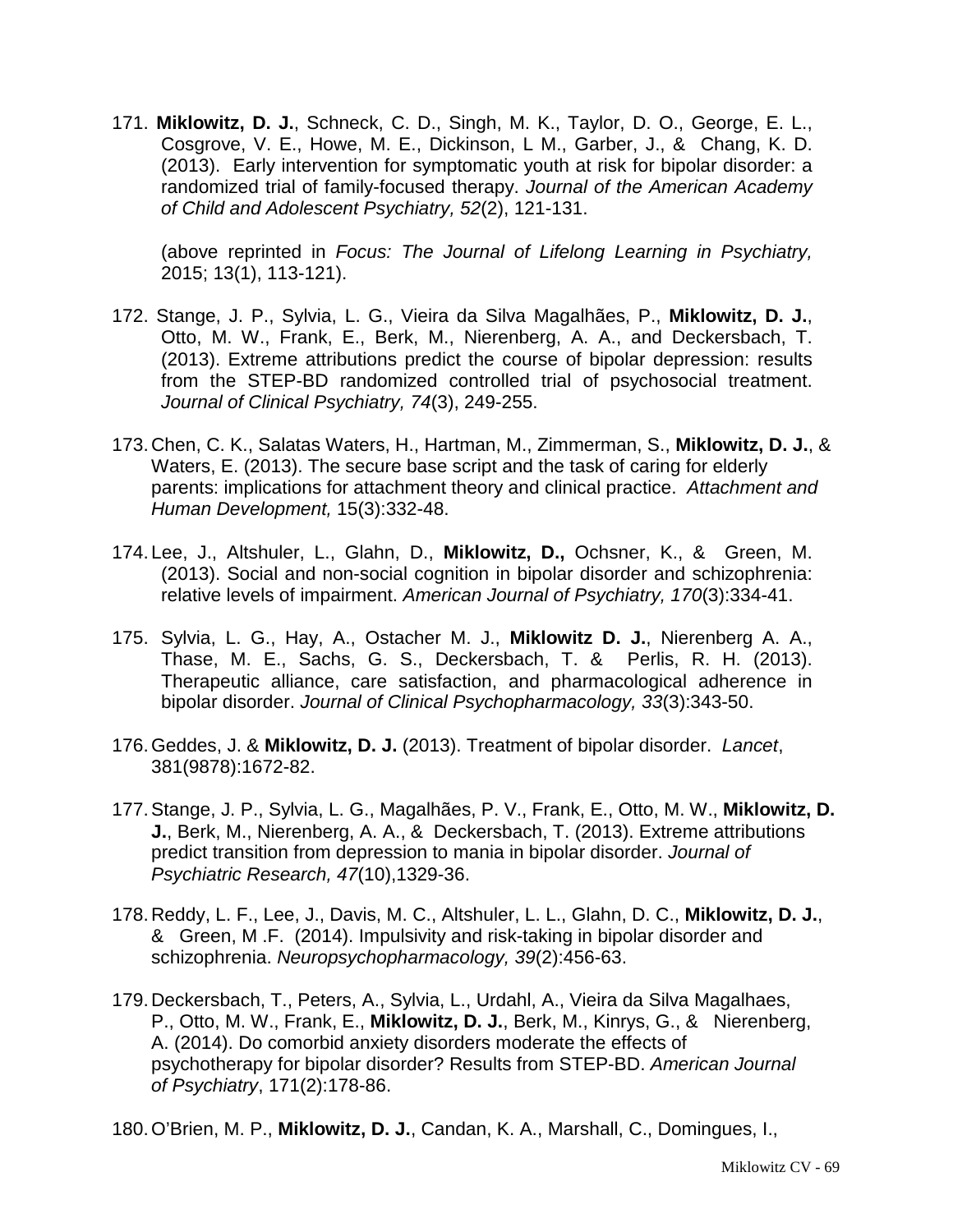Walsh, B. C., Zinberg, J. L., De Silva, S. D., Woodberry, K. A., & Cannon, T. D. (2014). A randomized trial of family focused therapy with populations at clinical high risk for psychosis: effects on interactional behavior. *Journal of Consulting and Clinical Psychology,* 82(1):90-101.

- 181.Gitlin, M. J. & **Miklowitz, D. J.** (2014). Psychiatric diagnosis in ICD 11: lessons learned (or not) from the mood disorders section in DSM 5. *Australian and New Zealand Journal of Psychiatry,* 48(1):89-90*.*
- 182[.Stange, J. P.](http://www.ncbi.nlm.nih.gov/pubmed?term=Stange%20JP%5BAuthor%5D&cauthor=true&cauthor_uid=24497260), [Sylvia, L. G.](http://www.ncbi.nlm.nih.gov/pubmed?term=Sylvia%20LG%5BAuthor%5D&cauthor=true&cauthor_uid=24497260), da Silva Magalhães, P. V., **Miklowitz, D. J.**, Otto, M. W., [Frank, E.](http://www.ncbi.nlm.nih.gov/pubmed?term=Frank%20E%5BAuthor%5D&cauthor=true&cauthor_uid=24497260), [Berk, M.](http://www.ncbi.nlm.nih.gov/pubmed?term=Berk%20M%5BAuthor%5D&cauthor=true&cauthor_uid=24497260), [Hansen, N. S.](http://www.ncbi.nlm.nih.gov/pubmed?term=Hansen%20NS%5BAuthor%5D&cauthor=true&cauthor_uid=24497260), [Dougherty, D. D.](http://www.ncbi.nlm.nih.gov/pubmed?term=Dougherty%20DD%5BAuthor%5D&cauthor=true&cauthor_uid=24497260), [Nierenberg, A. A.](http://www.ncbi.nlm.nih.gov/pubmed?term=Nierenberg%20AA%5BAuthor%5D&cauthor=true&cauthor_uid=24497260), & [Deckersbach, T.](http://www.ncbi.nlm.nih.gov/pubmed?term=Deckersbach%20T%5BAuthor%5D&cauthor=true&cauthor_uid=24497260) (2014). Extreme attributions predict suicidal ideation and suicide attempts in bipolar disorder: prospective data from STEP-BD. *World Psychiatry,* 13(1), 95-96.
- 183.Ellis, A., Portnoff, L., Axelson, D. A., & **Miklowitz, D. J.** (2014). High expressed emotion in families predicts suicidal ideation in bipolar youth. *Psychiatry Research,* 216(2):213-6.
- 184. **Miklowitz, D. J.**, Schneck, C. D., George, E. L., Taylor, D. O., Sugar, C. S., Birmaher, B., Kowatch, R. A., Delbello, M. P., & Axelson, D. A. (2014). A 2-year randomized trial of pharmacotherapy and family-focused treatment for adolescents with bipolar I and II disorders. *American Journal of Psychiatry,* 171(6):658-67
- 185. Weintraub, M., Youngstrom, E. A., Marvin<sup>,</sup> S. E., Podell, J. L., Walshaw<sup>,</sup> P. D., Kim<sup>,</sup> E. Y., Suddath, R. L., Forgey, M. L., Matkevich, B. S., and **Miklowitz, D. J.** (2014). Diagnostic profiles and clinical characteristics of youth referred to a pediatric mood disorders clinic. *Journal of Psychiatric Practice,* 20 (2), 154-162.
- 186.Chung, B. D., Mikesell, L., & **Miklowitz, D. J.** (2014). Flexibility and structure: characteristics of family-focused therapy perceived to enhance implementation in community settings. *Community Mental Health Journal,* 50(7):787-91.
- 187. **Miklowitz, D. J.**, O'Brien, M. P., Schlosser, D. A., Addington, J., Candan, K. A., Marshall, C., Domingues, I., Walsh, B. C., Zinberg, J. L., De Silva, S. D., Friedman-Yakoobian, M., & Cannon, T. D. (2014). Family-focused treatment for adolescents and young adults at high risk for psychosis: results of a randomized trial. *Journal of the American Academy of Child and Adolescent Psychiatry*, 53(8):848-58.
- 188.Goldstein, B., Goldstein, T. R., Collinger-Larson, K., Axelson, D. A., Buckstein, O. G., Birmaher, B., & **Miklowitz, D. J.** (2014). Treatment development and feasibility study of family-focused treatment for adolescents with bipolar disorder and comorbid substance use disorders. *Journal of Psychiatric Practice, 20*(3), 237-48.
- 189.Peters, A., Sylvia, L. G., Vieira da Silva Magalhaes, P., **Miklowitz, D. J.**, Frank, E., Otto, M. W., Hansen, N. S., Dougherty, D. D., Berk, M., Nierenberg, A., &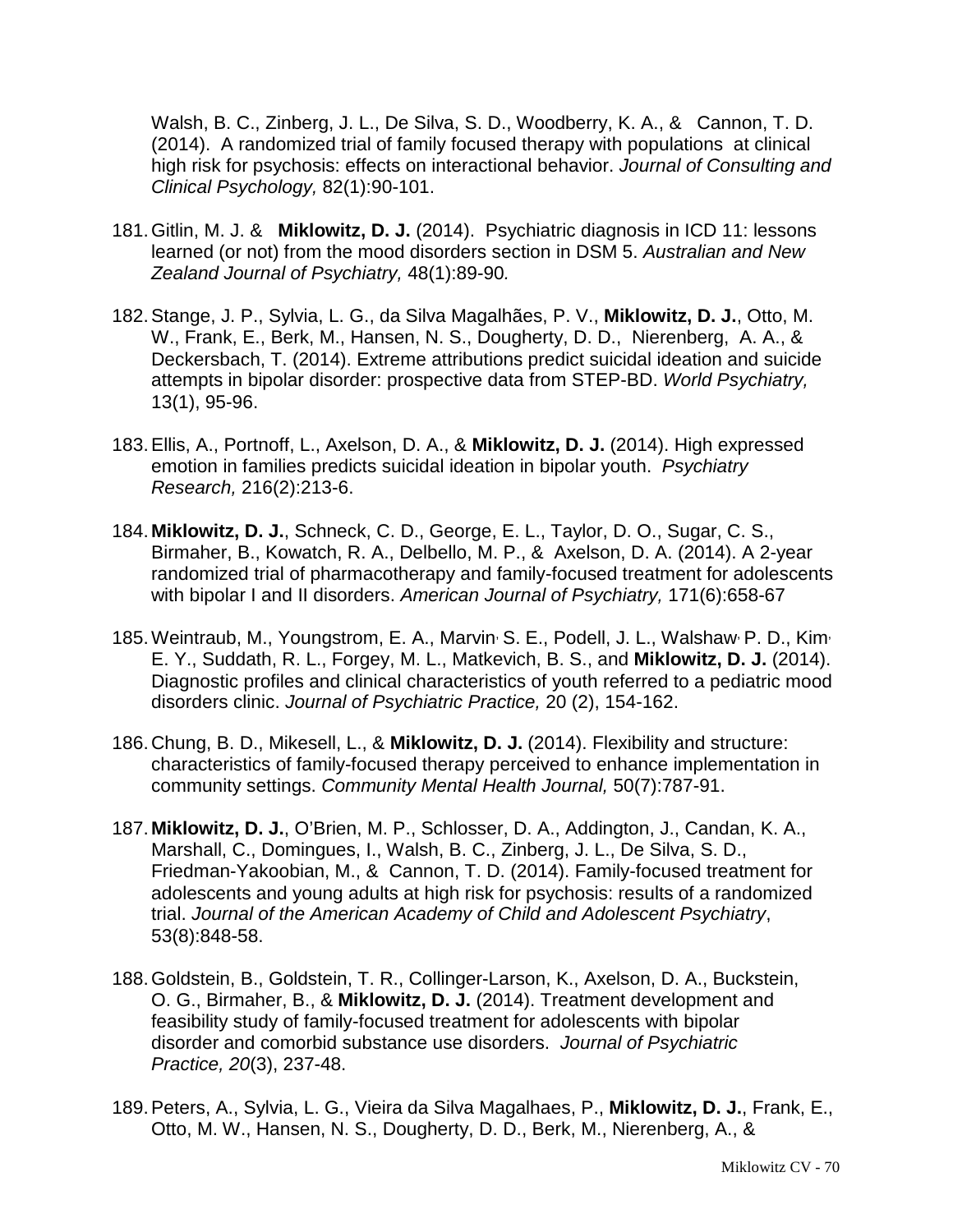Deckersbach, T. (2014). Age at onset, course of illness and response to psychotherapy in bipolar disorder: Results from STEP-BD. *Psychological Medicine,* April 10, 1-13 (Epub ahead of print).

- 190.Fredman, S. J., Baucom, D. H., Boeding, S., & **Miklowitz, D. J.** (2014). Relatives' emotional involvement moderates the effects of family therapy for bipolar disorder. *Journal of Consulting and Clinical Psychology*, Sept. 8 ([Epub ahead of print]*.*
- 191.Garrett, A. S., **Miklowitz, D. J.**, Howe, M. E., Singh, M. K., Acquaye, T. K., Hawkey, C. G., Glover, G. H., Reiss, A. L., and Chang, K. D. (2014). Changes in brain activation following psychotherapy for youth with mood dysregulation at familial risk for bipolar disorder. *Progress in Neuropsychopharmacology and Biological Psychiatry,* Oct 2;56C:215-220 (Epub ahead of print).
- 192. **Miklowitz, D. J.** (2014). Delinquency, depression, and psychosis among adolescents in foster care: what holds three heads together? *Journal of the American Academy of Child and Adolescent Psychiatry,* 53(12):1251-3.
- 193. **Miklowitz, D. J.,** Schneck, C. D., Birmaher, B., Delbello, M. P. & Axelson, D. A. (2014). Stepped care in bipolar disorder: reply to Parikh. *American Journal of Psychiatry,* 171(12), 1335-6.
- 194.Peris, T. S. & **Miklowitz, D. J.** (2015). Expressed emotion and youth psychopathology: New directions for an old construct. *Child Psychiatry and Human Development*, Jan 1 (Epub ahead of print).
- 195. **Miklowitz, D. J.** (2015). Children with bipolar disorder: is there a pot at the end of the rainbow? *Evidence-Based Mental Health*, Epub ahead of print.
- 196. **Miklowitz, D. J.** (2015). The long and winding road to bipolar disorder. *American Journal of Psychiatry*, 172(7), 599-600.
- 197. **Miklowitz, D. J.** & Gitlin, M. J. (2015). Psychosocial treatments for bipolar disorder. *Focus: The Journal of Lifelong Learning in Psychiatry.* Epub ahead of print.
- 198.O'Brien, M. P., **Miklowitz, D. J.**, & Cannon, T. D. (2015). Decreases in perceived maternal criticism predict improvement in sub-threshold psychotic symptoms in a randomized trial of family-focused therapy for individuals at clinical high risk for psychosis. *Journal of Family Psychology,* July 13, Epub ahead of print.
- 199.Vallarino, M., Henry, C., Etain, B., Gehue, L. J., Macneil, C., Scott, E. M., Barbato, A., Conus, P., Hlastala, PhD, S. A., Fristad, M., **Miklowitz, D. J.**, & Scott, J. (2015). An evidence map of psychosocial interventions for the earliest stages of bipolar disorders. *The Lancet Psychiatry,* 2(6):548-63.
- 200. **Miklowitz, D. J.**, Semple, R. J., Hauser, M., Elkun, D., Weintraub, M. J., & Dimidjian, S. (2015). Mindfulness-based cognitive therapy for perinatal women with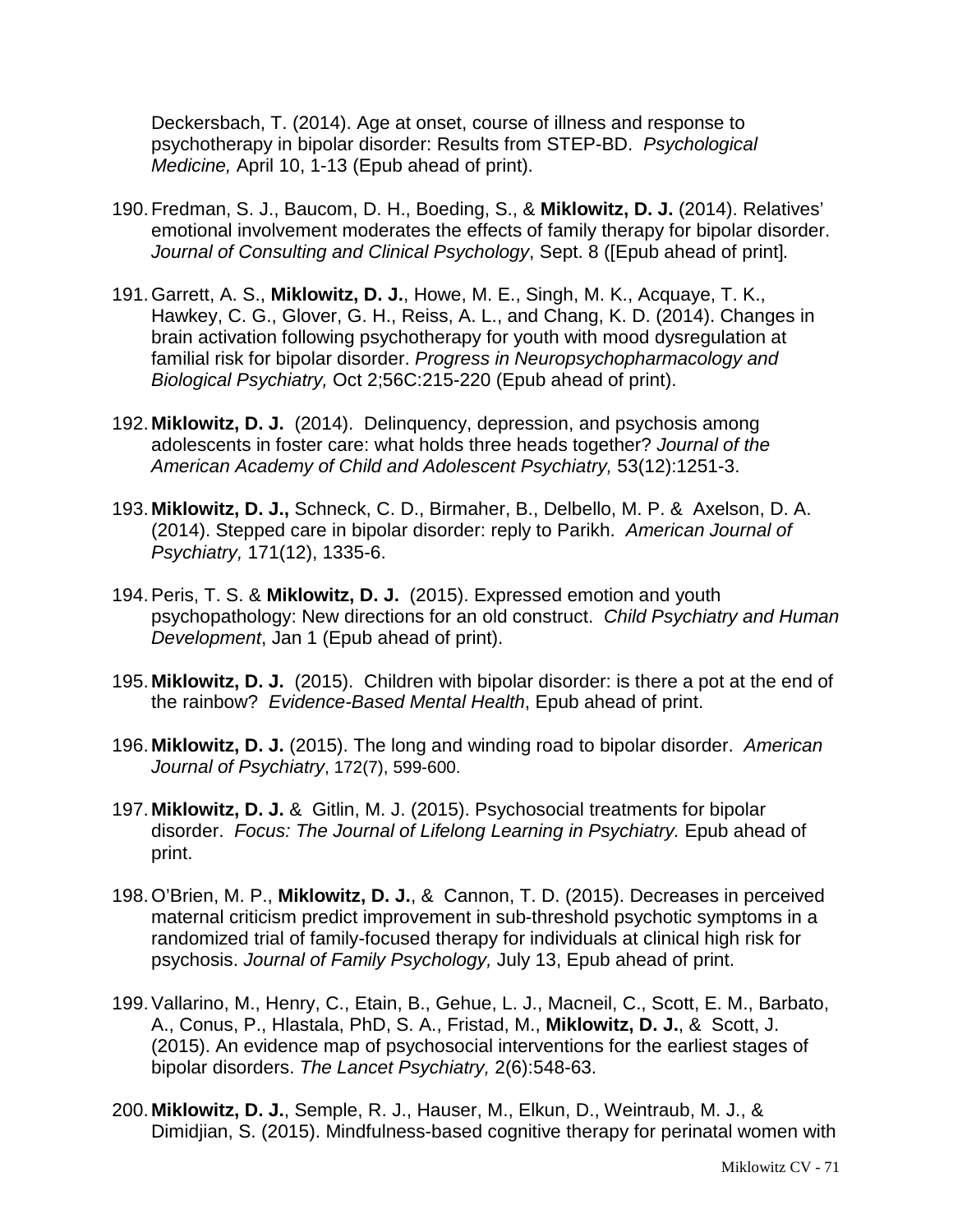depression or bipolar spectrum disorder. *Cognitive Therapy and Research, 39,* 590-600*.*

- 201.Peters, A., Shesler, L. W., Sylvia, L., Vieira da Silva Magalhaes, P., **Miklowitz, D. J.**, Otto, M. W., Frank, E., Berk, M., Dougherty, D. D., Nierenberg, A. A., & Deckersbach, T. (2015). Medical burden, body mass index, and the outcome of psychosocial treatments in bipolar depression. *Australian and New Zealand Journal of Psychiatry,* Nov. 20, Epub ahead of print.
- 202. **Miklowitz, D. J.** and Chambless, D. L. (2015). Perceived Criticism: biased patients or hypercritical relatives? (Invited commentary). *Clinical Psychology: Science and Practice, 22*(3), 223-226.
- 203.Neely, J., **Miklowitz, D.**, LeCouteur, A., Ryan, V., Vale, L., McGovern, R., Sharma, A. (2015). A feasibility study of a Family Focused Treatment for adolescents with bipolar disorder - the FAB study. *Pilot and Feasibility Studies,* 1:43, 1-9.
- 204. Marvin, S. E., **Miklowitz, D. J.**, O'Brien, M. P., Cannon, T. D. (2016). Familyfocused therapy for youth at clinical high risk of psychosis: treatment fidelity within a multisite randomized trial. *Early Intervention in Psychiatry,* 10(2):137-43.
- 205.Stange, J. P., Sylvia, L. G., Vieira da Silva Magalhães, P., **Miklowitz, D. J.**, Otto, M. W., Frank, E., Yim, C., Berk, M., Nierenberg, A. A., & Deckersbach, T. (2016). Affective instability predicts the course of bipolar depression: results from the STEP-BD randomised controlled trial of psychosocial treatment. *British Journal of Psychiatry,* Epub ahead of print (Jan 21. pii: bjp.bp.114.162073).
- 206.Perlick, D. A., Berk, L., Kaczynski, R., Gonzalez, J., Link, B., Dixon, L., Grier, S., & **Miklowitz, D. J.** (2016). Caregiver burden as a predictor of depression among family and friends who provide care for persons with bipolar disorder*. Bipolar Disorders, 18*(2):183-91.
- 207.Goodwin, G. M., Haddad, P. M., Ferrier, I. N., Aronson, J. K., Barnes, T., Cipriani, A., Coghill, D. R., Fazel, S., Geddes, J. R., Grunze, H., Holmes, E. A., Howes, O., Hudson, S., Hunt, N., Jones, I., Macmillan, I. C., McAllister-Williams, H., **Miklowitz, D. J.**, Morriss, R., Munafò, M., Paton, C., Saharkian B. J., Saunders, K., Sinclair, J., Taylor, D., Vieta, E., Young, A. H. (2016). Evidence-based guidelines for treating bipolar disorder: Revised third edition recommendations from the British Association for Psychopharmacology. *Journal of Psychopharmacology,* 30(6): 495-553.
- 208.Gitlin, M. J. & **Miklowitz, D. J.** (2016). "Split treatment": review and recommendations for its optimal use. *Annals of Clinical Psychiatry, 28*(2),132-7.
- 209.Deckersbach, T., Peters, A. T., Sylvia, L. G., Gold, A. Magalhaes, P. V., Henry, D. B., Frank, E., Otto, M.W., Berk, M., Dougherty, D. D., Nierenberg, A. A., & **Miklowitz, D. J.** (2016). A cluster analytic approach to predictors and moderators of psychosocial treatment for bipolar depression. *Journal of Affective Disorders, 203*, 152-157.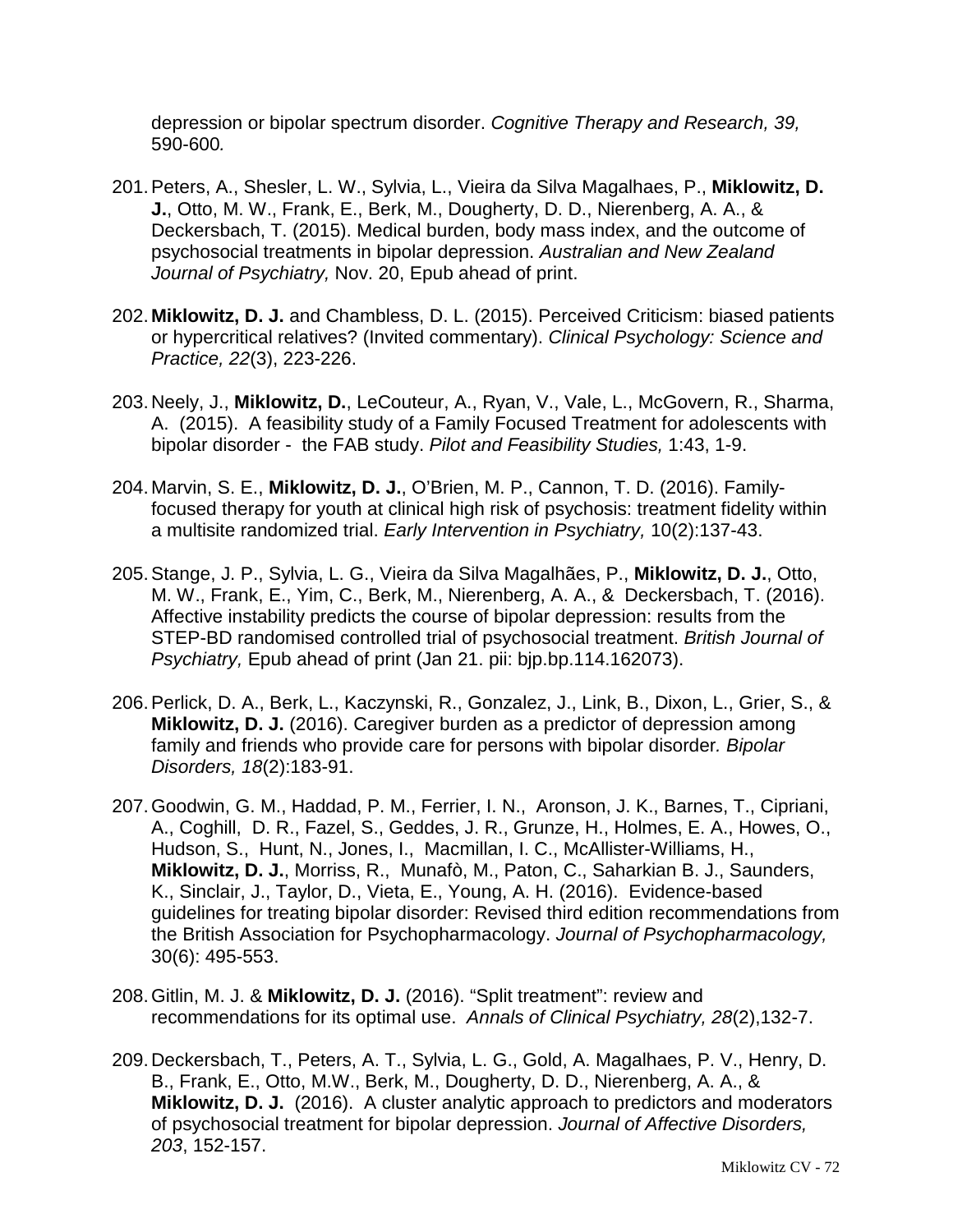- 210. **Miklowitz, D. J.**, Portnoff, L., Armstrong, C., Keenan-Miller, D., Breen, E. C., Muscatell, K., Eisenberger, N. I., & Irwin, M. R. (2016). Inflammatory cytokines and Nuclear Factor-Kappa B activation in adolescents with bipolar and major depressive disorders. *Psychiatry Research,* 241:315-22.
- 211. **Miklowitz, D. J.** & Chung, B. (2016). Family-focused treatment for bipolar disorder: reflections on 30 years of research. *Family Process,* Jul 29. doi: 10.1111/famp.12237. [Epub ahead of print].
- 212.Bilderbeck, A. C., Atkinson, L., McMahon, H., Voysey, M., Simon, J., Price, J., Rendell, J., Geddes, J. R., Holmes, E., **Miklowitz, D. J.**, & Goodwin, G. M. (2016). Psychoeducation and online mood tracking for patients with bipolar disorder: a randomized controlled trial of Facilitated Integrated Mood Management versus Manualized Integrated Mood Management. *Journal of Affective Disorders, 205,* 245-251.
- 213. **Miklowitz, D. J.** (2016). Evidence-based psychotherapies for adolescents and young adults with bipolar disorder. *Journal of Clinical Psychiatry,* 77 Suppl E1, e5, 1-8.
- 214. Sylvia, L. G., Salcedo, S., Peters, A. T., Magalhães, P. V. S., Frank, E., **Miklowitz, D.**, Otto, M. W., Berk, M., Nierenberg, A. A., & Deckersbach, T. (2016). Do sleep disturbances predict or moderate the response to psychotherapy in bipolar preesdisorder? *Journal of Nervous and Mental Disease,* Sep 22. [Epub ahead of print]*.*
- 215.Gitlin, M. J. & **Miklowitz, D. J.** (2016). The difficult lives of bipolar patients: contributors to functional outcome and implications for treatment. *Journal of Affective Disorders, 209,* 147-154.
- 216. Hooley, J. M. & **Miklowitz, D. J.** (2017). Perceived criticism in the treatment of a high-risk adolescent. *Journal of Clinical Psychology: In Session*, Jan. 13, Epub ahead of print.
- 217. Lee, J., Rizzo, S., Altshuler, L., Glahn, D. C., **Miklowitz, D. J.**, Sugar, C. A., Wynn, J. K., & Green, M.F. (2017). Deconstructing schizophrenia and bipolar disorder: how well does a cluster analysis respect diagnostic boundaries? *Journal of Affective Disorders*, 209, 71-79.
- 218.O'Donnell, L., Axelson, D., Kowatch, R., Schneck, C. D., Sugar, C. A., & **Miklowitz, D. J.** (2017). Enhancing quality of life among adolescents with bipolar disorder: a randomized trial of two psychosocial interventions. *Journal of Affective Disorders, 219*, 201-208.
- 219. McKnight, R., Bilderbeck, A., **Miklowitz, D.**, Hinds, C., Goodwin, G., & Geddes, J. (2017). Longitudinal mood monitoring in bipolar disorder: course of illness as revealed through a short messaging service. *Journal of Affective Disorders*, July 10, Epub ahead of print.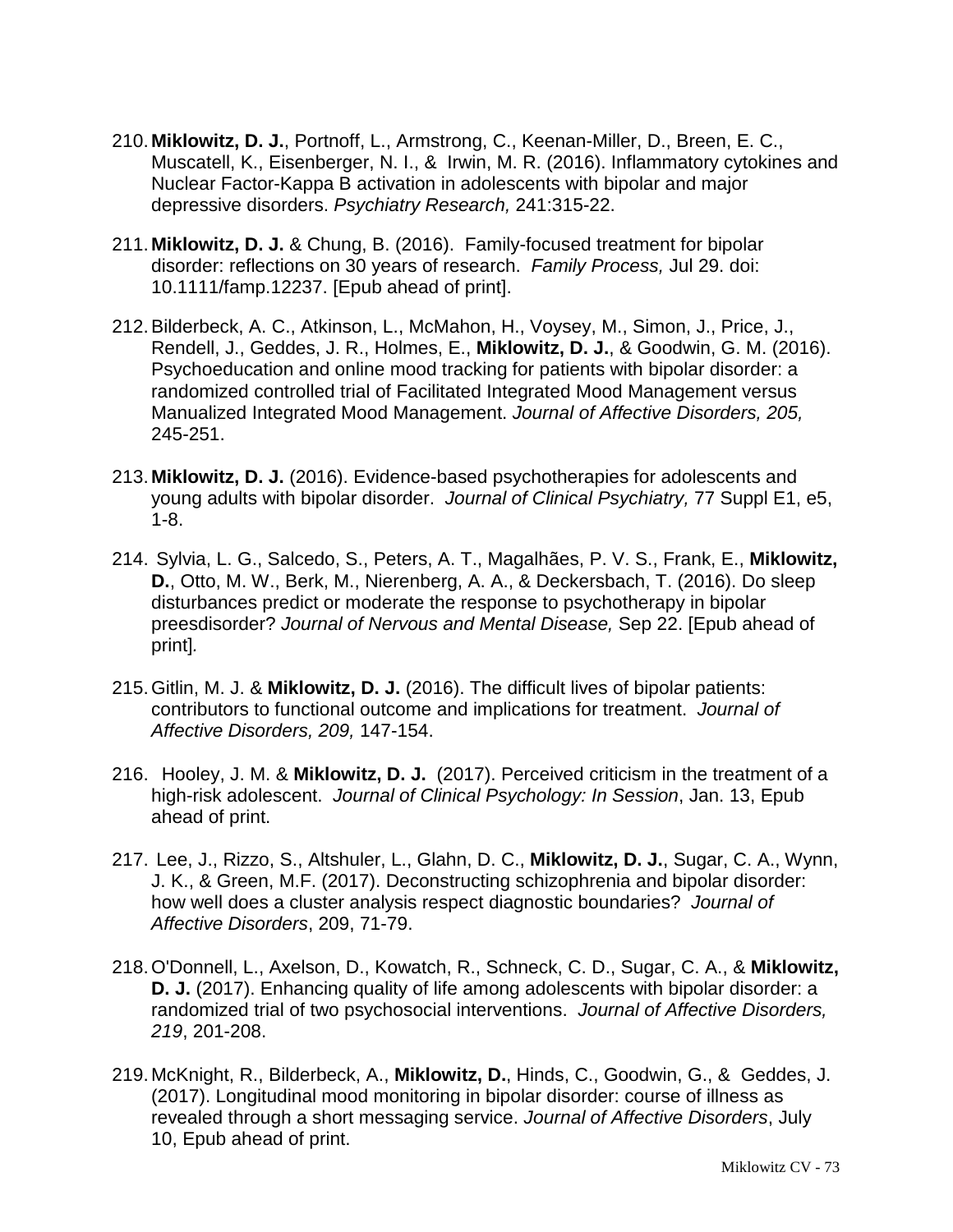- 220. **Miklowitz, D. J.**, Schneck, C. D., Walshaw, P. D., Singh, M. K., Garrett, A., Sugar, C., & Chang, K. D. (2017). Early intervention for youth at high risk for bipolar disorder: a multisite randomized trial of family-focused treatment. *Early Intervention in Psychiatry*, Aug. 4, Epub ahead of print.
- 221.Schneck, C. D., Chang, K. D., Singh, M. K., Delbello, M. P., & **Miklowitz, D. J.** (2017). A pharmacological algorithm for youth who are at high risk for bipolar disorder. *Journal of Child and Adolescent Psychopharmacology*, Jul 21. Epub ahead of print.
- 222.Weintraub, M J.. Van de Loo, M. M., Gitlin, M. J., & **Miklowitz, D. J.** (2017). Selfharm, affective traits, and psychosocial functioning in adults with depressive and bipolar disorders. *Journal of Nervous and Mental Disease*, 205(11), 896-899.
- 223.Goldstein, B., Birmaher, B., Carlson, G., DelBello, M., Findling, R., Fristad, M., Kowatch, R., **Miklowitz, D.**, Nery, F., Perez-Algorta, G., Van Meter, A., Zeni, C., Correll, C., Kim, H-W., Wozniak, J., Chang, K., Hillegers, M. & Youngstrom, E. (2017). The International Society for Bipolar Disorders Task Force Report on Pediatric Bipolar Disorder: Knowledge to Date and Directions for Future Research. *Bipolar Disorders,* 19(7), 524-543.
- 224. Salinger, J., O'Brien, M. P., Marvin, S., **Miklowitz, D. J.,** & Cannon, T. D. (2018). Family communication with teens at clinical high-risk for psychosis or bipolar disorder. *Journal of Family Psychology*, Feb 1, Epub ahead of print.
- 225. **Miklowitz, D. J.**, Cipriani, A., & Goodwin, G. M. (2017). Network meta-analysis: drawing conclusions regarding trials of psychosocial interventions for bipolar disorder. *British Journal of Psychiatry, 211(6)*, 334-336
- 226.Chu, C. S., Stubbs, B., Chen, T-Y., Tang, C-H., Li, D-J., Yang, W-C, Wu, C-K, Carvalho, A., Vieta, E., **Miklowitz, D.**, Tseng, P. T., Lin P-Y. (2018). The effectiveness of adjunct mindfulness-based intervention in treatment of bipolar disorder: a systematic review and meta-analysis. *Journal of Affective Disorders,*  225, 234-245*.*
- 227.Perlick, D. A., Jackson, C., Grier, S., Huntington, B., Aronson, A., Luo, X., and **Miklowitz, D. J.** (2018). Randomized trial comparing caregiver-only family-focused treatment to standard health education on the 6-month outcome of bipolar disorder. *Bipolar Disorders*, Jan 7, doi: 10.1111/bdi.12621 [Epub ahead of print].
- 228.O'Donnell, L. A., Ellis, A. J., McConnell, M., Stange, J. P., Axelson, D. A., Kowatch, R. A., **Miklowitz, D. J.** (2018). Mood instability as a predictor of clinical and functional outcomes in a sample of adolescents with bipolar I and bipolar II disorder. *Journal of Affective Disorders,* 236, 199-206.
- 229.Ellis, A., Salgari, G., **Miklowitz, D.**, & Loo, S. (2018). Is distress tolerance an approach behavior? An examination of frontal alpha asymmetry and distress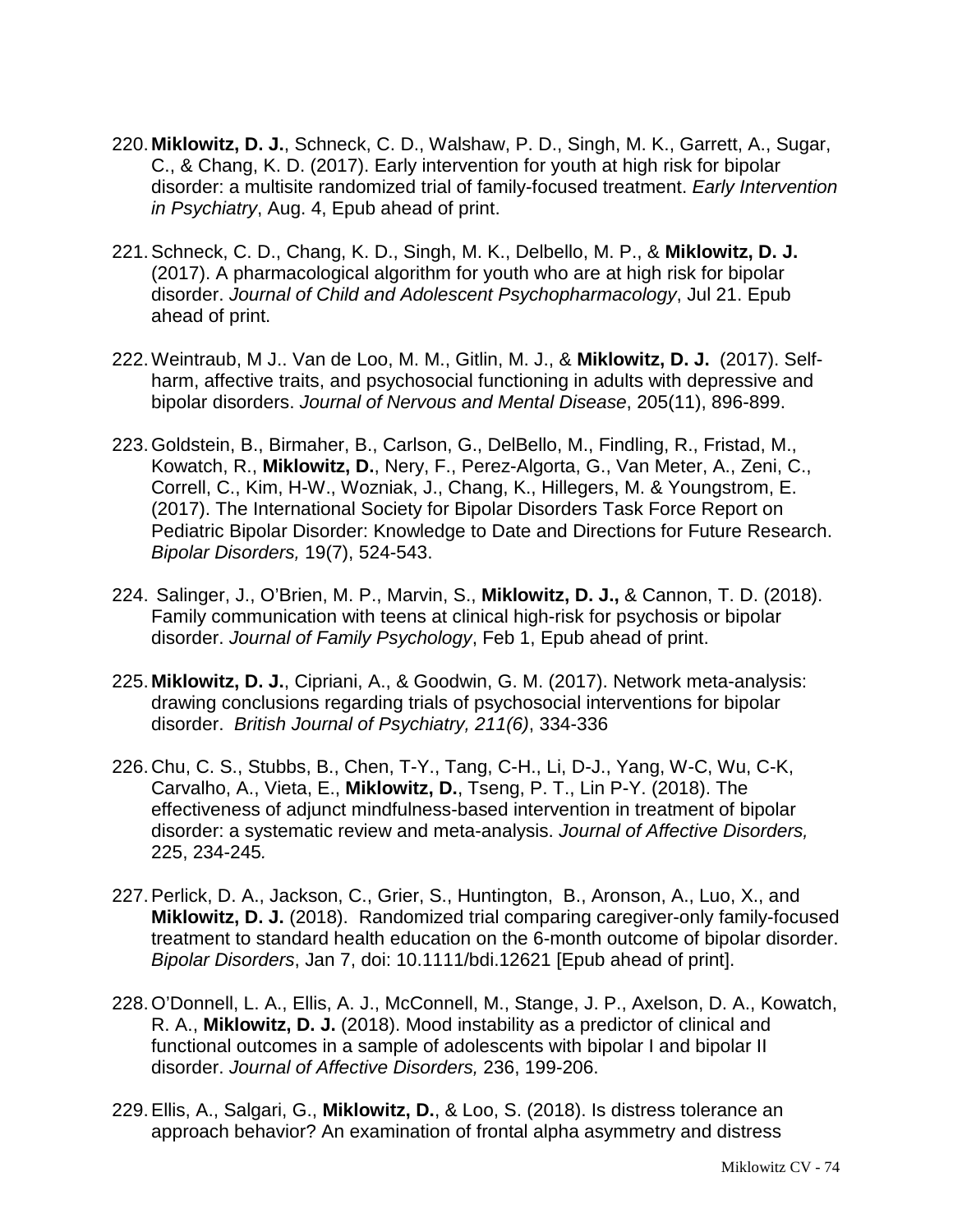tolerance in adolescents. *Psychiatry Research,* Jun 6;267:210-214 [Epub ahead of print].

230.Gold, A. K., Peters, A. T., Otto, M. W., Sylvia, L. G., Vieira da Silva Magalhaes, P., Berk, M., Dougherty, D. D., **Miklowitz, D. J.,** Frank, E., Nierenberg, A. A., Deckersbach, T. (2018). The impact of substance use disorders on recovery from bipolar depression: results from the STEP-BD psychosocial trial. *Australian and New Zealand Journal of Psychiatry, July 26, doi:* 10.1177/0004867418788172. [Epub ahead of print]

# **B. RESEARCH PAPERS – PEER REVIEWED (IN PRESS)**

- 231.Shalev A., Merranko, J., Goldstein, T. R., **Miklowitz, D. J.,** Axelson, D., Goldstein, B. I., Brent, D., Monk, K., Hickey, M. B., Hafeman, D. M., Sakolsky, D., Diler, R., Birmaher, B. (in press). A longitudinal study of family functioning in offspring of bipolar parents. *Journal of the American Academy of Child and Adolescent Psychiatry*.
- 232. **Miklowitz, D. J.** (in press). "Did you get my text?" A commentary on "Objective smartphone data as a potential diagnostic marker of bipolar disorder." *Australian and New Zealand Journal of Psychiatry.*
- 233. Millman, Z. B., Weintraub, M. J., & **Miklowitz, D. J.** (in press). Expressed emotion, affective symptoms, and family history of mood disorder among parents of adolescents with bipolar disorder. *Psychiatry Research.*

### **C. RESEARCH PAPERS – PEER REVIEWED (SUBMITTED)**

- 1. Ellis, A., Salgari, G., **Miklowitz, D.,** and Loo, S. Avoidance motivation mediates the relationship between reward sensitivity and depression symptoms in adolescents: an ERP study.
- 2. Sharma, A., et al. First British mixed-methods study of family focused treatment for adolescents with bipolar disorder.
- 3. Weintraub, M., Axelson, D. A., Kowatch, R., Schneck, C. D. & **Miklowitz, D. J.** Comorbid disorders as moderators of response to family interventions among adolescents with bipolar disorder.
- 4. Weintraub, M., Schneck, C. D., & **Miklowitz, D. J.** Network analysis of mood symptoms in adolescents with or at high risk for bipolar disorder.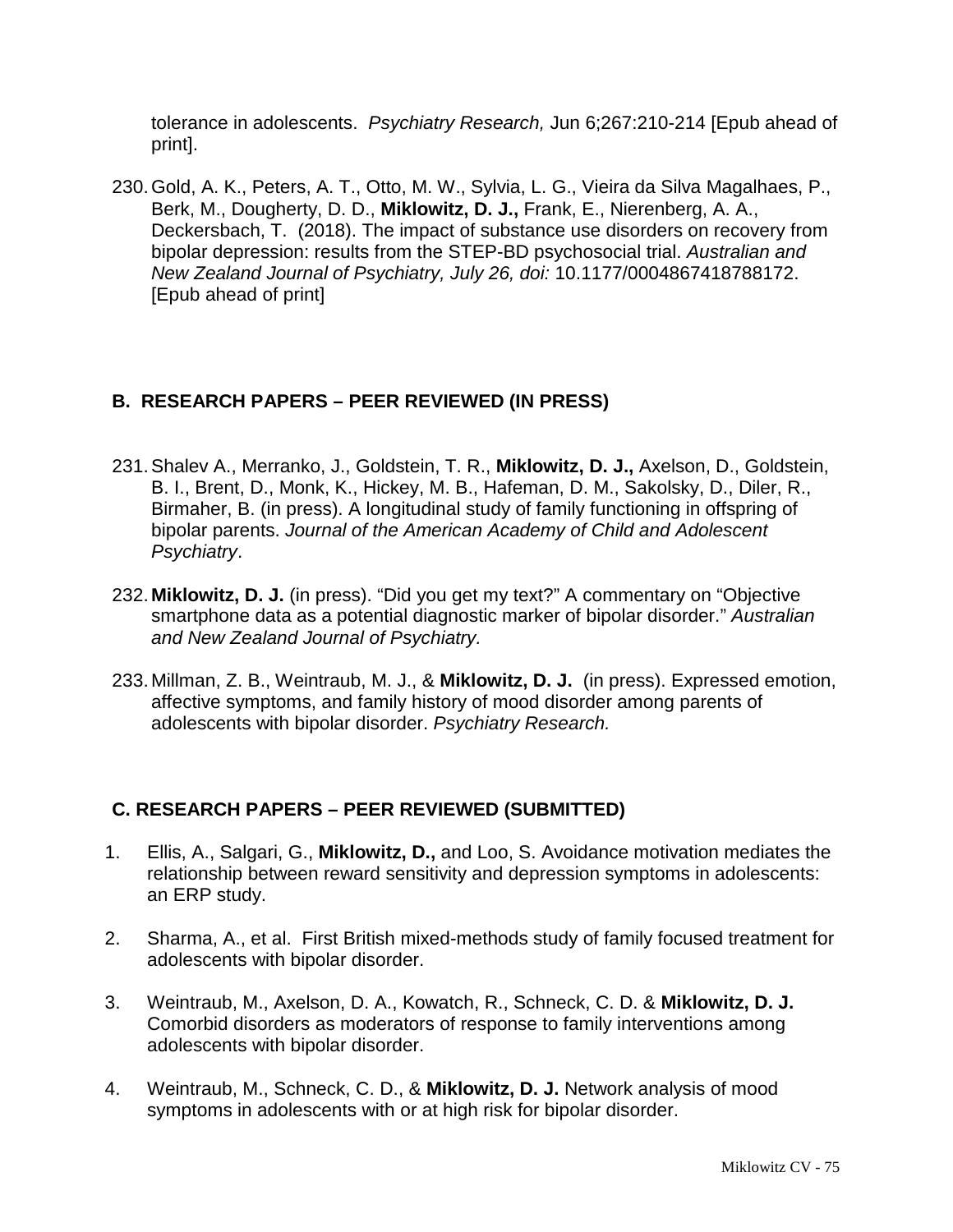- 5. Weintraub, M. J., Zinberg, J., Bearden, C. E., & **Miklowitz, D. J.** Applying a transdiagnostic unified treatment to adolescents at high risk for serious mental illness: rationale and initial case studies.
- 6. O'Donnell, L. A., Ellis, A. E., Weintraub, M. J., Axelson, D. A., Kowatch, R. A., Schneck, C. D., & **Miklowitz, D. J.** A randomized trial comparing the effects of two psychosocial interventions on family functioning in adolescents with bipolar disorder.

### **D. RESEARCH PAPERS – NON-PEER REVIEWED**

- 1. **Miklowitz, D. J.** (1996). Managed care and psychosocial treatment studies. *Psychopathology Research* (Newsletter of the Society for Research in Psychopathology), 7 (2), 5-6.
- 2. **Miklowitz, D. J.**, & Hooley, J.M. (1998). Developing family psychoeducational interventions for patients with severe psychiatric disorders. *Proceedings of the Inaugural American Association for Marriage and Family Therapy,1,* 103-119.
- 3. **Miklowitz, David J.** (2006). Bipolar children part I: psychosocial treatment. *Audio-Digest Psychiatry, 35 (*8), 1-4.
- 4. **Miklowitz, David J.** (2006). Bipolar children part II: the role of the family. *Audio-Digest Psychiatry, 35 (*9), 1-4.
- 5. Millman, Z. B., **Miklowitz, D. J.**, & Carey, G. (2011). Expressed emotion and levels of psychopathology among parents of bipolar adolescents. *Colorado Journal for Psychological Research, 1,* 45-52.
- 6. **Miklowitz, D. J.** (2011). The bipolar confusion. *Bottom Line/Personal* magazine, 32 (13), 11-13.
- 7. **Miklowitz, D.J.** (2012). Building careers, changing lives. *Brain and Behavior Research Foundation Quarterly,* Spring, 20-22.
- 8. **Miklowitz, D. J.** (2012). Psychosocial treatment of bipolar disorder. *The Carlat Report: Psychiatry, 10,* July/August, 6-7.
- 9. Miklowitz, D. J. (2014). A family-focused intervention for prodromal schizophrenia in young adults. *Psychiatry Weekly, 9* (10), April 18; available at <http://www.psychweekly.com/aspx/article/articledetail.aspx?articleid=1679>.
- 10. Cipriani, A., **Miklowitz, D.**, McMahon, H., McLaren, R., Chaimani, A., Stockton, S., Salanti, G., & Geddes, J. (2015). Comparative efficacy and acceptability of psychological interventions in the long term treatment of bipolar disorder: a network meta-analysis. *PROSPERO 2015 International Prospective Register of Systematic Reviews,* January 22,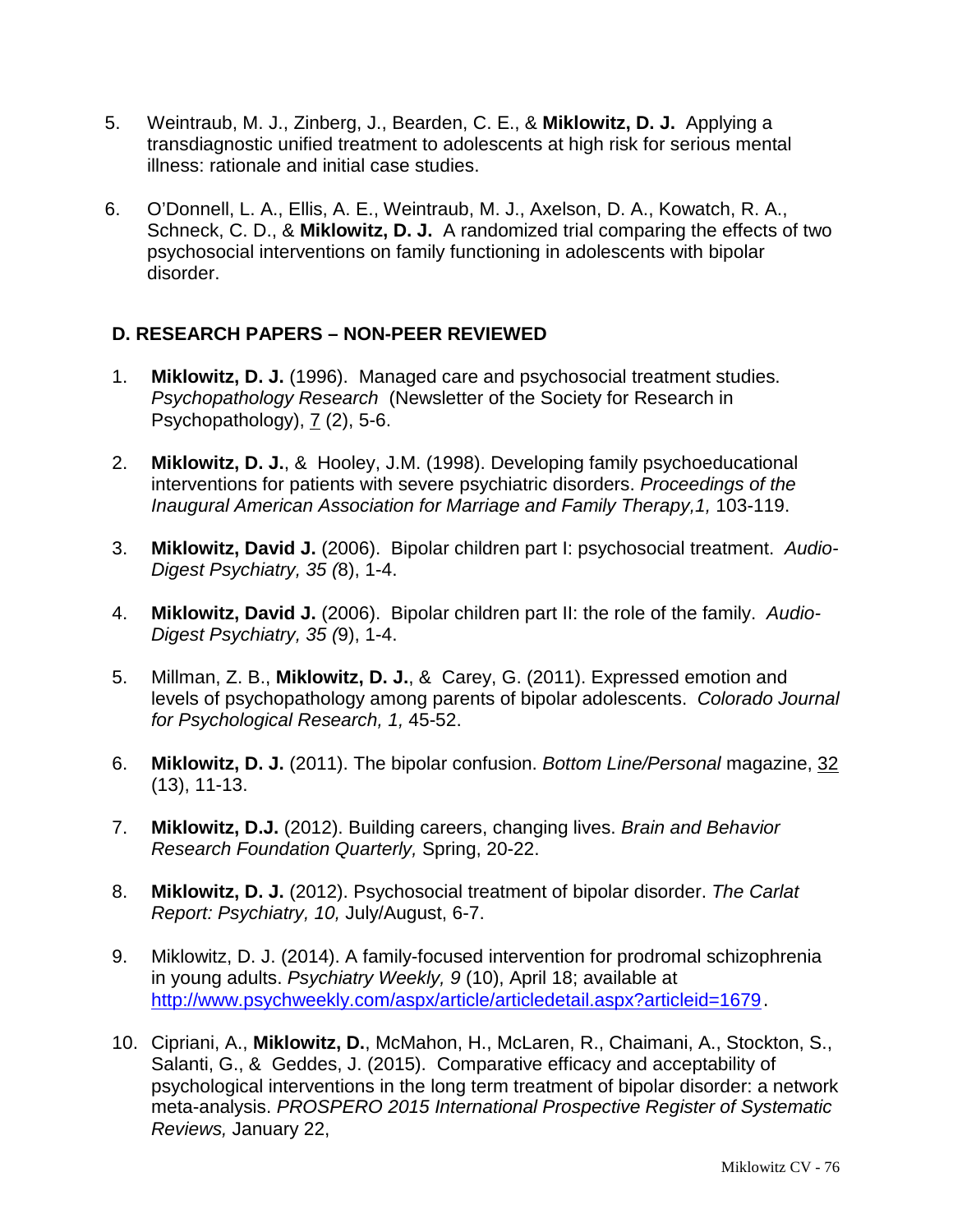[http://www.crd.york.ac.uk/PROSPERO/display\\_record.asp?ID=CRD42015016085.](http://www.crd.york.ac.uk/PROSPERO/display_record.asp?ID=CRD42015016085)

11. Miklowitz, D. J. (2016). Typical teen behavior or something more? *Brain and Behavior Foundation Quarterly,* September, 4-7.

### **BOOKS**

- 1. **Miklowitz, D. J.** & Goldstein, M. J. (1997). *Bipolar Disorder: A Family-Focused Treatment Approach, 1st Ed*. New York: Guilford Publications.
- 2. **Miklowitz, D. J.** (2010). *Bipolar Disorder: A Family-Focused Treatment Approach* (2nd Edition, revised). New York: Guilford Publications. **Translated into Japanese.**
- 3. **Miklowitz, D. J.** (2002). *The Bipolar Disorder Survival Guide*. New York: Guilford Publications. **Translated into Dutch, Spanish, Korean, Chinese, Hebrew, Italian, and Portuguese**.
- 4. **Miklowitz, D. J.** (2011). *The Bipolar Disorder Survival Guide, 2nd Ed*., NY: Guilford Press.
- 5. **Miklowitz, D. J.** (in press). *The Bipolar Disorder Survival Guide, 3rd Ed*., NY: Guilford Press. (275,000 copies in print)
- 6. **Miklowitz, D. J.** & George, E. L. (2008). *The Bipolar Teen: What You Can Do to Help Your Child and Your Family. Ne*w York: Guilford Publications.
- 7. **Miklowitz, D. J.** (2008). *Adolescents with Bipolar Disorder: A Family-Based Approach*. Washington, DC: American Psychological Association (APA Psychotherapy DVD Series).
- 8. Craighead, W. E., **Miklowitz, D. J.**, & Craighead, L. C., Eds. (2008). *Psychopathology: History, Diagnosis, and Empirical Foundations.* New York: John Wiley and Sons.
- 9. Craighead, W. E., **Miklowitz, D. J.**, & Craighead, L. C., Eds. (2013). *Psychopathology: History, Diagnosis, and Empirical Foundations*, 2nd Ed. New York: John Wiley and Sons.
- 10. Craighead, W. E., **Miklowitz, D. J.**, & Craighead, L. C., Eds. (2017). *Psychopathology: History, Diagnosis, and Empirical Foundations, 3rd Ed*. New York: John Wiley and Sons.
- 11. **Miklowitz, D. J.** & Cicchetti, D., Eds. (2010). *Understanding Bipolar Disorder: A Developmental Psychopathology Perspective.* New York: Guilford Publications.
- 12. **Miklowitz, D. J.** & Gitlin, M. J. (2014). *Clinician's Guide to Bipolar Disorder:*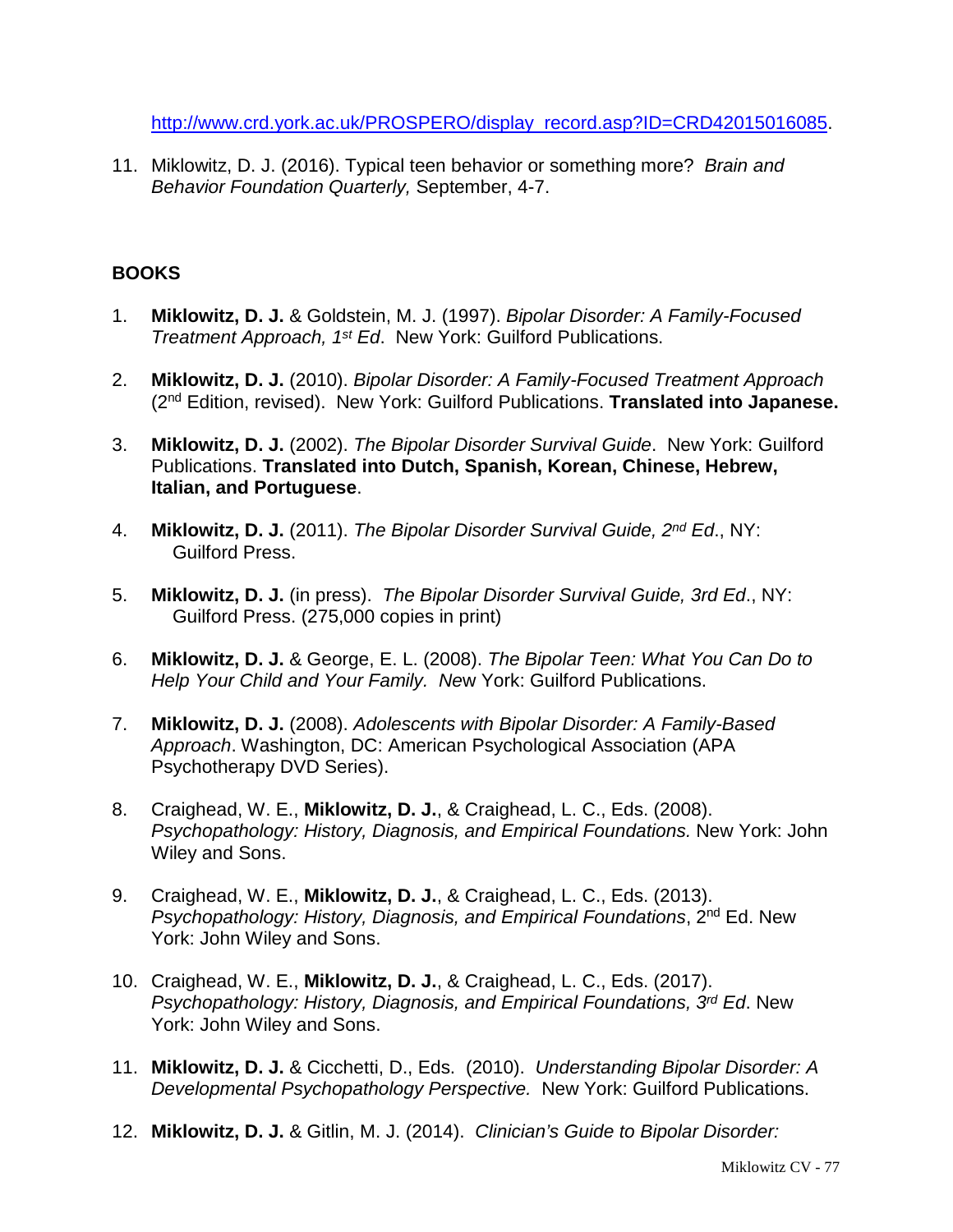*Integrating Pharmacology and Psychotherapy.* New York: Guilford Press.

# **BOOK CHAPTERS**

- 1. Strachan, A.M., Goldstein, M.J., & **Miklowitz, D.J.** (1986). Do relatives express expressed emotion? In M.J. Goldstein, I. Hand, & K. Hahlweg (Eds.), *Treatment of Schizophrenia: Family and Intervention* (pp. 51-58). Heidelberg: Springer-Verlag.
- 2. **Miklowitz, D.J.**, Goldstein, M.J., Nuechterlein, K.H., Snyder, K.S., & Doane, J.A. (1987). The family and the course of recent-onset mania. In K. Hahlweg & M.J. Goldstein (Eds.), *Understanding Major Mental Disorder: The Contribution of Family Interaction Research*. New York: Family Process Press, pp. 195-211.
- 3. **Miklowitz, D. J.** & Goldstein, M. J. (1993). Mapping the intrafamilial environment of the schizophrenic patient. In R. Cromwell (Ed.), *Schizophrenia: Origins, Processes, Treatment, and Outcome* (pp. 313-334). Oxford University Press.
- 4. **Miklowitz, D.J.** (1993). Public facilities as research sites. In McGuirk, F. (ed.), *Collaborative Mental Health Services Research: Models of Public-Academic Linkage* (pp. 17-24). Boulder, CO: Western Interstate Commission on Higher Education.
- 5. Goldstein, M.J., & **Miklowitz, D.J.** (1994). Family interventions for persons with bipolar disorder. In Hatfield, A. (ed)., *New Directions: Interventions with Families of the Mentally Ill* (pp. 23-35). San Francisco: Jossey-Bass.
- 6. **Miklowitz, D.J.** (1994). Family systems. In Ramachandran, V. S. (ed.), *Encyclopedia of Human Behavior, Vol. II* (pp. 371-379). Orlando, FL: Harcourt Brace & Co. Academic Press.
- 7. **Miklowitz, D.J.** (1995). The evolution of family-based psychopathology. In Mikesell, R. H., Lusterman, D. D., & McDaniel, S. H. (eds.), *Integrating Family Therapy: A Handbook of Family Psychology and Systems Theory* (pp. 183-197). Washington, D.C.: American Psychological Association.
- 8. **Miklowitz, D.J.**, Simoneau, T. L., Sachs-Ericsson, N., Warner, R., & Suddath, R. (1996) Family risk indicators in the course of bipolar affective disorder. In Mundt, C., et al.: *Interpersonal Factors in the Origin and Course of Affective Disorders* (pp. 204-217). London: Gaskell Books.
- 9. Goldstein, M. J., Rea, M. M., & **Miklowitz, D. J.** (1996). Family factors related to the course and outcome of bipolar disorder. In Mundt, C., et al.: *Interpersonal Factors in the Origin and Course of Affective Disorders* (pp. 193-203). London: Gaskell Books.
- 10. Clarkin, J., & **Miklowitz, D. J.** (1996). Relational disorders. In A. Tasman, J. Kay,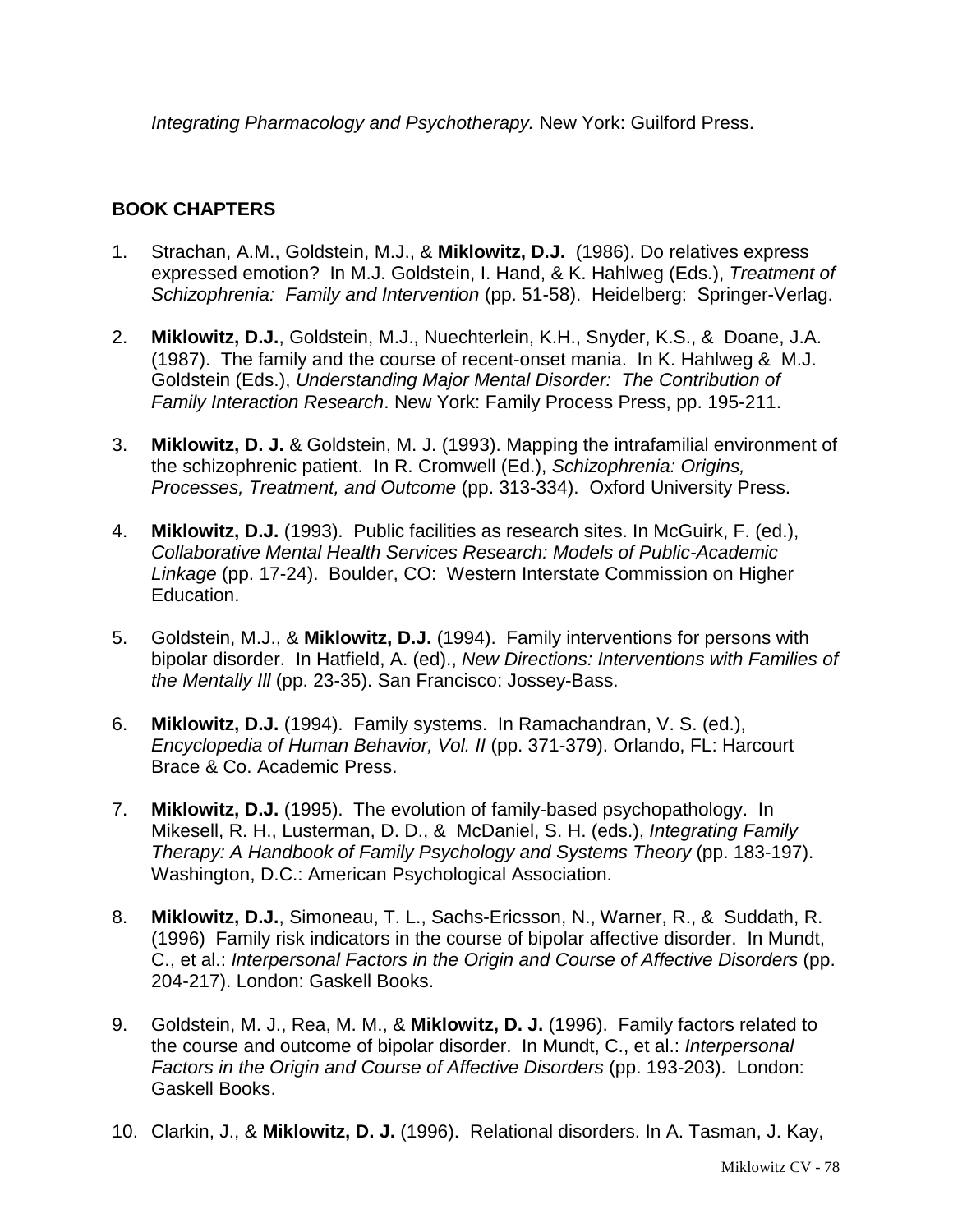& J. A. Lieberman (Eds.), *Psychiatry, Vol. II* (pp. 1355-1368). Philadelphia: WB Saunders.

- 11. Clarkin, J. F., & **Miklowitz, D.J.** (1997). Marital and family communication difficulties. In Widiger, T.A., Frances, A.J., Pinkus, H.A., Ross, R., First, M.B., & Davis, W. (Eds.), *DSM-IV Sourcebook* (pp. 631-672). Washington, D.C.: American Psychiatric Association Press.
- 12. Craighead, W. E., **Miklowitz, D. J.**, Vajk, F. C., & Frank, E. (1998). Psychosocial treatments for bipolar disorder. In P. E. Nathan & J. M. Gorman (Eds.), *Treatments that work* (pp. 240-248). New York: Oxford University Press.
- 13. **Miklowitz, D. J.** (1998). Bipolar disorder. In E. A. Blechman, & K. D. Brownell (eds.), *Behavioral Medicine for Women* (pp. 747-751). New York: Guilford Press.
- 14. **Miklowitz, D. J.**, & Frank, E. (1999). New psychotherapies for bipolar disorder. In J. Goldberg & M. Harrow (Eds.), *Bipolar disorder: clinical course and outcome* (pp. 57-84). Washington, D.C.: American Psychiatric Press.
- 15. George, E. L., & **Miklowitz, D. J.** (1999). What a long road we're on: A review of *Mania: Clinical and research perspectives*, by P. Goodnick. *Contemporary Psychology*, *44*(3), 235-236.
- 16. George, E. L., Friedman, J., & **Miklowitz, D. J.** (2000) Integrated family and individual therapy for bipolar disorder. In S. Johnson et al. (Eds.), *Stress and Coping in Depression* (pp. 307-323). Mahwah, NJ: Lawrence Erlbaum.
- 17. Simoneau, T. L., & **Miklowitz, D. J.** (2000). Family-focused psychoeducational treatment of bipolar disorder: a case example. In McDaniel S. H., Lusterman, D. D., & Philpot, C. (Eds.), *The integrating family therapy casebook*. Washington, D. C.: American Psychological Association.
- 18. **Miklowitz, D. J.** (2001). Bipolar disorder. In Barlow, D.: *Clinical Handbook of Psychological Disorders, 3rd. Ed.* (pp. 523-561). NY: Guilford Press.
- 19. Sachs, G., Bowden, C., Gibbons, P., & **Miklowitz, D. J.** (2001). Patient concordance: The multidisciplinary approach to bipolar disorder. *Clinician*, *19* (8), 4-22.
- 20. **Miklowitz, D. J.**, & George, E. L. (2002). Couple therapy complicated by a biologically-based mental disorder. In A. Gurman and N. Jacobson (Eds.), *Clinical Handbook of Couple Therapy* (3rd Ed.) (pp. 677-698). New York: Guilford Press.
- 21. Richards, J. A. & **Miklowitz, D. J.** (2002 ). Family-focused treatment of bipolar disorder: A comparison of one-year effects using repeated measures analysis of variance and random regression. In A. Schaub (Ed.), *New Family Interventions and Associated Research in Psychiatric Disorders* (pp. 187-204). NY: Springer-Wien,.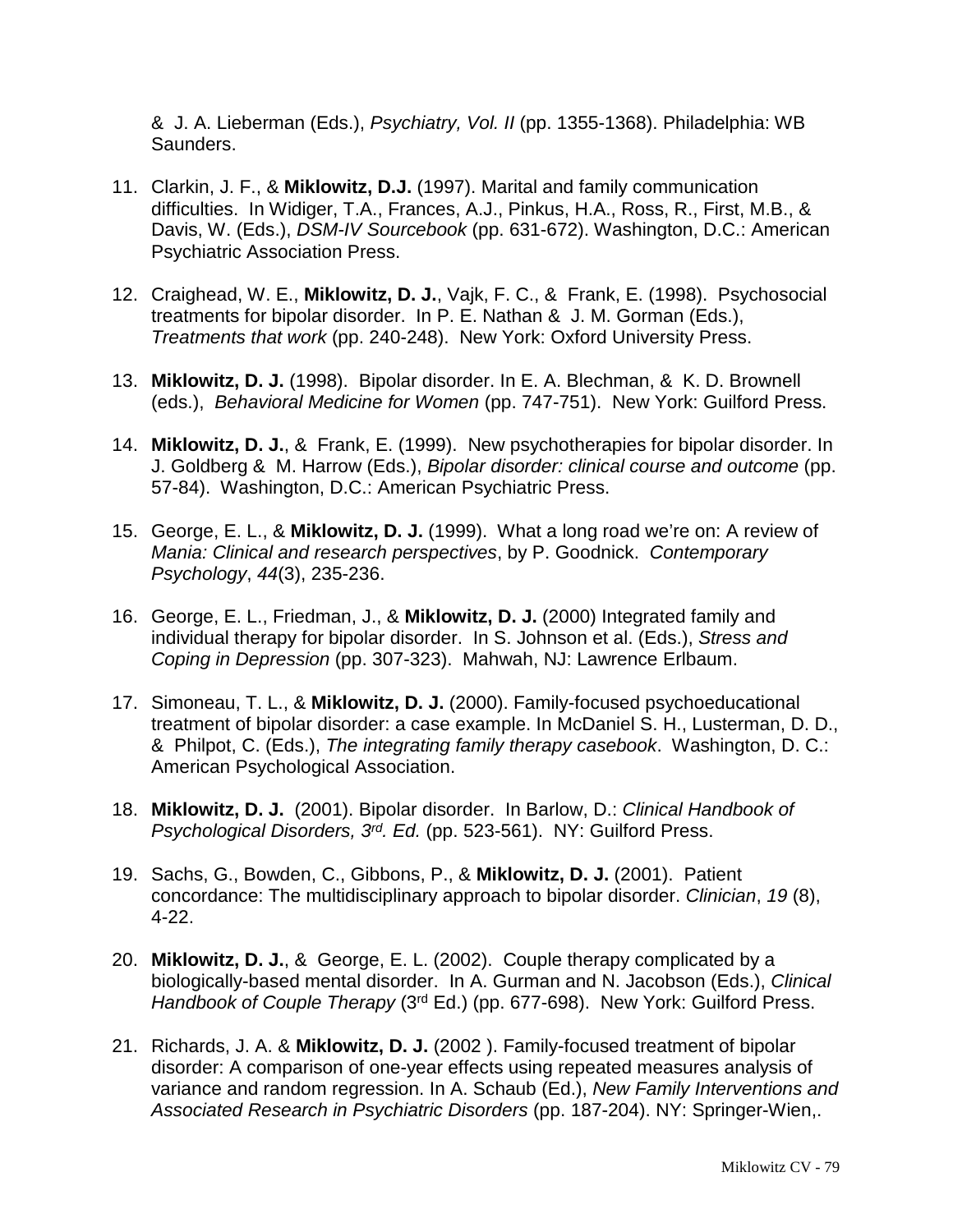- 22. Craighead, W. E., **Miklowitz, D. J.**, Frank, E., & Vajk, F. C. (2002). Psychosocial treatments for bipolar disorder. In P. E. Nathan & J. M. Gorman (Eds.), *A Guide to Treatments That Work , 2nd Ed* (pp. 263-275). NY: Oxford University Press.
- 23. **Miklowitz, D. J.** (2002). Family-focused treatment for bipolar disorder. In S. G. Hofmann & M. C. Tompson (Eds)., *Handbook of Psychological Treatments for Severe Mental Disorders*. (pp. 159-174). New York: Guilford Press.
- 24. **Miklowitz, D. J.** (2002). Uncharted waters: Bipolar disorder and psychosocial treatment. In M. Maj, H. S. Akiskal, J. J. Lopez-Ibor, & N. Sartorius. *Evidence and Experience in Psychiatry* (pp. 314-316). Chichester, U. K.: John Wiley & Sons.
- 25. **Miklowitz, D. J.**& Clarkin, J. F. (2003). The diagnosis of family relational disorders. In Sholevar, G. P. & Schwoeri, L. D. (Ed.), *Textbook of Family and Couples Therapy* (pp. 341-363). Washington, D.C.: American Psychiatric Publishing, Inc.
- 26. **Miklowitz, D.J.**& Tompson, M.C. (2003). Family variables and interventions in schizophrenia. In Sholevar, G. P. Schwoeri, L. D. (Eds.), *Textbook of Family and Couples Therapy* (pp. 585-617). Washington, D. C.: American Psychiatric Publishing, Inc.
- 27. **Miklowitz, D. J.**& Morris, C. D. (2003). Bipolar disorder. In D. K. Snyder & M. A. Whisman, *Treating Difficult Couples: Managing Emotional, Behavioral, and Health Problems in Couple Therapy*. New York: Guilford Press, pp. 114-136.
- 28. Tompson, M. C., **Miklowitz, D. J.**, & Clarkin, J. F. (2003). Relational problems. In Tasman, A., Kay, J., & Lieberman, J. A., *Psychiatry, 2nd Ed.*. Chichester: John Wiley & Sons, pp. 1677-1695.
- 29. **Miklowitz, D. J.** (2003). Family therapy. In S. L. Johnson and R. L. Leahy (Eds.), *Psychological treatment of bipolar disorder* (pp. 184-202). New York, NY: Guilford Press
- 30. Jewell, T. C., McFarlane, W. R., Dixon, L., & **Miklowitz, D. J.** (2004). Evidencebased family services for adults with severe mental illness. In The *Evidence-Based Practice: Methods, models, and tools for mental health professionals* (C. E. Stout & R. A. Hayes, Eds.), pp 56-84. New York: John Wiley & Sons.
- 31. **Miklowitz, D. J.** (2004). Psychosocial issues in bipolar depression. In Kupfer DJ, ed. *Bipolar depression: the clinicians' reference guide* (pp. 62-78). Montvale, NJ: Current Psychiatry.
- 32. **Miklowitz, D. J.** (2005). Psychosocial treatments. In H. Akiskal and M. Tohen (Eds.), *Fifty years of bipolar psychopharmacology*. Chichester: John Wiley & Sons.
- 33. **Miklowitz, D. J.** (2005). Bipolar affective disorder. In C. Nemeroff and W. E.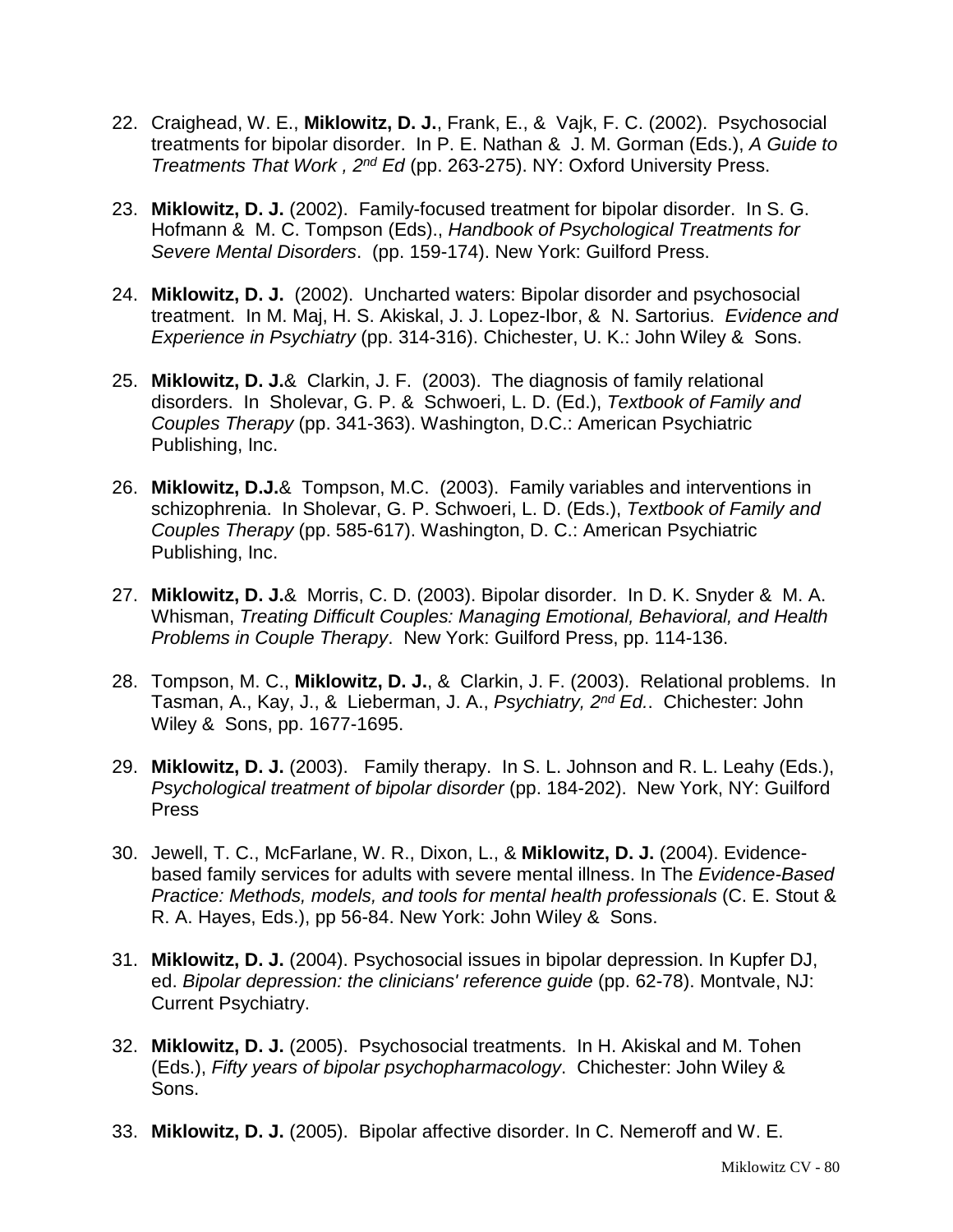Craighead (Eds.), *Corsini Concise Encyclopedia of Psychology and Neuroscience*. London: John Wiley & Sons.

- 34. Morris, C. D., & **Miklowitz, D. J.** (2006). Family approaches to the course and treatment of bipolar disorder. In *The Psychology of Bipolar Disorder: New Developments and Research Strategies* (S. Jones, Ed.). London: Oxford University Press.
- 35. Otto, M. W., & **Miklowitz, D. J.** (2006). What is bipolar disorder? In J.E. Fisher & W. O'Donohue (Eds.), *Practice Guidelines for Evidence Based Psychotherapy* (pp. 131-141). New York: Springer Publishing Company.
- 36. **Miklowitz, D. J.**, Beach, S. R. H., Reiss, D., Wamboldt, M. Z., Heyman, R. E., & Kaslow, N. (2006). Recommendations for research on relational disorders and processes: A roadmap for the DSM-V. In S. R.H. Beach et al. (Eds.), *Relational Processes and DSM-V: Neuroscience, assessment, prevention, and intervention* (pp. 241-258). Washington, D.C.: American Psychiatric Publishing, Inc.
- 37. Hooley, J. M., **Miklowitz, D. J.**, & Beach, S. R. H. (2006). Expressed emotion and the DSM-V. In S. R.H. Beach et al. (Eds.), *Relational Processes and DSM-V: Neuroscience, assessment, prevention, and intervention*. Washington, D.C.: American Psychiatric Publishing, Inc.
- 38. **Miklowitz, D. J.**& Craighead, W. E. (2007). Psychosocial treatments for bipolar disorder. In P. E. Nathan & J. M. Gorman (Eds.), *A Guide to Treatments That Work* , 3nd Ed (pp. 309-322). NY: Oxford University Press.
- 39. **Miklowitz, D. J.**, & Johnson, S. L. (2007). Bipolar disorders. In M. Hersen , S. M. Turner, & and D. C. Beidel (Eds.). *Adult Psychopathology and Diagnosis* (5th Ed.) (pp 317-348). New York: John Wiley & Sons.
- 40. **Miklowitz, D. J.**, Mullen, K., & Chang, K. (2008). Family-focused treatment for bipolar disorder in adolescence. In B. Geller & M. Delbello (Eds.), *Treatment of Child and Adolescent Bipolar Disorder* (pp. 166-183). NY: Guilford Press.
- 41. **Miklowitz, D. J.** (2008). Bipolar disorder. In Barlow, D.: *Clinical Handbook of Psychological Disorders, 4th. Ed.* NY: Guilford Press.
- 42. Tompson, M. C., **Miklowitz, D. J.**, & Clarkin, J. F. (2008). Couple and family relational problems: an overview of identification and treatment. In Tasman, A., Kay, J., & Lieberman, J. A., First, M. B., & Maj, M. *Psychiatry, 3rd Ed.* Chichester: John Wiley & Sons.
- 43. **Miklowitz, D. J.**& Johnson, S. L. (2008). Bipolar disorders. In Craighead, W. E., **Miklowitz, D. J.**, & Craighead, L. C., *Psychopathology: History, Diagnosis, and Empirical Foundations*. John Wiley and Sons.
- 44. Goldberg, J. F., Newman, C. F., Malhi, G. S., & **Miklowitz, D. J.** (2008). Improving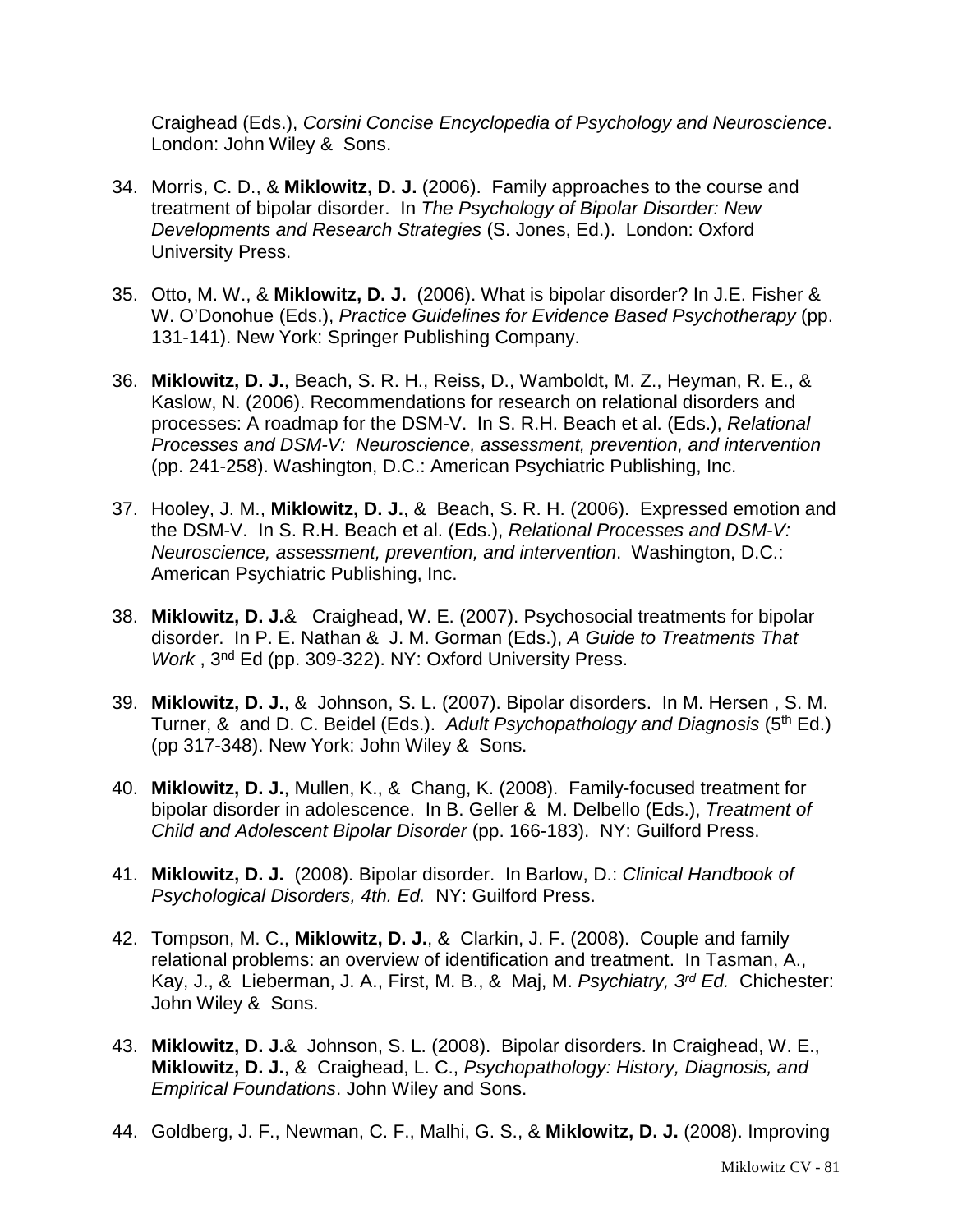psychotherapy practice and technique for bipolar disorder: lessons from cognitive neuroscience. In Goldberg, J. F. (Ed.), *Cognitive Dysfunction in Bipolar Disorder* (pp. 113-136). Washington, D. C.: American Psychiatric Publishing, Inc.

- 45. **Miklowitz, D. J.** (2009). Bipolar disorder treatment: psychotherapy. In R. Ingram (Ed.), *International Encyclopedia of Depression* (pp. 83-85). New York: Springer Publishing Co.
- 46. **Miklowitz, D. J.** (2009). Psychosocial interventions for bipolar disorder: a critical review of evidence for efficacy. In L. Yatham, V. Kusumakar (Eds.), *Bipolar disorder: a clinician's guide to treatment management* (pp. 575-590). Taylor and Francis.
- 47. **Miklowitz, D. J.** (2009). Pharmacotherapy and psychosocial treatments for bipolar disorder. In I. H. Gotlib & C. L. Hammen (Eds.), *Handbook of Depression, 2nd Ed* (pp. 604-623). New York: Guilford Publications.
- 48. Taylor, D. O. & **Miklowitz, D. J.** (2009). Bipolar disorder in childhood and adolescence. In Nolen-Hoeksema, S. & Hilt, L. M. (Eds.)., *Handbook of Depression in Adolescence* (pp. 179-206). NY: Erlbaum.
- 49. **Miklowitz, D. J.** (2010). Family therapy approaches to bipolar disorder. In Yatham, L. & Maj, M. (Eds.), *Bipolar disorder: clinical and neurological foundations* (pp. 443-452). Ealing, UK: Wiley-Blackwell.
- 50. Post, R. M. & **Miklowitz, D. J.** (2010). The role of stress in the onset, course and progression of bipolar illness and its comorbidities: Implications for therapeutics. In **Miklowitz, D. J.**& Cicchetti, D. *Bipolar Disorder: A Developmental Psychopathology Approach* (pp. 370-413). New York: Guilford Press.
- 51. Diler, R., Birmaher, B., & **Miklowitz, D. J.** (2010). Clinical presentation and longitudinal course of bipolar spectrum disorders in children and adolescents. In **Miklowitz, D. J.**& Cicchetti, D. (Eds.), *Bipolar Disorder: A Developmental Psychopathology Approach* (pp. 135-165). New York: Guilford Press.
- 52. **Miklowitz, D. J.**& Goldstein, T. R. (2010). Family-based approaches to treating bipolar disorder in adolescence: family-focused therapy and dialectical behavior therapy. In **Miklowitz, D. J.**& Cicchetti, D. (Eds.), *Bipolar Disorder: A Developmental Psychopathology Approach* (pp. 466-493). New York: Guilford Press.
- 53. **Miklowitz, D. J.**, & Johnson, S. L. (2010). Bipolar disorders. In M. Hersen & and D. C. Beidel (Eds.). *Adult Psychopathology and Diagnosis* (6<sup>th</sup> Ed.). New York: John Wiley & Sons.
- 54. Gitlin, M. J. & **Miklowitz, D. J.** (2012). Management of bipolar II disorder (commentary). In Parker, G. (ed.). Bipolar II disorder: modeling, measuring, and managing (2<sup>nd</sup> Ed.). Cambridge, UK: Cambridge University Press.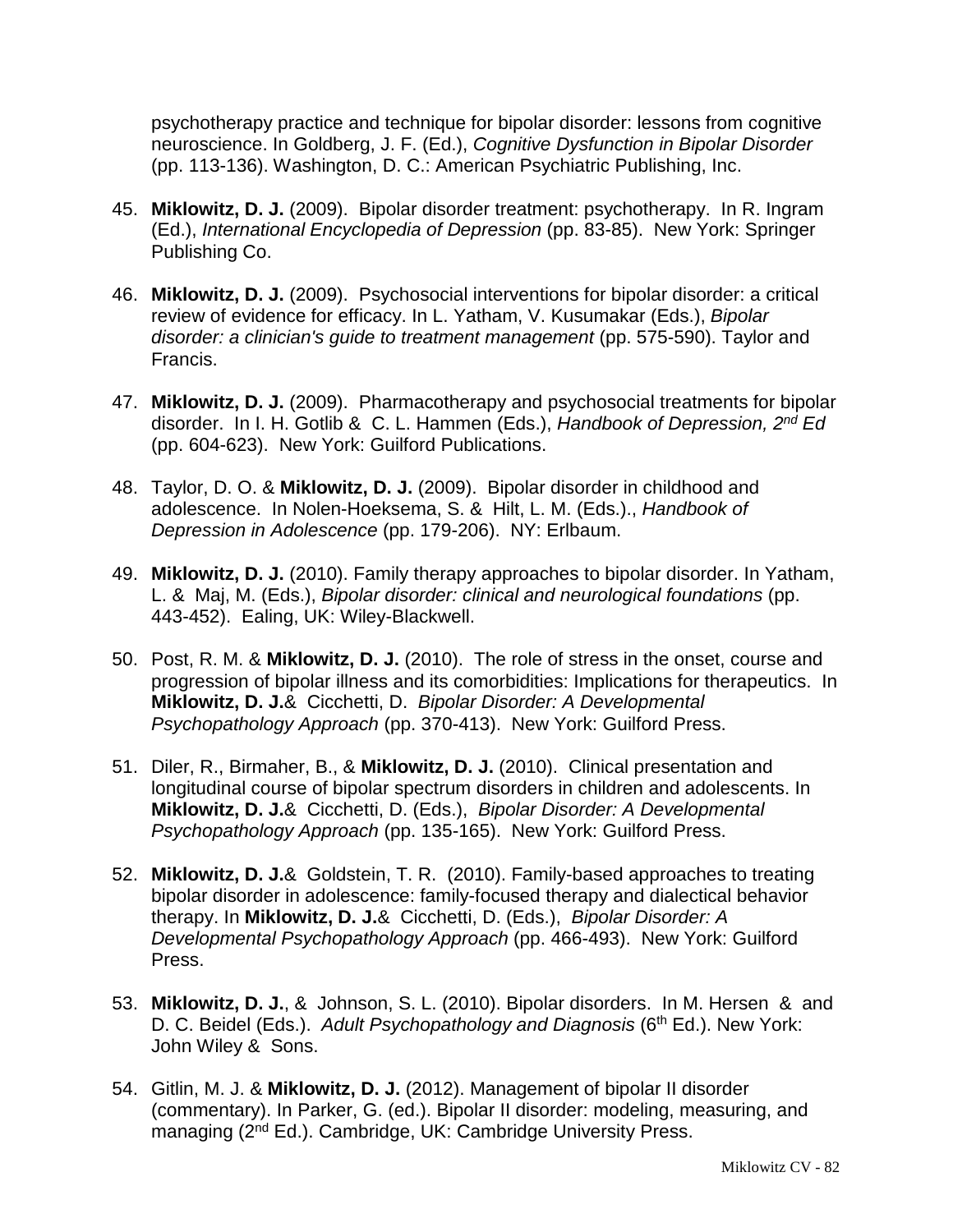- 55. **Miklowitz, D. J.** & Johnson, S. L. (2013). Bipolar disorders. In Craighead, W. E., Miklowitz, D. J., & Craighead, L. C., *Psychopathology: History, Diagnosis, and Empirical Foundations, 2nd Ed*. (pp. 364-402). John Wiley and Sons.
- 56. **Miklowitz, D. J.** (2014). Bipolar disorders. In Barlow, D. H. (Ed.), *Clinical handbook of psychological disorders, 5th Ed.* New York: Guilford Press.
- 57. **Miklowitz, D. J.** (2014). Preface to *The Bipolar II Disorder Workbook*, by Sylvia, L. G. et al. New Harbinger publications.
- 58. **Miklowitz, D. J.** (2014). Pharmacotherapy and psychosocial treatments for bipolar disorder. In I. H. Gotlib & C. L. Hammen (Eds.), *Handbook of Depression, 3rd Ed*. New York: Guilford Publications.
- 59. **Miklowitz, D. J.**, & Johnson, S. L. (2014). Bipolar and related disorders. In D. C. Beidel, B. C. Frueh, & M. Hersen (Eds.). *Adult Psychopathology and Diagnosis* (7th Ed.) (pp. 217-252). New York: John Wiley & Sons.
- 60. Muralidharan, A., **Miklowitz, D. J.**, & Craighead, W. E. (2015). Psychosocial treatments for bipolar disorder. In P. E. Nathan & J. M. Gorman (Eds.), *A Guide to Treatments That Work , 3rd Ed*. NY: Oxford University Press.
- 61. Thase, M. E., Swartz, H. A., Frank, E., **Miklowitz, D. J.**, Gabbard, G. O., & Goldberg, J. F. (2014). Psychotherapy of mood disorders. In Gabbard, G. O. (Ed.), *Treatments of Psychiatric Disorders, 5th Ed.* Washington, DC, American Psychiatric Publishing.
- 62. **Miklowitz, D. J.**, & Johnson, S. L. (2017). Bipolar disorder. In W. E. Craighead, D. Miklowitz, & L. C. Craighead (Eds.). *Psychopathology,* 3rd ed. (pp. 317-363). New York: John Wiley & Sons.
- 63. O'Connor, E. E., Tompson, M.C. & **Miklowitz, D.J.** (2015). Relational problem related to a mental disorder or general medical condition. In A. Tasman, J. Lieberman, J. Kay, M.B. First & M. Riba (Eds.), *Psychiatry* (4th Edition) (pp. 1759- 1776). Oxford, England: Wiley-Blackwell.
- 64. Hooley, J. M. & **Miklowitz, D. J.** (2018). Families and mental disorders. In *APA Handbook of Psychopathology: Vol. 1. Psychopathology: Understanding, Assessing, and Treating Adult Mental Disorders* (J. N. Butcher, J. M. Hooley, & P. Kendall, Eds.). Washington, DC: American Psychological Association.
- 65. Johnson, S. L. & **Miklowitz, D. J.** (2018). Bipolar and related disorders. In D. C. Beidel, B. C. Frueh, & M. Hersen (Eds.), *Adult Psychopathology and Diagnosis* (8th Ed.) (pp. 209-246). New York: John Wiley and Sons.

### **BOOK CHAPTERS (IN PRESS)**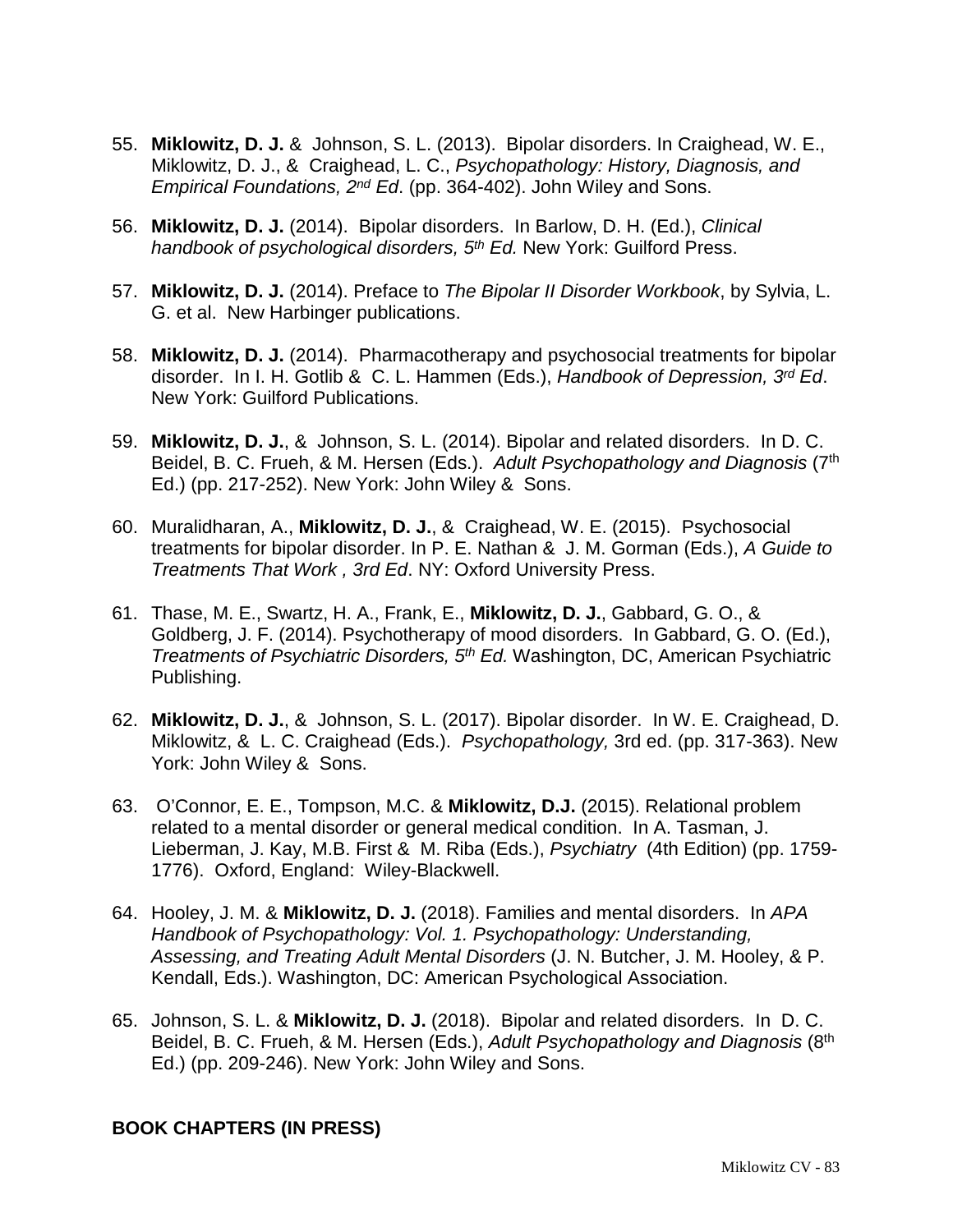- 66. Vieta, E., Pacchiarotti, I., & **Miklowitz, D. J.** (in press). Management and treatment of bipolar disorder. In Goodwin, G. (Ed.), *New Oxford Textbook of Psychiatry, 3rd Ed*., Oxford, UK: Oxford University Press.
- 67. **Miklowitz, D. J.** (in press). Evidence based psychotherapies for pediatric bipolar disorders. In Singh, M. K. (Ed.), *A Clinical Handbook for the Diagnosis and Treatment of Pediatric Onset Mood Disorders*. Washington, DC: American Psychiatric Association Publishing.

# **LETTERS TO THE EDITOR**

- 1. Hooley, J. M. & **Miklowitz, D. J.** (1995). Expressed emotion and depression in Egypt (letter). *American Journal of Psychiatry*, *152*(8), 1240.
- 2. **Miklowitz, D. J.**, Otto, M. W., Frank, E., Reilly-Harrington, N. A., Wisniewski, S. R., Kogan, J. N., Nierenberg, A. A., Calabrese, J. R., Marangell, L. B., Gyulai, L., Araga, M., Gonzalez, J. M., Shirley, E. R., Thase, M. E., & Sachs, G. S. (2007). Is psychosocial management effective? In reply to Saddichha and Kumar. *Archives of General Psychiatry*, *64*, 1452-1453.
- 3. Goldberg, J. F., Perlis, R. H., Ghaemi, S. N., Calabrese, J. R., Bowden, C. L., Wisniewski, S. R., **Miklowitz, D. J.**, Sachs, G. S., & Thase, M. E. (2008). In reply. *American Journal of Psychiatry*, *165* (2), 264. (Correction published in *165* (4), 540).
- 4. Schneck, C. D., **Miklowitz, D. J.**, & Allen, M. H. (2008). Rapid cycling bipolar disorder: Response to Drs. Goldberg and Benazzi. *American Journal of Psychiatry*, *165* (8), 1049.
- 5. Schneck, C. D., **Miklowitz, D. J.**, & Allen, M. H. (2009). Issues in estimating the course of rapid-cycling bipolar disorder. *American Journal of Psychiatry*, *166* (3), 370-371. (Correction published in *166* (5), 621).
- 6. **Miklowitz, D. J.**, Axelson, D. A., Birmaher, B., & Dickinson, L. M. (2009). Familyfocused treatment for adolescents with bipolar disorder: Reply to Dr. Kuehner (letter). *Archives of General Psychiatry, 66*, 916.
- 7. **Miklowitz, D.J.**, O'Brien, M. P., & Cannon, T. D. (2014). In reply: Adolescents are like adults (sort of). *Journal of the American Academy of Child and Adolescent Psychiatry*, 53(12), 1338.

### **REVIEWS**

Miklowitz CV - 84 1. **Miklowitz, D.J.** & Velligan, D.I. (1987). Book review: The family and Schizophrenia, by J. Howells and W. Guirguis. *American Journal of Psychiatry*,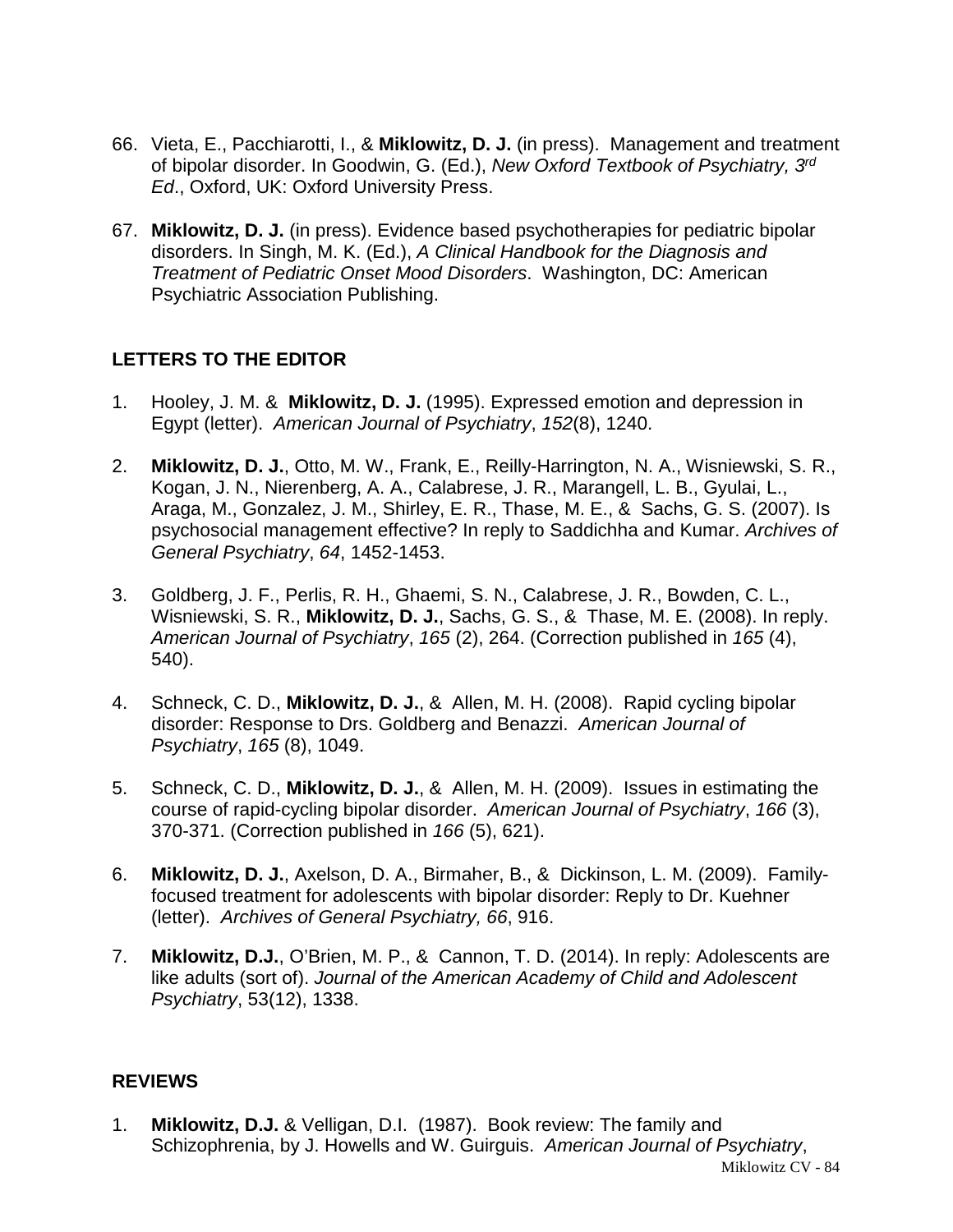*144*(7), 960.

- 2. **Miklowitz, D.J.**, & Liberman, R.P. (1989). Book Review: *Schizophrenia and the family*, by C. Anderson, D. Reiss, and G. Hogarty. *Journal of Nervous and Mental Disease*, *177* (2), 113-114.
- 3. Altman, E., & **Miklowitz, D.J.** (1989). Family life in the raw: A review of *Ecological Studies of Family Life* by A. Vetere and A. Gale. *Contemporary Psychology*.
- 4. **Miklowitz, D.J.** (1990). Families and affective disorders: A new way of looking at an old partnership. Review of *Affective Disorders and the Family*, by J. Clarkin, G. Haas, and I. Glick. *Contemporary Psychology*, *35* (11), 1054-1055.
- 5. **Miklowitz, D.J.** (1991). Schizophrenic patients: Candidates for cognitive therapy? A book review of *Cognitive therapy for schizophrenic patients*, by C. Perris. *Contemporary Psychology*, *36* (7), 585-587.
- 6. Vanderryn, J., & **Miklowitz, D. J.** (1991). Games people (and therapists) play. A book review of *Family games: General models of psychotic processes in the family*, by M. Selvini-Palazzoli, et al. *Contemporary Psychology,36* (8), 681-682.
- 7. **Miklowitz, D. J.** (1996). How to treat a bipolar patient. A review of the *Practice guideline for the treatment of bipolar disorder*, by the American Psychiatric Association. *Contemporary Psychology*, *41* (7), 668-669.
- 8. **Miklowitz, D. J.** (1998). Into the wild blue yonder. *A review of An Unquiet Mind by K. R. Jamison. Contemporary Psychology, 43, 216.*
- 9. George, E.L., & **Miklowitz, D.J.** (1999). What a long road we're on: A review of *Mania: Clinical and research perspectives*, by P. Goodnick. Contemporary Psychology, 44(3), 235-236.
- 10. **Miklowitz, D. J.** (2012). *Integrated group therapy for bipolar disorder and substance abuse* (book review). *American Journal of Psychiatry*, 169 (40), 437- 438.

### **EDITORIALS**

- 1. **Miklowitz, D. J.** (1996). Managed care and psychosocial treatment studies. *Psychopathology Research* (Newsletter of the Society for Research in Psychopathology), *7* (2), 5-6.
- 2. Rodnick, E. H., & **Miklowitz, D. J.** (1997). Michael J. Goldstein, 1930-1997 (obituary). *APS Observer*, *10*, 36-37.
- 3. **Miklowitz, D. J.**, & Rodnick, E. H. (1999). Michael J. Goldstein, 1930-1997.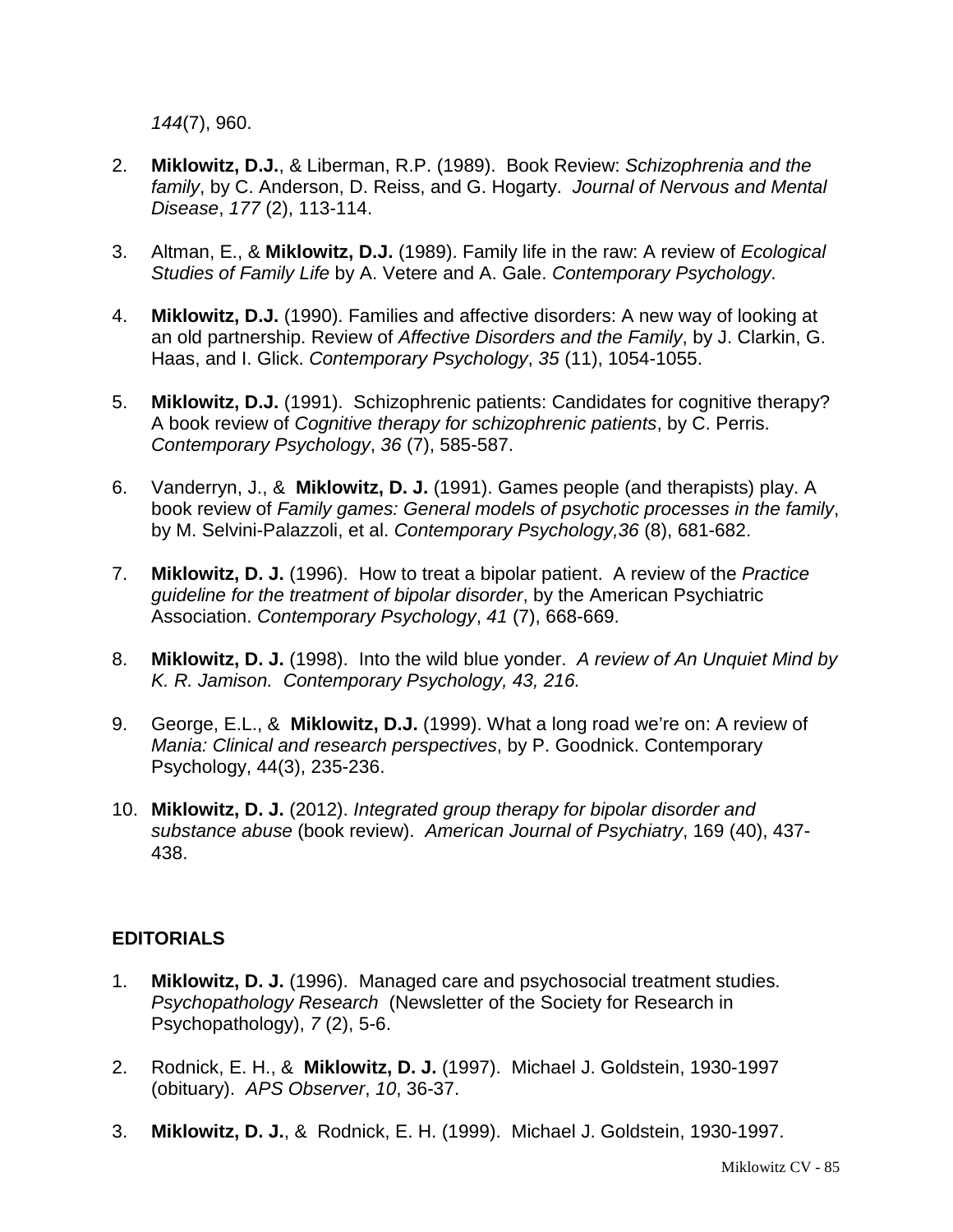*American Psychologist, 54*, 836.

- 4. **Miklowitz, D. J.** (2002). Eliot Rodnick, 1911-1999 (obituary). *American Psychologist, 57*, 134.
- 5. **Miklowitz, D. J.** (2012). Mental Illness and continuity of care. *Boulder Daily Camera* (guest editorial).
- 6. **Miklowitz, D. J.** (2012). Building careers, changing lives. *Brain and Behavior Research Foundation Quarterly*, at *[https://bbrfoundation.org/Building%20Careers%20Changing%20Lives%20QA%20](https://bbrfoundation.org/Building%20Careers%20Changing%20Lives%20QA%20with%20David%20J%20Miklowitz%20PhD) [with%20David%20J%20Miklowitz%20PhD](https://bbrfoundation.org/Building%20Careers%20Changing%20Lives%20QA%20with%20David%20J%20Miklowitz%20PhD)*.
- 7. **Miklowitz, D. J.** (2013). Families as allies in the treatment of the mentally ill. *Boulder Daily Camera* (guest editorial).
- 8. Vicendese, S. & **Miklowitz, D. J.** (2016). Does your child have a mood disorder? *L.A. Parent* magazine, May 2015 (accessed online 5/22/16, [http://www.laparent.com/parenting/kids-health-mood-disorders\)](http://www.laparent.com/parenting/kids-health-mood-disorders).

# **ABSTRACTS (PUBLISHED)**

- 1. **Miklowitz, D.J.** (1986). Family interaction and illness outcome in bipolar and schizophrenic patients. *Dissertation Abstracts International, 46*(12).
- 2. **Miklowitz, D.J.**, Strachan, A.M., Goldstein, M. J., Doane, J.A., Hogarty, G.E., & Falloon, I.R.H. (1986). Expressed emotion and communication deviance in the families of schizophrenic patients. *Clinician's Research Digest*, *4* (12).
- 3. **Miklowitz, D.J.**, Snyder, K.S., Strachan, A.M., Goldstein, M.J., Nuechterlein, K.H., & Magana, A. (1987). Family stress and the course of schizophrenic and bipolar disorders. *Current Research in Private Psychiatric Hospitals.* Washington, D.C.: National Assoc. of Private Psychiatric Hospitals, p. 111.
- 4. Goldstein, M.J., **Miklowitz, D.J.**, Strachan, A.M., & Nuechterlein, K.H. (1989). Reciprocal interaction patterns in the families of recent onset schizophrenics related to short term course of the disorder. *Schizophrenia Research*, *2* (1-2), 222.
- 5. **Miklowitz, D.J.**, Velligan, D.I., Goldstein, M.J., Nuechterlein, K.H., & Gitlin, M.J., Ranlett, G., & Doane, J. A. (1989). Communication deviance in parents of schizophrenic and manic patients. *Schizophrenia Research*, *2* (1-2), 229.
- 6. Velligan, D.I., **Miklowitz, D.J.**, Goldstein, M.J., & Nuechterlein, K.H. (1989) Can communication deviance be measured in an interactional setting? *Schizophrenia Research*, *22* (1-2), 231.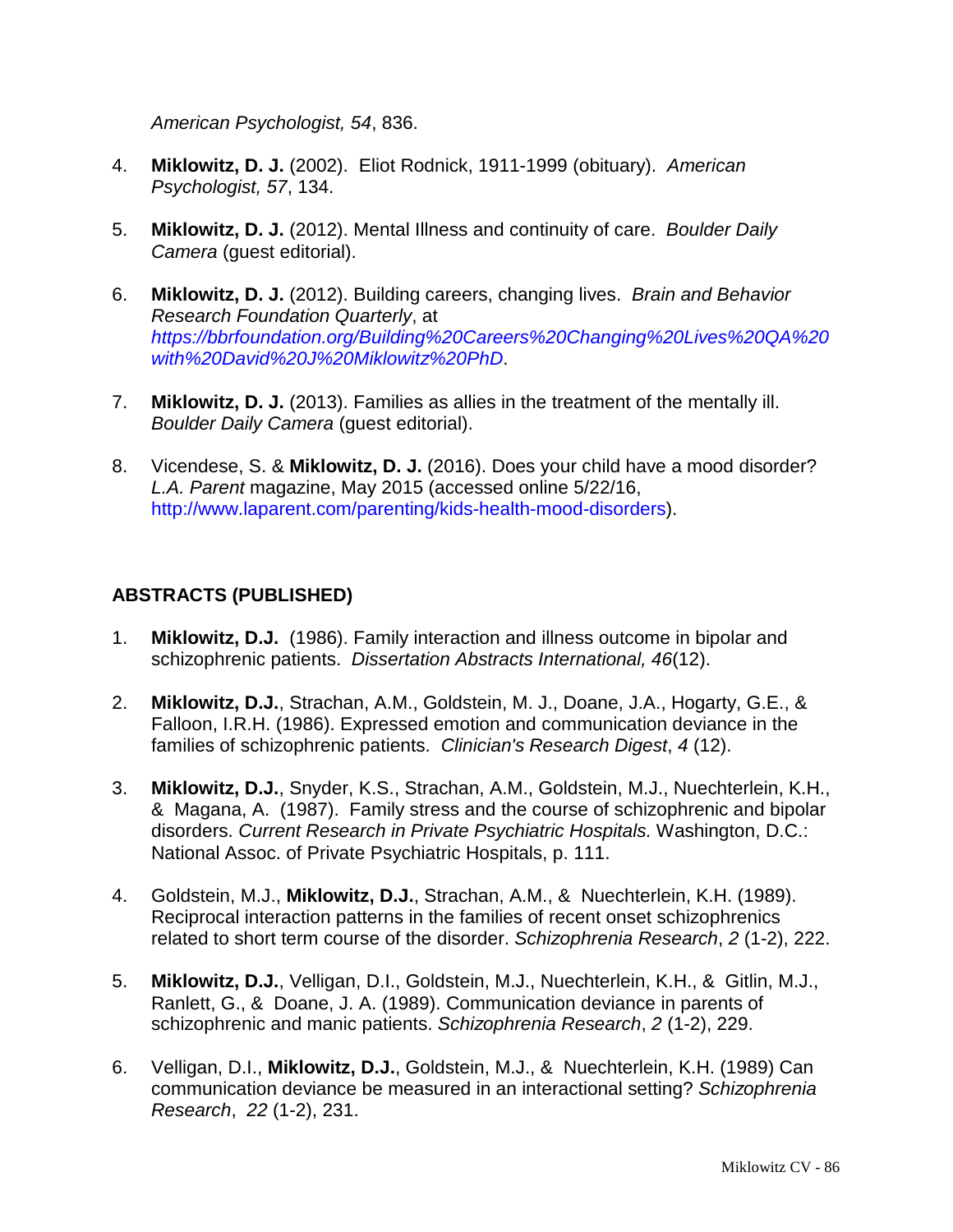- 7. **Miklowitz, D. J.**, Goldstein, M. J., & Nuechterlein, K. H. (1991). The predictive utility of schizophrenic symptoms in patients with a recent episode of mania. *Schizophrenia Research*, *4*(3), 264.
- 8. **Miklowitz, D.J.**, Goldstein, M.J., & Nuechterlein, K. H. (1993). A comparison of verbal interactional styles among families of schizophrenic and bipolar patients. *Schizophrenia Research*, *9*(3), 268.
- 9. Altorfer, A., Goldstein, M.J., Nuechterlein, K. H., & **Miklowitz, D.J.** (1993). The patients' nonverbal behaviour in family interactions. *Schizophrenia Research*, *9*(3), 263.
- 10. Simoneau, T. L., Stackman, D. K., **Miklowitz, D. J.**, Goldstein, M. J., & Nuechterlein, K. H. (1993). Nonverbal interactional behavior in the parents of schizophrenic and bipolar patients. *Schizophrenia Research*, *9*(3), 110.
- 11. **Miklowitz, D. J.** (1996). Psychotherapy in combination with drug treatment for bipolar disorder. *Psychiatry Digest*, *6*, 32.
- 12. Tompson, M. C., Niv, N., Rea, M. M., & **Miklowitz, D. J.** (1999). Family-focused treatment of bipolar disorder: Evaluating mechanisms of action. *Bipolar Disorders: An International Journal of Psychiatry and Neurosciences*. *1* (suppl. 1), 55.
- 13. George, E. L., Taylor, D. O., & **Miklowitz, D. J.** (2001). A case management protocol for patients with bipolar disorder. *Bipolar Disorders: An International Journal of Psychiatry and Neurosciences*, *3* (suppl. 1), 37-38.
- 14. Perlick, D. A., Wolff, N., **Miklowitz, D. J.**, Menard, K, Rosenheck, R. A., & the STEP-BD Family Experience Collaborative Study Group (2003). Development of an integrated model of family burden in bipolar illness. *Journal of Mental Health Policy and Economics, 6*(1).
- 15. Schneck CD, Miklowitz DJ, Calabrese JR, et al.. (2003). Phenomenology of Rapid Cycling Bipolar Disorder: Data from the First 500 Participants in the Systematic Treatment Enhancement Program for Bipolar Disorder. *Bipolar Disorders,5*(1), 82.
- 16. Taylor, D. O., **Miklowitz, D. J.**, George, E. L., Axelson, D., Birmaher, B., & Brent, D. (2003). Modifying focused family therapy for adolescents with bipolar disorder. *Bipolar Disorders*, *5*(1), 88.
- 17. Kim, E. Y., & **Miklowitz, D. J.** (2003). Life stress and the course of early-onset bipolar disorder. *Bipolar Disorders*, *5* (suppl 1), 61.
- 18. Mullen, K., & **Miklowitz, D. J.** (2003). Symptoms of bipolar disorder in adult-onset versus juvenile-onset patients. *Bipolar Disorders*, *5* (suppl 1), 70-71.
- 19. Perlick, D. A., Wolff, N., **Miklowitz, D. J.**, Menard, K., Rosenheck, R. R., and the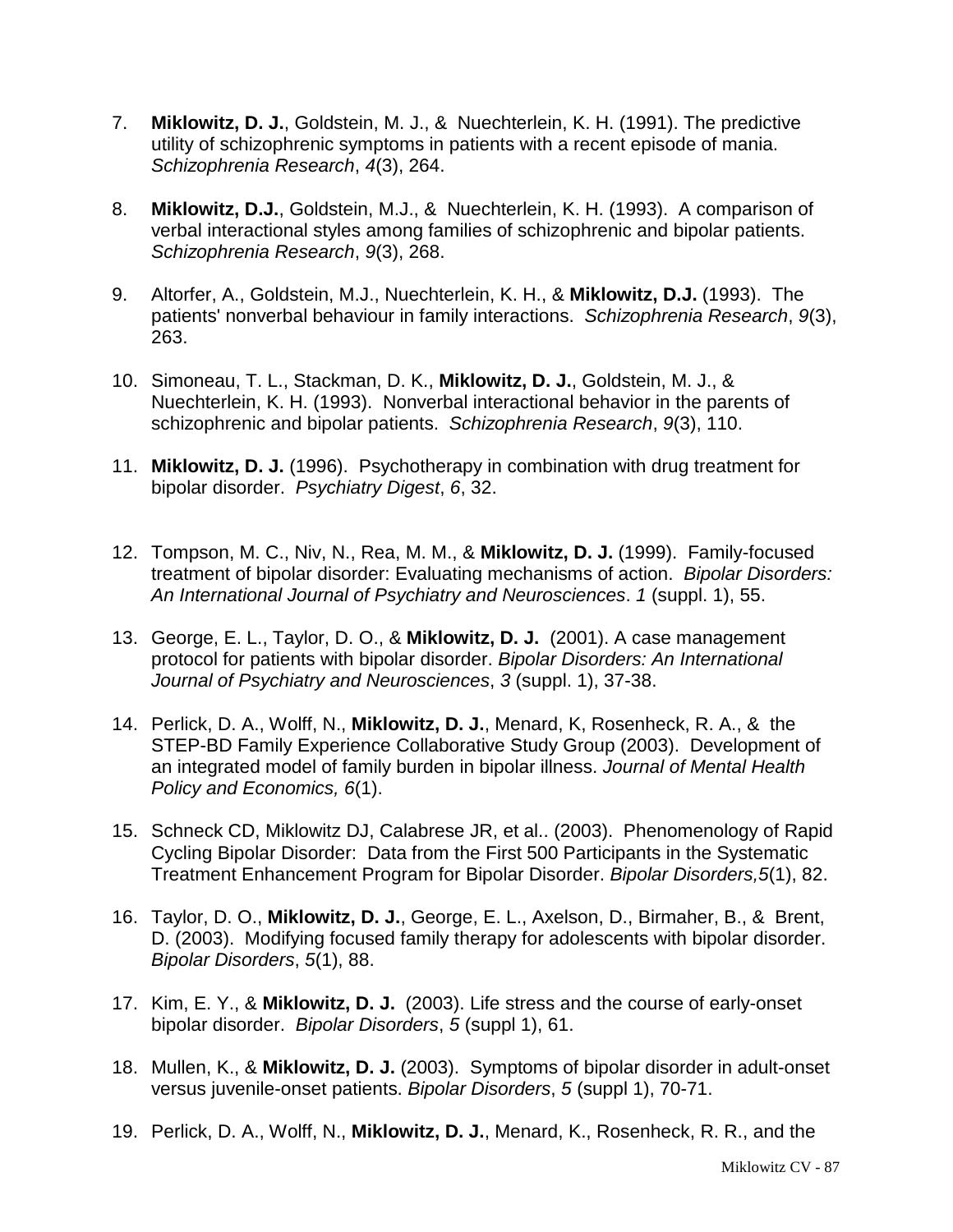STEP-BD Family Experience Collaborative Study Group (2003). Development of an integrated model of family burden in bipolar illness. *Journal of Mental Health Policy and Economics, 6* (suppl), 37.

- 20. Ozerdem, A., Oguz, M., **Miklowitz, D. J.**, & Tunca, Z. (2005). Family focused treatment in bipolar disorder: a case report from a cross-cultural perspective. *Bipolar Disorders*, *7* (suppl 2), 84.
- 21. Gyulai, L., Bauer, M. S., Marangell, L. B., Wisniewski, S. R., Dennehy, E., Otto, M. W., Zhang, H., **Miklowitz, D.**, Kogan, J., Baldessano, C., Kim, D. R., Hahn, C. G., Rapaport, M. H., Thase, M. E., Sachs, G. S. (2005). Determinants of functioning in bipolar disorders – a study of patients in the Systematic Treatment Enhancement Program for Bipolar Disorder (STEP-BD). *Bipolar Disorders*, *7* (suppl 2), 63.
- 22. Taylor, D. O., **Miklowitz, D. J.**, George, E. L., Mullen, K. L., Biuckians, A., Goldstein, T., & Wardlaw, W. (2005). Developmental pathways to adolescent bipolar disorder. *Bipolar Disorders*, *7* (suppl 2), 106.
- 23. Mansour, H., Chowdari. K. V., Wood, J., Pless, L., McClendon, T. B., King, A. J., Allen, M., Bowden, C. L., Calabrese, J., El-Mallakh, R. S., **Miklowitz, DJ** et al. (2007). Circadian gene polymorphisms and liability to bipolar I disorder. *Biological Psychiatry, 61*, 7S.
- 24. **Miklowitz, D. J.** (2007). Family-focused treatment for bipolar disorder in adults and youth. *Bipolar Disorders*, *9*, 1.
- 25. Chessick, C. A., Perlick, D. A., **Miklowitz, D. J.**, Dickinson, L. M., Allen, M. H. (2007). Caregiver coping strategies and health status as prospective predictors of suicidality in patients with bipolar disorder. *Bipolar Disorders, 9*, 28.
- 26. Sullivan, A. E., **Miklowitz, D. J.,**& Axelson, D. A. (2009). Adolescent bipolar disorder: gender, symptom polarity and diagnostic comorbidity as predictors of family functioning. *Bipolar Disorders*, *11*, 83.
- 27. Gonzalez, J. M., Berman, N., Bowden, C. L., **Miklowitz, D. J.,**& Frank, E. (2009). Psychosis and personality type: self report of African Americans, Hispanics and non Hispanic whites in the STEP-BD. *Bipolar Disorders*, *11*, 45.
- 28. Cosgrove, V. E., **Miklowitz, D. J.,** Hawkey, C., George, E. L., Taylor, D. O., & Gagnon, L. L. (2009). Associations between child behavior checklist profiles and candidate genes in adolescent bipolar disorder. *Bipolar Disorders, 11*, 31.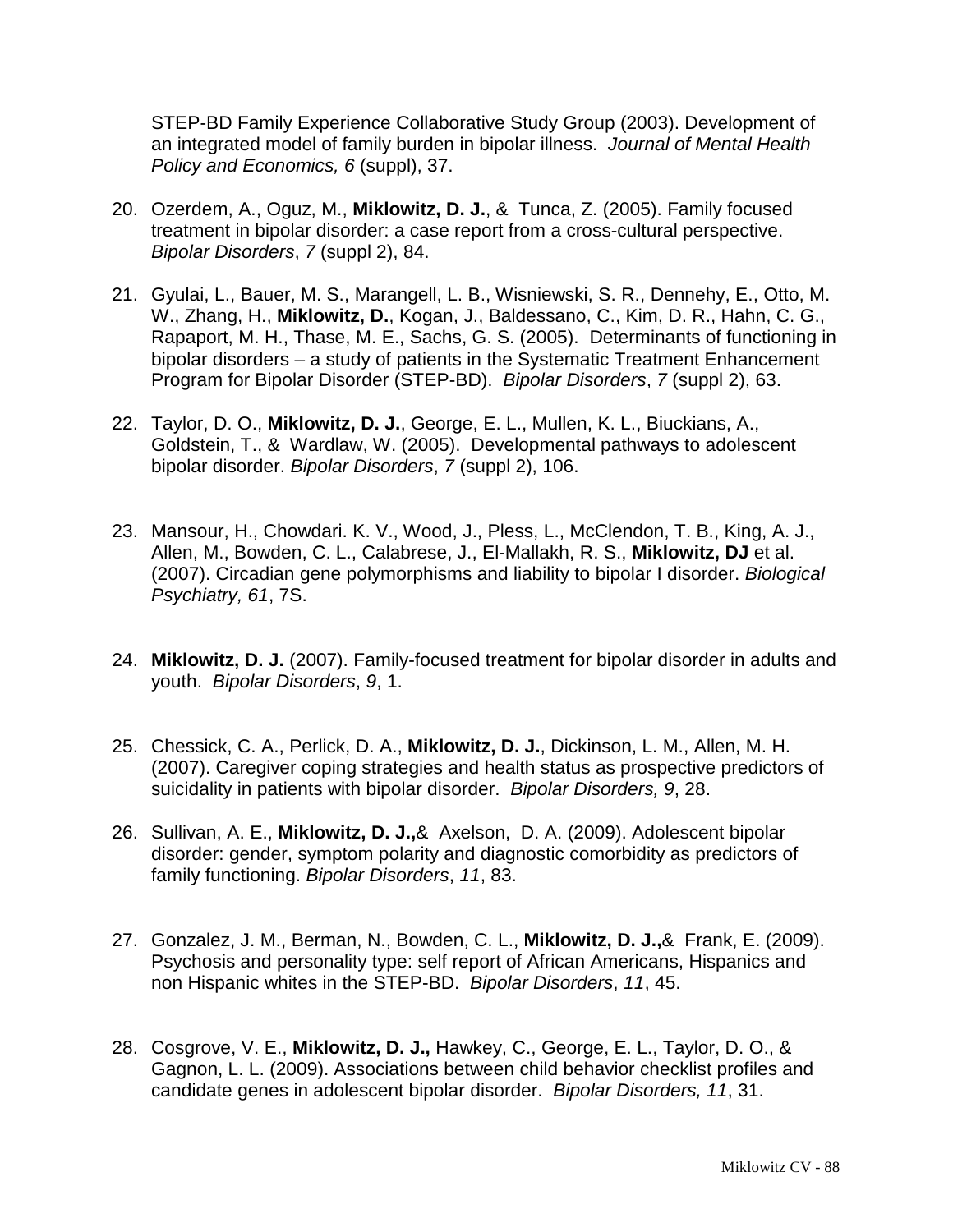- 29. Brooks, J., Goldberg, J. F., Ketter, T. A., **Miklowitz, D. J.**, Calabrese, J. R., Bowden, C. L., Thase, M. E. (2009). Safety and tolerability associated with second generation antipsychotic polytherapy in bipolar disorder: findings from STEP-BD. *Biological Psychiatry*, *65*, 138S.
- 30. Collinger, K. A., Goldstein, B. I., Goldstein, T. R., Axelson, D. A., Bukstein, O. G., **Miklowitz, D. J.**, & Birmaher, B. (2009). Pilot study assessing negative consequences among adolescents with bipolar and substance use disorders. *Bipolar Disorders, 11*, 30.
- 31. **Miklowitz, D. J.**& Chang, K. D. (2010). Early intervention for youth at risk for bipolar disorder. *Bipolar Disorders*, 12 (suppl. 1), 37.
- 32. Keenan-Miller, D., **Miklowitz, D.** (2011). Interpersonal behavior and social cognition among bipolar adolescents. *Bipolar Disorders*, 13 (suppl. 1), 59-60.
- 33. **Miklowitz, D.**, Bell, S., Rendell, J., Budge, K., Foster, J., Holmes, E., Price, J., Christensen, J., Stevens, W., Wallace, J., Goodwin, G., Geddes, J. (2011). Towards a brief theory-based psychological intervention for bipolar disorder. *Bipolar Disorders*, 13 (suppl 1), 72.
- 34. Schneck, C. D., DelBello, M. P., Axelson, D. A., Kowatch, R. A., & **Miklowitz, D. J.** (2011). Physician concordance with a medication treatment algorithm for adolescent bipolar disorder. *Bipolar Disorders*, 13 (suppl 1), 86.
- 35. Sullivan, A. E., Axelson, D.A., & **Miklowitz, D. J.** (2011). Social impairment in adolescents with bipolar disorder. *Bipolar Disorders*, 13 (suppl 1), 95-96.
- 36. Garrett, A. S., Reiss, A. L., **Miklowitz, D. J.**, Acquaye, T. K., Cosgrove, V. E., Singh, M. K., Howe, M. E., Kelley, R. G., Taylor, D., George, E., et al. (2011). Changes in brain activation following family-focused treatment in youth at-risk for bipolar disorder. *Biological Psychiatry, 69*, 163S.
- 37. [Frank, E.](http://apps.webofknowledge.com/OneClickSearch.do?product=UA&search_mode=OneClickSearch&excludeEventConfig=ExcludeIfFromFullRecPage&SID=2DSQSXGoGDWpr6uYcS5&field=AU&value=Frank,%20E), [Peters, A.](http://apps.webofknowledge.com/OneClickSearch.do?product=UA&search_mode=OneClickSearch&excludeEventConfig=ExcludeIfFromFullRecPage&SID=2DSQSXGoGDWpr6uYcS5&field=AU&value=Peters,%20A), [Sylvia, L. G.](http://apps.webofknowledge.com/OneClickSearch.do?product=UA&search_mode=OneClickSearch&excludeEventConfig=ExcludeIfFromFullRecPage&SID=2DSQSXGoGDWpr6uYcS5&field=AU&value=Sylvia,%20LG), [Magalhaes, P. V. D.](http://apps.webofknowledge.com/OneClickSearch.do?product=UA&search_mode=OneClickSearch&excludeEventConfig=ExcludeIfFromFullRecPage&SID=2DSQSXGoGDWpr6uYcS5&field=AU&value=Magalhaes,%20PVD), **[Miklowitz, D. J.](http://apps.webofknowledge.com/OneClickSearch.do?product=UA&search_mode=OneClickSearch&excludeEventConfig=ExcludeIfFromFullRecPage&SID=2DSQSXGoGDWpr6uYcS5&field=AU&value=Miklowitz,%20DJ)**, [Otto, M.](http://apps.webofknowledge.com/OneClickSearch.do?product=UA&search_mode=OneClickSearch&excludeEventConfig=ExcludeIfFromFullRecPage&SID=2DSQSXGoGDWpr6uYcS5&field=AU&value=Otto,%20MW)  [W.](http://apps.webofknowledge.com/OneClickSearch.do?product=UA&search_mode=OneClickSearch&excludeEventConfig=ExcludeIfFromFullRecPage&SID=2DSQSXGoGDWpr6uYcS5&field=AU&value=Otto,%20MW), [Hansen, N. S.](http://apps.webofknowledge.com/OneClickSearch.do?product=UA&search_mode=OneClickSearch&excludeEventConfig=ExcludeIfFromFullRecPage&SID=2DSQSXGoGDWpr6uYcS5&field=AU&value=Hansen,%20NS), [Dougherty, D. D.](http://apps.webofknowledge.com/OneClickSearch.do?product=UA&search_mode=OneClickSearch&excludeEventConfig=ExcludeIfFromFullRecPage&SID=2DSQSXGoGDWpr6uYcS5&field=AU&value=Dougherty,%20DD), [Berk, M.](http://apps.webofknowledge.com/OneClickSearch.do?product=UA&search_mode=OneClickSearch&excludeEventConfig=ExcludeIfFromFullRecPage&SID=2DSQSXGoGDWpr6uYcS5&field=AU&value=Berk,%20M), [Nierenberg, A. A.](http://apps.webofknowledge.com/OneClickSearch.do?product=UA&search_mode=OneClickSearch&excludeEventConfig=ExcludeIfFromFullRecPage&SID=2DSQSXGoGDWpr6uYcS5&field=AU&value=Nierenberg,%20AA), [Deckersbach, T.](http://apps.webofknowledge.com/OneClickSearch.do?product=UA&search_mode=OneClickSearch&excludeEventConfig=ExcludeIfFromFullRecPage&SID=2DSQSXGoGDWpr6uYcS5&field=AU&value=Deckersbach,%20T) (2015). *Bipolar Disorders*, *17*(1), 16S.
- 38. **[Miklowitz, D. J.](http://apps.webofknowledge.com/OneClickSearch.do?product=UA&search_mode=OneClickSearch&excludeEventConfig=ExcludeIfFromFullRecPage&SID=2DSQSXGoGDWpr6uYcS5&field=AU&value=Miklowitz,%20DJ)**, [Stange, J. P.](http://apps.webofknowledge.com/OneClickSearch.do?product=UA&search_mode=OneClickSearch&excludeEventConfig=ExcludeIfFromFullRecPage&SID=2DSQSXGoGDWpr6uYcS5&field=AU&value=Stange,%20JP), [Sylvia, L. G.](http://apps.webofknowledge.com/OneClickSearch.do?product=UA&search_mode=OneClickSearch&excludeEventConfig=ExcludeIfFromFullRecPage&SID=2DSQSXGoGDWpr6uYcS5&field=AU&value=Sylvia,%20LG), [Magalhaes, P. V. D.](http://apps.webofknowledge.com/OneClickSearch.do?product=UA&search_mode=OneClickSearch&excludeEventConfig=ExcludeIfFromFullRecPage&SID=2DSQSXGoGDWpr6uYcS5&field=AU&value=Magalhaes,%20PVD), [Otto, M. W.](http://apps.webofknowledge.com/OneClickSearch.do?product=UA&search_mode=OneClickSearch&excludeEventConfig=ExcludeIfFromFullRecPage&SID=2DSQSXGoGDWpr6uYcS5&field=AU&value=Otto,%20MW), [Frank, E.](http://apps.webofknowledge.com/OneClickSearch.do?product=UA&search_mode=OneClickSearch&excludeEventConfig=ExcludeIfFromFullRecPage&SID=2DSQSXGoGDWpr6uYcS5&field=AU&value=Frank,%20E), [Hansen, N. S.](http://apps.webofknowledge.com/OneClickSearch.do?product=UA&search_mode=OneClickSearch&excludeEventConfig=ExcludeIfFromFullRecPage&SID=2DSQSXGoGDWpr6uYcS5&field=AU&value=Hansen,%20NS), [Dougherty, D. D.](http://apps.webofknowledge.com/OneClickSearch.do?product=UA&search_mode=OneClickSearch&excludeEventConfig=ExcludeIfFromFullRecPage&SID=2DSQSXGoGDWpr6uYcS5&field=AU&value=Dougherty,%20DD), [Berk, M.](http://apps.webofknowledge.com/OneClickSearch.do?product=UA&search_mode=OneClickSearch&excludeEventConfig=ExcludeIfFromFullRecPage&SID=2DSQSXGoGDWpr6uYcS5&field=AU&value=Berk,%20M), [Nierenberg, A. A.](http://apps.webofknowledge.com/OneClickSearch.do?product=UA&search_mode=OneClickSearch&excludeEventConfig=ExcludeIfFromFullRecPage&SID=2DSQSXGoGDWpr6uYcS5&field=AU&value=Nierenberg,%20AA), [Deckersbach, T.](http://apps.webofknowledge.com/OneClickSearch.do?product=UA&search_mode=OneClickSearch&excludeEventConfig=ExcludeIfFromFullRecPage&SID=2DSQSXGoGDWpr6uYcS5&field=AU&value=Deckersbach,%20T) (2015). Extreme attributions and affective instability predict response to psychotherapy for depression in STEP-BD. *Bipolar Disorders*, *17*(1), 16S.
- 39. **Miklowitz, D.** (2018). ISBD task force update on the pharmacological and psychosocial treatment of pediatric bipolar disorder. *Bipolar Disorders*, 20 (S1), 13-14.
- 40. **Miklowitz, D. J.** (2018). Therapists' perspectives on split treatment. *Bipolar*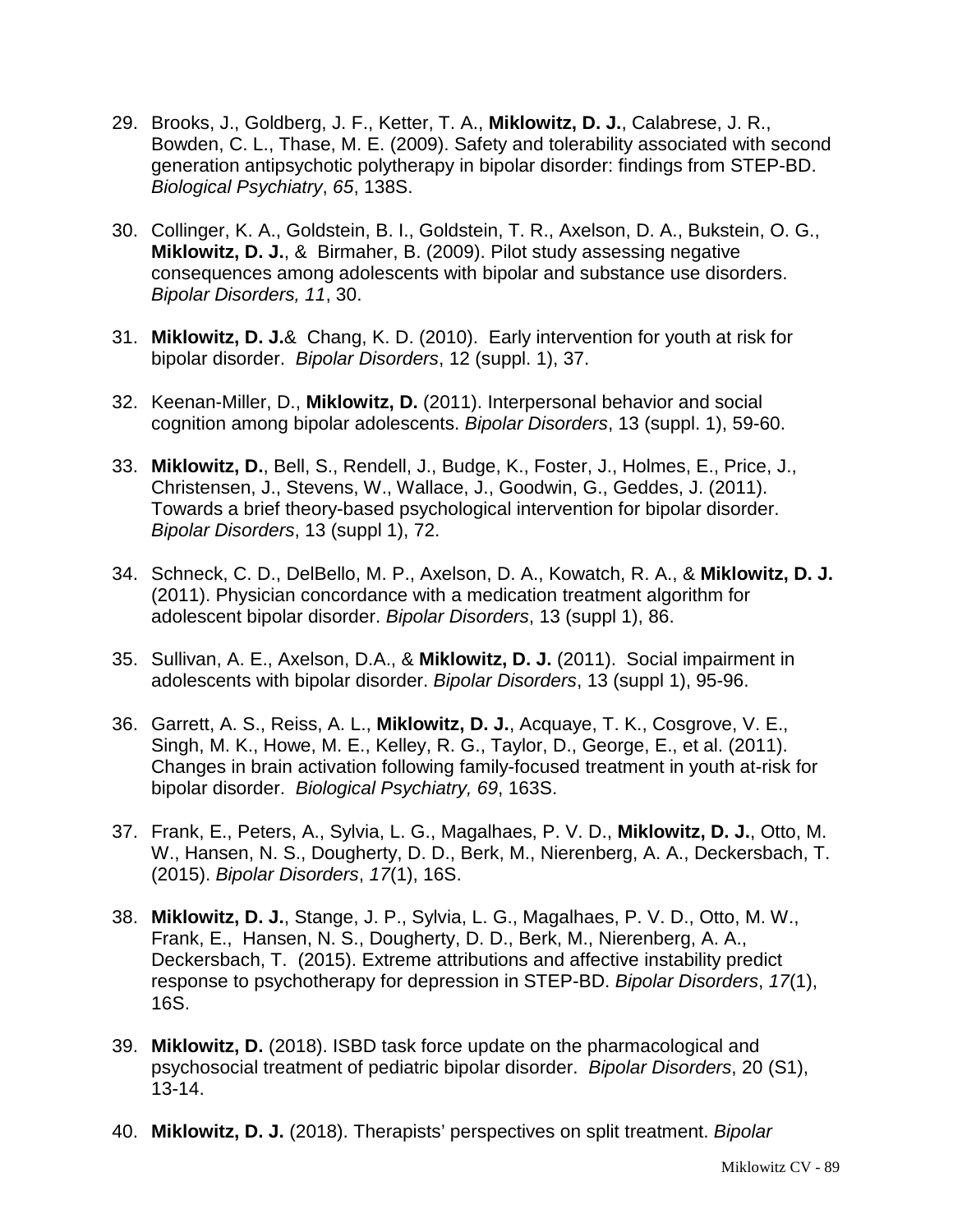*Disorders*, 20 (S1),18.

41. Glod, M., McGurk, K., Hodgetts, S., McGovern, R., Vale, L., **Miklowitz, D.**, Le Couteur, A., Sharma, A. (2018). A feasibility study of family focused treatment for adolescents with bipolar disorder. *Bipolar Disorders*, 20 (S1),131.

### **Ph.D. Students**

#### **University of Colorado (Dissertation Chair)**

Teresa Simoneau (1997) Kristin Powell (1999) Elizabeth George (1999) Aparna Kalbag (2001) Jennifer Wendel (2001) Tina Goldstein (2004) Eunice Kim (2007) Adrine Biuckians (2007) Victoria Cosgrove (2008) Kimberly Mullen (2009) Aimee Sullivan (2012) Jessica Lunsford-Avery (2012, co-chair with Vijay Mittal) Jedediah Bopp (2013) Christopher Hawkey (2017)

#### **University of Colorado (Masters Thesis Chair)**

Deborah Stackman (1991) Scott Hake (1993) Michael Bresznyak (1995) Jeffrey Richards (1997)

### **University of North Carolina, Chapel Hill**

Steffany Fredman (2007) (dissertation co-chair)

#### **University of California, Los Angeles**

Dawn Velligan, Ph.D. (Committee member) Jordan Coehlo, M.A. (Masters thesis Co-mentor) Chris German, Grad Student in Biostatistics (Co-mentor)

### **D. Phil. Viva Committees (Oxford University)**

Rebecca Chandler